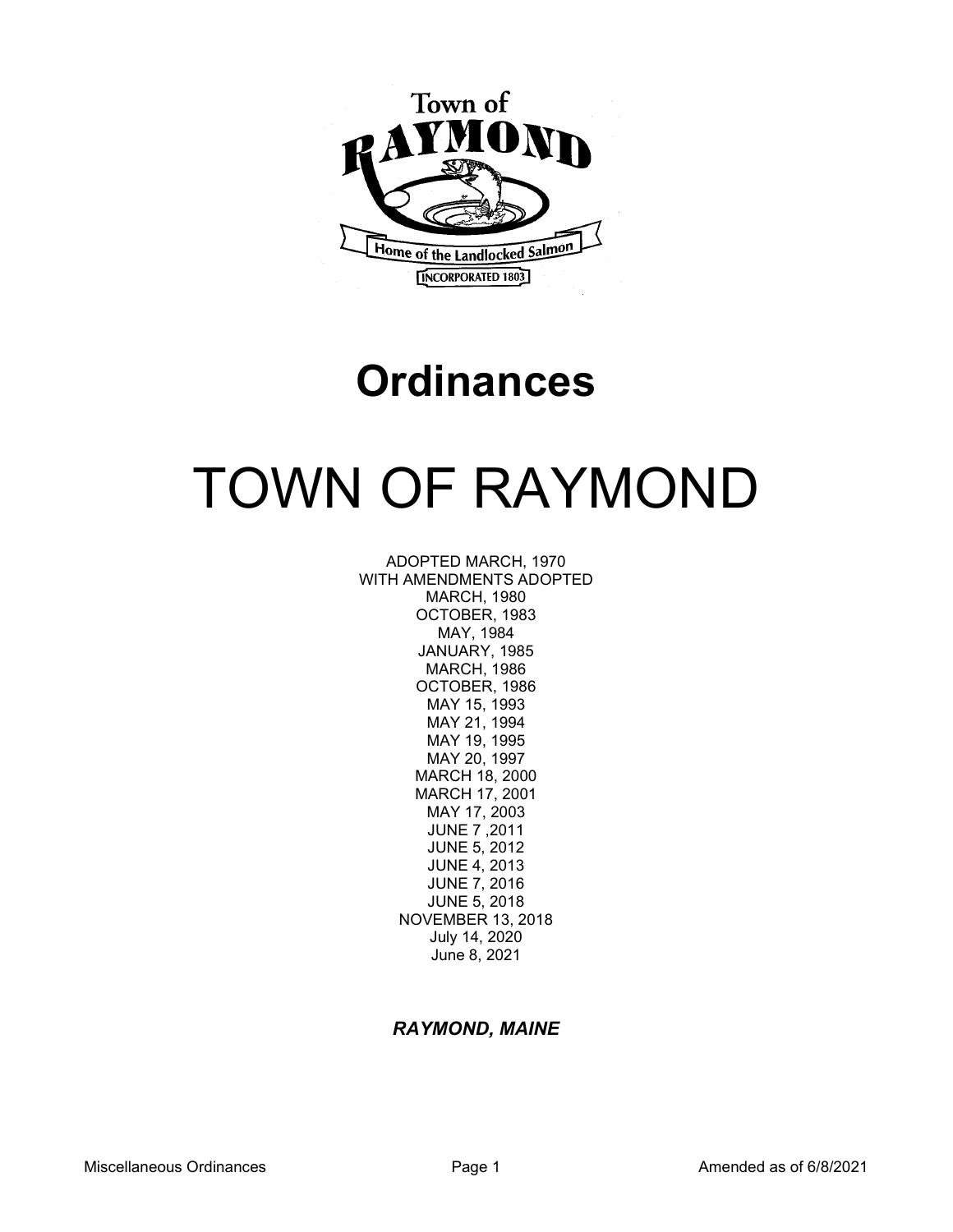## **INTENTIONALLY LEFT BLANK**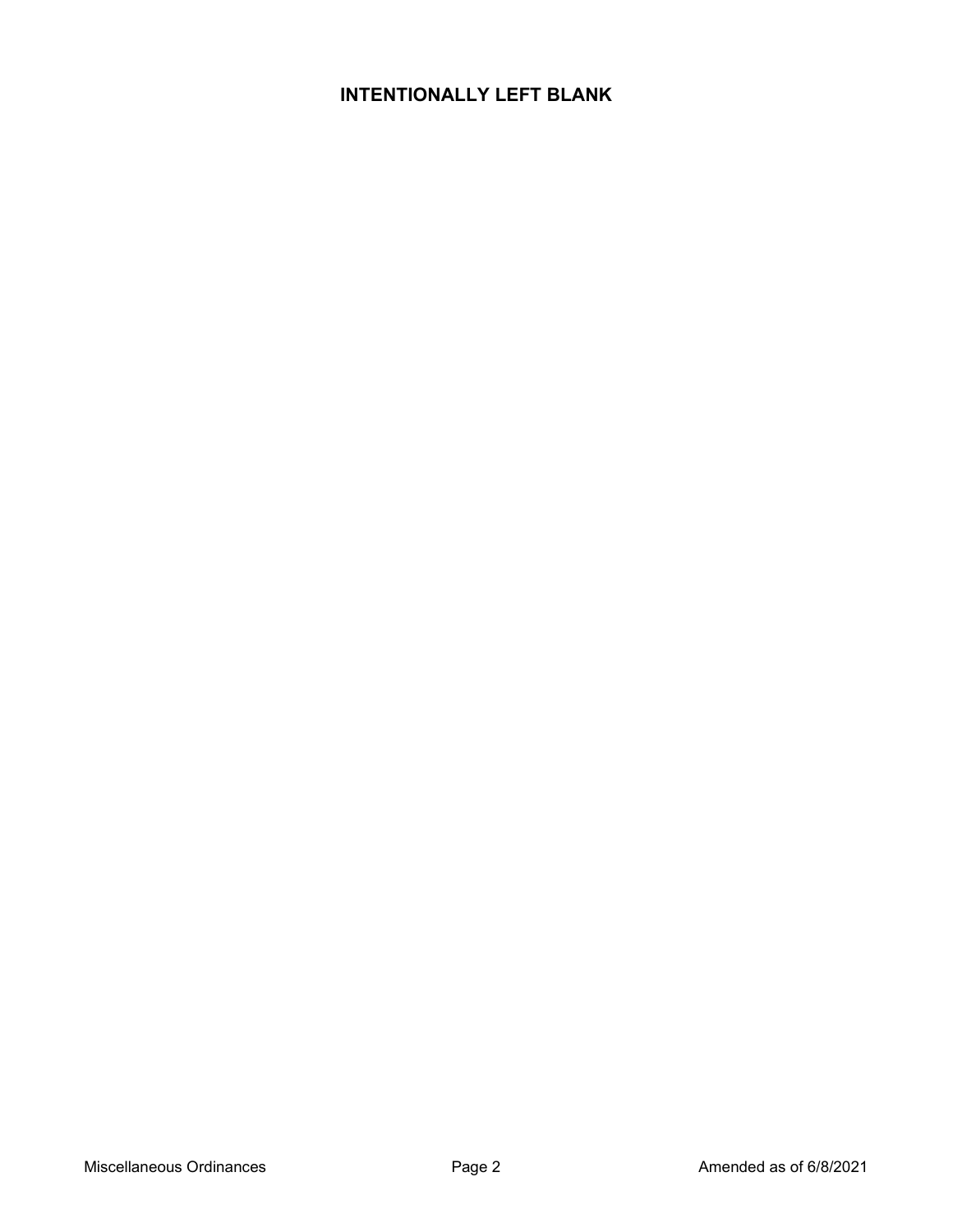## **TABLE OF CONTENTS**

| REGULATING PERSONS AND ESTABLISHMENTS PROVIDING SERVICES SIMILAR TO |
|---------------------------------------------------------------------|
|                                                                     |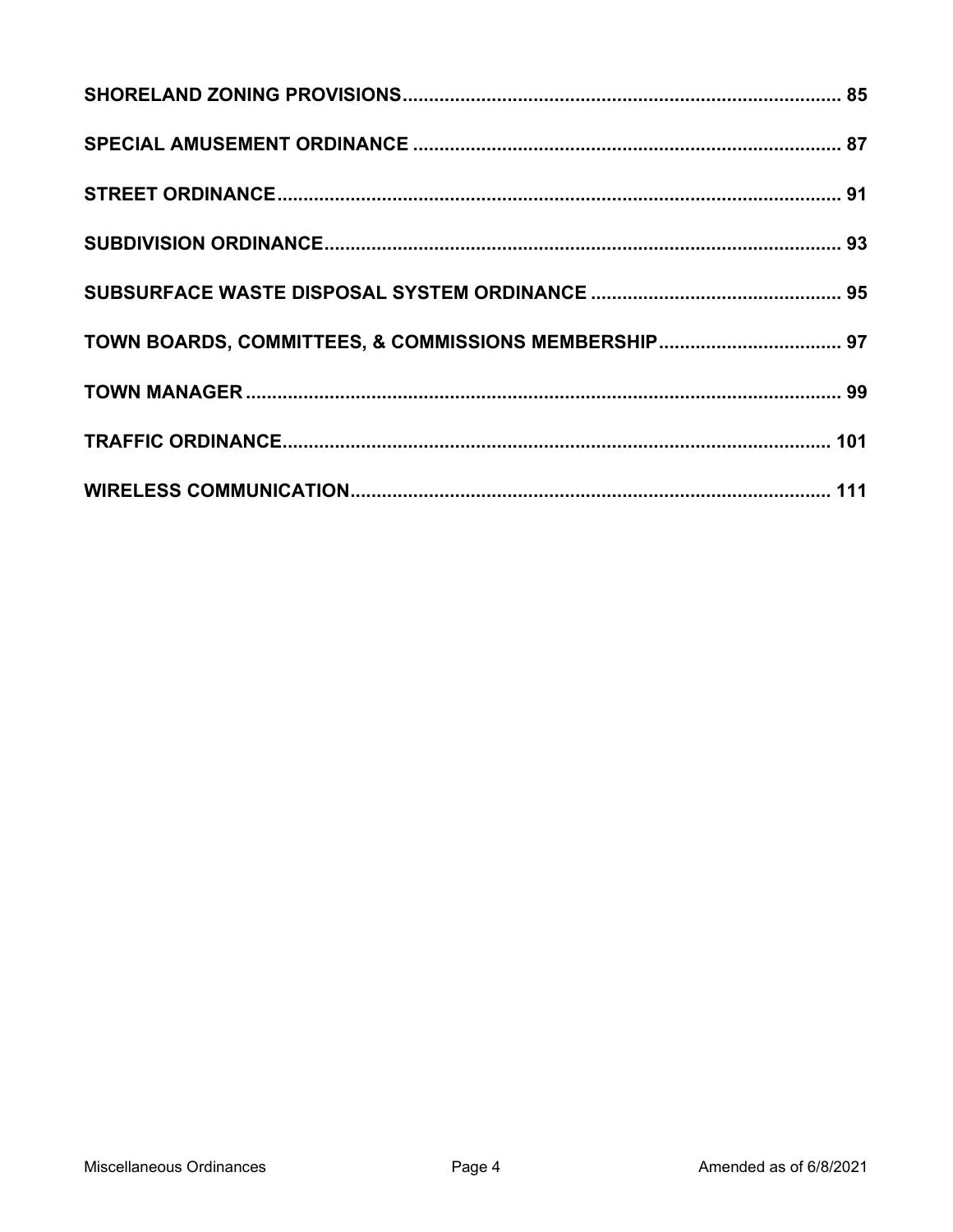## **ADDRESSING ORDINANCE**

March 15, 1997 Amended June 4, 2013 Amended June 5, 2018

#### <span id="page-4-0"></span>Section 1. Purpose:

The purpose of this Ordinance is to enhance the effective and rapid location of properties by public safety personnel including: law enforcement, fire, rescue, and emergency medical services personnel in the Town of Raymond.

#### Section 2. Authority:

This Ordinance is adopted pursuant to and consistent with the Municipal Home Rule Powers as provided for in Article VIII, Part 2, Section 1 of the Constitution of the State of Maine and Title 30-A M R S A Section 3001

#### Section 3. Administration:

This Ordinance shall be administered by the Board of Selectmen, Town Manager, and E911 Coordinator. The Board of Selectmen is authorized to and shall assign road names and numbers to all properties, both on existing and proposed roads, in accordance with the criteria in Section 4 and 5. The E911 Coordinator shall also be responsible for maintaining the following records of this Ordinance:

- A. A Raymond map of official use showing road names and numbers;
- B. An alphabetical list of all property owners as identified by current assessment records, by last name, showing the assigned numbers;
- C. An alphabetical list of all roads with property owners listed in order of their assigned numbers.

#### Section 4. Naming System:

All roads that serve two or more properties shall be named regardless of whether the ownership of the road is public or private. A "road" refers to any highway, road, street, avenue, lane, private way, or similar paved, gravel or dirt thoroughfare. "Property" refers to any property on which more or less a permanent structure has been erected. A road name assigned by the Town of Raymond shall not constitute or imply acceptance of the road as a public way.

The following criteria shall govern the naming system:

- A. No two roads shall be given the same name (e.g. no Pine Street and Pine Lane);
- B. No two roads shall have similar-sounding names (e.g. no Woodlawn Avenue and Woodland Street).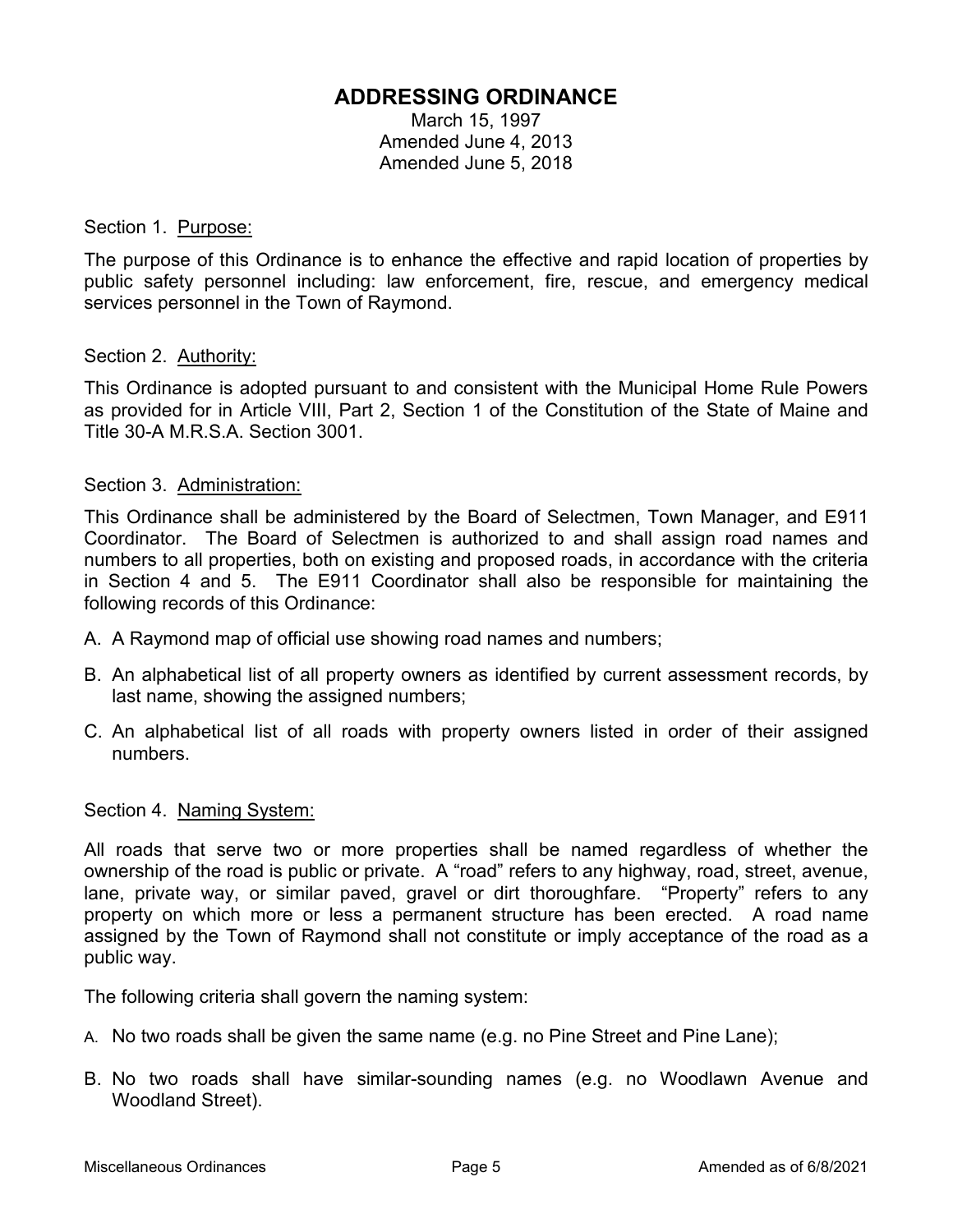C. Each road shall have the same name throughout its entire length, except, when authorized by the Board of Selectmen, the name may change at a significant landmark or intersection.

#### Section 5. Numbering System:

Numbers shall be assigned every fifty (50) to two hundred (200) feet, depending on density and geographic location (e.g. 50 feet in Village areas and up to 200 feet in rural areas), along both sides of the road, with even numbers appearing on the left side of the road and odd numbers appearing on the right side of the road, determined by the number origin.

The following criteria shall govern the numbering system:

- A. All number origins shall begin from Roosevelt Trail or that end of the road closest to Roosevelt Trail. For dead end roads, numbering shall originate at the intersection of the adjacent road and terminate at the dead end.
- B. The number assigned to each structure shall be that of the numbered interval falling closest to the front door. If the front door cannot be seen from the main road, the number shall be that of the interval falling closest to the driveway of said structure.
- C. Every structure with more than one principal use or occupancy shall have a separate number for each use or occupancy. (i.e. duplexes will have two separate numbers; apartments will have one road number with an apartment number, such as 235 Maple Street, Apt. 2).

#### Section 6. Compliance:

All owners of structures shall, by the date stipulated in Section 8, display and maintain in a conspicuous place on said structure, the assigned numbers in the following manner:

- A. Number on the structure or residence: Where the residence or structure is located and clearly visible within 50 (fifty) feet of the edge of the road right-of-way, the assigned number shall be displayed on the front of the residence or structure near the front door or entry;
- B. Number at the street line: Where the residence or structure is over fifty (50) feet from the edge of the road right-of-way, the assigned number shall be displayed on a post, fence, wall, the mail box (when such mailbox is located on the same side of the street where the principal structure is located), or on some structure at the property line next to the walk or access drive to the residence or structure.
- C. Size and color of number: Numbers shall be at least 3" in height, contrasting color to the background, and shall be located to be visible from the road on a permanent structure, post or mailbox. The number should be high enough so that snow does not obstruct it in the winter months.
- D. Every person whose duty is to display the assigned number shall remove any different number that might be mistaken for, or confused with, the number assigned in conformance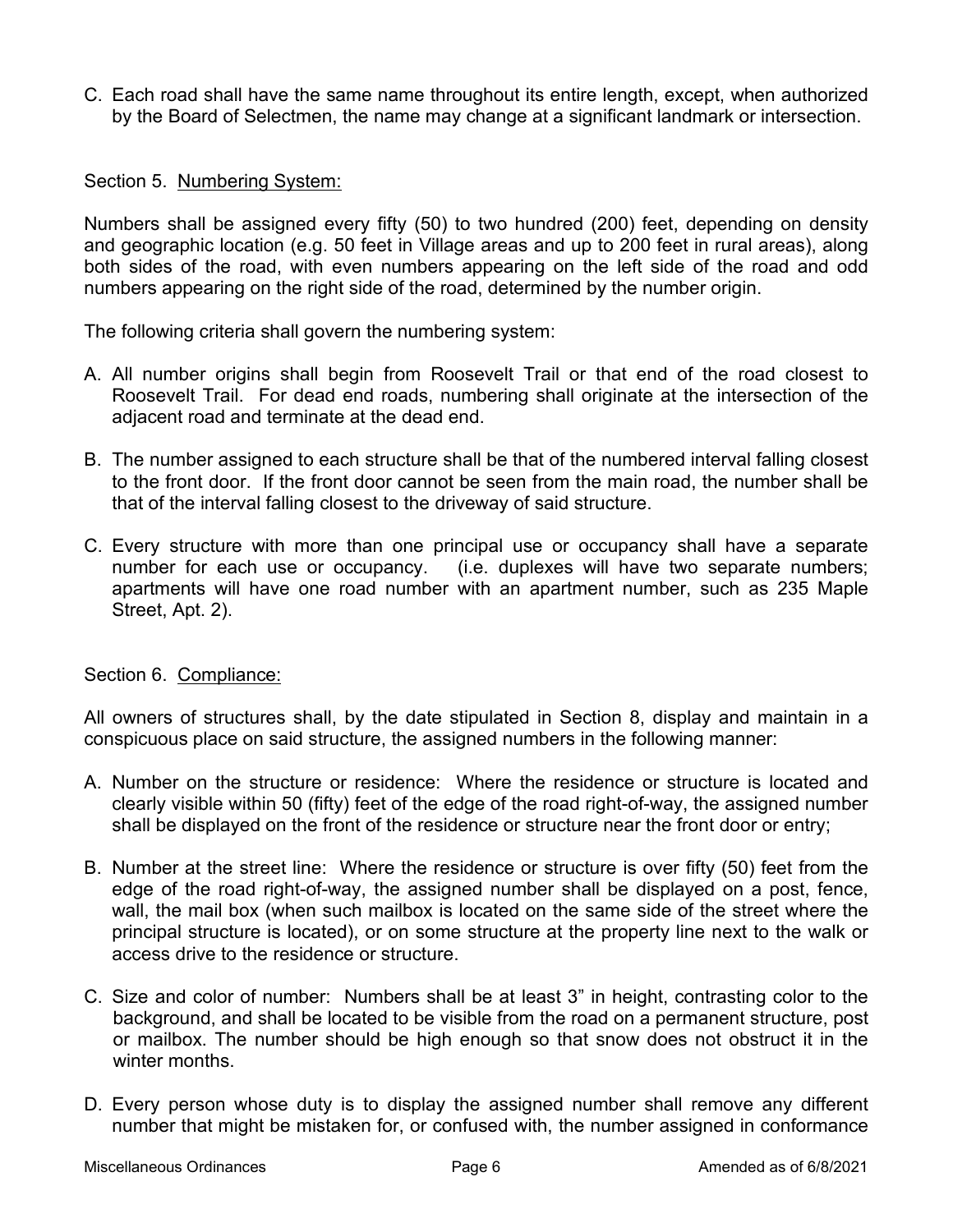with this Ordinance. (Note: Historic dates identifying when the property was established or the structure was built shall be exempt from the section. Careful consideration of clear distinction between a historical date and the physical address numbers shall be made by the property owner.)

- E. Interior location: All residents and other occupants are requested to post the assigned number and road name next to their telephone for emergency reference.
- F. The Fire/Rescue Department shall receive notification from the Code Enforcement Officer whenever a Certificate of Occupancy is issued in the Town of Raymond.

#### Section 7. New Construction and Subdivisions:

All new construction and subdivision shall be named and numbered in accordance with the provisions of this Ordinance and as follows:

- A. New Construction: Whenever any residence or other structure is constructed or developed, it shall be the duty of the new owner to obtain an assigned number from the E911 Coordinator. This shall be done at the time of the issuance of the building permit.
- B. New Subdivisions: Any prospective sub-divider shall show a proposed road name and lot numbering system of the pre-application submission to the Planning Board. Approval by the Planning Board, after consultation with the Board of Selectmen, shall constitute the assignment of the road names and numbers to the lots in the subdivision. On the final plan showing proposed roads, the applicant shall mark on the plan, lines or dots, in the center of the streets every fifty (50) feet to aid in the assignment of numbers to structures subsequently constructed.

#### Section 8. Effective Date:

This Ordinance shall become effective as of January 1, 1998. It shall be the duty of the Board of Selectmen to notify by mail each property owner and the Post Office of a new address at least thirty (30) days before the effective date of its use. It shall be the duty of each property owner to comply with this Ordinance, including the posting of new property numbers, within thirty (30) days following notification. On new structures, numbering will be installed before final inspection or when the structure is first used or occupied, whichever comes first.

#### Section 9. Enforcement:

a) PENALTY FOR VIOLATION: Any person who violates the provisions of this Ordinance after written notice of violation from the Code Enforcement Officer commits a civil violation punishable by a penalty of not less than \$50.00/day and not more than \$500.00 total to be recovered by the Town of Raymond. Each day such violation continues shall constitute a separate violation.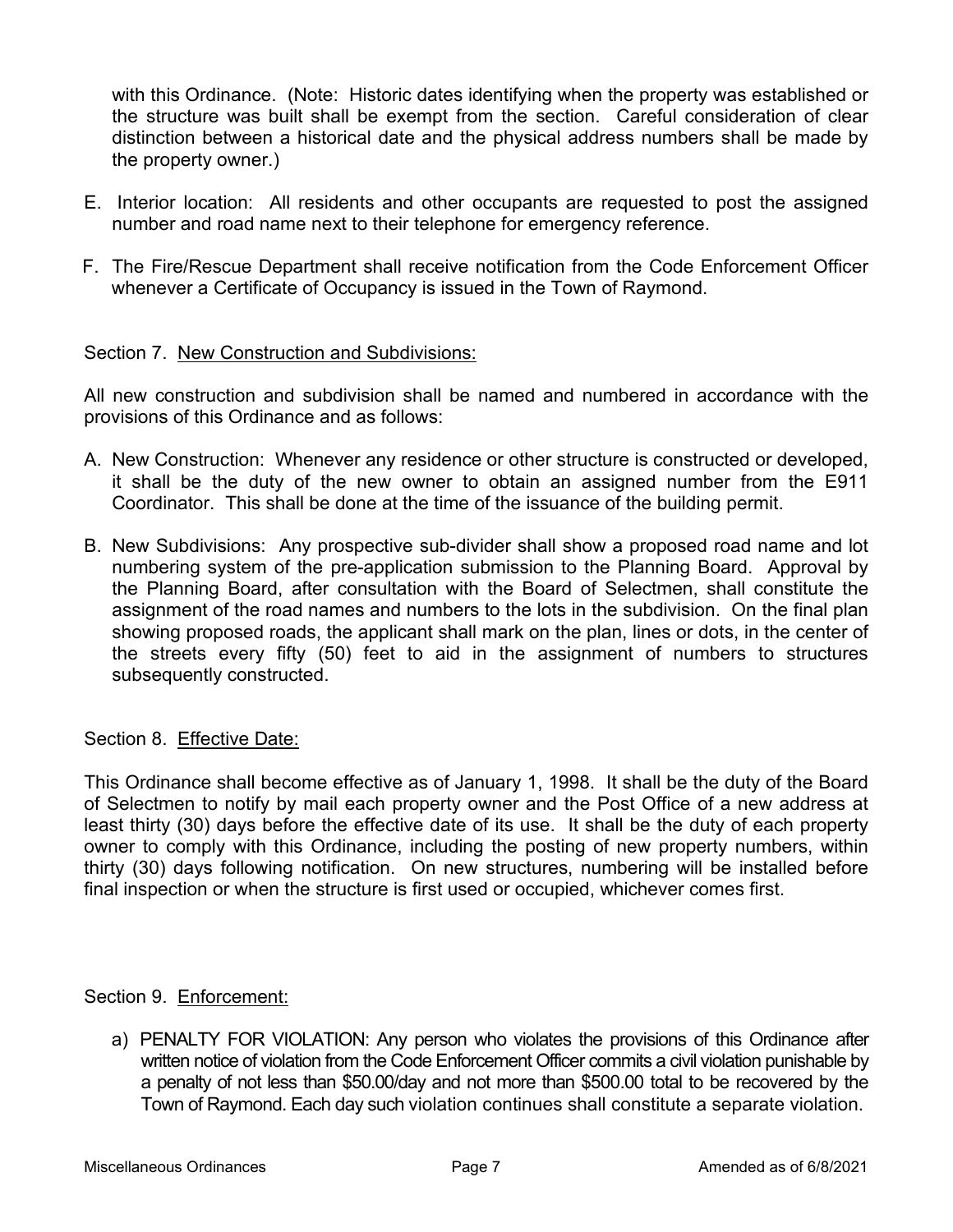- b) ENFORCEMENT: This Ordinance shall be enforced by the Town of Raymond Code Enforcement Officer. Fire/Rescue Department or Law Enforcement personnel shall forward any known violation of the Ordinance to the Code Enforcement Officer for enforcement in accordance with the requirements in this Ordinance.
- c) CERTIFICATE OF OCCUPANCY: The Code Enforcement Officer shall not issue a Certificate of Occupancy until numbering is installed in accordance with the requirements set forth in this Ordinance.

Section 10. Severability:

In the event that any portion of this Ordinance is found by a court to be invalid, the remaining provisions shall continue in full force and effect.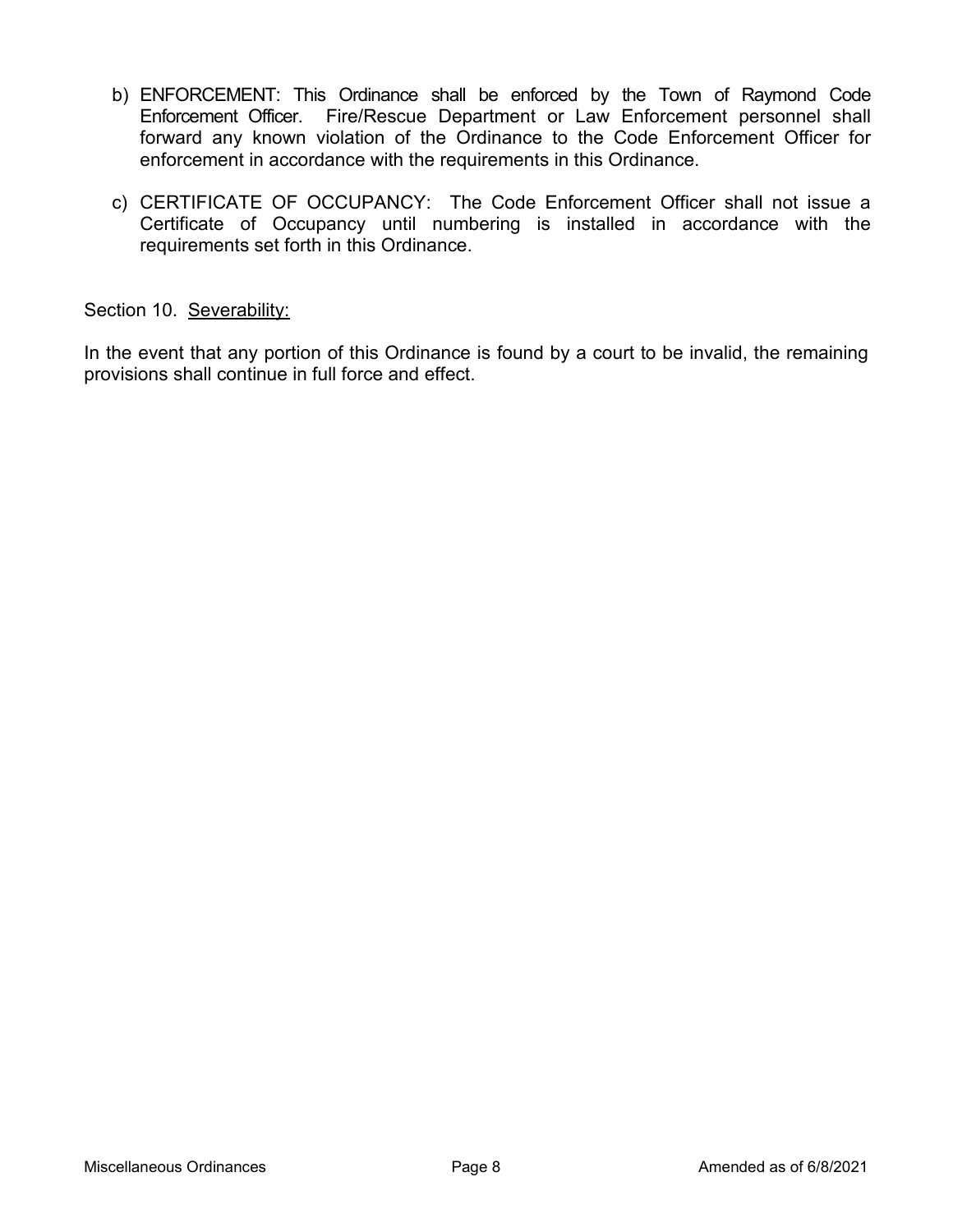## **ADULT BUSINESS ORDINANCE**

May 15, 1993 Amended June 5, 2018

#### <span id="page-8-0"></span>1. Definitions.

- a. "Adult business" means any business in any use category, a substantial or significant portion of which consists of selling, renting, leasing, exhibiting, displaying or otherwise dealing in materials or devices of any kind which appeal to prurient interests and which depict or describe sexual activities.
- b. "Specified sexual activities" means:
	- i. human genitals in a state of sexual stimulation or arousal;
	- ii. acts of human masturbation, sexual intercourse or sodomy;
	- iii. fondling or other erotic touching of human genitals, pubic region, buttock or female breast.
- c. Less than completely and opaquely covered:
	- i. human genitals, pubic region;
	- ii. buttock;
	- iii. female breast below a point immediately above the top of the areola.
- d. Human male genitals in a discernibly turgid state, even if completely and opaquely covered.
- e. "Public building" means a building owned, operated or funded in whole or in part by the Town of Raymond which members of the general public have occasion to visit, either regularly or occasionally, such as, but not limited to, the Town Hall, the Public Library, the Police Station and Fire Stations.
- f. "Viewing Booth" means any booth, cubicle, room or stall within the premises of an adult business used to display by audio or visual reproduction, projection or other means, any of the materials described in subparagraph (a) above.
- 2. Location of adult businesses restricted. No adult business shall be located:

In any location where the customer entrance to the adult business would be closer than 1,000 feet, measured in a straight line without regard to intervening structures or objects, to the nearest point on the boundary of any property which is:

- a. occupied by a residence, school, park, playground, church or public building;
- b. located in a residential zone; or
- c. occupied by another adult business.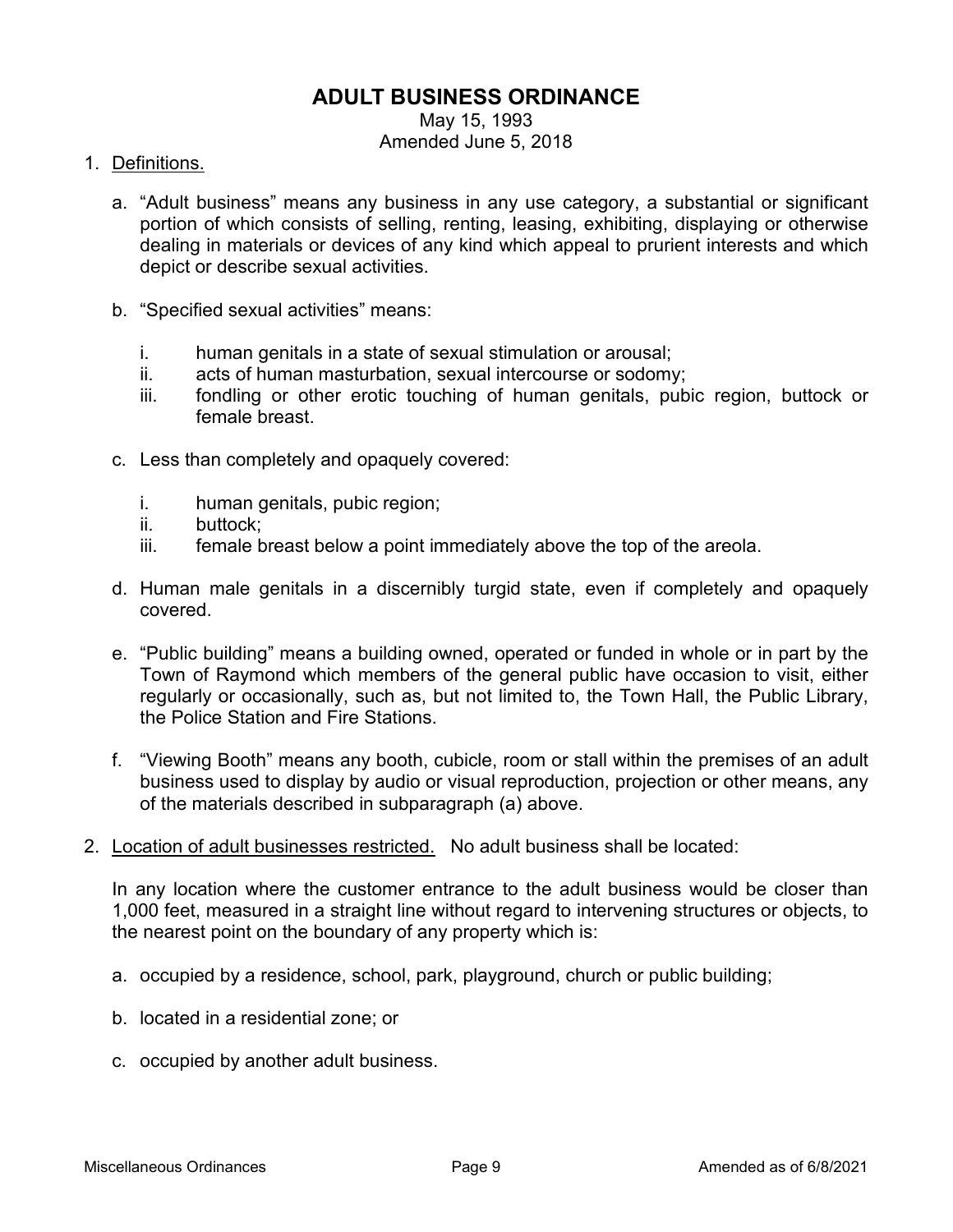- 3. Outside displays prohibited. No materials or devices displaying or exhibiting specified sexual activities shall be visible from the exterior of the building in which the adult business is located.
- 4. License Required. No person shall own or operate an adult business without first obtaining a license from the Raymond Board of Selectmen.
- 5. Licensing Requirement. No person shall own or operate a viewing booth unless the viewing booth will be clearly visible form the interior common areas of the premises and that visibility into the viewing booth shall not be blocked or obscured by any doors, curtains, partitions, drapes, or any other obstruction.
- 6. License Fee. A license shall be required for each adult business. The fee for each license shall be \$100.00.
- 7. Term of License. Licenses issued pursuant to this Ordinance shall be for a term of no more than one year and shall expire annually on December 31st.
- 8. Suspension or Revocation of License. The Board of Selectmen may, after notice to the licensee and hearing, suspend or revoke any adult business license issued under this Ordinance upon a finding that the licensee has violated any of the provisions of this Ordinance.
- 9. Penalty. The violation of any provision of this Ordinance shall be punished by a civil penalty of not less than \$250 and not more than \$500 for each offense. Each act of violation and every day upon which any such violation occurs shall constitute a separate offense. In addition to such civil penalty, the Town may enjoin or abate any violation of this Ordinance by appropriate action.
- 10.Severability. In the event that any section or any portion of this Ordinance shall be declared by any competent court to be invalid for any reason, such declaration shall not be deemed to affect the validity of any other section, subsection or portion of this Ordinance.
- 11.Applicability to Pending Applications. Notwithstanding anything to the contrary in 1 M.R.S.A. §302, the provisions of this Ordinance shall apply to any application, request or proposal to locate or operate any adult business which may be pending on the effective date of this Ordinance.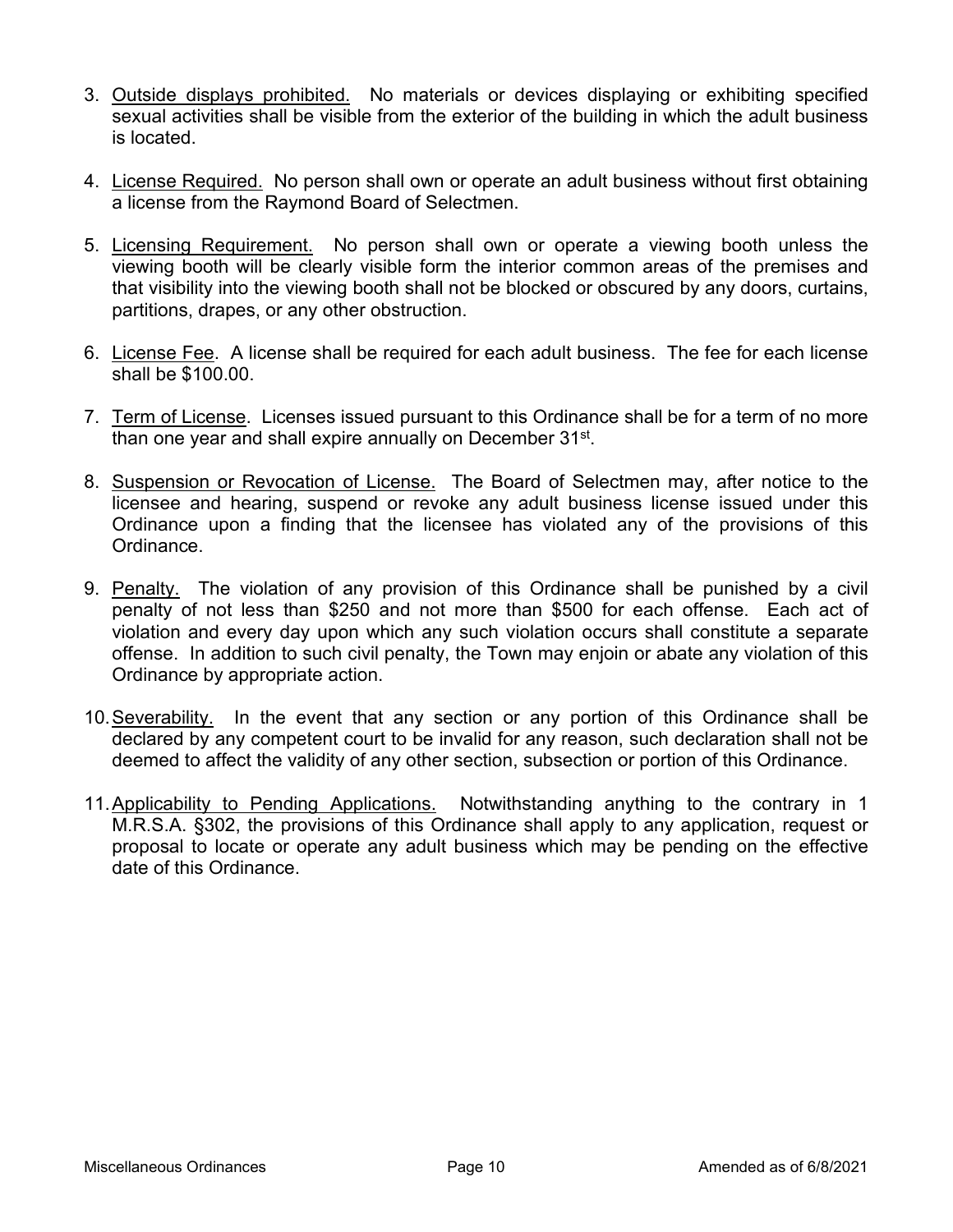## **BARKING DOGS**

Adopted May 1984 Amended March 1997 Amended March 17, 2001 Amended June 5, 2018

<span id="page-10-0"></span>**Definition.** No person shall own, possess or harbor within the Town of Raymond any dog which by loud, and frequent and habitual barking, howling, or yelping disturbs the peace of any person.

**First Offense.** Any person, who shall violate the provisions of this section, shall upon the first occasion thereof be given a written warning which shall include the date and time it was issued.

**Subsequent Offense(s).** Upon any subsequent violation within a period of six (6) months from such warning, the person found to be in violation shall be punished by a civil penalty as is set forth annually by the Board of Selectmen in the Town Fee Schedule.

**Enforcement.** This Ordinance shall be enforced by the Animal Control Officer and any Assistant Animal Control Officer(s) of the Town of Raymond.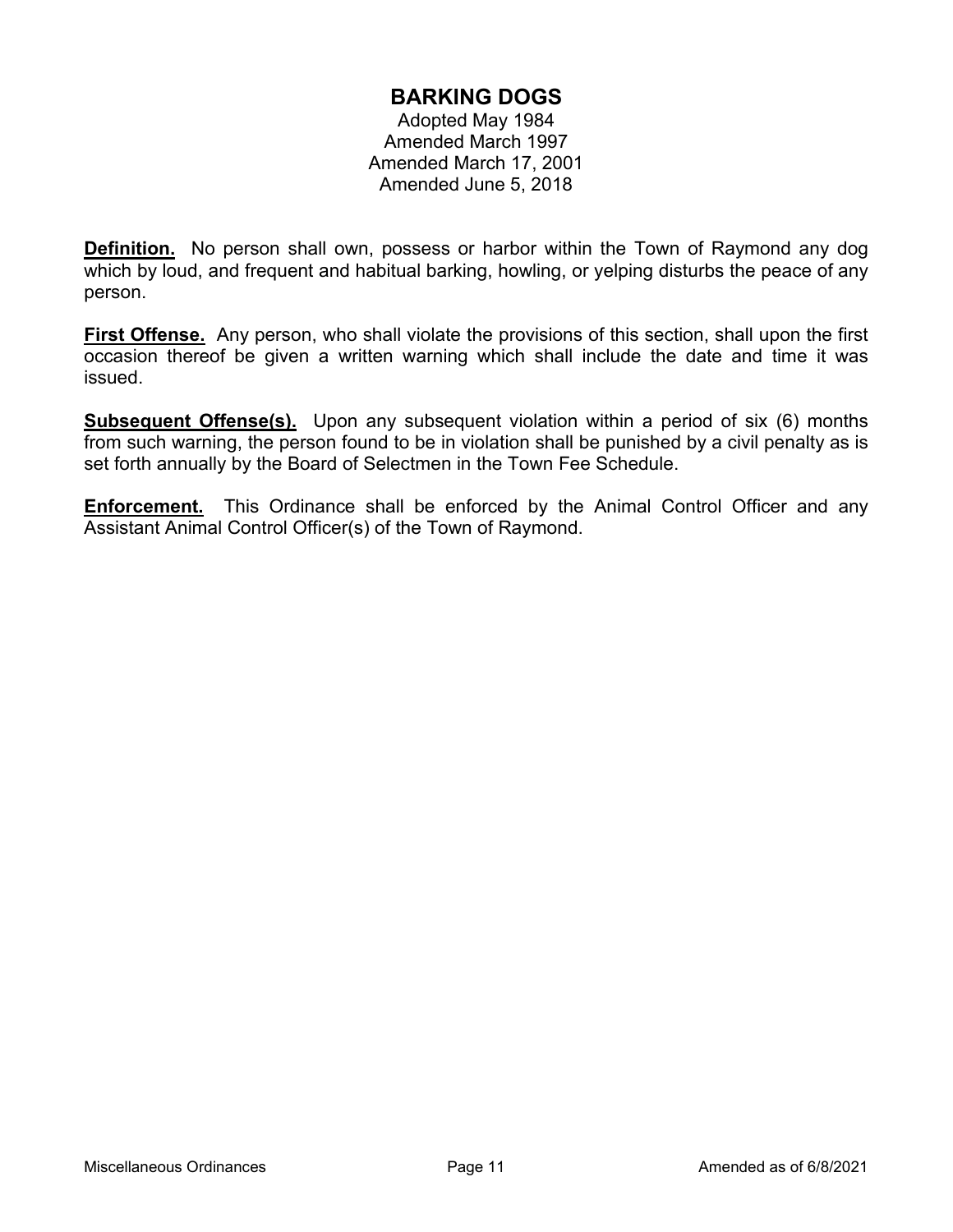Page Intentionally left blank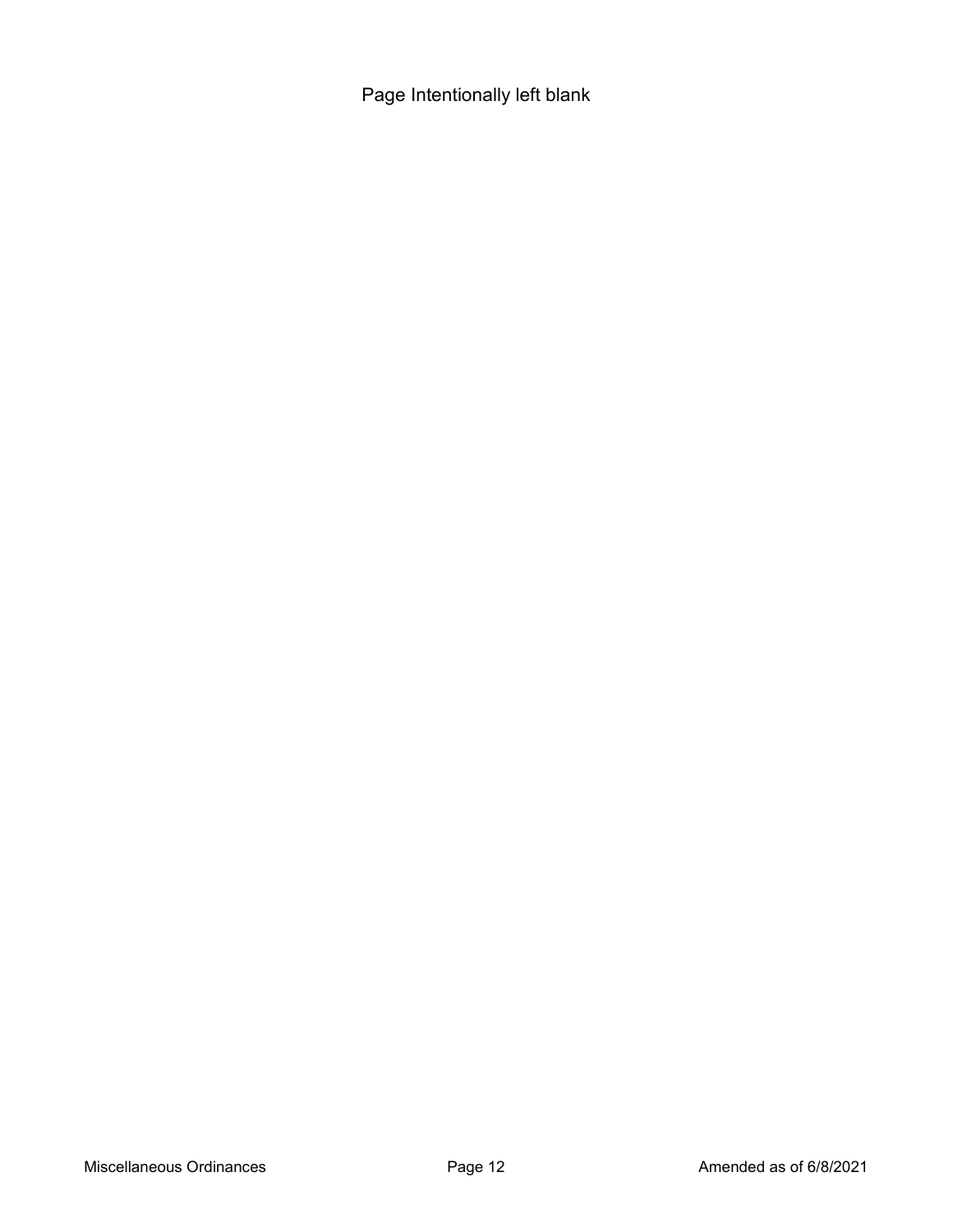## **BUDGET AND FINANCE COMMITTEE ORDINANCE**

Adopted March 1980 Amended May 19, 1995 Amended June 5, 2018

#### **SECTION 1. Title**

This Ordinance shall be known as the Town of Raymond Budget and Finance Committee Ordinance.

#### **SECTION 2. Authority**

This Ordinance is enacted pursuant to 30-A MRSA §3001.

#### **SECTION 3. Purpose**

The purpose of this Ordinance is to merge the Town Finance Committee and the Town Budget Committee.

#### **SECTION 4. Merger**

The Town Budget Committee, as previously established and governed by the terms of the March 1980 Ordinances, and the Town Finance Committee, as established by vote of the Town on March 18, 1978, and governed by the terms of the March 1980 Ordinance, shall be combined into a Budget and Finance Committee.

#### **SECTION 5. Powers and Duties**

The Budget and Finance Committee shall have the following powers and duties:

- A. To consider each article for raising, appropriating or borrowing monies to be expended by or for the Town, with opportunity for discussion with those persons proposing the same, and to make recommendations on such articles to the Town Meeting for which they were drawn, which shall appear on the Warrant in substantially the following form, "The Town Budget and Finance Committee recommends approval/disapproval."
- B. To discuss with and make recommendations to the Select Board on proposals for specific expenditures.
- C. To investigate and recommend to appropriate Town departments the availability of Federal and State and other grants, loans, guarantees and other assistance for the Town and the types, terms, benefits and disadvantages thereof.
- D. To study and make recommendations on the general financial position, policies and practices of the Town and its departments.
- E. To study and make recommendations on any proposal for payment for services or equipment by bond or note. Any such proposal, with the exception of general tax anticipation notes which will be reviewed under Section (5D), will be accompanied by an impact statement and recommendation for rejection or approval.
- F. To develop and maintain, with the input from all other committees and Boards in Town, a five (5) year moving Capital Improvement Plan.
- G. To study and report to the Select Board potential revenue raising opportunities that may require actions by the Board or Town Manager.

#### **Section 6. Membership, Quorum, Voting**

A. The Budget and Finance Committee shall consist of seven (7) voting members, plus the Chair of the Select Board who shall be a NON-VOTING EXOFFICIO member. The reduction in number from nine (9) to seven (7) will occur due to attrition. Existing members may continue as voting members on the committee and each may petition to be a candidate on upcoming ballots.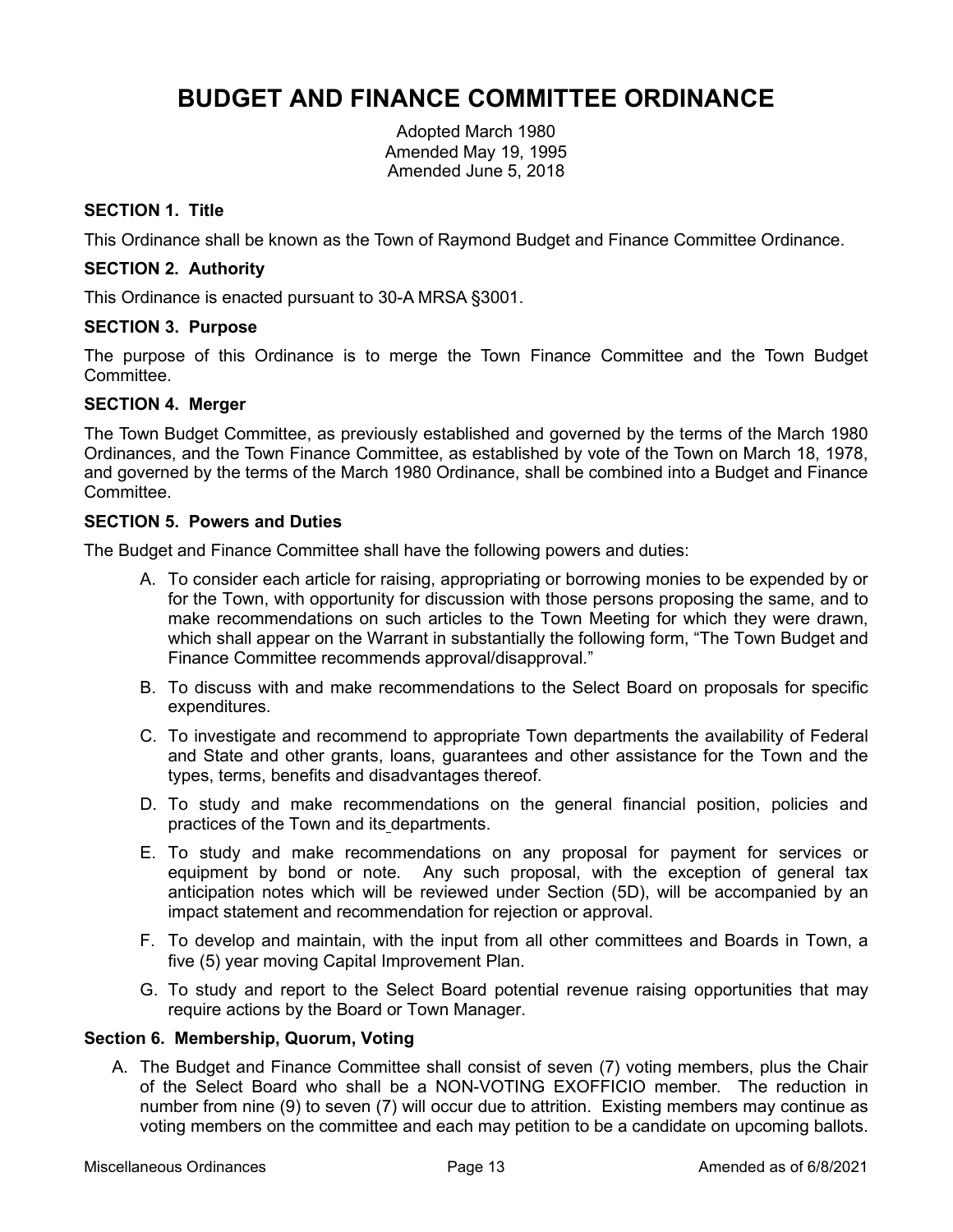The first 2 seats vacated by attrition (seat still open after an election, non-acceptance of the position, resignation, death, removal from the municipality, or recall) will not be filled. When a seat is vacated, the term of office for any open seats will be adjusted at the next election to keep the terms staggered. The number of members will be reduced to seven (7) during the June 2020 Election if attrition has not reduced the membership to seven (7).

- B. The Chair and the Vice-Chair of the Budget and Finance Committee shall be elected by a majority of the Budget and Finance Committee voting members at the first meeting after June 30<sup>th</sup> each vear.
- C. Voting members must be residents of the Town of Raymond, and shall be elected annually by the Town via a secret ballot vote at the annual Town Meeting, and have staggered three (3) year terms.
- D. Any vacancy among the voting members shall be filled either via appointment by the Select Board until the next annual Town Meeting secret ballot vote following the creation of that vacancy, or by the Town at the first annual Town Meeting secret ballot vote following the creation of that vacancy.
- E. The Budget and Finance Committee shall officially act only in the presence of a quorum of four (4) voting members. Official motions will pass only on a majority vote of all voting members of the Budget and Finance Committee, unless the Budget and Finance Committee unanimously votes to adopt other rules at the first meeting of the year after the Annual Meeting and agrees to utilize the revised voting procedure for the full year. No member of the Budget and Finance Committee shall vote on a budget item in which the member has an interest.
- F. All members will abide by the rules for Conflict of Interest pursuant to 30-A MRSA §2605.
- G. All members will sign upon taking their oath of office and will adhere to the Town of Raymond Code of Ethics for Appointed and Elected Municipal Officials.

#### **Section 7. Non-Attendance**

In the event a member of the Budget and Finance Committee fails to attend, without being excused by the Chair of the Budget and Finance Committee, three (3) consecutive regularly scheduled business meetings or two (2) consecutive regularly scheduled Town Budget Review Meetings, the Budget and Finance Committee by unanimous vote of all attending members of that third regularly scheduled business meeting or second regularly scheduled Town Budget Review Meeting may remove the member from office and have the member replaced under the vacancy section of (6-D) above.

#### **Section 8. Severability**

If any part or parts, section or subsection, sentence, clause or phase of this Ordinance is for any reason declared to be unconstitutional or invalid, such shall not affect the validity or constitutionality of the remaining portions of this Ordinance or any rules or regulations promulgated hereunder.

#### **Section 9. Effective Date**

This Ordinance shall become effective upon passage by the legislative body of the Town of Raymond at a duly called Town Meeting.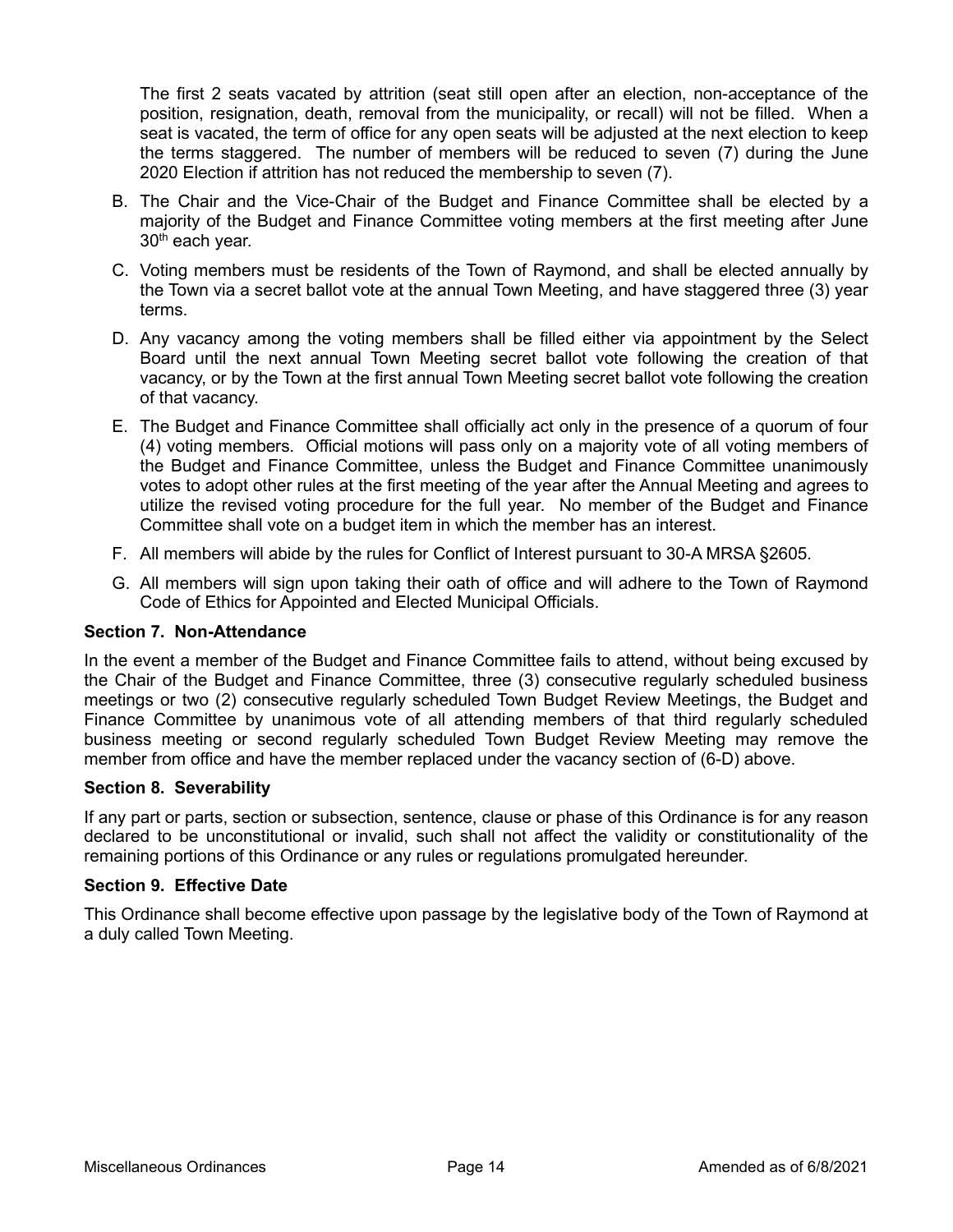## **BUSINESS LICENSE ORDINANCE Town of Raymond**

Adopted 7/14/2020

#### <span id="page-14-0"></span>**Section 1. Purpose.**

The purpose of this Ordinance is to provide reasonable regulations for businesses, other than home occupations, operating in the Town of Raymond and to protect and promote the health, welfare and safety of Town residents and the general public.

#### **Sec. 2. License required; expiration.**

- (a) The Board of Selectmen are authorized to grant, grant subject to conditions, or deny licenses for any business in accordance with the terms of this Ordinance. The Town Clerk is authorized to renew licenses and refer any license renewal applications to the Board of Selectmen for public hearing and action if, in the Town Clerk's judgment, the application merits such scrutiny.
- (b) Any such license shall expire on March 1 of each year, unless otherwise provided therein, except that a license for which a renewal application filed prior to March 1 shall continue in effect until the Town Clerk or the Board of Selectmen, if Board action is required under Section 7, has acted on the renewal application.
- (c) No person shall operate or conduct any business, except for home occupations, without first obtaining a license therefore, nor shall any person operate or conduct any business except in compliance with the terms of this Ordinance and any conditions imposed upon the license issued.

#### **Sec. 3. Application.**

- (a) Any person who owns, operates or conducts any business in the Town of Raymond shall make an application for a license to conduct such business by submitting the following to the Town Clerk:
	- (1) A description of the business which the applicant proposes to operate or conduct and the location at which the licensed activity or business will occur.
	- (2) A statement that the applicant has secured or is in the processing of securing all state or local permits required for the licensed business, provided that any license issued by the Board of Selectmen prior to the receipt of such other permits shall not authorize the operation of the business until all such other permits are obtained.
	- (3) A statement that the business and the premises are in compliance with all local ordinances other than this Ordinance.
	- (4) Evidence of satisfactory resolution of any public health, safety or welfare problems occurring in the operation of that or a similar business at the same location in the immediately preceding year, including but not limited to neighborhood complaints, disorderly customers, and excessively loud or unnecessary noise that initiate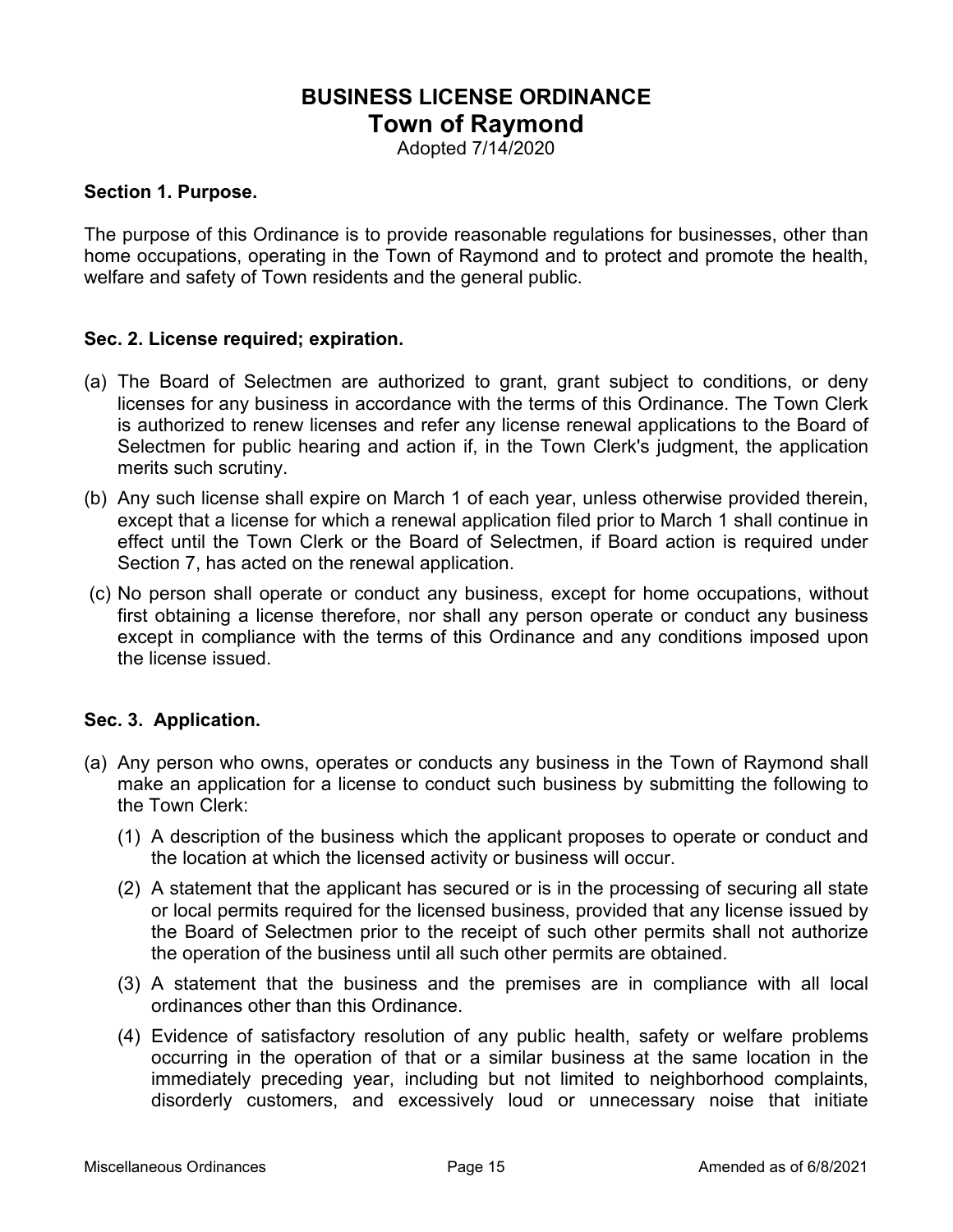complaints to or require a response from the sheriff's department, fire department or other municipal regulatory body or employee.

- (5) A nonrefundable application processing fee as specified in Town Fee Schedule, unless the applicant has previously received a license under this Ordinance for the same business at the same location and the license had been applied for prior to the last day of February of the expiration year.
- (b) The Board of Selectmen may require further documentation of any of the information provided in the license application whenever the Board determines that such documentation is needed to process the application.

#### **Sec. 4. - Denial; imposition of conditions for issuance.**

- (a) Failure to provide any of the information required by Section 3 to the Town Clerk in a timely manner shall be cause for a denial of a license application.
- (b) The Board of Selectmen shall consider information provided by the applicant, the code enforcement officer, the town manager, the sheriff's department, the fire chief or any other municipal employee or the general public in determining whether to issue, issue subject to conditions, or deny any license requested. The Board of Selectmen may deny a license application if it finds that:
	- (1) The applicant does not have the legal right to occupy the premises for which the license is sought;
	- (2) Required state or local permits have not been obtained or applied for;
	- (3) The business or the premises are not in compliance with other local ordinances;
	- (4) Any public health, safety or welfare problems which occurred in the operation of the business or a similar business on the premises during the immediately preceding year were not satisfactorily resolved and are likely to recur;
	- (5) The applicant for the license has, during the immediately preceding year, committed or permitted, in the course of conducting a business subject to this Ordinance, an act or omission which constitutes a violation of this Ordinance;
	- (6) The applicant is delinquent in paying any personal or real property tax assessed by the Town, unless there is pending at the time of application for the license a request for abatement of the tax or an appeal of the tax assessment;
	- (7) The licensed location has had three or more documented and relevant disturbances as verified by the sheriff's department within the previous licensing period, which documentation shall be provided to the Town Clerk by the sheriff's department;
	- (8) The applicant owes any fine, penalty or judgment to the Town as a result of any violation of this Ordinance and the fine, penalty or judgment, with any accrued interest, has not been paid in full; or
	- (9) The applicant owes any amount to the Town for services rendered by the Town or by Town employees to the applicant or the applicant's property, is in default on any performance guarantee or contractual obligation to the Town, or is otherwise delinquent in any financial obligation to the Town.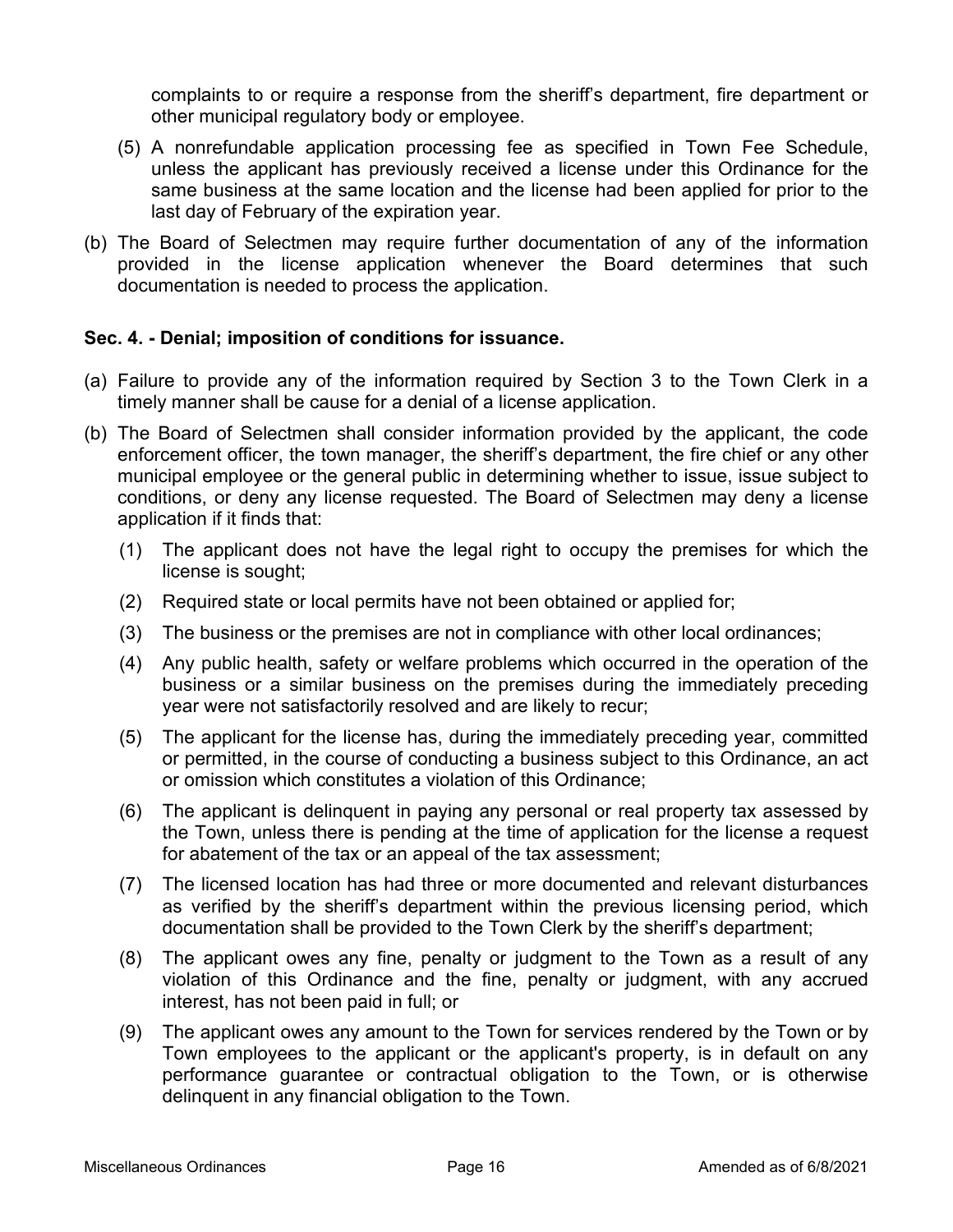- (c) The Board of Selectmen may also impose conditions on the operation of any licensed business, such as restrictions on the hours of operation, a requirement of trash removal at specified intervals, or implementation of particular forms of crowd control, where the public interest so requires.
- (d) When the Board of Selectmen denies a license, written notice of the decision shall be provided to the applicant within ten days thereof, which shall set forth the reasons for the denial. The licensee shall receive written notice in the same manner of any conditions imposed upon the license whenever conditions are imposed, and any such conditions shall be noted on the license records maintained by the Town Clerk.

#### **Sec. 5. - Effective date; payment of full fee required.**

- (a) A license issued pursuant to this Ordinance shall be effective as of the date issued or as of the date payment of the appropriate license fee is received by the Town Clerk, whichever is later.
- (b) Payment in full of the license fee is required prior to the issuance of a license.

#### **Sec. 6. - Inspections.**

- (a) A licensee, as a condition of receipt of a license under this Ordinance, must also allow any Town official who is authorized to determine compliance with federal, state or town law or ordinance and who presents valid identification to enter at any reasonable time any portion of the licensed premises which the licensee has the right to enter or occupy.
- (c) Failure to allow entry required by this section shall constitute a violation of this Ordinance and shall constitute cause for nonrenewal, suspension or revocation of this license.

#### **Sec. 7. - Renewals.**

- (a) The Town Clerk is authorized to renew, without further action by the Board of Selectmen, the license of any person holding a license pursuant to this Ordinance, referred to as the "licensee," upon receipt of the required fee and of a written statement from the licensee that there has been no material change in the information provided in the licensee's previous application. The Town Clerk may not renew a license, but must refer the application to the Board of Selectmen, if:
	- (1) The license has been suspended or revoked by the Board of Selectmen during the preceding licensing cycle;
	- (2) The Town Clerk has received, during the past licensing cycle, any written complaint from any person charging that the licensee has violated the terms of this Ordinance or any other section of this Code or Town ordinance;
	- (3) The applicant is delinquent in paying any personal or real estate property tax assessed by the Town, unless there is pending at the time of application for the license a request for abatement of the tax or an appeal of the tax assessment; or
	- (4) The licensed location has had three or more documented and relevant disturbances as verified by sheriff's department within the previous licensing cycle.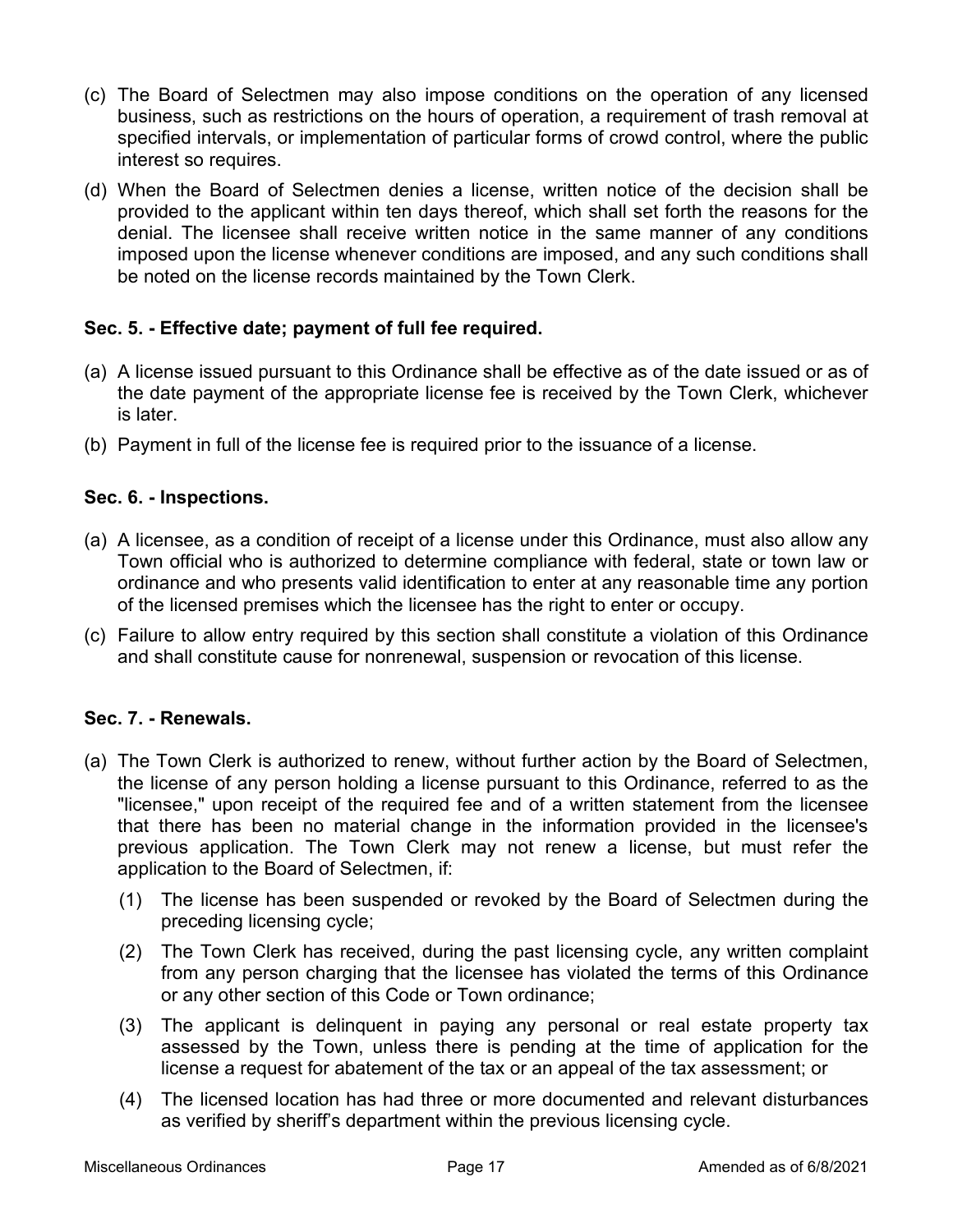(b) Notwithstanding the provisions in Section 7(a) above, a license must be reviewed and renewed by the Board of Selectmen every five years.

#### **Sec. 8. - Suspension or revocation.**

(a) The Board of Selectmen, upon notice and after hearing, for cause, may suspend or revoke any license issued pursuant to this Ordinance. The term "cause" shall mean the violation of any license condition, any section of this Ordinance, any condition constituting a threat to the public health or safety, or the revocation or suspension of any state or local license that is a condition precedent to the issuance of a license pursuant to this Ordinance. The term "cause" shall also include any of the grounds for denying a license application under Section 4. Licenses may be temporarily suspended without prior notice and hearing if, in the judgment of the code enforcement officer, the town manager, or the Board of Selectmen, the continued operation of the licensed business constitutes an immediate and substantial threat to the public health and safety, provided the licensee receives written notification of the suspension and the reasons therefore, prior to its taking effect, and a hearing is scheduled as soon as possible thereafter.

#### **Sec. 9. - Violation and Penalties.**

- (a) Any person who operates or conducts any business for which a license is required under this Ordinance without first obtaining such license commits a civil violation and shall be subject to a fine not to exceed \$100.00 for the first day the offense occurs. The second day the offense occurs, the fine amount shall not exceed \$250.00. The third day and subsequent days thereafter, the fine amount shall not exceed \$500.00. Each day such violation continues shall be considered a separate violation.
- (b) All fines shall be recovered upon complaint for use by the Town and shall be placed in the town treasury.

#### **Sec. 10. - Enforcement.**

The code enforcement officer shall investigate any alleged violation of this Ordinance. Upon verification of the alleged violation, the Board of Selectmen may initiate any and all actions and proceedings, either legal or equitable, including seeking injunctions of violations and the imposition of fines, attorneys fees, and costs, that may be appropriate and necessary to enforce the provisions of this Ordinance in the name of the Town.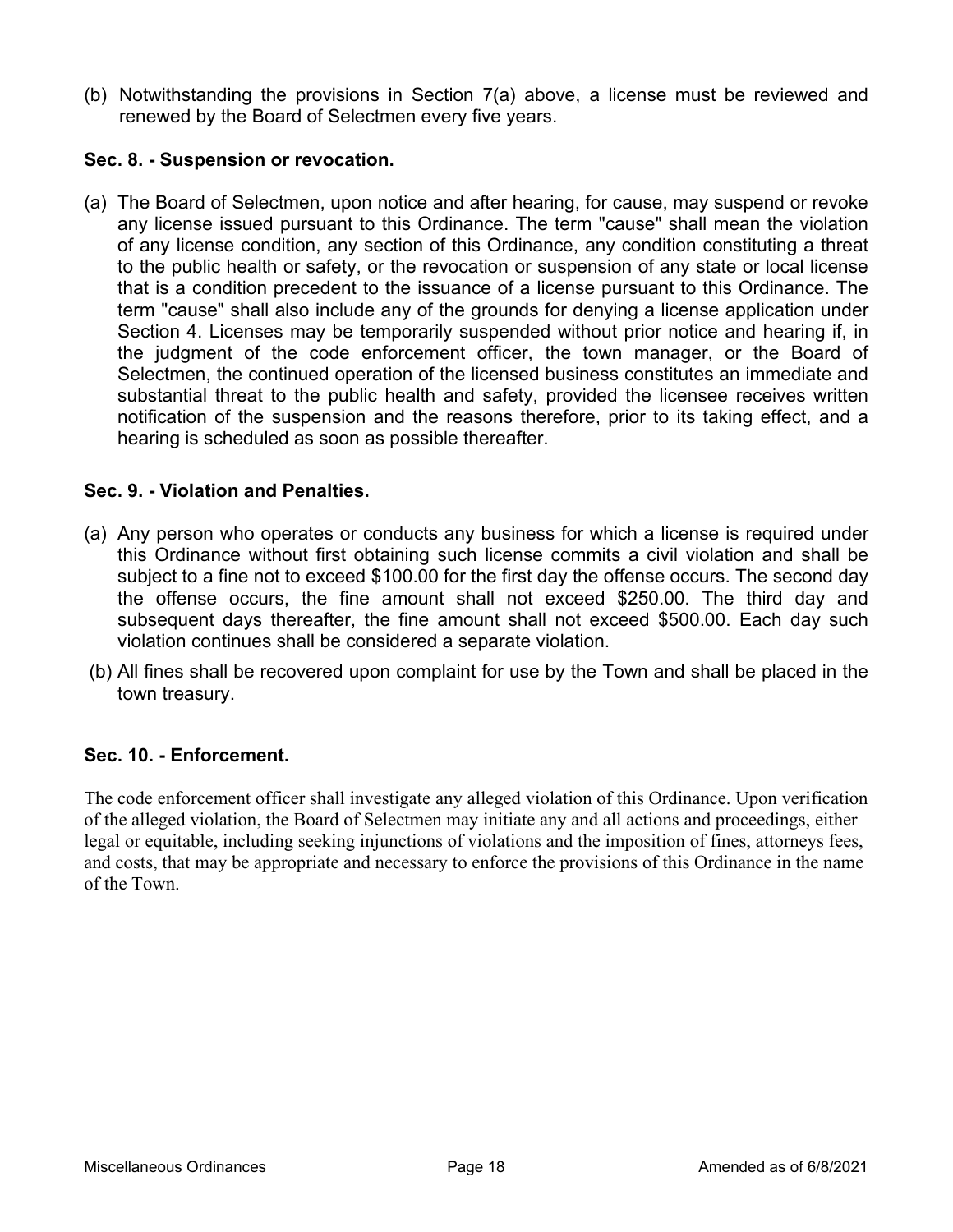## <span id="page-18-0"></span>**CABLE TELEVISION ORDINANCE**

(Available under separate cover.)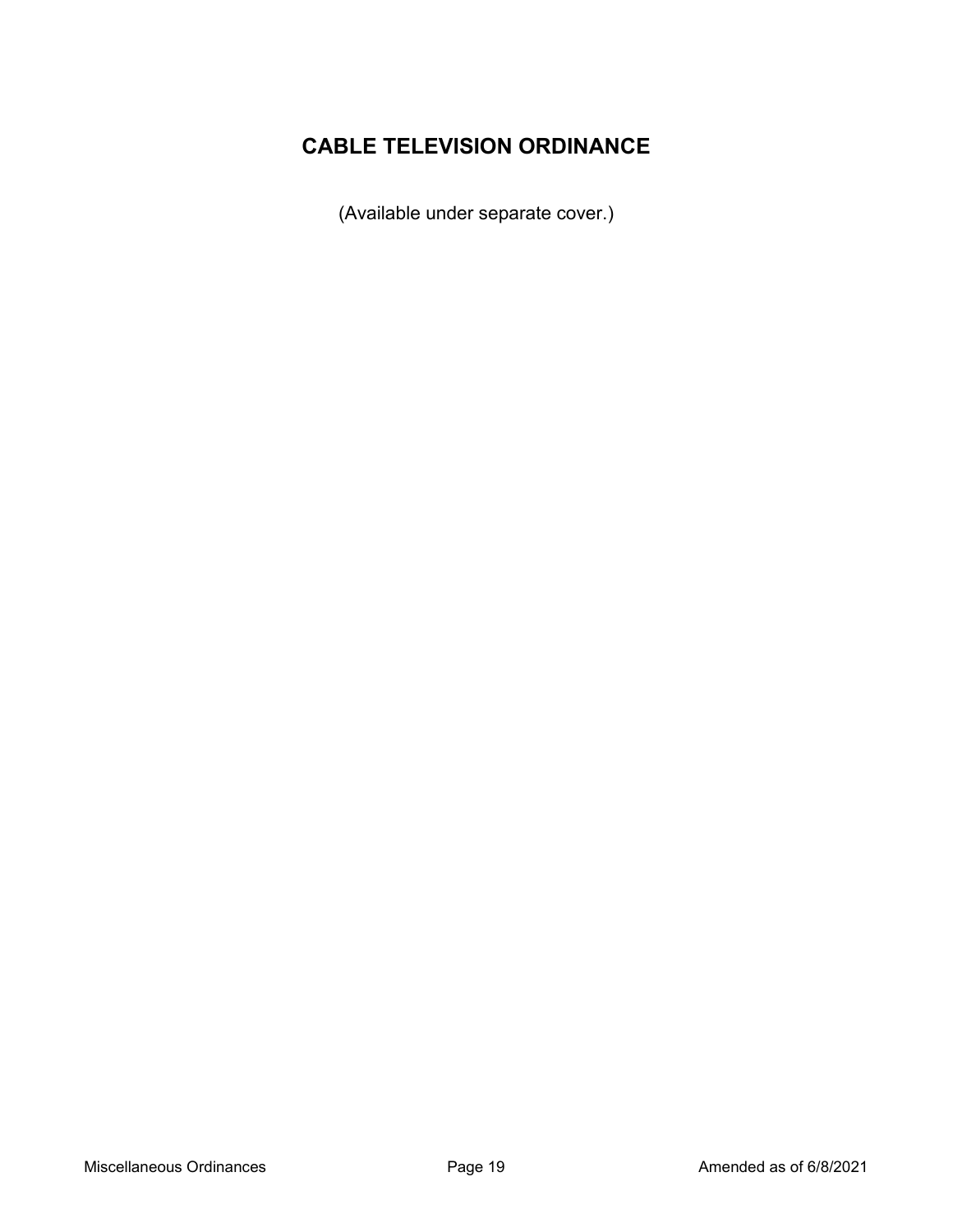Page intentionally left blank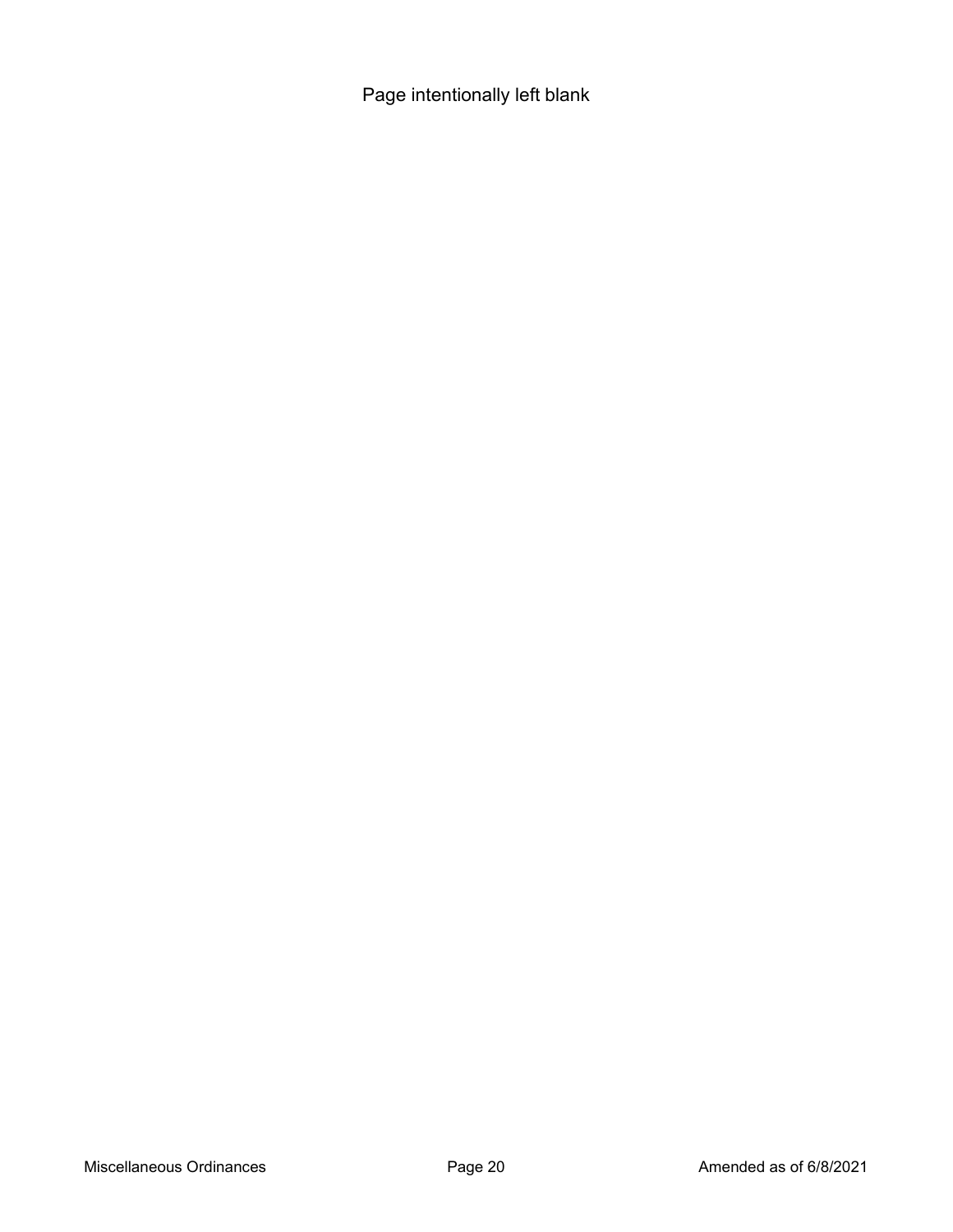## **CEMETERY ORDINANCE**

Adopted March 18, 2000 Amended June 5, 2012 Amended June 5, 2018

#### <span id="page-20-0"></span>**I. PURPOSE**

To preserve and protect the Cemeteries as peaceful and beautiful areas that serve as reverent symbols of the citizens' respect for the deceased, and for the protection of lot owners, the following Cemetery Ordinance is hereby established for all Raymond Cemeteries owned or operated by the Town.

In formulating this Ordinance, a balance of the interests of the various stakeholders (purchasers and owners of rights of interment; family, friends, and acquaintances of the deceased buried therein); Raymond citizens and taxpayers; maintenance workers; and commercial providers is taken into consideration. In particular, this Ordinance is based upon a proper fit of the Cemeteries in Raymond, aesthetics of the park-like spaces, the cost of maintaining them, historical preservation, civic pride, and most important of all, safety of all who enter these Cemeteries.

All lot owners and persons visiting the cemeteries shall abide by this Ordinance as herein enacted and as hereafter amended, which is intended to assist in maintaining our cemeteries as peaceful and beautiful areas as well as reverent symbols of respect for the dead.

#### **II. DEFINITIONS**

- A) **Corner Markers** grade level plot or lot identification object made of stone or stone and bronze
- B) **Grantee** the Grantee is the individual who has purchased the plot(s) or has inherited the plot(s) from a deceased predecessor Grantee or has purchased the plot(s) from the previous Grantee
- C) **Lot** multiple contiguous plots
- D) **Marker** (also called flush markers/memorials) any grade level burial site identification object made of stone or stone and bronze
- E) **Monument** any above grade level burial site identification object made of stone, or stone and bronze
- F) **Plot** the basic unit of space within the Cemeteries used or intended to be used for the burial of human remains, approximately four (4) feet by eight (8) feet space for one (1) vault/casket burial or up to eight (8) cremains (each in a two (2) foot by two (2) foot space)

#### **III. CEMETERY RESPONSIBILITIES**

#### **1. Cemetery Committee**

- a) Survey cemeteries to determine stones that need to be repaired and report to the Cemetery Supervisor
- b) Organize volunteers to clean the stones such that each stone is cleaned at least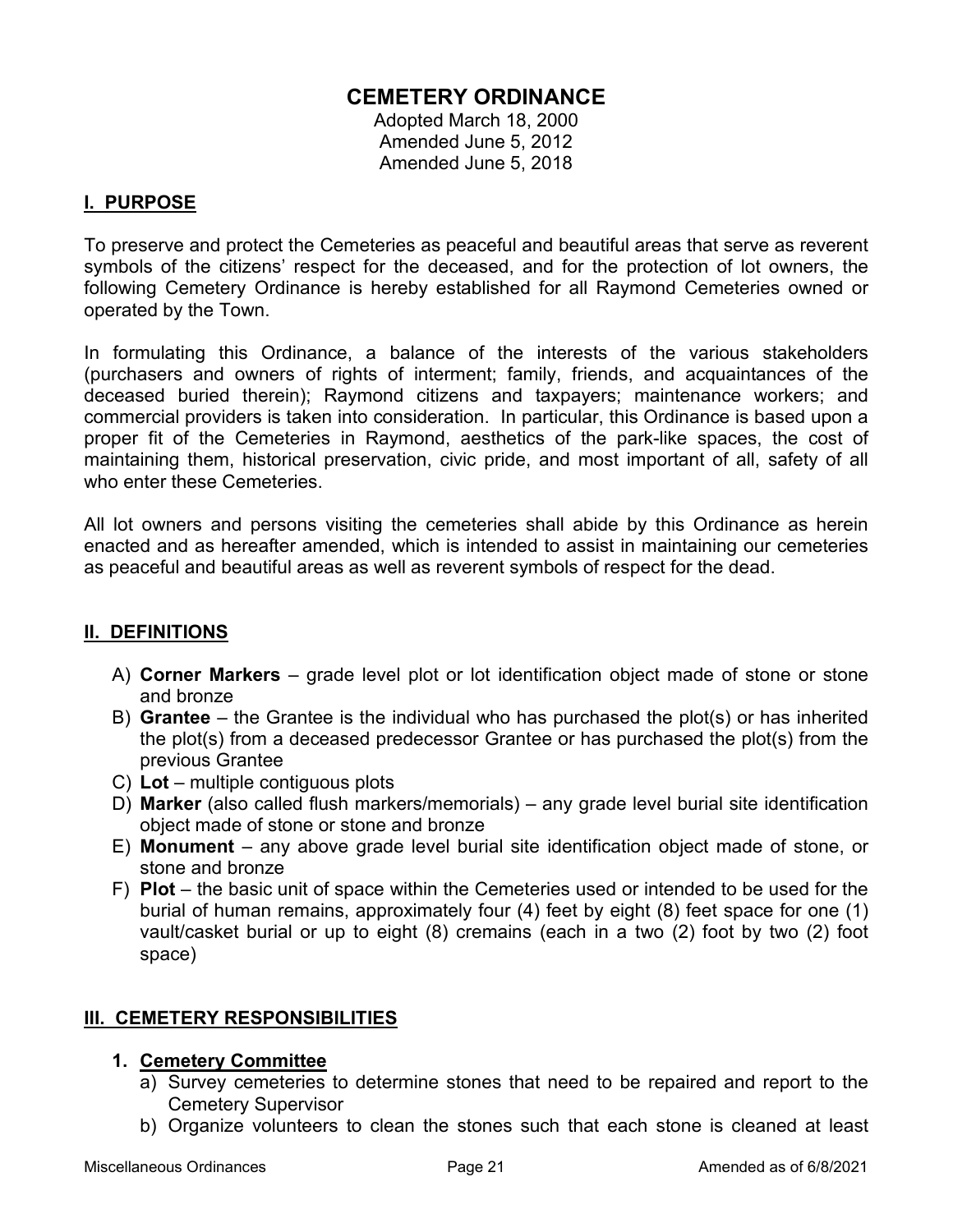once in every ten (10) year period

c) Review Cemetery Ordinance for potential updates/amendments at least once in every five (5) year period

#### **2. Sexton**

- a) For new sale of plots
	- Mark corners with temporary stakes and check that there is not already a burial in the plot that is being sold
	- Work with vendors to ensure stones are set in the correct way
	- Check that the corner markers are set in the correct place
- b) Be available to either dig the hole for burials or recommend a qualified grave digger

#### **3. Cemetery Supervisor**

- a) Data steward for all Cemetery data
	- Build database from existing maps, spreadsheets, and conveyance documents
	- Maintain data ongoing by selling plots via the purchased software and updating with burial information
- b) Oversee all sales of plots
	- Coordinate with Sexton to be sure that the plot is able to be sold (not already occupied, not ledge, etc.)
	- Record sales in database and issue conveyance to buyer
- c) Coordinate with vendor to repair and/or clean stones each year as budget monies allow
- d) Purchase stakes as corner markers for Sexton
- e) Work with Public Works Director to submit a budget each year
- f) Provide stone cleaning materials for the Cemetery Committee volunteers
- g) Maintain a file of certificates of insurance for vendors and update annually

#### **IV. GENERAL PROVISIONS**

- 1. **Name.** This Ordinance shall be known as the Town of Raymond Cemetery Ordinance.
- 2. **Authority.** This Ordinance is enacted pursuant to Title 30-A, Sections 3001 and 3002.
- 3. **Liability.** The statement of any employee or agent, unless confirmed in writing by an authorized representative of the Cemeteries or the Town of Raymond shall in no way bind the Cemeteries or the Town of Raymond.
- 4. **Corrections.** The Town reserves the right to correct any errors that may be made by them in making interments, dis-interments, or removals or in the description, transfer, or conveyance of any lot. Such corrections may include cancelling such conveyance and substituting and conveying in lieu thereof other interment property of equal value and similar location as far as possible, or as may be selected by the Sexton or Cemetery Supervisor, or, in the sole discretion of the Town, by refunding the amount of money paid to the Town on account of said conveyance. Errors of lot owners in failing to specify proper interment position, or of monument dealers in failing to clearly specify monument or marker foundation positions will be subject a fair additional charge in the event a change is required.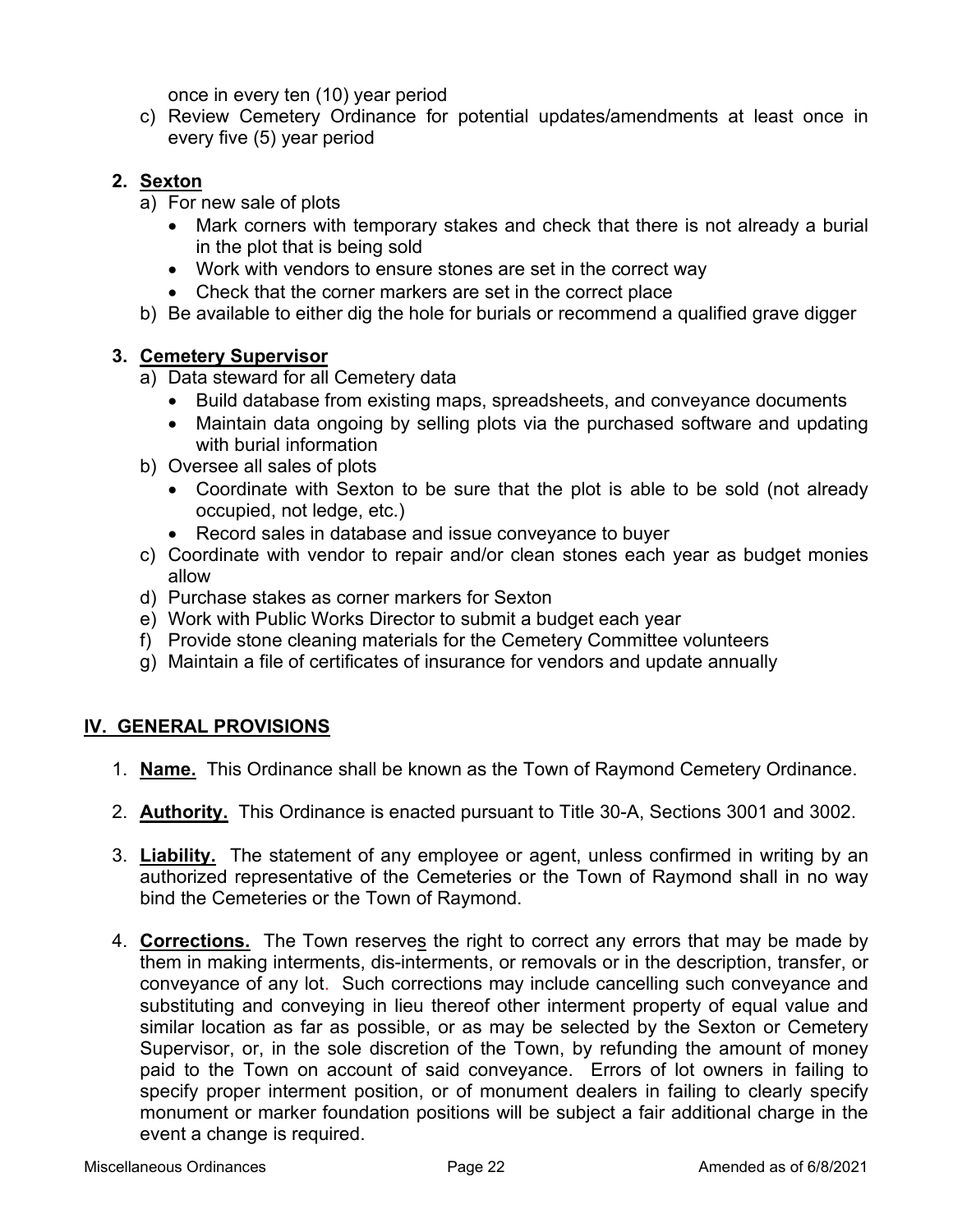- 5. **Enforcement.** The Board of Selectmen and its authorized representatives are hereby empowered to enforce this Ordinance and to exclude from the cemeteries any person(s) deliberately violating this Ordinance. The Board of Selectmen and its authorized representatives shall have charge of the grounds and buildings within the Town of Raymond Cemeteries and shall have supervision and control of employees and all persons visiting the Cemeteries, whether lot owners or otherwise.
- 6. **Damage or Injury.** The Town expressly disclaims responsibility for any property damage or injury sustained by any person.
- 7. **Effective Date.** This Ordinance shall become effective when enacted/amended by the voters at Town Meeting.
- 8. **Validity.** If any part of this Ordinance is declared invalid, the declaration shall not affect the validity of the remaining portions of the Ordinance.
- 9. **Enforcement.** Any violation of this Ordinance will be treated as a trespass or nuisance, depending on the violation, and will be referred to the Town Manager or Cumberland County Sheriff or Maine State Police accordingly. Violation of this Ordinance may also lead to prosecution for violation of federal or state laws. Improper conduct or violation of this Ordinance by anyone may result in a request to leave the Cemeteries.
- 10.**Losses.** Reasonable precautions will be taken to protect Grantees from loss or damage, but the Town will not be responsible for loss or damage from causes beyond their reasonable control, and especially from damage caused by the elements, an act of God, common enemy, thieves, vandals, malicious mischief-makers, explosions, unavoidable accidents, invasions insurrections riots, or order of any military or civil authority whether the same be direct or collateral.
- 11.**Insurance**. All commercial service providers entering the Cemeteries to perform services or deliver commercial products must have liability and workers compensation coverage consistent with the Town's requirements and present proof of insurance to the Cemetery Supervisor. The Cemetery Supervisor shall maintain a file of such proof of insurance and update it annually.

#### **V. HOURS OF OPERATION**

- 1. **Open Hours.** The cemeteries will be open from one-half hour prior to sunrise to onehalf hour after sunset.
- 2. **Closed Hours.** No person other than a Town employee, the Sexton, or Cemetery Committee member on authorized duties or a person accompanied by an authorized Town employee, the Sexton, or Cemetery Committee member shall enter any cemetery after the hours or times specified.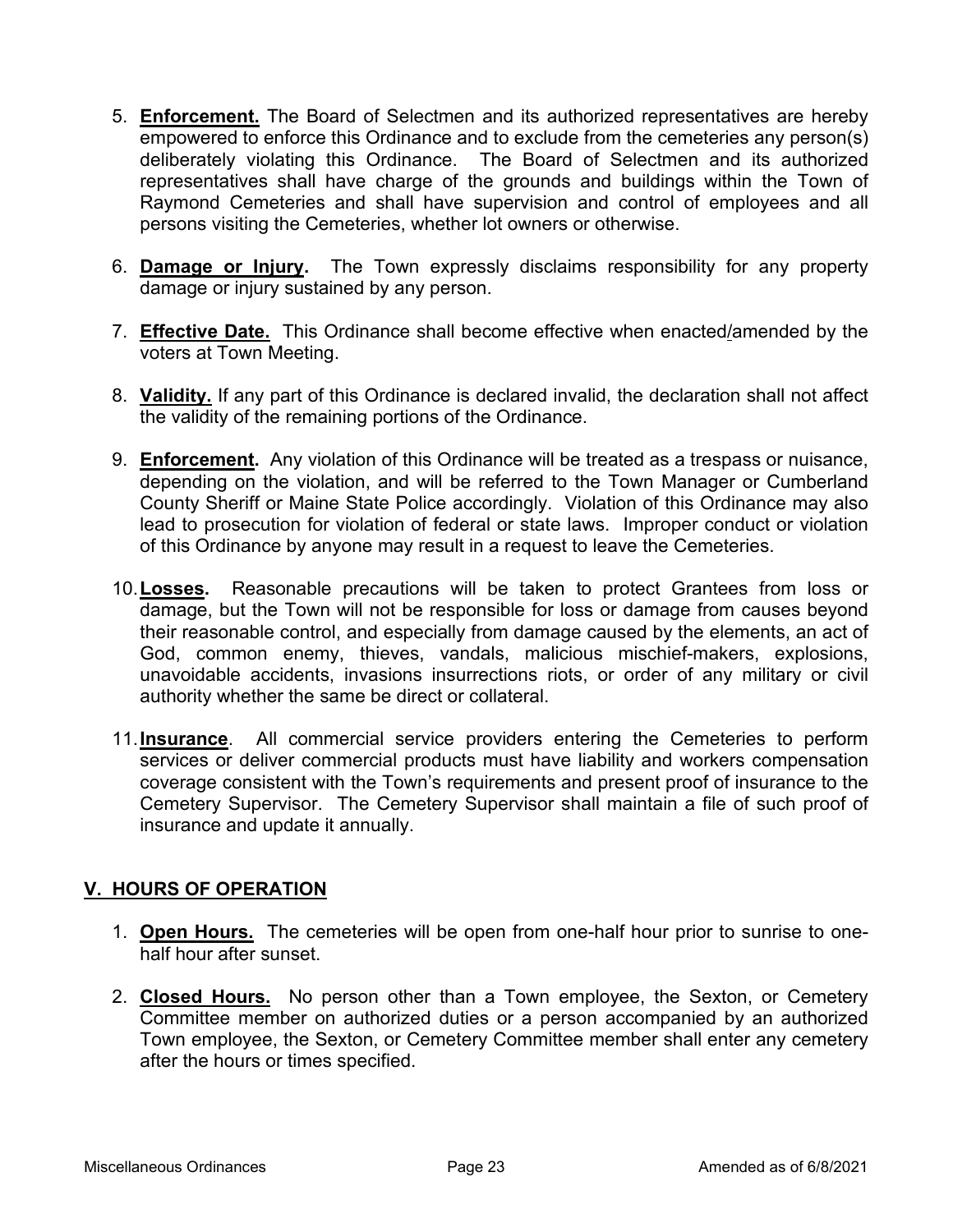#### **VI. FEES & PURCHASING PLOTS**

- 1. **Fees.** All fees are set annually by the Board of Selectmen. All fees or charges for services are payable at the Town Office, except that interment charges may be payable through the Sexton or an approved funeral director, and any foundation charges for monument or marker emplacement may be payable through an approved monument dealer.
- 2. **Gratuity.** No gratuity shall be accepted by any Town employee.
- 3. **Process.** Persons desiring to purchase lots should:
	- a. Go to the Town Office and ask for a list of plots available and a map for the cemetery of their choice.
	- b. Visit the cemetery and choose the plot(s).
	- c. Contact the Cemetery Supervisor at the Town Office with their choice(s).
	- d. The Cemetery Supervisor will request that the Sexton check the site to be sure it is not already occupied, and that it is not ledge, and mark the corners of the plot(s) with stakes.
	- e. The Cemetery Supervisor will issue a Conveyance Certificate (right to bury human remains or to bury the ashes of a human being ("cremated remains" or "cremains") or to memorialize the human dead in a plot in a Raymond Cemetery) upon the payment in full of the current price for such Conveyance.
	- f. Any special rules relating to such plot(s) will be explained and a copy of this Ordinance will be provided.
- 4. **Payment.** Complete payment of the purchase price for the plot(s) must be made to the Town before any burial or marker placement is permitted. No partial payments will be accepted. Upon full payment for the plot(s) the Grantee will be issued a Conveyance Certificate.
- 5. **Violations.** Any person violating any provisions of this Ordinance shall be subject to a civil penalty of not more than \$100.00, plus attorney's fees and costs, provided that if such violation results in damage to cemetery property, appurtenances, fixtures, or other installations therein, such person(s) shall be subject to a civil penalty of not less than \$100.00 but not more than \$2,500.00, plus attorneys' fees and costs. Each day a violation occurs shall be deemed a separate offense.
- 6. **Lots.** Any contiguous plots purchased will be considered as 1 lot and will include any identified walkways between plots.
- 7. **Corner Markers.** Once purchased, the outer corners of a single plot or a lot may be marked with grade level Corner Markers.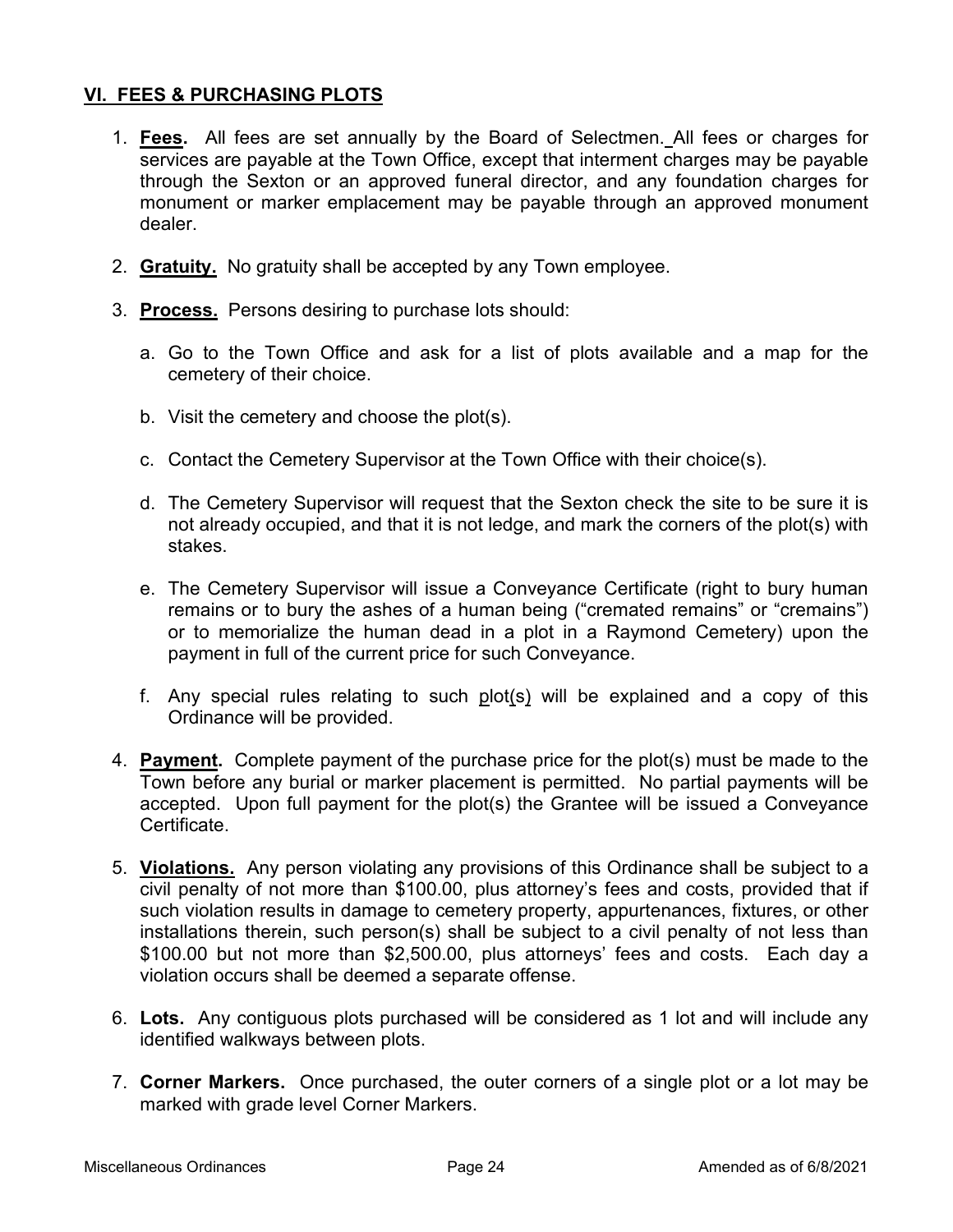#### **VII. OWNERSHIP**

- 1. **Descent.** The laws of the State of Maine govern the descent of title to Cemetery lots, as well as other matters relating to their ownership. It is important that, on the death of an owner of a lot, the heirs or devisees of such person should file in the office of the respective Cemetery full proof of ownership for the purpose of correcting the record. Notarized statements as to relationship and certified copies of wills are normally sufficient.
- 2. **Change of Ownership.** It shall be the duty of the Grantee (or Grantee's descendants or assigns) to notify the Town of any change of address or ownership by inheritance. Any purported change in ownership must be supported by adequate evidence to the satisfaction of the Cemetery Supervisor.
- 3. **Grantee.** The Grantee "owns" the rights, but does not own the real property, just the right to use one or more specific burial sites in the Cemeteries subject to this Ordinance as well as applicable laws and ordinances.
- 4. **Repurchase.** All sales of plots are final. The Town has no obligation to repurchase plot(s) from Grantees.
- 5. **Transfer.** Transfer of lots will not be recognized until the Town of Raymond receives notification and satisfactory proof of the transfer.
- 6. **Exchanges.** The Town may, but is not obligated to, allow exchanges of plot(s) for different burial sites within its Cemeteries.

#### **VIII. RULES OF CONDUCT & PROHIBITIONS**

- 1. **Mischief.** No person shall destroy, mutilate, deface, injure or remove any tomb, Monument, gravestone, Marker or other structure placed within any cemetery, or any fence, railing or other work for the protection or ornamentation of any tomb, Monument, gravestone, Marker or other structure aforesaid, or any cemetery lot within any cemetery.
- 2. **Substance.** No person shall be in possession of any alcoholic beverage within any Cemetery. No person shall be in possession of or consume any illegal substance within Cemeteries.
- 3. **Solicitations.** Whether charitable, political or otherwise, solicitations are prohibited in any Cemetery.
- 4. **Waste.** Only refuse related to cemetery usage may be deposited in a Cemetery's waste containers. No sewerage may be deposited on cemetery grounds.
- 5. **Dignity.** No person shall behave in a loud, indecent or disorderly manner or create any unnecessary disturbance. No person shall conduct or participate in any sport, game or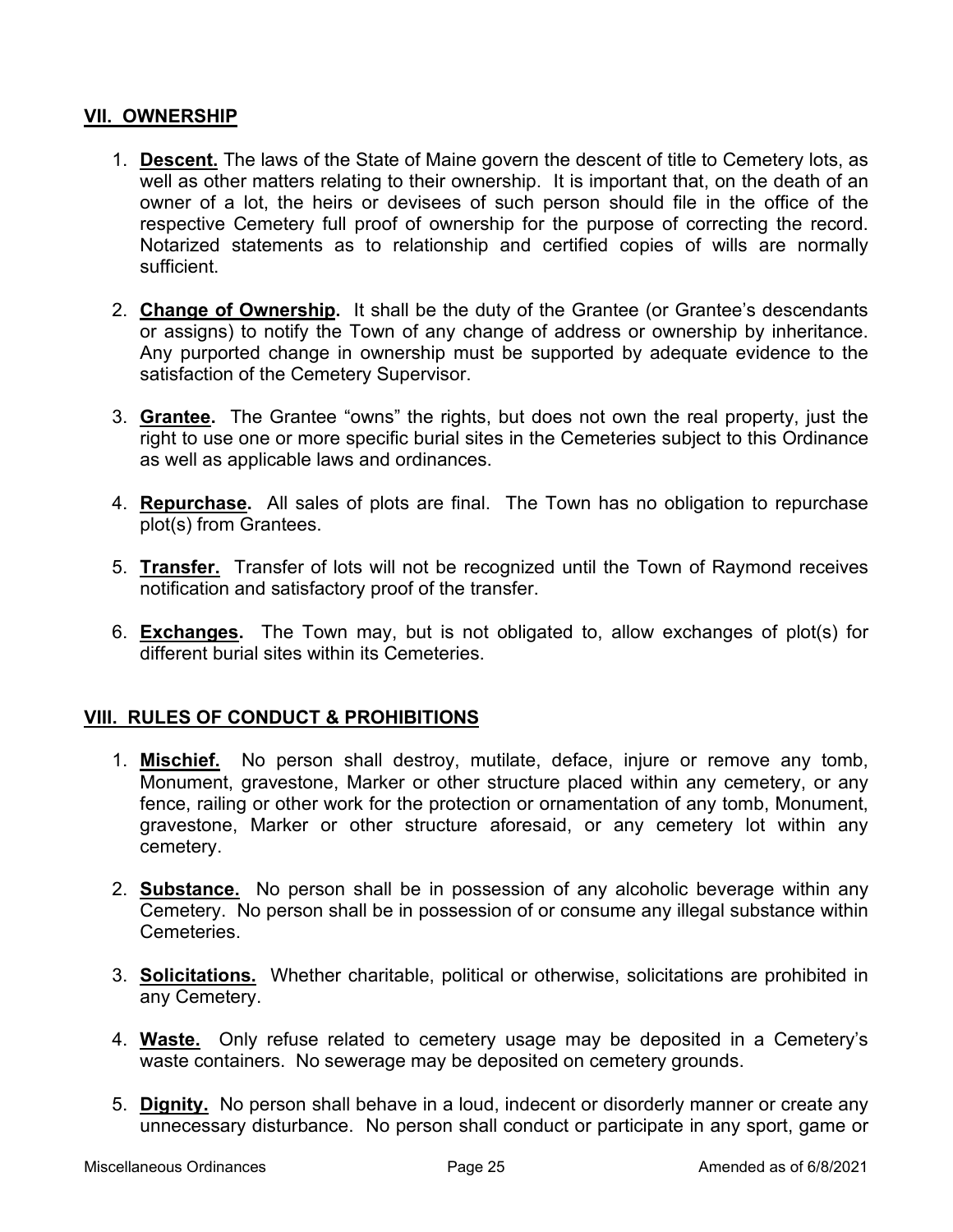contest in any cemetery. Any person visiting the cemeteries shall use only the walks and roadways provided and shall not walk upon or across plots unless necessary where walks or roadways are not provided.

- 6. **Pets.** No person shall permit any animal, including dogs, owned by him, in his custody, or under his control within any cemetery unless attached to a leash not longer than eight (8) feet held by the person. Persons walking dogs in the Cemeteries must pick up any of their droppings and dispose of it outside of the Cemeteries and will be strictly liable for any personal harm or property damage caused by the dog.
- 7. **Horses.** Horses are prohibited from the Cemeteries except for the purpose of funeral, ceremonial, or memorial functions. Owners are responsible for cleaning up after their horses.
- 8. **Firearms.** The bringing of firearms into any cemetery, except by a military escort, is prohibited. The discharging or carrying of weapons of any type, or the hurling of rocks or pellets, or discharging fireworks therein is strictly prohibited. This is not to be construed as prohibiting ceremonial volleys with blank charges by properly supervised honor guards as a tribute to a deceased person if such ceremonial has been previously approved by the Town.
- 9. **Prohibited.** No glass jars or breakable flower containers shall be placed on lots. True floral containers, recessed holders and baskets are recommended. No eternal flames or any open flames. No groups organized to protest are allowed with in a twenty five (25) foot radius of Cemetery grounds.
- 10.**Functions.** The only group functions that are allowed within the Cemeteries are funerals, burials, memorial services, and educational tours. Other types of functions are not permitted unless permission is sought and granted by the Raymond Town Manager or the Raymond Code Enforcement Officer.

#### **IX. VEHICULAR TRAFFIC**

- 1. **Control.** Motor cars and vehicles must be kept under complete control at all times.
- 2. **Funeral Cortege.** When meeting a funeral cortege, all vehicles must stop until the procession passes. All vehicles must not pass a funeral cortege, either stopped or in motion.
- 3. **Speed.** Maximum speed limit 10 miles per hour.
- 4. **Cemetery Roads.** No vehicle may be driven or parked upon any grave, lot or lawn. Parking or leaving any vehicle on any road or drive in such a way as to prevent any other vehicle from passing is prohibited.

#### 5. **Prohibited:**

a. Commercial vehicles that are not directly involved in the business of the Cemeteries are not permitted.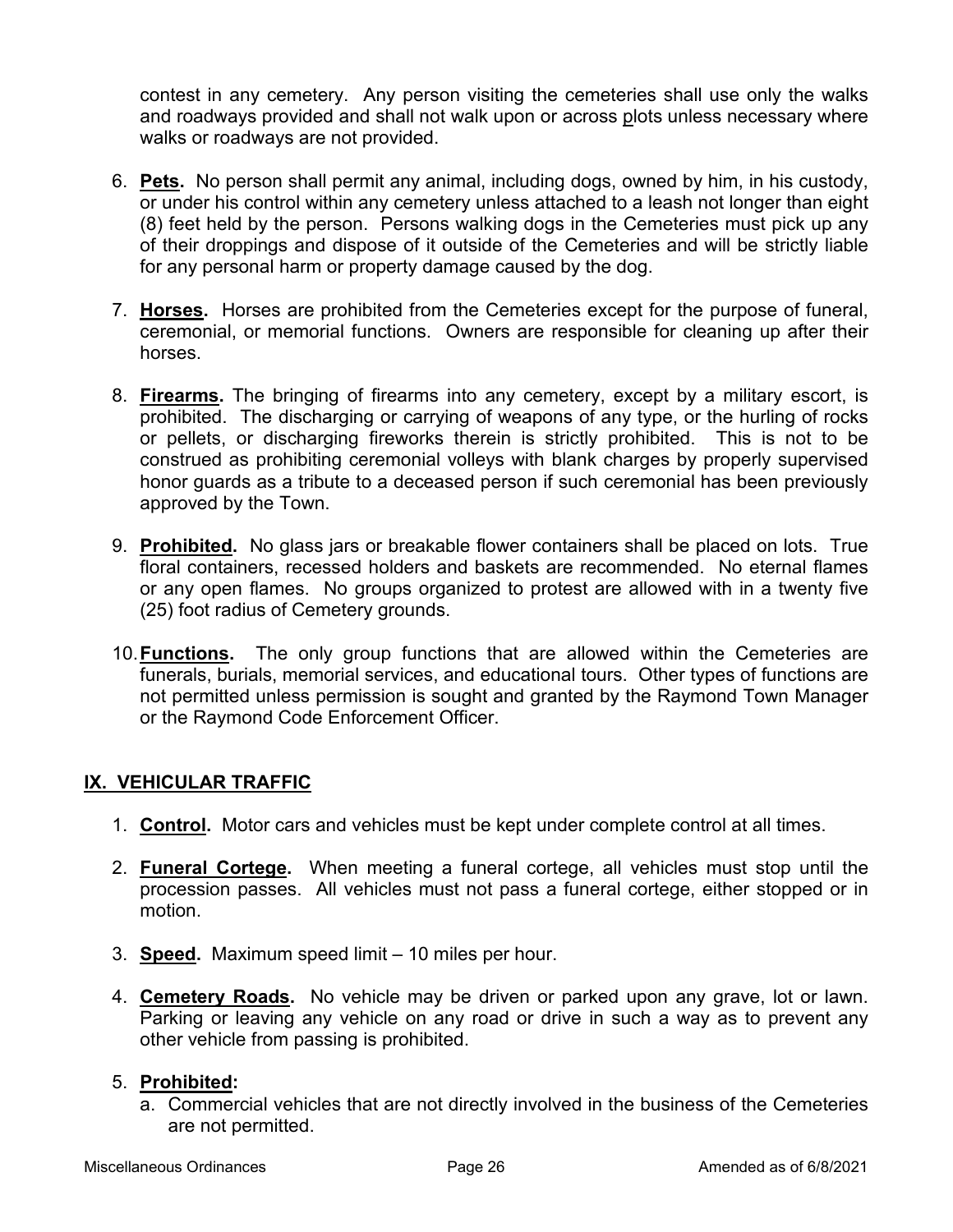b. Snowmobiles, unregistered motor vehicles such as dirt bikes and all-terrain vehicles, and bicycles are prohibited within the Cemeteries except as may be in attendance at funerals.

#### **X. MAINTENANCE & PLANTS**

- 1. **General.** The general care of the surface conditions of the Cemeteries is the responsibility of the Town and includes cutting the grass, trimming the bushes and trees, and raking and cleaning the grounds. The Town does not assume the responsibility for caring for or planting flowers or ornamental plants, or repairing or replacing Monuments or Markers.
- 2. **Maintenance.** The Town of Raymond reserves the right to enlarge, reduce, replot or change the boundaries or grading of the cemeteries, or a section or sections thereof, from time to time, including the right to modify or change the location of, or remove or regrade roads, drives or walks, or any part thereof.
- 3. **Access.** The Town Cemeteries reserve to themselves, and to those lawfully entitled thereto, a perpetual right of ingress and egress over lots for the purpose of passing to and from other lots.
- 4. **Water.** The Town also reserves the right to lay, maintain and operated, or alter or change, pipe lines or gutters for water systems and drainage purposes and to use cemetery property, but not inconsistent with the rights of the owners of plots already sold.
- 5. **Damage.** All reasonable precautions will be taken to protect lot owners and the property right of lot owners within the cemeteries from loss or damage.
- 6. **Plantings.** The cemeteries will undertake to maintain, as may be practicable, the planting of trees and shrubs to preserve its landscape features, but will not undertake to maintain individual plantings, or urns of plants, unless previously arranged under Section XI. Perpetual Care.
- 7. **Removal.** The Town shall have the right to remove all floral designs, vases, urns, decorations, wreaths, plants, flowers, weeds, trees, shrubs, plants, from the Cemeteries as soon as, in their judgment, they become unsightly, dangerous, and other materials placed in Cemeteries that, in their opinion, become unsightly, dangerous, detrimental, or diseased, or when they do not conform to the standard maintained in said Cemeteries.
- 8. **Floral Pieces.** The Cemeteries shall not be responsible for floral pieces, baskets etc. in which or to which floral pieces are placed or attached beyond their acceptance for services held in the Cemeteries, and shall not be responsible for frozen plants, plants damaged by the elements, thieves, vandals or by other causes beyond their control.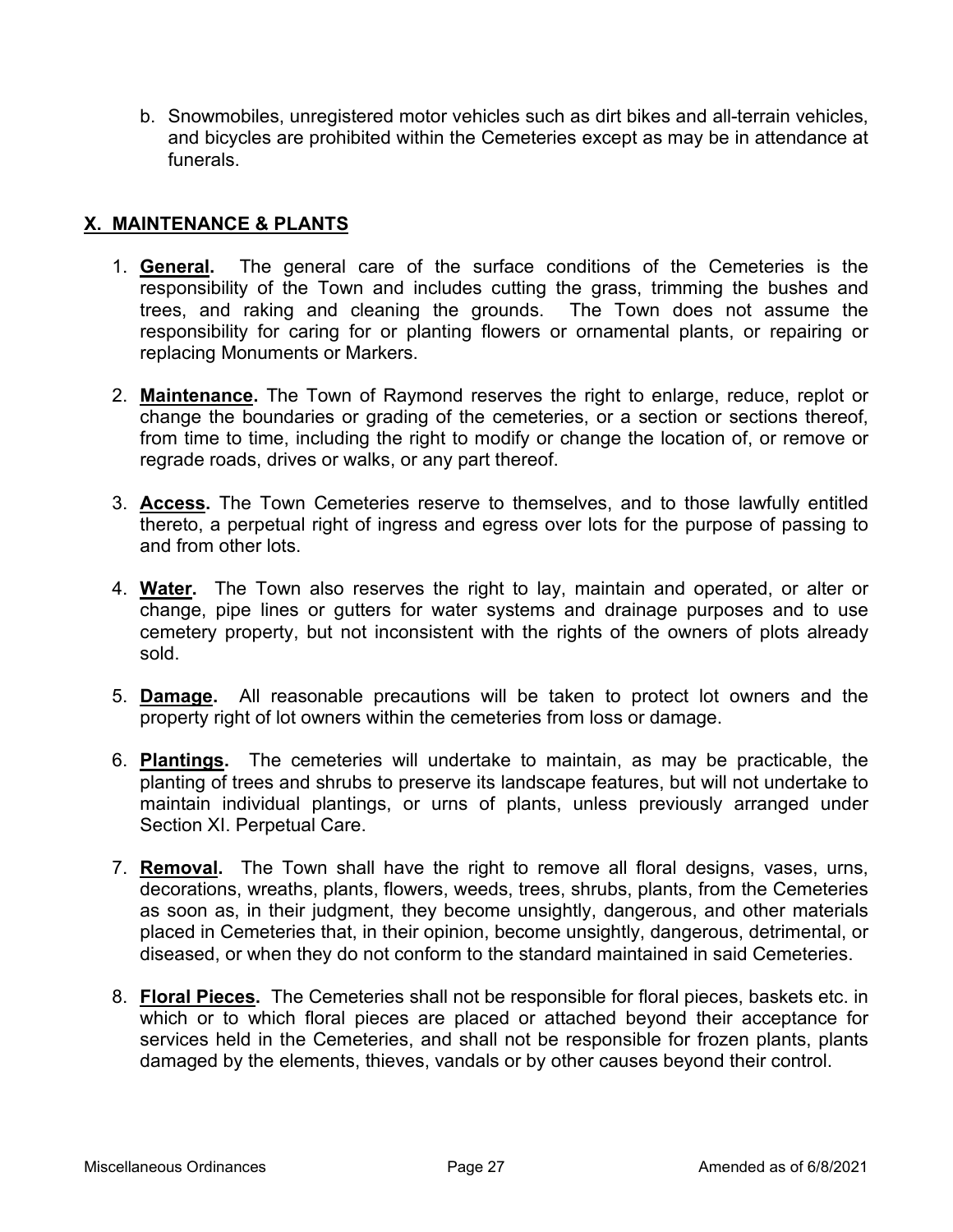- 9. **Waste**. Individuals who enter the Cemeteries must carry out all waste that they create while in the Cemeteries. Depositing of waste, rubbish, and debris on the grounds of the Cemeteries, or neighboring/adjacent property, is prohibited.
- 10.**Plants.** The planting of shrubs (including rose bushes), trees, or any planting of a spreading variety is prohibited.

#### **XI. PERPETUAL CARE**

- 1. **Trust Funds.** The full purchase price of a plot(s) shall be added to the Town's Cemetery Trust Funds. The principal of the Cemetery Trust Funds is nonrefundable and must remain intact in trust in perpetuity for the care of the Cemeteries. It shall be invested and a prudent portion of the net income and appreciation from this Fund shall be applied annually by the Town's Finance Director to the operating costs of the Cemeteries.
- 2. **Services Provided.** Perpetual Care includes keeping the turf even and in good condition, the grass properly cut and the present trees and shrubs, as duly authorized, trimmed. The proper care and cleaning of all granite, stone, marble, or bronze structures on the lot at the time care is assumed, as well as any future erections expressly specified, but does not include replacement of any such structures.
- 3. **Management.** All Perpetual Care Trust Funds held by the Town of Raymond will be invested by the Town of Raymond as provided by law (MRSA 13, Section 1223) and will be expended only as provided by the Trust of Perpetual Care Agreement.

#### **XII. BURIAL REQUIREMENTS**

- 1. **Timing.** Cemeteries shall be open for interments at the discretion of the Sexton.
- 2. **Notification.** Prior to the interment, Grantees or their heirs or representatives are required to provide the Cemetery Supervisor a written communication as to the location of the burial, including the name and date of death of the decedent.
- 3. **Directors.** A funeral director must be with all funerals entering the cemeteries and the funeral director is responsible for ensuring that the participants of the funeral abide by this Ordinance. The funeral director must present the necessary burial permit from the Town Clerk to the Town employee in charge of the burial.
- 4. **Grave Liners**. In order to maintain a high standard of care and to eliminate sunken graves caused by the collapse of wooden boxes, all burials must be made in outside containers constructed of natural stone, or of metal, or of reinforced concrete, or approved synthetics. All such containers must be made and installed so as to meet the specifications established by the Board of Selectmen. Outside containers may be procured from any source provided they meet the established specifications.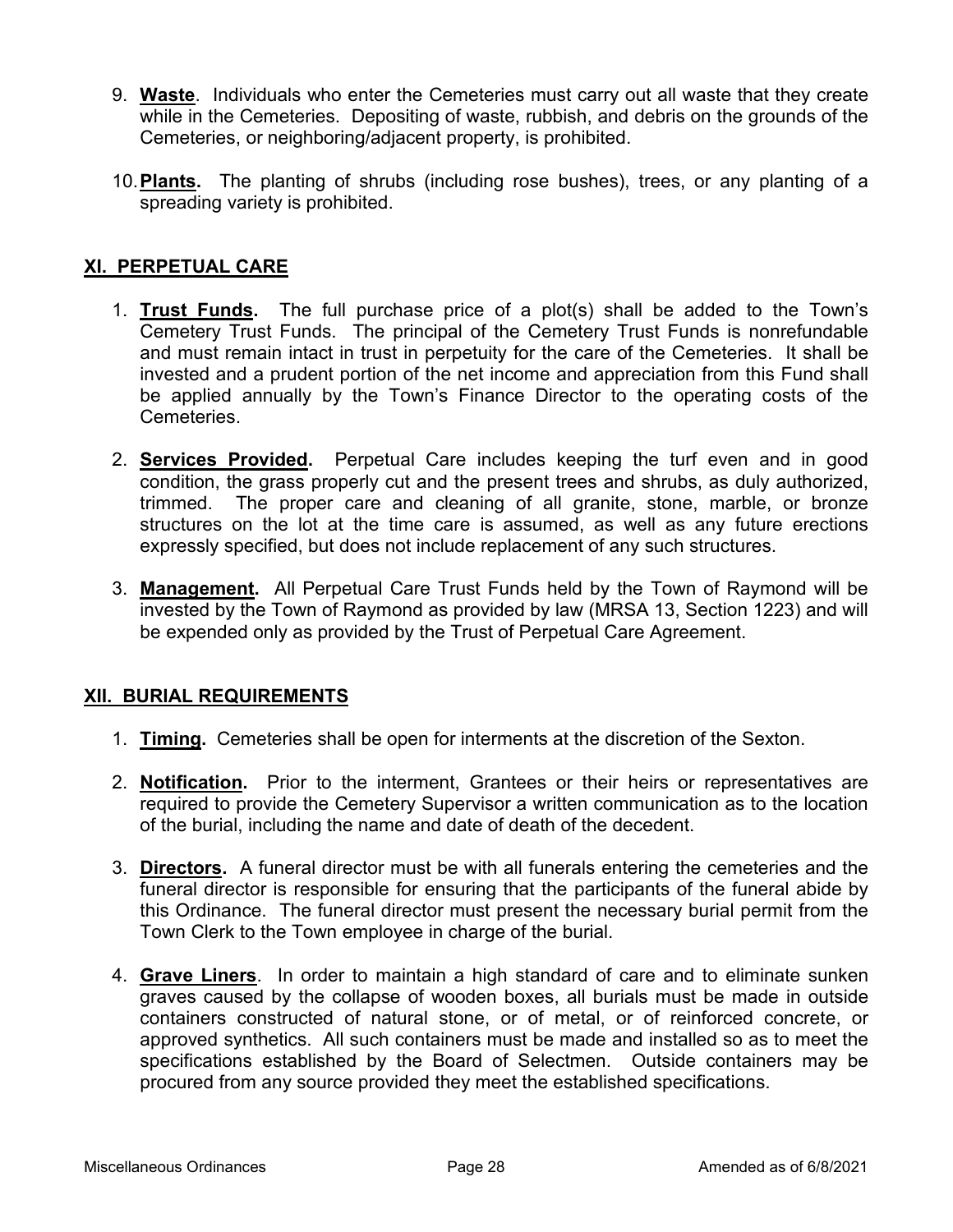- 5. **Limits**. No interment of two (2) or more bodies shall be made in one (1) plot, except in the case of a mother or father and a child, or two (2) infants, buried in one casket (or two caskets if small enough to fit within the burial space), or up to eight (8) cremated remains with no full burial, or one (1) full burial and one (1) cremation. Further variation may be made in the case of cremations within family lots subject to the placing of markers and upon prior approval from the Town.
- 6. **Interment.** When an interment is to be made in a plot, the location shall be designated by the Grantee or his representative. If this is not done, the Cemeteries reserve the right to make the interment in a location designated by the Town. The Town shall not be responsible for errors from telephone information etc.
- 7. **Disinterment.** Once an interment has been made, graves will be opened only by officials and employees of the Town assigned to the cemeteries or when the cemetery is directed to make disinterment by an order of the court of competent jurisdiction and a certified copy has been filed with the Town. The Town will be limited to opening of the grave only. Disinterment must be made by the person authorized to do so.
- 8. **Animals.** No Animals domestic or wild will be interred in the Cemeteries.
- 9. **Cremains**. Each cremain burial will be required to at least have a grade level name Marker placed on top of the site.

#### **XIII. MONUMENTS & MARKERS**

- 1. **Size and Number.** The Grantee(s) of any one (1) plot shall have the right to erect thereon any proper Monument or Marker upon authorization by the Town. Only one (1) Monument no larger than a thirty-six (36) inch base shall be permitted on a plot, which must be located in the center rear of the plot, unless special permission is granted by the Town for placing otherwise. Only one (1) individual Marker per burial is allowed in any of the Cemeteries. In the case of a Grantee(s) owning multiple contiguous plots, a single Monument no larger than a sixty (60) inch base shall be permitted in the center of the lot and must be approved by the Cemetery Supervisor and Sexton.
- 2. **Material.** No monument or other structure on a lot above ground shall be constructed of other than cut marble, granite, natural stone, or real bronze.
- 3. **Foundations.** No stone, Monument, tomb, vault, or other superstructure shall be erected until a suitable foundation is laid. All foundations shall be not less than four (4) feet in depth. All tombs, mausoleums, or vaults constructed after the effective date of this Ordinance shall have such provisions made for perpetual care as is adequate in each case.
- 4. **Placement.** All monuments must be placed such that they face the same direction as the surrounding stones. In most Cemeteries the stones in a row face the nearest road.
- 5. **Boundaries.** On and after the effective date of this Ordinance, no lot or grave shall be defined by a fence, rail, curb, hedge, trees, or shrubs, or enclosure of any description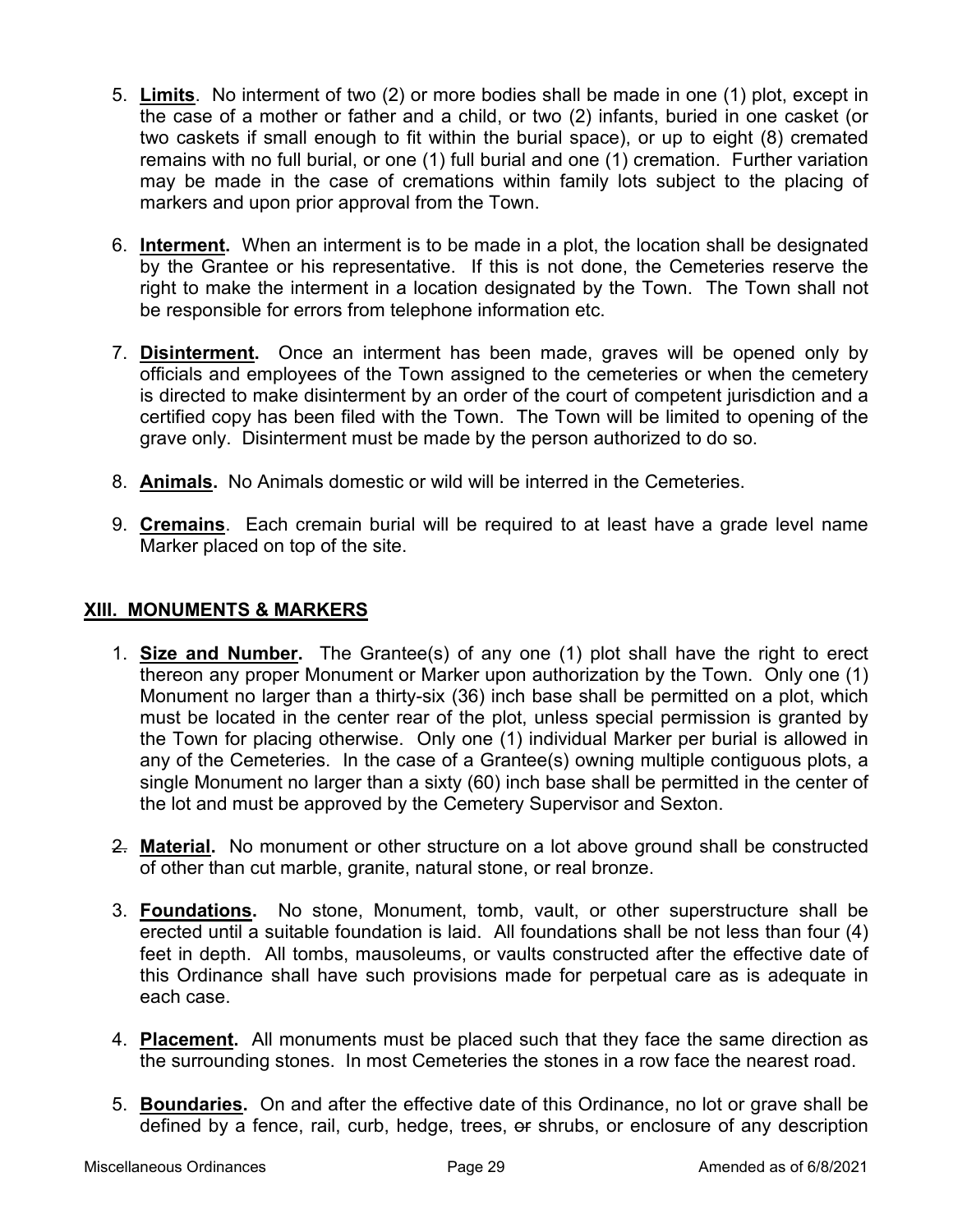for the purpose of defining its boundaries. Boundaries that existed prior to the adoption of this rule on March 18, 2000, around burial sites may be maintained as a boundary, but no one is allowed to add to or replace them. Grade level corner markers are permissible.

6. **Repair.** Monuments and Markers erected by Grantees shall be maintained in a safe condition by the Grantee (including heirs and assigns), and the repair and replacement of same, after damage from any cause, shall be at the expense of the Grantee. Notwithstanding the primary maintenance responsibility of the Grantee, the Town may, at its sole discretion, undertake to clean and/or repair Monuments and Markers and to resolve safety concerns.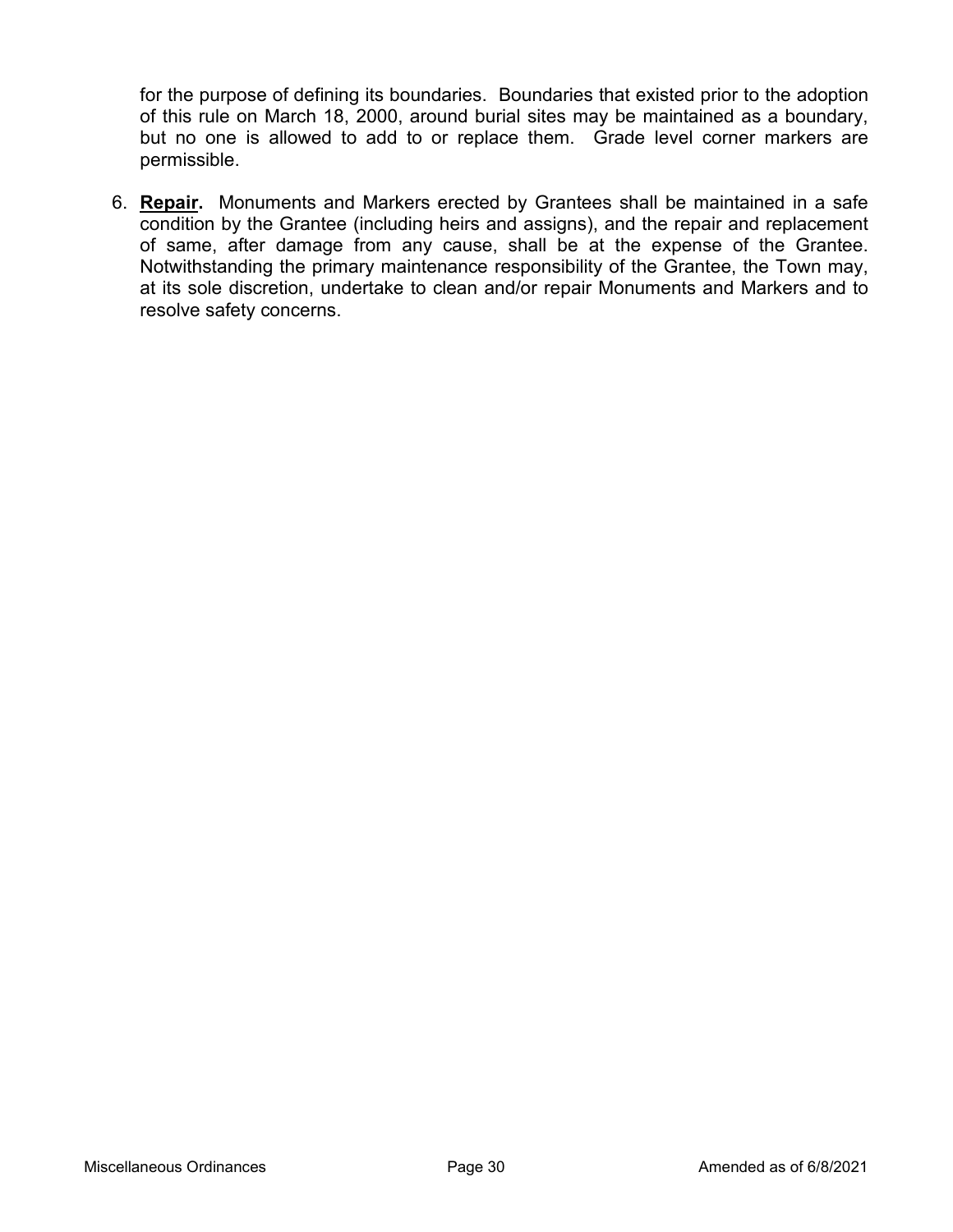## **CIVIL PREPAREDNESS ORDINANCE**

Adopted March 17, 2001

#### <span id="page-30-0"></span>Section 1. Purpose

It is the intent and purpose of this Ordinance to establish a bureau of civil emergency preparedness in compliance and in conformity with the provisions of Title 37-B, M.R.S.A., Section 781 et seq., to ensure the complete and efficient utilization of the Town's facilities and resources to combat disaster as defined herein.

#### Section 2. Definitions

The following definitions shall apply in the interpretation of this Ordinance:

Bureau. "Bureau" shall mean the Bureau of Emergency Preparedness as established by this Ordinance.

Civil Emergency Preparedness. "Civil emergency preparedness" means the preparation for and the carrying out of all emergency functions, other than functions for which military forces are primarily responsible, to minimize and repair injury and damage, resulting from disasters or catastrophes caused by enemy attacks, sabotage, riots or other hostile actions, or by fire, flood, earthquake or other natural or man-made causes. These functions include, without limitation, firefighting, police, medical and health, emergency welfare, rescue, engineering, air raid warning and communications services; evacuation of persons from stricken areas; allocation of critical materials in short supply; emergency transportation; other activities related to civilian protection and/or activities necessary to preparation for the caring out of these functions.

Civil Emergency Preparedness Forces. "Civil emergency preparedness forces" shall mean the employees, equipment and facilities of all town department, boards, institutions and commissions; and in addition, it shall include all volunteer persons, equipment and facilities contributed by or obtained from volunteer persons or agencies.

Director. "Director" means the Director of the Town of Raymond Bureau of Emergency Preparedness, appointed as prescribed in this article.

Disaster. "Disaster" means the occurrence or imminent threat of widespread or severe damage, injury or loss of life or property resulting from any natural or man-made cause including, but not limited to, fire, flood, earthquake, wind, storm, wave action, oil spill or other water contamination requiring emergency action to avert danger or damage, epidemic, air contamination, critical material shortage, infestation, explosion or riot.

#### Section 3. Organization

(a) The Director shall be responsible for the Bureau's organization, administration and operation. The Director, with the consent of the Municipal Officers and if monies are appropriated, may employ such permanent or temporary employees as he or she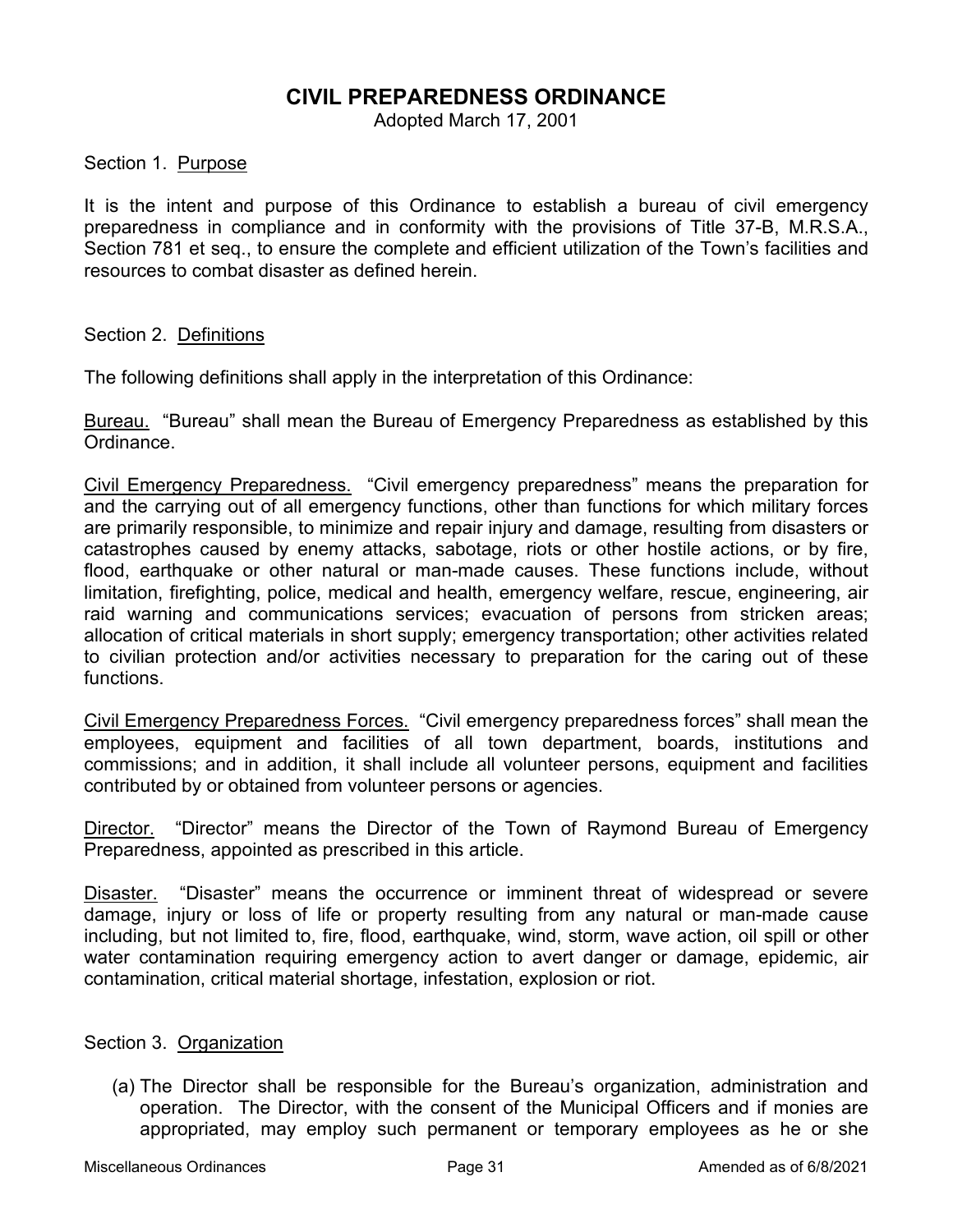deems necessary and prescribe their duties.

(b) The Director shall review the existing operational organization on a periodic basis to ascertain the Bureau's ability to cope with its responsibilities and shall approve the Town's emergency preparedness plan.

#### Section 4. Appointment of Director: Duties and responsibilities.

The Municipal Officers shall appoint the Town Manager as Director of the Bureau, who shall coordinate the activities of all town departments, organizations and agencies for civil emergency preparedness within the town and maintain a liaison with other civil preparedness agencies, public safety agencies and have such additional duties as prescribed by the town manager/municipal officers.

#### Section 5. Rules and Regulations

The Director shall prepare such policies as may be deemed necessary for the administration and operational requirement of the Bureau, which policies must be approved by the Municipal Officers prior to becoming effective.

#### Section 6. Emergency proclamation

- (a) The Director shall have the power and authority to issue a proclamation that an emergency exists whenever a disaster or civil emergency exists or appears imminent. The proclamation may declare that emergency exists in any or all sections of the town. If the Director and Municipal Officers are temporarily absent from the town or otherwise unavailable, then the following person shall have the power and authority to issue a proclamation that an emergency exists, in the following order of succession: the fire chief; if he or she is unavailable, the director of public works; if he or she is unavailable, the town clerk. A copy of such proclamation shall be filed within twenty-four hours in the office of the town clerk.
- (b) The Director is authorized to take whatever actions necessary and authorized by law to prevent the loss of life and property in the town.
- (c) The Director shall be responsible for submitting a full report to the Municipal Officers of all the actions taken as a result of the declared emergency as soon as possible.

#### Section 7. Termination of Emergency

- (a) When the Director is satisfied that a disaster or civil emergency no longer exists, he or she shall terminate the emergency proclamation by another proclamation affecting the section of the town covered by the original proclamation, or any part thereof. Said termination of emergency shall be filed with the office of the Town Clerk.
- (b) No state of emergency may continue for longer than five (5) days unless renewed by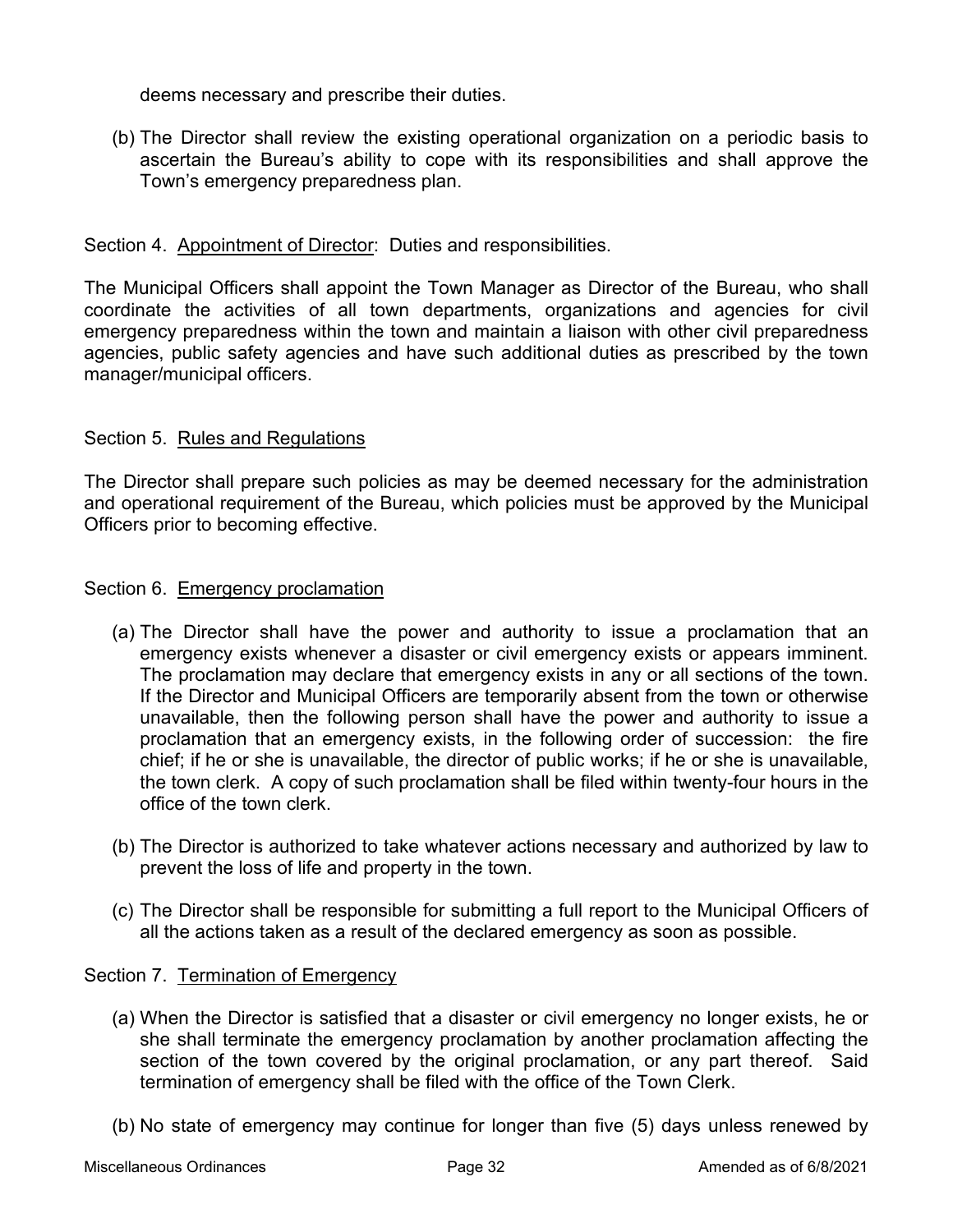the Director.

#### Section 8. Director duties and emergency powers

- (a) During any period when an emergency or disaster exists or appears imminent and to the extent authorized by Title 37-B, Chapter 13, the Director may promulgate such regulations, as he or she deems necessary, to protect life and property and to preserve critical resources within the purpose of this Ordinance. To the extent authorized by Title 37-B, Chapter 13, such regulations may include, but are not limited to, the following:
	- (1) Regulations prohibiting or restricting the movement of vehicles in the area within the town;
	- (2) Regulations facilitating or restricting the movements of persons within the town;
	- (3) Regulations pertaining to the movement of persons from hazardous areas within the town;
	- (4) Such other regulations necessary to preserve public peace, health and safety. Nothing in this section shall be construed to limit the authority or responsibility of any department to proceed under powers and authority granted to them by state statute;
	- (5) The Director may order the evacuation of persons from hazardous areas within the town.
	- (6) The Director shall be authorized to request aid or assistance from the state or any political subdivision of the state and may render assistance to other political subdivisions under the provisions of Title 37B, M.R.S.A.;
	- (7) The Director may obtain vital supplies, equipment and other items found lacking and needed for the protection of health, life and property;
	- (8) The provision of this section will terminate at the end of the declared emergency.

#### Section 9. Emergency Operational Plans

The Director shall prepare an Emergency Operational Plan for the Town of Raymond, which shall be submitted to the Municipal Officers for approval. It shall be the responsibility of all municipal departments and agencies to perform the functions assigned and to maintain their portions of the plan in a current state of readiness. The town plan shall be reviewed periodically by the Director in conjunction with all town department heads.

#### Section 10. **Immunity from liability**

All managers of the civil preparedness forces, while engaged in civil emergency preparedness activities, shall be immune from liability as set forth in Title 37-B, Section 822 M.R.S.A.

#### Section 11. Compensation for Injuries

All members of civil emergency preparedness forces shall be deemed to be employees of the state while engaged in training or on duty and shall have all the rights of state employees under the Workmen's Compensation Act, as set forth in Title 37-B, Section 823 M.R.S.A.

#### Section 12. Violation of Regulations

It shall be unlawful for any person to violate any provisions of this Ordinance or of the regulations or plans issued pursuant to the authority contained herein, or to obstruct, hinder or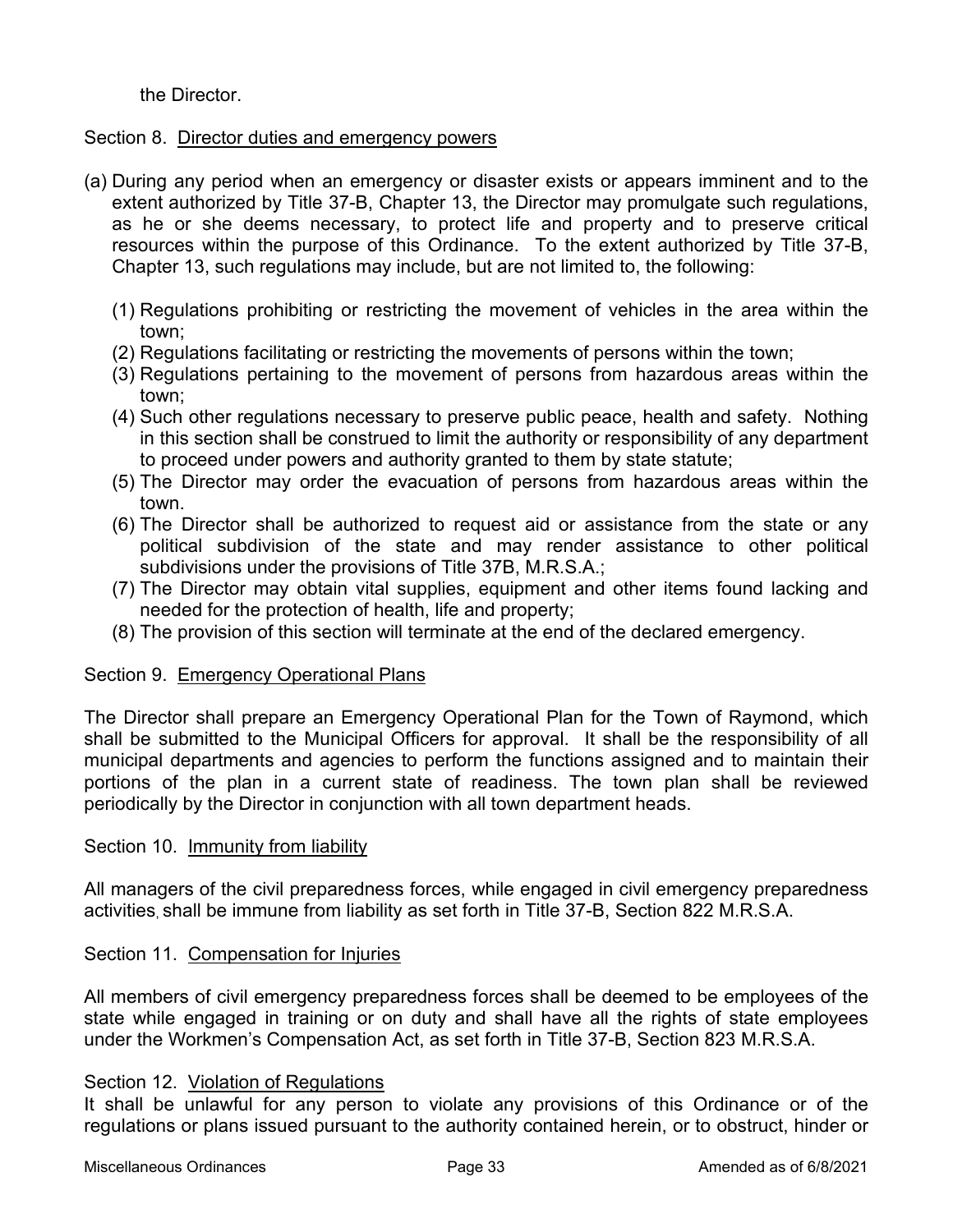delay any member of the civil emergency preparedness organization as herein defined in the enforcement of the provisions of this Ordinance or any regulation or plan issued hereunder.

#### Section 13. Penalty

Any person, firm or corporation violating any provision of this Ordinance or any rule of regulation promulgated hereunder, upon conviction thereof, shall be punished by a civil penalty of not more than twenty-five hundred dollars (\$2,500.00) and the costs of prosecution. Each day a violation continues shall be a separate offense.

#### Section 14. Severability

Should any provision of this Ordinance be declared invalid for any reason, such declaration shall not affect the validity of other provisions or of this as a whole, it being the legislative intent that the provision of this shall be severable and remain valid notwithstanding such declaration.

#### Section 15. Conflicts

This Ordinance, and any orders, rules and regulations promulgated pursuant to this Ordinance, shall supersede any existing ordinances, orders, rules and regulations.

#### Section 16. Effective Date

This Ordinance shall become effective when passed by the voters at town meeting.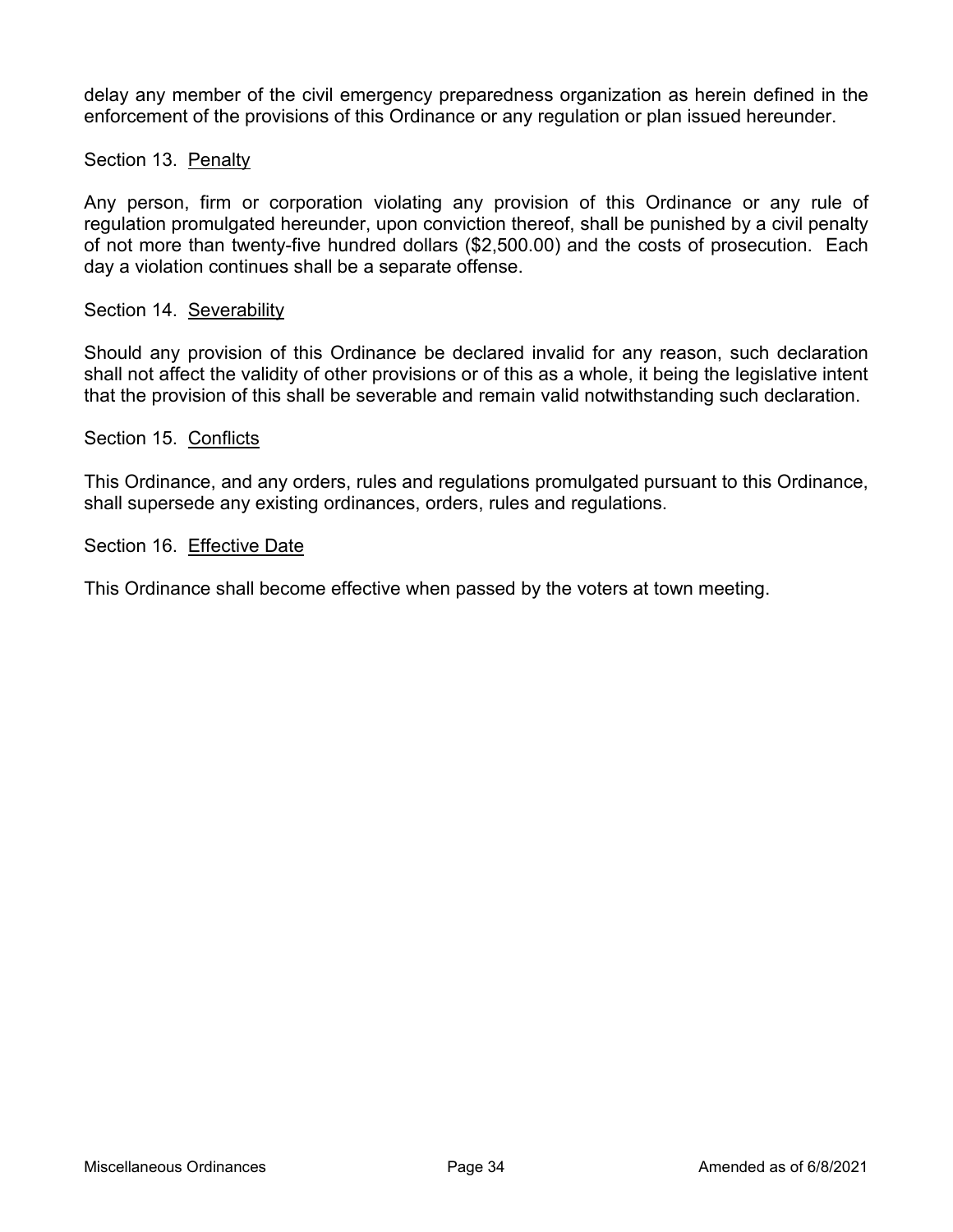## <span id="page-34-0"></span>**2004 COMPREHENSIVE PLAN**

(Available under separate cover.)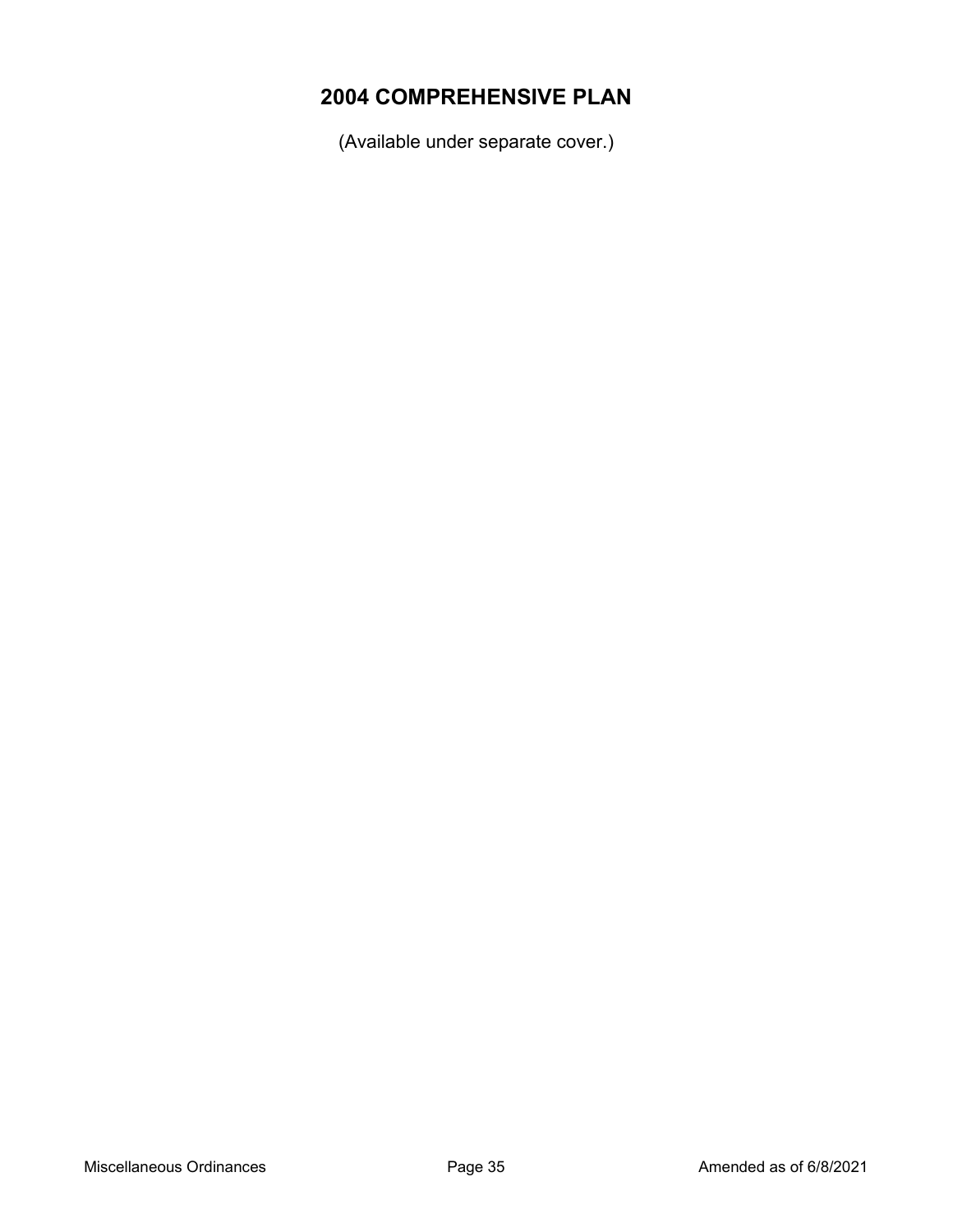Page intentionally left blank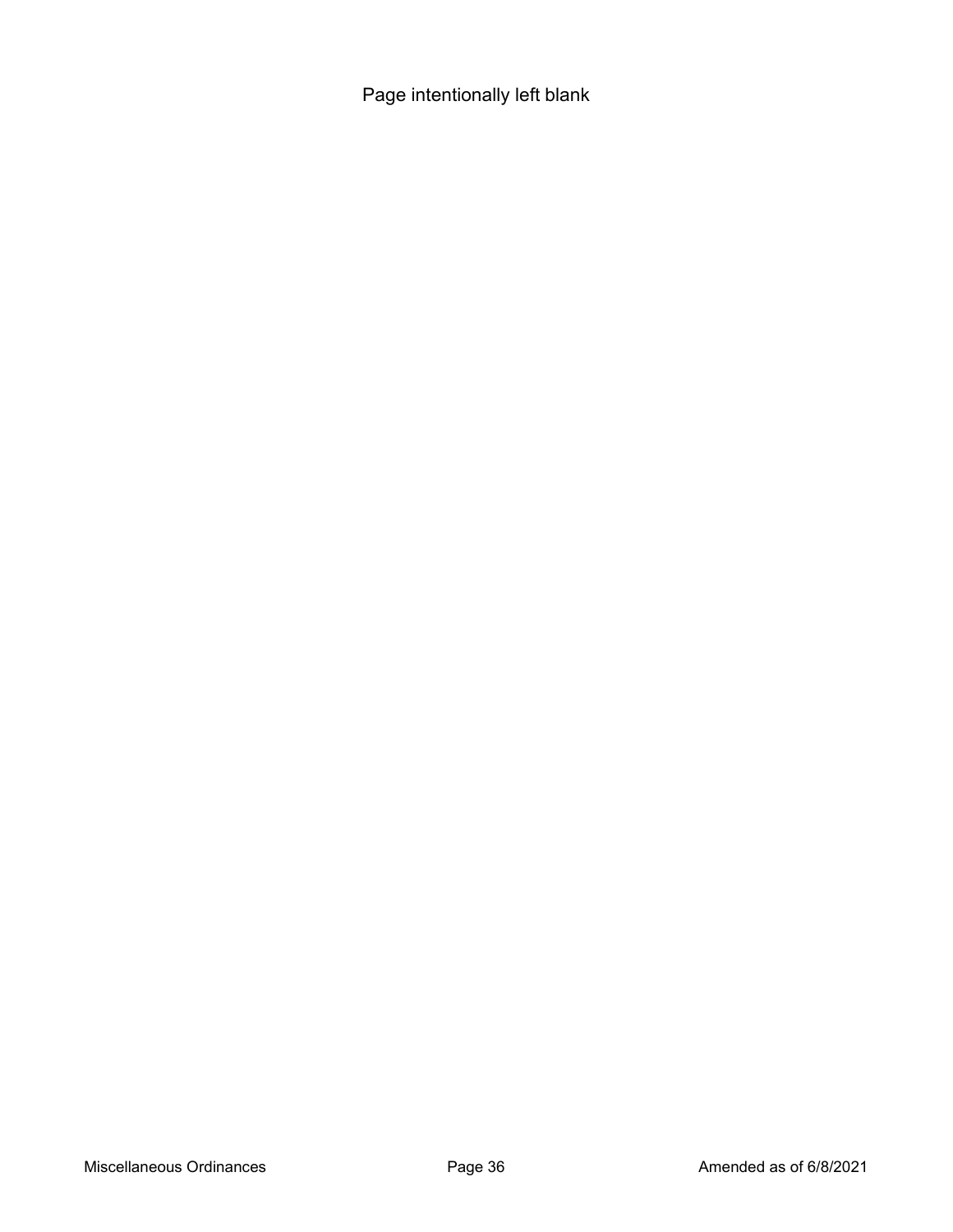# **ELECTED OFFICIAL RECALL & APPOINTMENT ORDINANCE**

Adopted June 5, 2012

## **Section 1. Petition for a Recall and Notice of Intention:**

Registered voter of the Town of Raymond may at any time initiate a petition to recall an elected official of the Town by filing with the Town Clerk (hereafter "Clerk") a Notice of Intention containing the name(s) and address(es) of the voters signing the Notice and designating the name and address of one such voter to receive notices from the Town. The affidavit must state the name of and the office held by the official sought to be recalled and must contain a statement of the reason or reasons for the proposed recall. Each voter must sign the Notice in the presence of a circulator. The circulator must sign the petition form(s) before a notary public or other person authorized to administer oaths under Maine law before submitting finished petition form(s) to the Clerk. If more than one elected official is sought to be recalled, a separate affidavit must be filed regarding each. Only one official can be named on each recall petition.

## **Section 2. Petition Forms:**

- A. Upon receipt of such Notice of Intent, the Clerk shall prepare and issue petition forms within three (3) business days to the person designated under Section 1 to receive notices. The petition forms prepared by the Clerk shall comply with the requirements of state and local law. Petition forms may be circulated by any registered voter of the Town of Raymond. The forms must include:
- B. At the top of the form, the name and position of the official subject to recall, the name and contact information of the initiator of the petition and the date by which the signatures must be submitted to the municipal clerk as outlined under Section 3.
- C. Spaces for each voter's signature, actual street address and printed name; and
- D. Space at the bottom of the form for the name and address of the person circulating the petition form which must be signed before a notary public or other person authorized to administer oaths under Maine law before submitting finished petition form(s) to the Clerk.
- E. The petition forms must be filed in the office of the Clerk during the normal business hours of the Clerk's office. In order to be accepted for filing, the petition forms must be assembled as one instrument and filed together at the same time. The Clerk shall make a notation on the first page of the petition of the date and time of the filing.
- F. If the deadline for filing the petitions falls on a Saturday, Sunday, or a holiday on which the Clerk's office is closed, the deadline for filing the petition is extended to the next day during which the Clerk's office is open for business.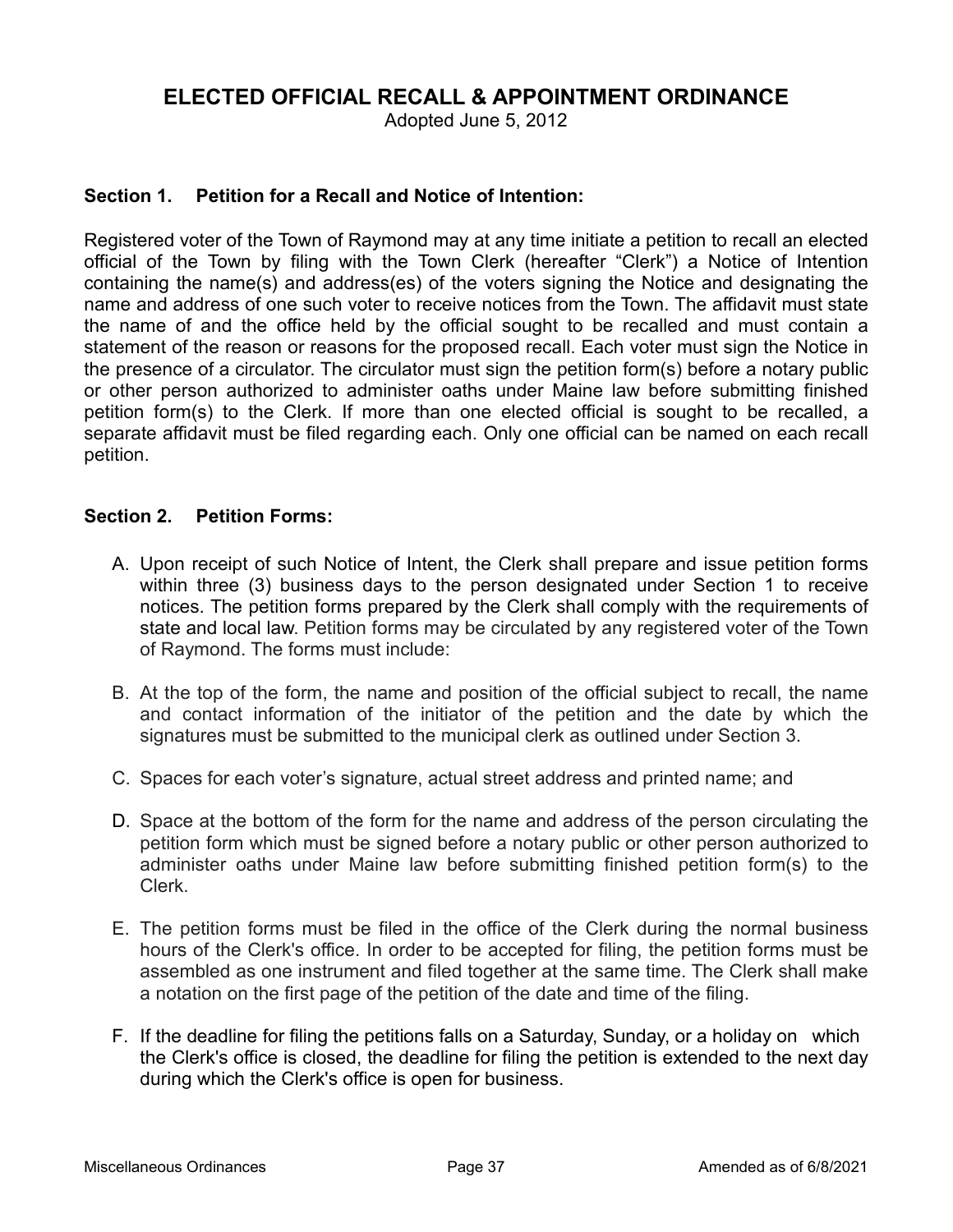# **Section 3. Collection and Submission of Signatures:**

A petition form, as defined under Section 2, may be circulated or signed only by a registered voter of the Town of Raymond. A circulator of the petition form shall fill in the information required under Section 2, paragraph C and sign the form in front of a notary public or attorney prior to the submission of the form(s) or in front of the Clerk. The initiator of the petition, described under Section 1, shall collect the petition forms from all the circulators and submit the signed petition forms to the Town Clerk within 30 days of receipt of notice from the Clerk that the petition forms were available, see Section 2. Under Section 2, the Clerk may not accept a petition form submitted more than 30 days after sending notice of availability to the initiator, and any voter signatures on any such late form are invalid.

# **Section 4. Petition Certification and Notification:**

For the forms submitted within 30 days after the date the Clerk issued the petition forms, the Clerk shall review the petition pursuant to Section 2. In making those determinations, the Clerk shall apply the following criteria:

- 1. If any individual petition form fails to comply with the requirements of Section 904, that particular petition form is invalid and signatures cannot be used.
- 2. If the affidavit of the circulator on any individual petition form has been altered or tampered with in any way, that particular petition form is invalid and signatures cannot be used.
- 3. If any voter has signed more than one petition form, that voter's name shall be counted only once.

If the Clerk determines that the petition is sufficient and contains the signatures of a number of registered voters of the Town equal to at least 10% of the number of votes cast in Raymond in the last gubernatorial election, the Clerk shall so certify the petition and immediately give written notice of the validity to the Board of Selectmen in writing and to the official sought to be recalled.

If the Town Clerk finds that the number of valid signatures submitted, as described under Section 3 does not meet the requirements for a petition per Section 4, the Town Clerk shall file the petition and the petition forms in the Clerk's Office and notify the initiator of the petition that the petition is insufficient but may be amended within 5 business days (days when the Town Clerk's office is normally open for business). After the date of such notice the circulator may file additional, supplementary petition forms, which shall be issued, circulated and filed in the same manner as the original petition. Supplementary petition forms shall be returned no later than 14 business days from date of notice. The Clerk shall review them in the same manner as the Clerk reviews an original petition. If the Clerk finds that the petition is still insufficient, the Clerk shall notify the Board of Selectmen, the initiator, and the official sought to be recalled in writing of that determination within 5 business days. That determination by the Clerk shall not prevent the filing of a new petition for the same purpose.

Upon receipt of notice of determination, the official sought to be recalled may submit his or her resignation in writing to the Board of Selectmen, as applicable, in which case the position shall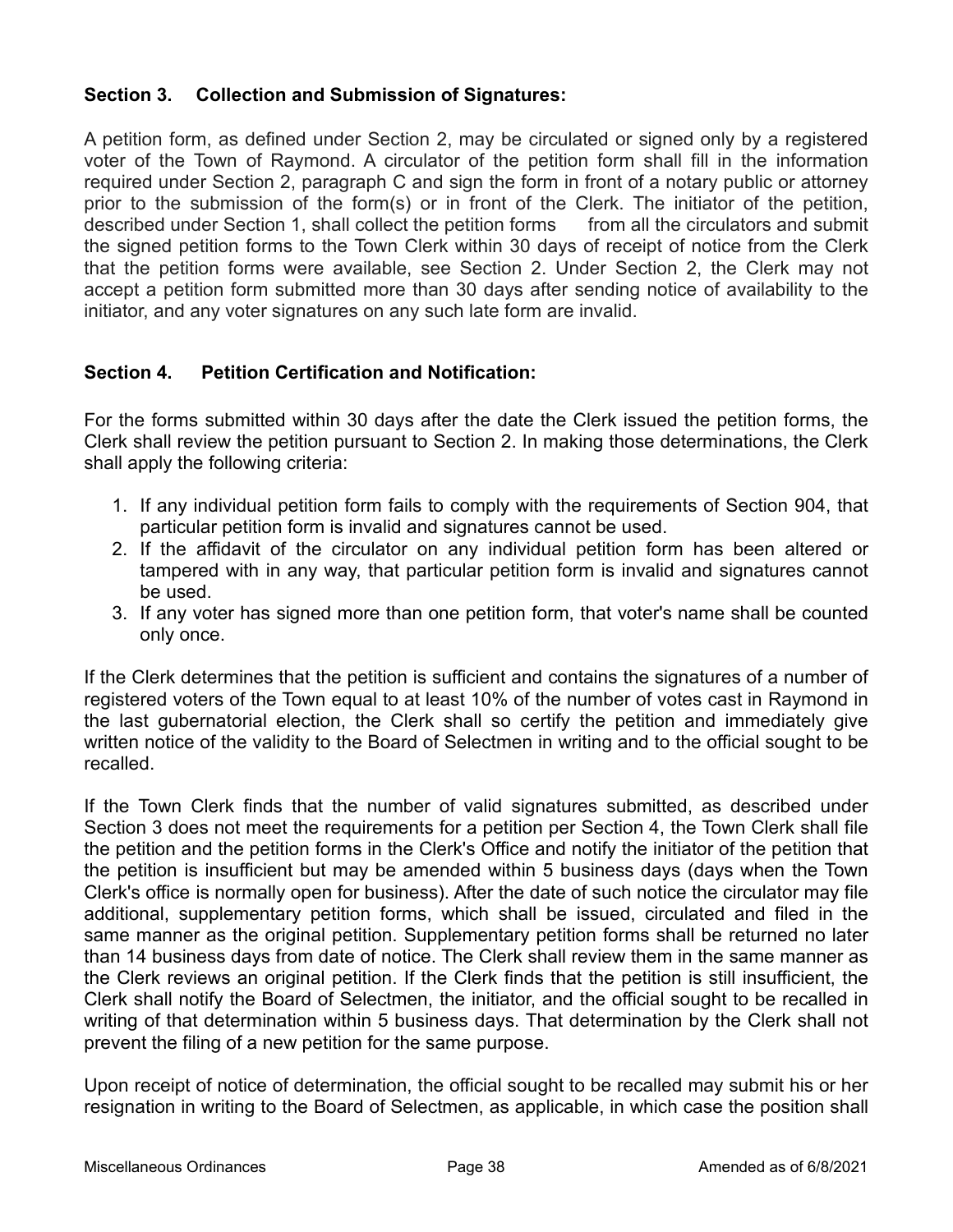become vacant as of the date of the written resignation and shall be filled pursuant to Section 9, as applicable.

# **Section 5.**

If the official sought to be recalled does not resign from the office within 10 business days of receiving the certification of petition pursuant to Section 4, the Board of Selectmen shall proceed to call and conduct a recall election to determine if the official should be recalled. Upon receipt of the certification of sufficiency and validity from the Clerk, the Board of Selectmen shall call a public hearing to be held within 30 days of the date of the Clerk's certification. Notice of the public hearing shall be given in the same fashion as notice of proposed ordinances.

After the public hearing, the election must be held no less than 45 days nor more than 85 days after certification of the petition per Section 4 unless a regular municipal election is scheduled within 90 days of the certification of the petition, in which case the recall election must be held on the date of the regular municipal election. If the Board of Selectmen fail to schedule a public hearing and/or recall election within 15 days of the certification of the petition, the Town Clerk shall schedule either pursuant to the date requirements of this section.

# **Section 6. Ballots for Recall Election:**

The ballot question for a recall election shall be substantially as follows:

"Do you authorize the recall of [name of elected official] from the position of [name of position]?"

( ) Yes ( ) No "

# **Section 7. Results of Recall Election:**

Within 2 business days of the recall election, described under Section 5, the Town Clerk shall certify and record the election results and notify the Board of Selectmen of those results. If a majority of the voters voting in the recall election vote in the affirmative, the official shall be recalled effective the date of the results provided that the total number of votes cast for and against the question exceeds the number of registered voters of the Town equal to at least 10% of the number of votes cast in Raymond in the last gubernatorial election.

# **Section 8.**

An official sought to be recalled and who has not resigned pursuant to Section 4 shall continue to perform the duties of the office until the Board of Selectmen certifies the results of the recall election. If the official is recalled, the office shall become vacant immediately upon certification of the results of the election and shall be filled in accordance with Section 9.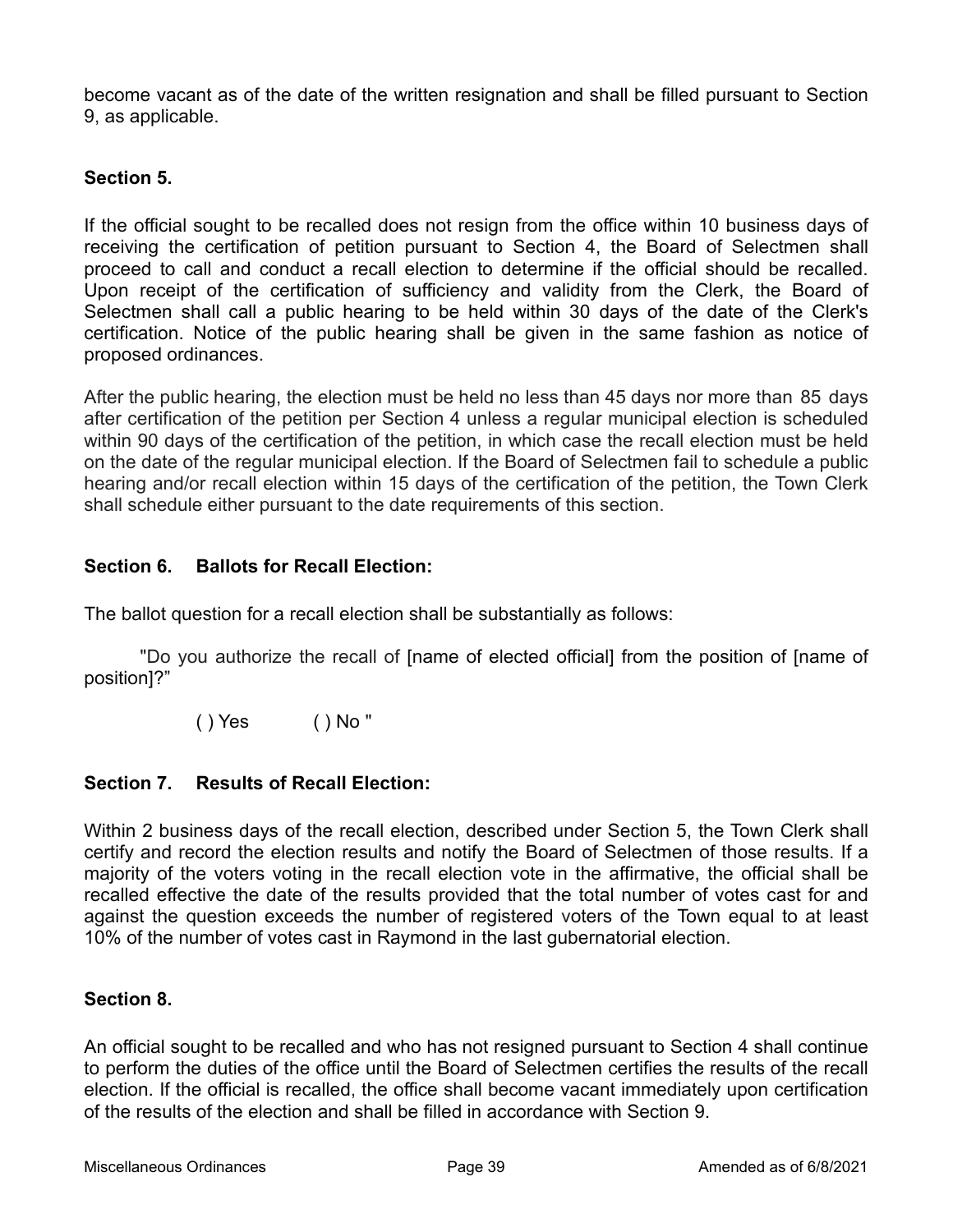# **Section 9. Filling Vacancies: Pursuant to MRSA Title 30-A, § 2602:**

After the results have been certified by the Board of Selectmen, the Clerk must prepare and call a special election within 30-45 days of that certification if there is not already a regularly scheduled election within 90 days of certification unless the conditions are met described under Section 10.

## **Section 10.**

The Town of Raymond office of an elected official shall be deemed vacant under one or more of the following conditions:

- a) Nonacceptance;
- b) Resignation;
- c) Death;
- d) Removal from the municipality;
- e) Permanent disability or incompetency;
- f) Failure to qualify for the office within 10 days after written demand by the municipal officers; or
- g) Failure of the municipality to elect a person to office.

#### **Section 11.**

If the Clerk believes one or more of the above criteria are met, the Clerk shall in writing inform the Board of Selectmen and notify the affected elected official (unless deceased). A vacancy shall be declared if the Board of Selectmen determines by a majority vote of the members present that one or more of the above criteria are met.

#### **Section 12.**

Following solicitation of interested candidates pursuant to MRSA §2625, vacancies in the office not withstanding any previous actions, except for vacancies in the school board and those as the result of a recall, shall be filled by the Board of Selectmen through appointment of a registered voter residing in the Town of Raymond and at least 18 years of age. The Board of Selectmen shall confirm the appointment by a majority vote of the Board members. The appointed official shall serve until the next regularly scheduled Town election and a successor is elected and sworn. Said successor shall serve the balance of the term.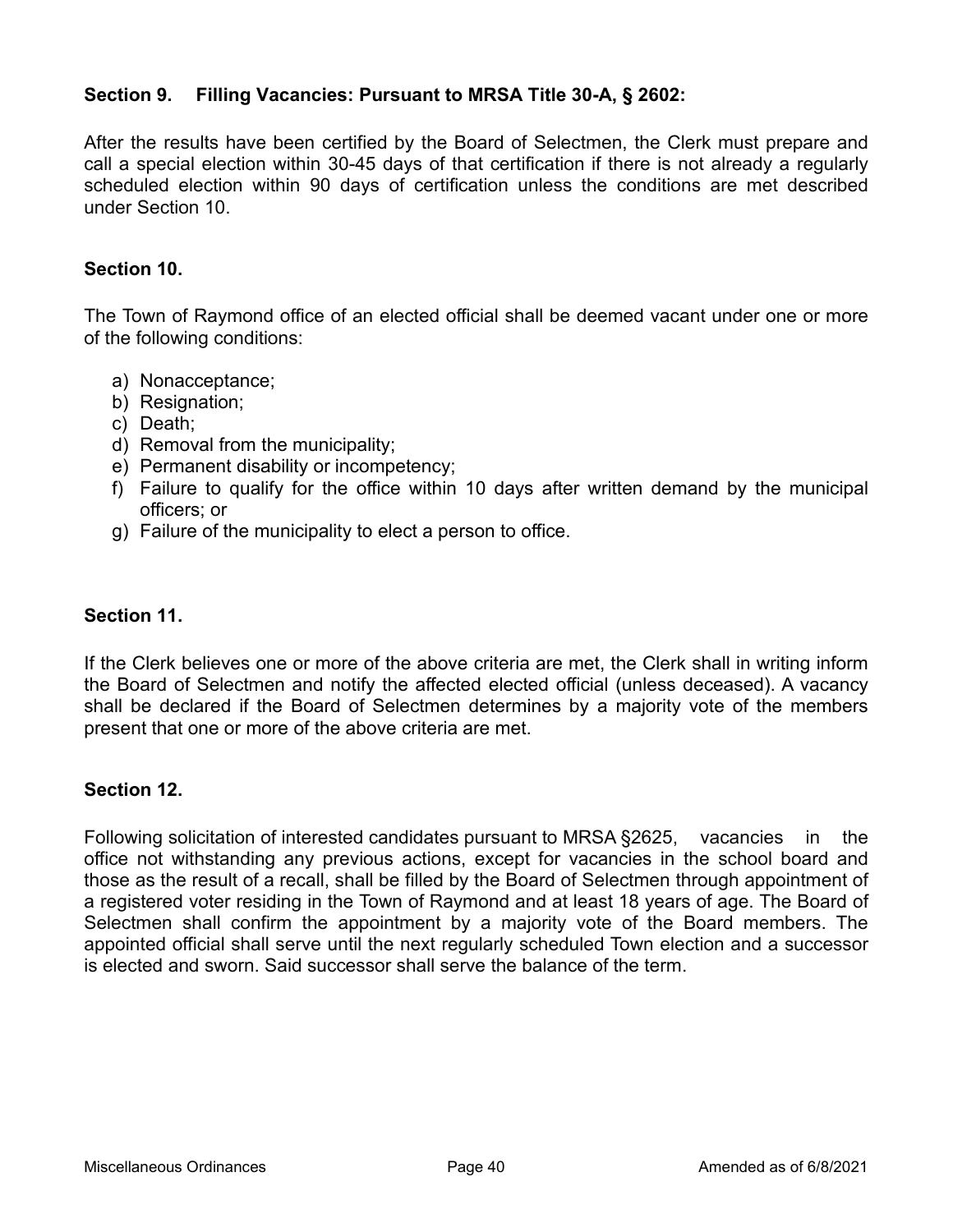# **FEES AND PENALTIES**

Adopted October 1986

### Amended June 7, 2016

Authorize the Board of Selectmen to revise from time to time, all fees and penalties for building permits, subdivision and site plan review, and Appeals Board cases. All fees shall be included in a Town Fee Schedule. Any fee in the fee schedule shall supersede those found in the ordinances.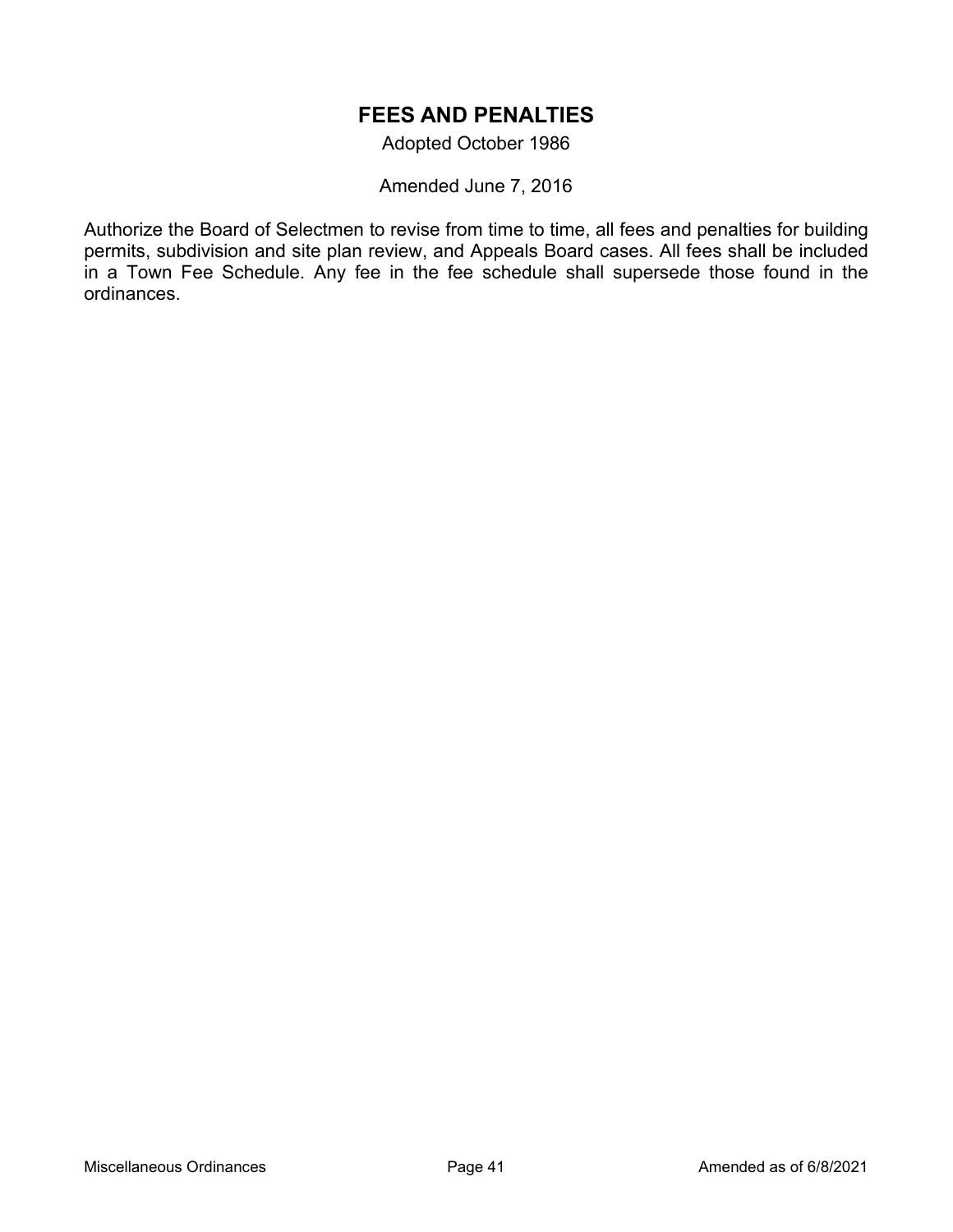Page intentionally left blank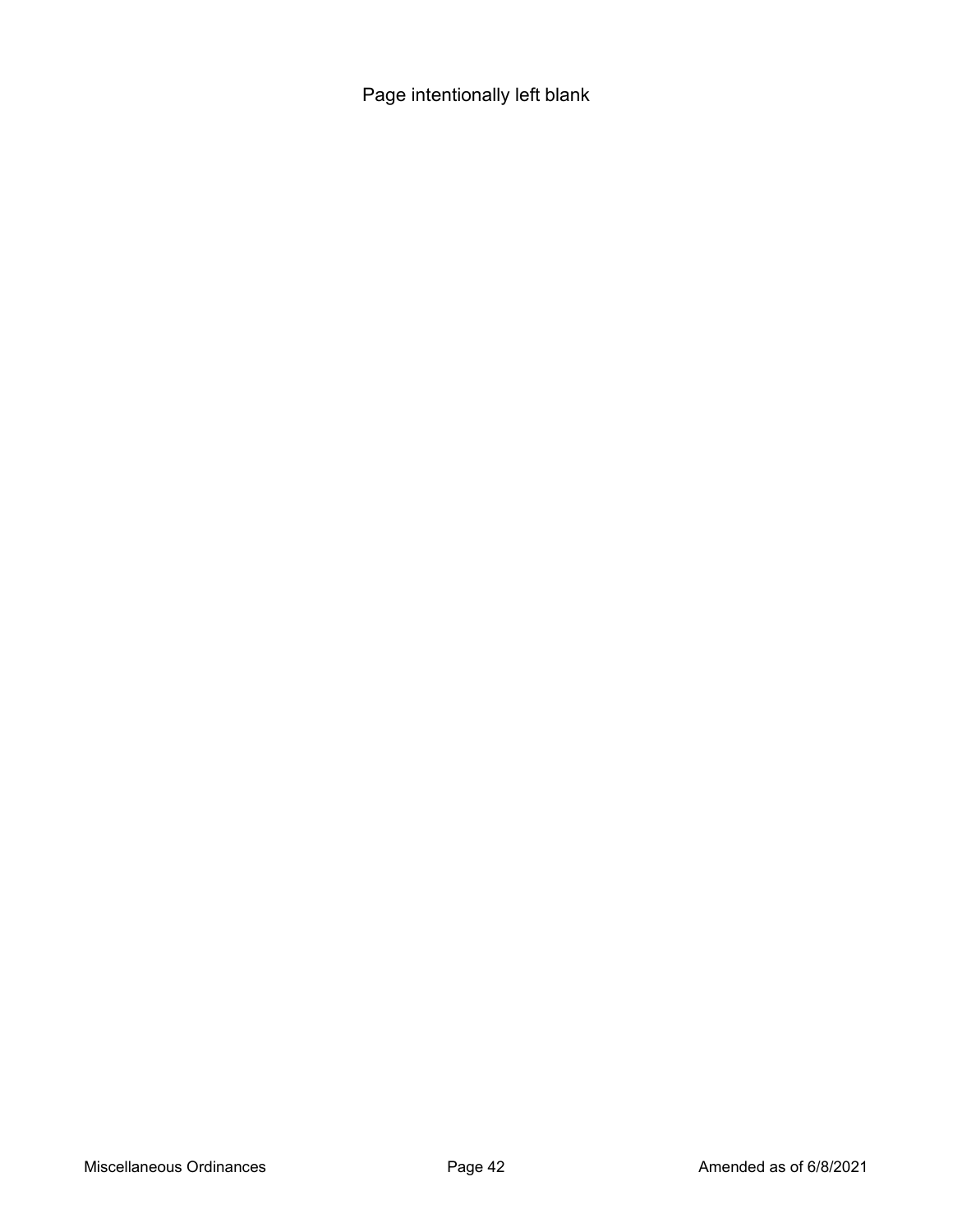# **FINANCE ORDINANCE**

Adopted June 5, 2018

## **I. Payroll Warrants**

- **A. Purpose.** To allow at least one (1) of the municipal officers to review, approve, and sign the treasurer's payroll warrants.
- **B. Delegation of Authority.** At least one (1) of the municipal officers (selectmen), acting on behalf of the full board of municipal officers, to review, approve, and sign municipal treasurer's disbursement warrants for employee wages and benefits (pursuant to 30-A MRSA § 5603 (2)(A)(1)).
- **C. Majority Power.** This ordinance is in addition to, not in lieu of, majority power. Nothing in this ordinance is intended to replace the authority of the full board of municipal officers, acting by majority vote, to act on any treasurer's warrant, including warrants for payroll and for accounts payable.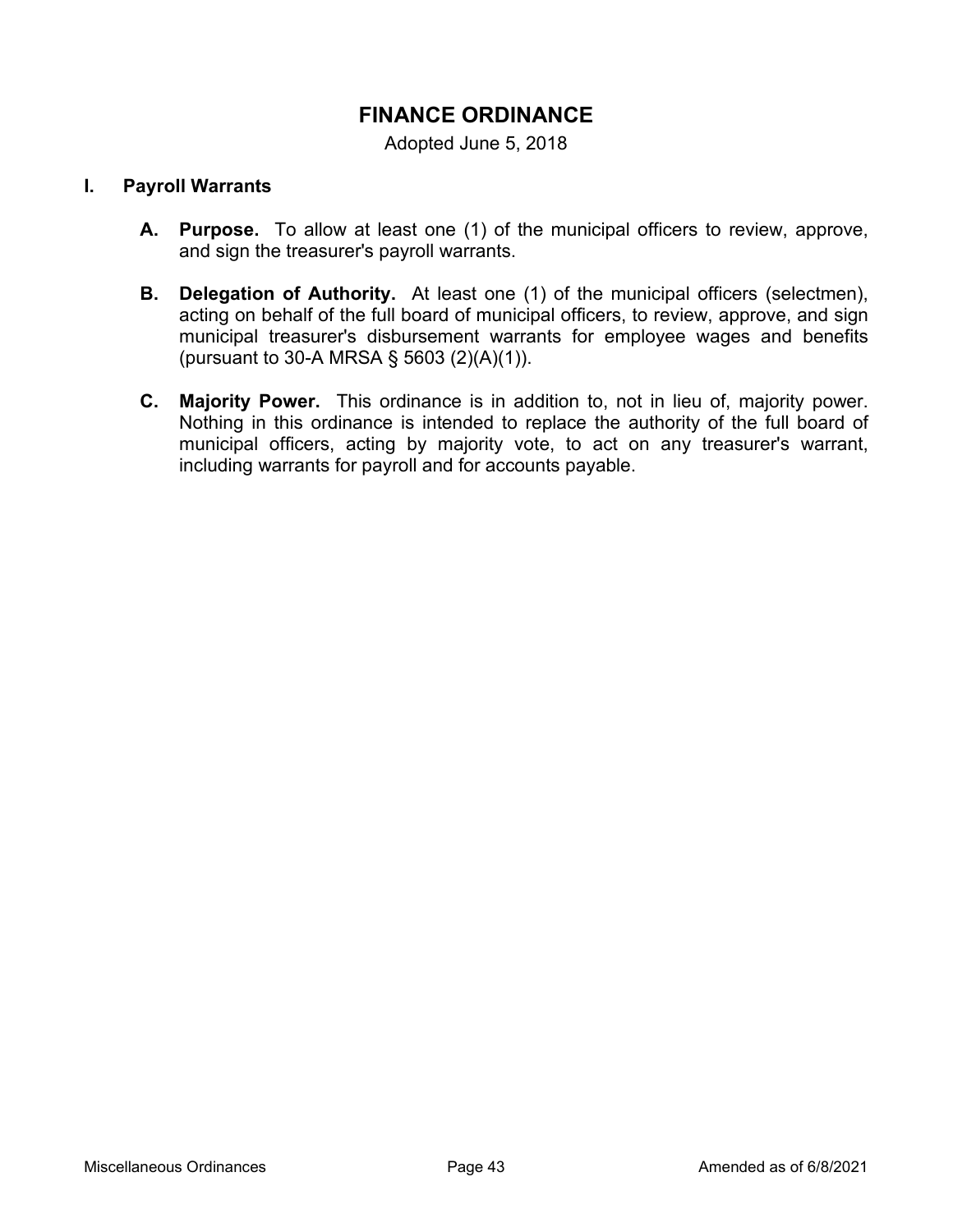Page intentionally left blank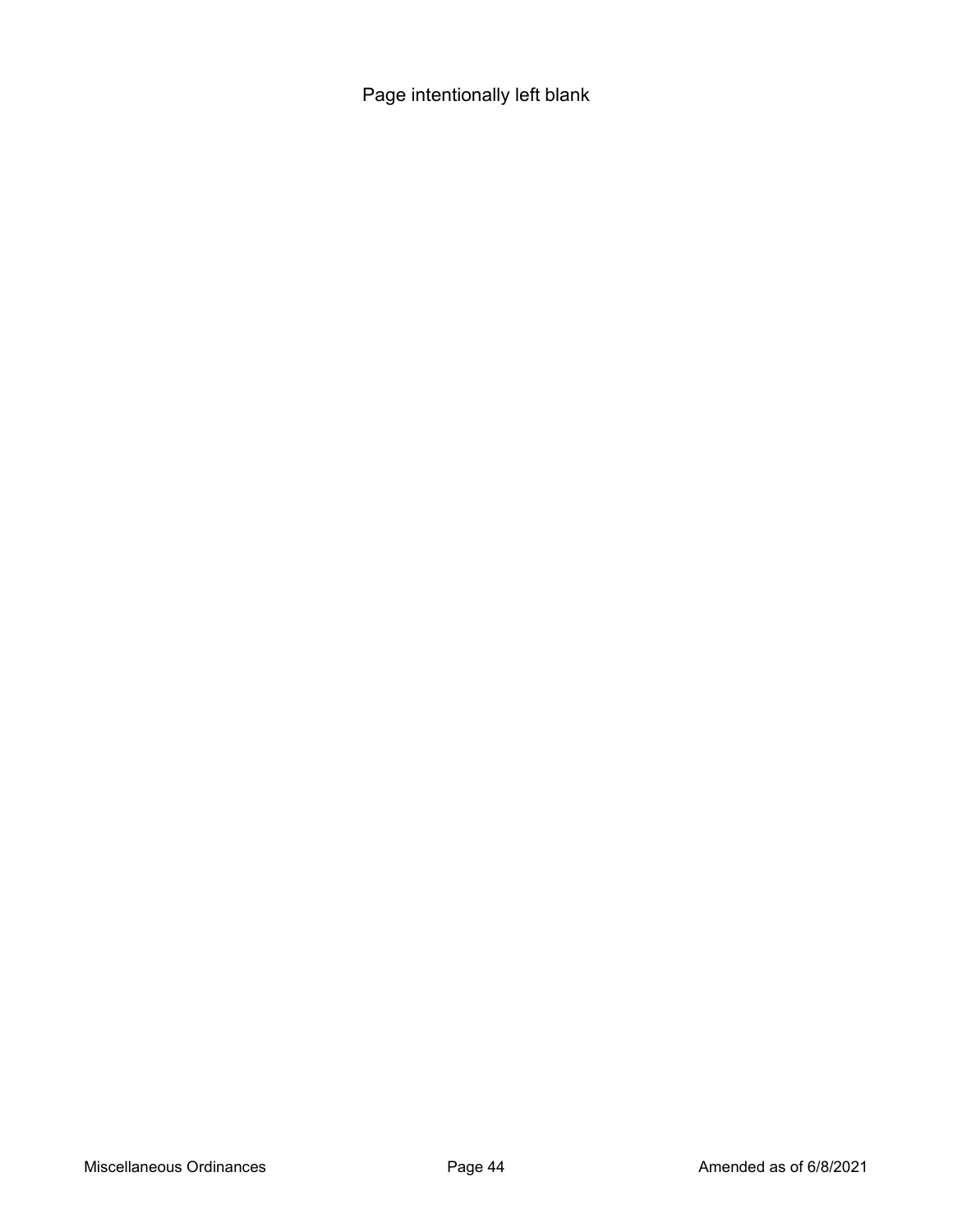# **FIRE PROTECTION ORDINANCE**

Adopted May 19, 1995 Amended June 7, 2011 Amended June 7, 2016 Amended June 8, 2021

# ARTICLE I

Section 1. This Ordinance shall be known as the Town of Raymond Fire Protection Ordinance.

Section 2. The purpose of the Ordinance is to establish in the manner provided by law, a Municipal Fire/Rescue Department according to the provisions of 30-A M.R.S.A. §3151 and to establish an ordinance governing the installation of sprinkler systems in certain buildings in the Town of Raymond, Maine.

Section 3. A Municipal Fire/Rescue Department means an organized Firefighting/Rescue unit established pursuant to this Ordinance.

Section 4. A Municipal Firefighter shall mean an active member, whether full-time, part-time, or on call, of a municipal fire department.

Section 5. A Municipal Rescue Member shall mean an active member whether full-time, parttime, or on call, of a municipal rescue department, who aids in providing emergency medical and rescue assistance and is qualified to render such aid under current Human Services regulations governing rescue and ambulance personnel.

# **ARTICLE II**

Section 1. There shall be a Municipal Fire/Rescue Department that is established by this Ordinance.

Section 2. The duties of the Fire/Rescue Department shall be to provide fire protection and emergency medical care to the Town of Raymond and elsewhere as provided by mutual aid or other contractual agreements approved by the municipal officials.

Section 3. The head of the Municipal Fire/Rescue Department shall be the Fire Chief, who shall be appointed by the Town Manager and confirmed by the Board of Selectmen.

# ARTICLE III

Section 1. Members of the Municipal Fire/Rescue Department shall enjoy the privileges and immunities as provided them by 30-A, M.R.S.A. §3155, and 14 M.R.S.A. §8101-8118.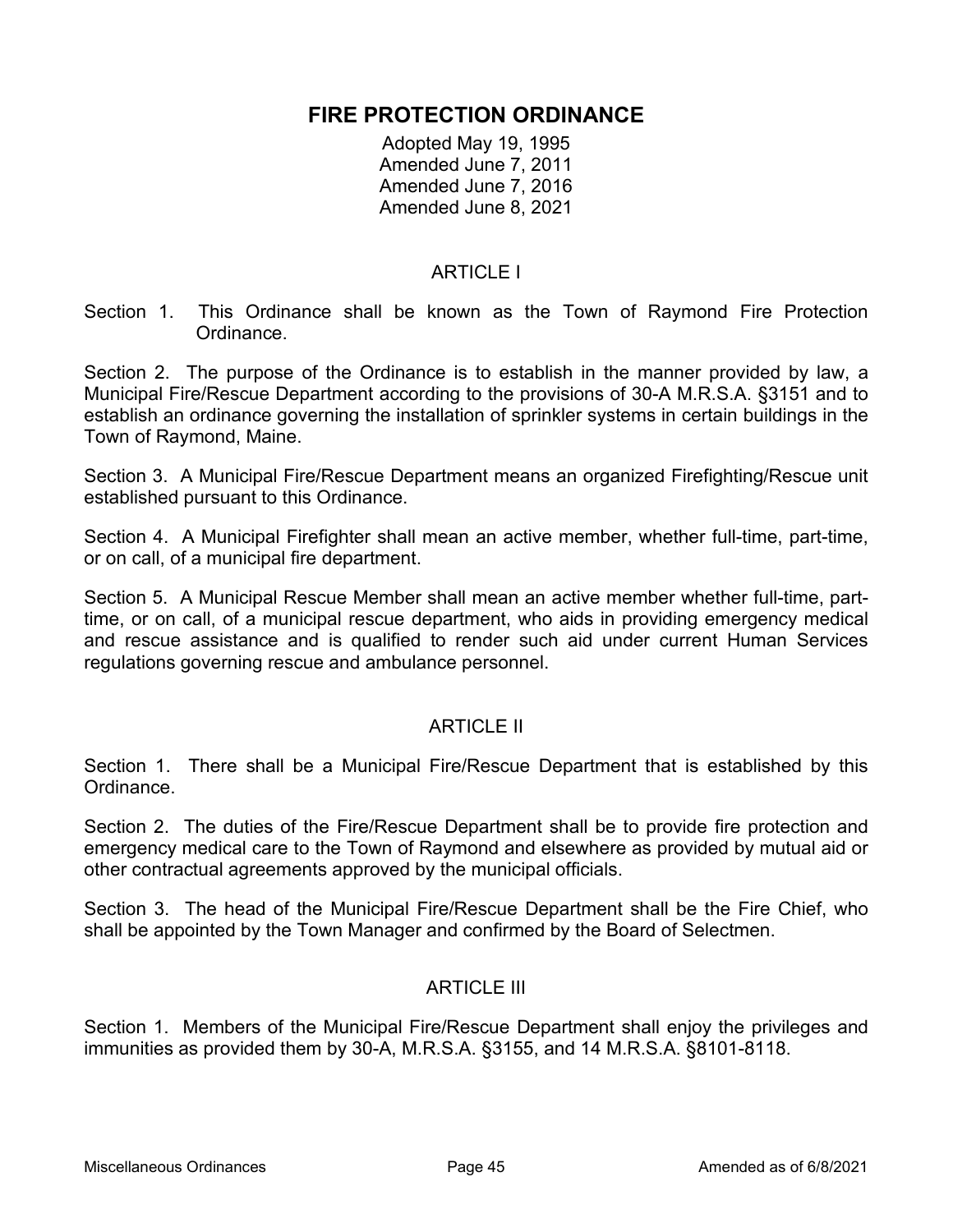# ARTICLE IV

# NFPA LIFE SAFETY CODE 101 and NFPA FIRE CODE (NFPA 1)

The Town of Raymond adopts the NFPA Life Safety Code and NFPA fire Code 2018 edition by reference as the basis for inspection and plans review for buildings as defined in this ordinance.

# ARTICLE V

# ALARM SYSTEM REQUIREMENTS

Section 1. A monitored fire alarm system is required in any business, manufacturing facility, school, day care, church, and apartment house with more than 3 units, or other public assembly occupancy of more than 1,000 square feet. Spaces of less than 1,000 square feet housed in one building or sharing common walls, roofs, or foundations are not exempted. This requirement must be implemented by December 31, 2001.

- A. Proof of yearly alarm system testing must be forwarded to: The Raymond Fire Department, Attn: Chief's Office, 1443 Roosevelt Trail, Raymond, Maine 04071 by January 1<sup>st</sup> of each year.
- B. All structures that are required to have an alarm or sprinkler system shall also have a secure key box, approved by the Fire Department, containing keys to the entire building, contact information and a map of the building.
- C. A permit shall be obtained from the Fire Chief, or his or her appointee, before the start of construction or alteration of any fire alarm system. A set of plans showing all devices and a one-line diagram of the intended system shall be submitted for review prior to a permit being issued.

# **ARTICLE VI**

Section 1. All trash and construction dumpsters shall be placed no closer than 10 feet from a structure, overhang, overhead wires, or be protected by an automatic suppression system if placed closer than 10 feet.

The storage of any flammable items, other than items accepted by local Fire Department, Code Enforcement, in compliance with NFPA Life Safety Code, or BOCA Maine Uniform Building Code, within 10 feet of any business, manufacturing facility, apartment house, school, day care, or public assembly occupancy is prohibited.

Section 2: Solid Fuel Burning Stove Permit (Adopted June 7, 2011)

A permit is required for the installation or alteration of any solid fuel burning device in the Town of Raymond. As used in this section, the term "solid fuel burning device" includes any wood or pellet stove or any other stove which burns a solid fuel as described in the National Fire Protection Association's Standard No. 211, Standards for Chimney's, Fireplaces, Vents and Solid Fuel-Burning Appliances, and the term "alteration" means any change to the device other than routine, periodic maintenance or repair or replacement of damaged or worn components with equivalent components. Before a solid fuel burning device is utilized, the owner of the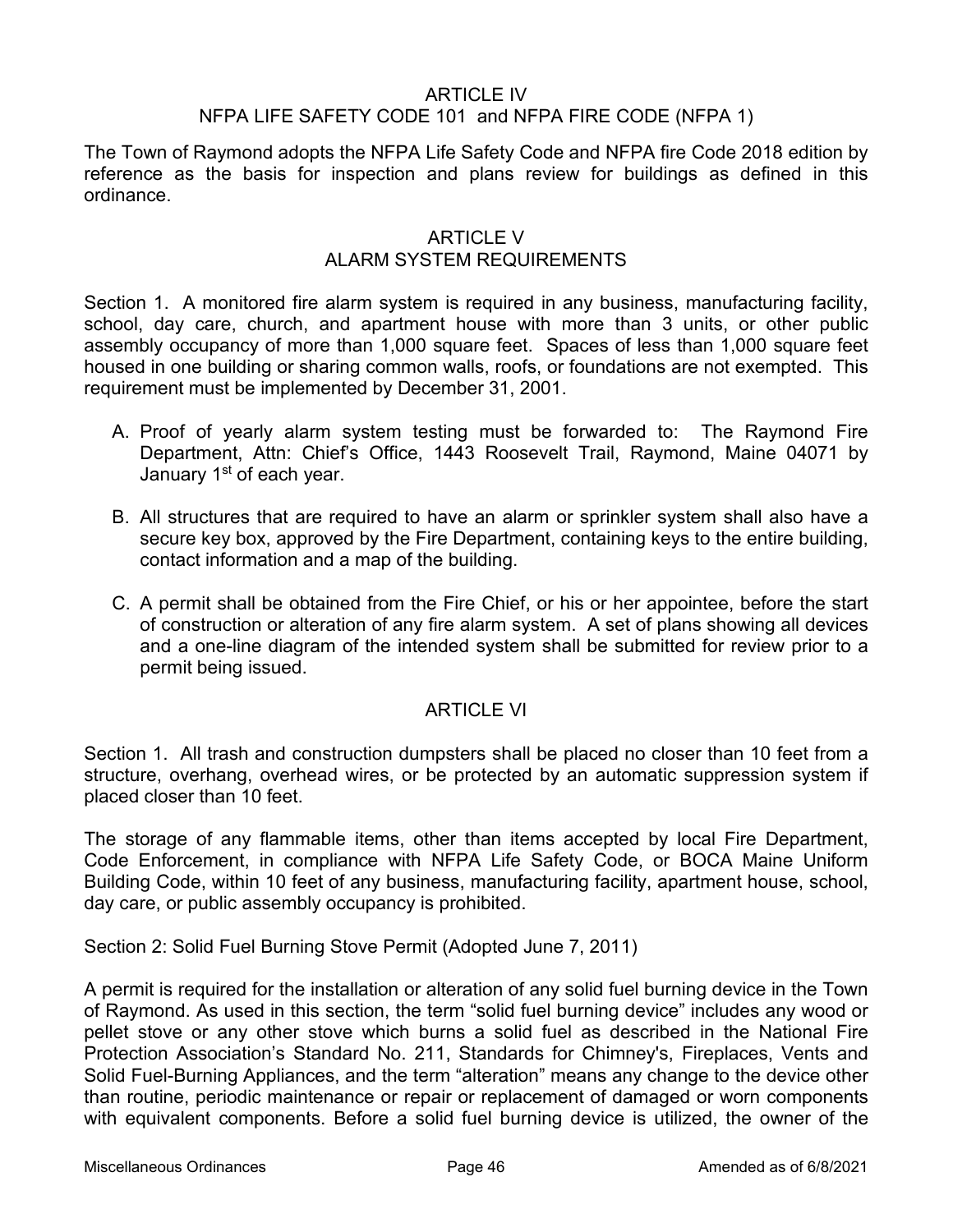property on which it is located must contact the Raymond Fire/Rescue Department and arrange to have the device inspected. The fee for such inspection shall be \$25.00. If the Fire/rescue Department finds that the device and its installation comply with all applicable codes and regulations, the fire/Rescue Department shall issue a permit. Permits may be obtained at either the Fire/Rescue Department or Code Enforcement Office and copies of the permits will be kept by both departments.

- A. A Solid Fuel Burning Device Permit shall be issued only when the occupancy where the device is installed complies with the following requirements:
	- 1. Smoke Detectors shall be installed, in accordance with the manufacturer's requirements at the time of the installation, within any bedroom or within 21 feet of the access door to any bedroom and one detector per 500 square feet of floor area of other living areas on each floor of the occupancy.
	- 2. Carbon Monoxide Detector(s) shall be installed, in accordance with the manufacturer's requirements at the time of installation, in the room where the solid fuel burning device is installed and in each area within, or giving access to, bedrooms.

Section 3: Chimney Ordinance (Adopted 2008 and incorporated June 7, 2011)

- A. It is required that chimneys for solid fuel burning appliances be of a fire-resistant masonry material, except as provided in paragraph 2 below.
- B. Installation of a prefabricated metal chimney is allowed if the chimney is listed as approved by Underwriters Laboratories or a similar nationally accredited testing laboratory and such listing is in effect at the time of installation. In addition, the use of the prefabricated metal chimney must be acceptable under any homeowner's insurance policy or other property and casualty insurance policy covering the building on which the chimney is installed.
- C. In the event of a chimney fire in any kind of chimney, before the chimney is used again the property owner must have the chimney inspected by a chimney sweep certified by the Chimney Safety Institute of America and provide proof of such inspection to the Town of Raymond Fire/Rescue Department.

# ARTICLE VII DEFINITIONS AND REQUIREMENTS

Section 1. An approved automatic sprinkler system shall mean a system installed in accordance with the National Fire Protection Association Standard 13 or 13D.

Section 2. Any building requiring the installation of a Standard 13 System shall have a fire department connection. The location of the connection shall be approved by the Fire Chief and properly signed Fire Department Connection.

Section 3. All sprinkler systems installed under this Ordinance shall have the following: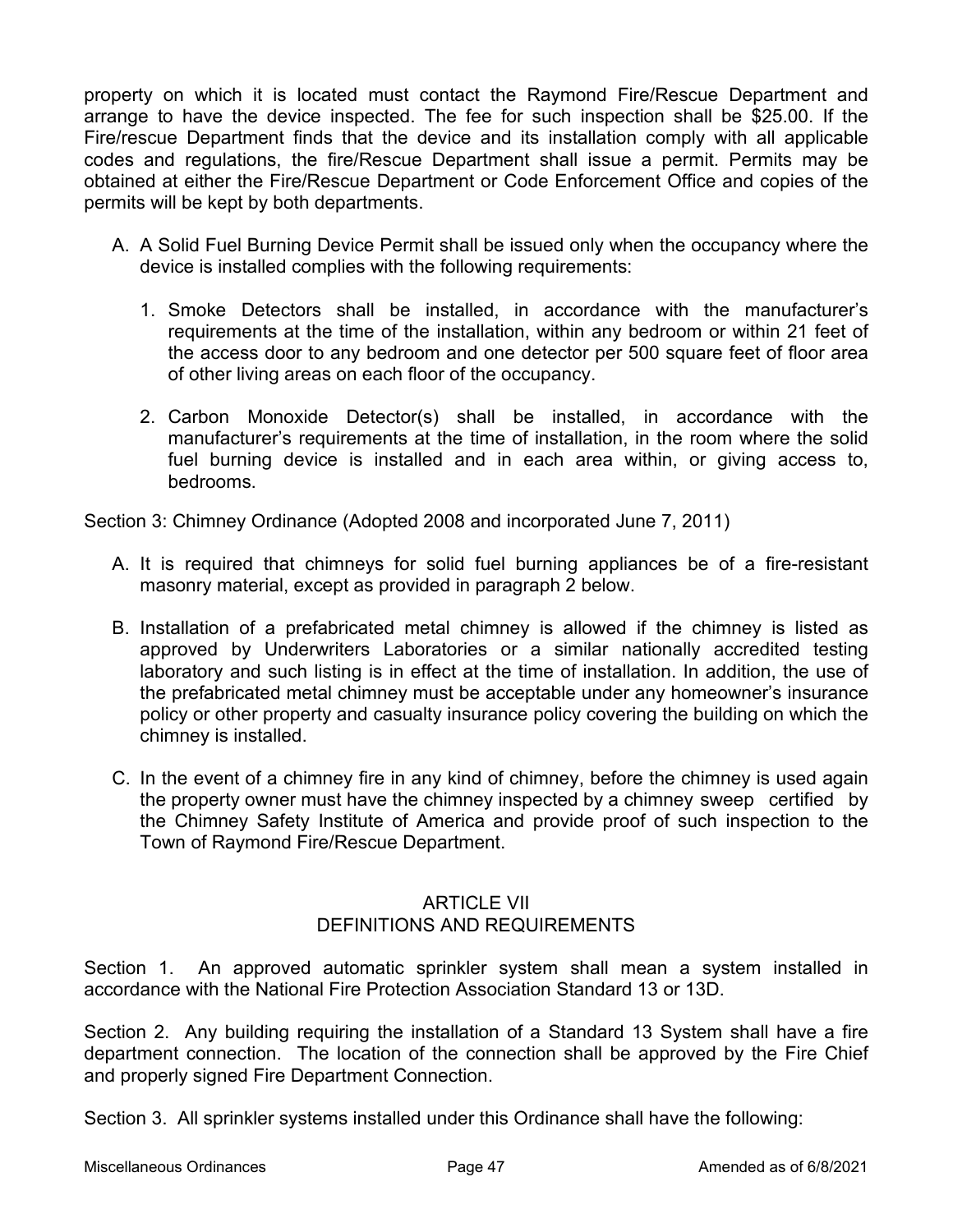- A. A tamper switch alarm at the system shut-off;
- B. An evacuation alarm for the building that will sound when the sprinkler system is activated. The evacuation alarm shall be audible throughout the entire building;
- C. An outside water flow alarm;
- D. Butterfly valves will not be allowed on any N.F.P.A. Standard 13 System;
- E. An automatic alarm to dispatch when the system is activated.

Section 4. Occupied or unoccupied buildings or portions thereof of any construction having a sprinkler system in place, shall maintain all sprinkler and standpipe systems and all component parts in a workable condition at all times, and it shall be unlawful for any owner or occupant to reduce the effectiveness of the protection these systems provide, except that this shall not prohibit the owner or occupant from temporally reducing or discontinuing the protection where necessary for the purpose of conducting tests, repairs, alterations, or additions. The tests, repairs, alterations, or additions are to be done in such a way as to avoid the creation of a safety hazard.

The Fire Chief shall be notified before any such tests; repairs, alterations or additions are started.

Section 5. For the purpose of this Ordinance, the term building shall mean any structure except:

- A. Single-family dwelling, unless specifically included by local ordinance or state law.
- B. Two-family dwelling of two stories or less in height.
- C. Barn or stable used exclusively for agricultural purposes.
- D. Shelters having roofs supported by columns or walls and intended for storage, housing use or enclosure of persons, animals, or chattels, but not excepting any garage, out building, or any accessory buildings used for any commercial or industrial purpose.

Section 6. Any building having more than one sprinkler riser shall have the risers separately zoned and wired to a local alarm energy panel to provide zone identification upon activation. The energy panel shall be located at the energy alarm panel showing each zone of the building.

Section 7. A lock box shall be provided outside the building's main entrance to any building regulated hereunder, containing a key or keys to allow access to all fire department areas.

Section 8. A permit shall be obtained from the Fire Chief before the start of construction of the sprinkler system. A set of blueprints showing the entire sprinkler system and rate of flow shall be provided when the permit is obtained.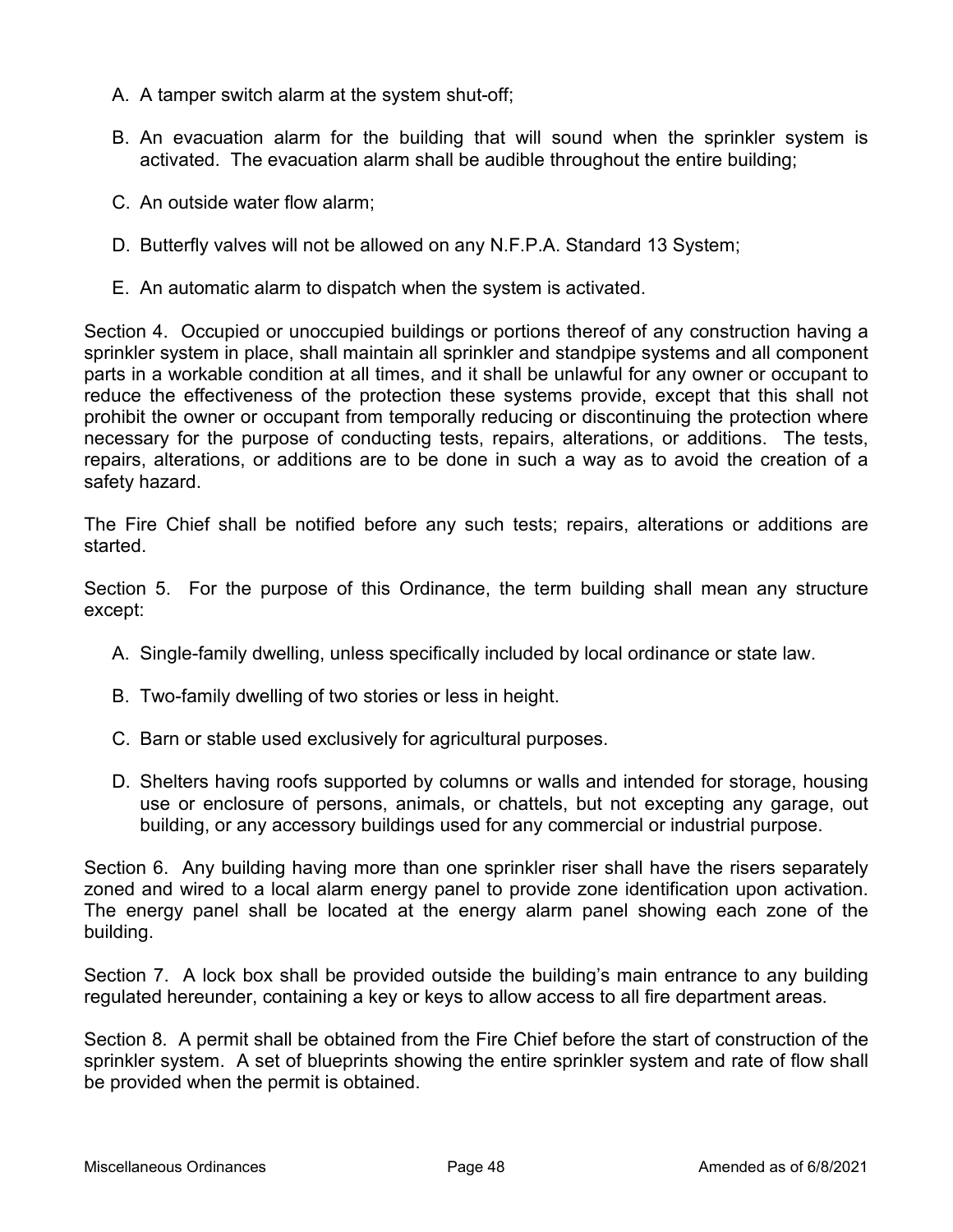A copy of the permit shall be forwarded to the Code Enforcement Office. No Certificate of Occupancy shall be issued until the system has been properly installed, tested and approved by the Fire Chief or his designee.

Section 9. Any building containing a sprinkler system shall have a yearly test completed on the system by a qualified sprinkler technician. A written copy of the yearly test results shall be forwarded to the Fire Chief's office.

#### ARTICLE VIII

### NEW BUILDING CONSTRUCTION

Section 1. An approved automatic sprinkler system shall be installed in all areas of new buildings meeting any or all of the following criteria:

- A. Three (3) or more stories in height;
- B. Thirty-five (35) or more feet in height, one hundred thousand (100,000) cubic feet in volume or forty-eight hundred (4,800) square feet in gross floor area, structures sharing a common foundation, roof, or walls totaling 4,800 square feet;
- C. Multiple family or multiple occupant dwelling and/or all lodging units of two (2) stories in height.
- D. Any single-family dwelling attached units such as town houses, garden apartments, with three (3) or more units attached together and/or any grouping of 3 unit style buildings.
- E. Any building required to have sprinklers, larger than one dwelling unit, shall have sprinkler coverage in the truss loft.
- F. Any new or renovated Residential building consisting of One-and Two-Family buildings or structures of 4,800 square feet or more in total/gross floor area shall install an approved automatic fire sprinkler system throughout.

#### **Exceptions for One-and Two-Family buildings or structures:**

- 1. An engineered on-site fire protection water supply is provided that meets or exceeds the requirements of NFPA 1; Chapter 18, for fire flow and total water supply. These systems shall be designed and stamped by a State of Maine registered engineer, with plans and construction approved by the Fire Chief or his/her designee.
- 2. An engineered compartmentalization of One-and Two-Family residential buildings or structures with 2-hour fire-rated separation wall(s) and components, with no openings or penetrations; and provides an engineered on-site fire protection water supply that meets or exceeds the requirements of NFPA 1; Chapter 18, for fire flows and total water supply required to protect the largest 2-hour rated compartment in the building/structure. These systems shall be designed and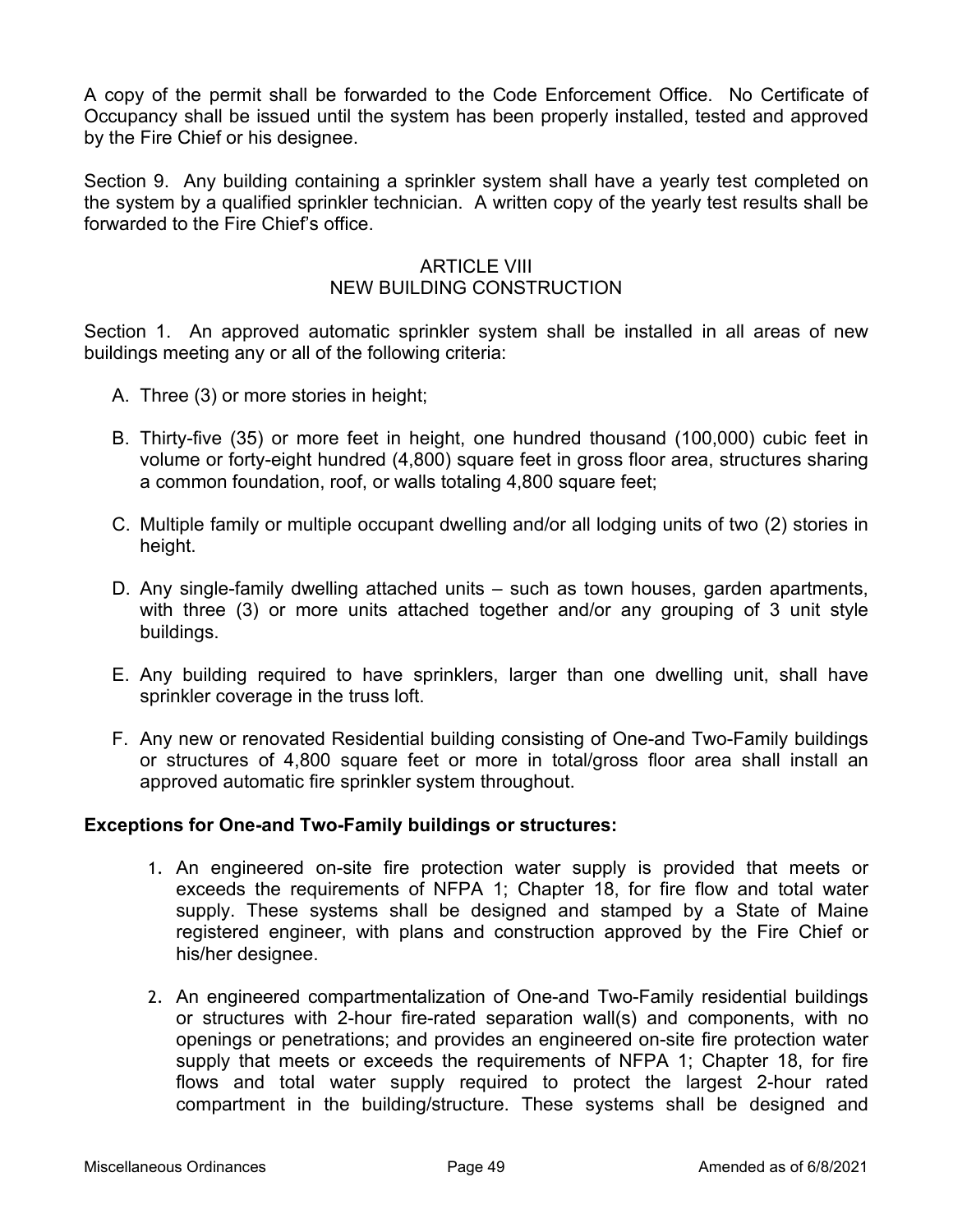stamped by a State of Maine registered engineer, with plans and construction approved by the Fire Chief or his/her designee.

3. The Raymond Fire Rescue Department may approve alternative methods and means of fire suppression when requested by a property owner, provided that the Raymond Fire Rescue Department finds that the requested alternative method and means meets the intent of this section, and serves to preserve and promote life, health, and safety.

Section 2. For purposes of this Article, the gross square footage of a building or structure shall include the sum total of the combined floor areas for all floor levels, basements, subbasements, and additions, in the aggregate, measured from the outside walls, irrespective of the existence of interior fire-resistive walls, floors, and ceilings.

# ARTICLE IX BUILDING ADDITIONS

Section 1. An approved automatic sprinkler system shall be installed in addition to existing buildings when the cumulative area or volume of the total buildings, including the addition, equals or exceeds one hundred thousand (100,000) cubic feet in volume or forty-eight (4,800) square feet in gross area.

Section 2. In those instances where a proposed addition or additions will exceed twenty-five percent (25%) of the area and/or volume of the existing building and/or when the cost of the renovations of the existing building meeting the criteria in Article VIII New Building Construction Section 1A, B, C, D, or F is equal to or greater than fifty percent (50%) of the then current building value as shown on the assessment records of the Tax Collector of the Town of Raymond, Maine, and when the resulting buildings including the addition or additions meets the criteria listed above, the existing building and addition or additions shall have an approved automatic sprinkler system.

Section 3. Any building or structure of 4,800 square feet or more in total/gross floor area; any repair, reconstruction, rehabilitation, alteration, or other improvement of a building or structure which equals or exceeds 50 percent of the existing building, shall require the entire building to be installed with an automatic fire sprinkler system.

Section 4. A fire sprinkler system is required throughout in any existing residential One- and Two-Family building of 4,800 square feet or more in total/gross floor area; when any repair, reconstruction, rehabilitation, alteration, or other improvement of the building or structure which equals or exceeds 50 percent of the existing gross square footage of the building or structure. Where renovations occur that would require a building permit, and the total area of the ceiling and/or wall covering removed or exposed exceeds 50% or greater of the total gross floor area of the building/structure, an approved fire sprinkler system is required to be installed throughout.

Section 5. For the purposes of Section 3 and 4 of this Article, the Raymond Fire Rescue Department may consider the installation of a partial fire sprinkler system with the following conditions;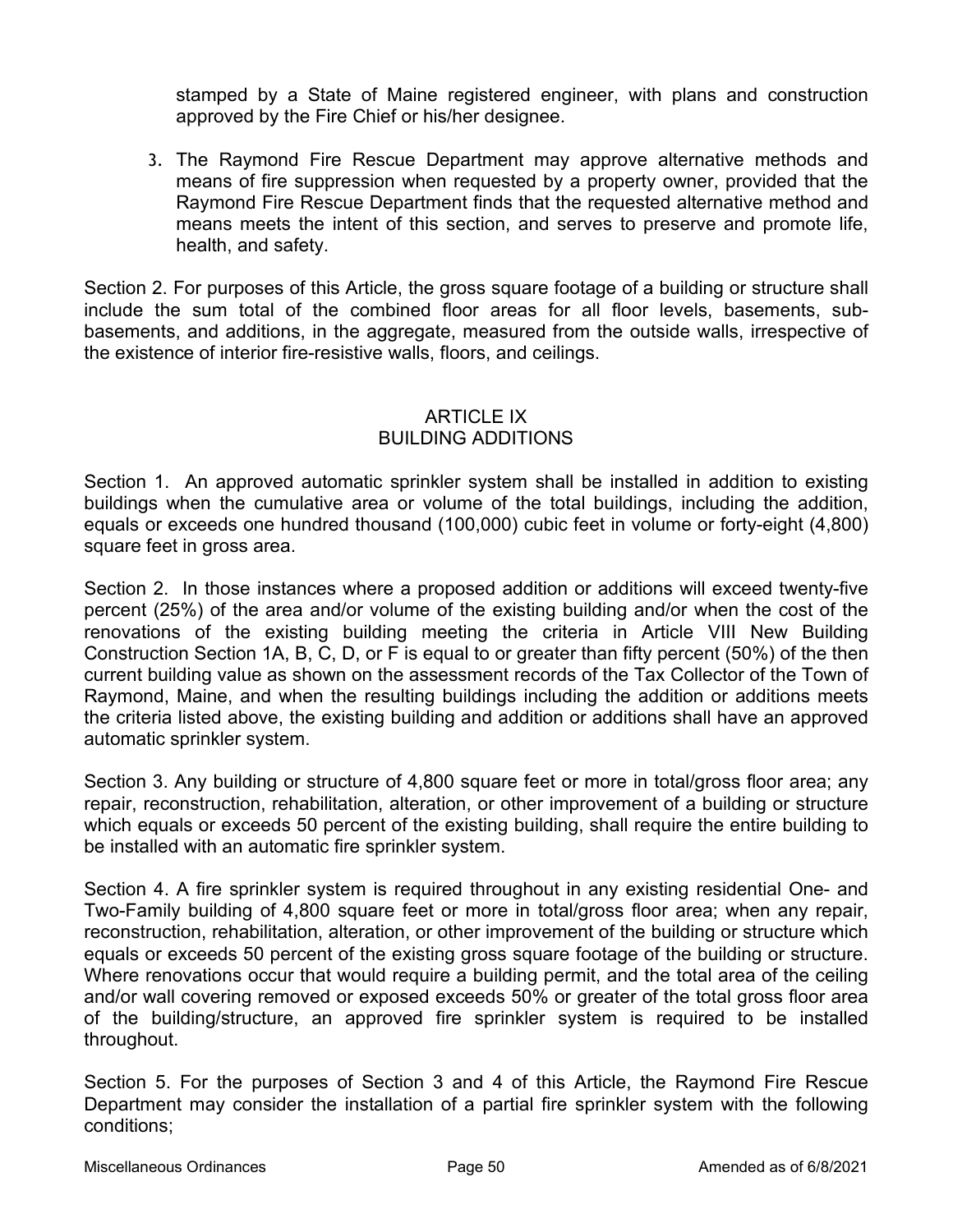- 1. When a building is partially retrofitted with an approved automatic fire sprinkler extinguishing system pursuant to this section, the fire sprinkler extinguishing system retrofit shall be completed throughout the unprotected building interior areas within two (2) years from completion of the initial partial retrofit.
- 2. When a property owner or responsible party of a residential building chooses to partially retrofit a building as noted in the section above, the property owner shall file a deed restriction with Cumberland County Register of Deeds and obtain a performance bond with the Town of Raymond, Maine to ensure compliance with this ordinance.

Section 6. For purposes of this Article, the gross square footage of a building or structure shall include the sum total of the combined floor areas for all floor levels, basements, subbasements, and additions, in the aggregate, measured from the outside walls, irrespective of the existence of interior fire-resistive walls, floors, and ceilings.

#### ARTICLE X

# EXISTING COMMERCIAL/INDUSTRIAL BUILDINGS

Section 1. A change of use or occupancy, which increases the hazard classification, shall require the installation of a sprinkler system utilizing the NFPA Life Safety Code 101 hazard schedules.

# ARTICLE XI

# **AUTHORITY**

Section 1. The Fire Department shall have the authority to inspect any building greater than a 2-family residence, public assembly occupancy, 3 family or greater, business, or manufacturing facility on a yearly basis.

Section 2. Liquor licenses will not be granted without full compliance with Fire Code.

## ARTICLE XII VIOLATIONS AND LEGAL ACTION

Section 1. When any violation of any provision of the ordinance shall be found to exist the Town Attorney, as designated by the Municipal Officers and upon notice from the Fire Chief or his designee, is hereby authorized and directed to institute any and all actions and proceedings either legal or equitable, that may be appropriate or necessary to enforce the provisions of this Ordinance in the name of the Town.

# ARTICLE XIII FINES

Section I. Any person, firm, or corporation being the owner or having control or use of any building or premises who violates any of the provisions of this Ordinance, shall be guilty of a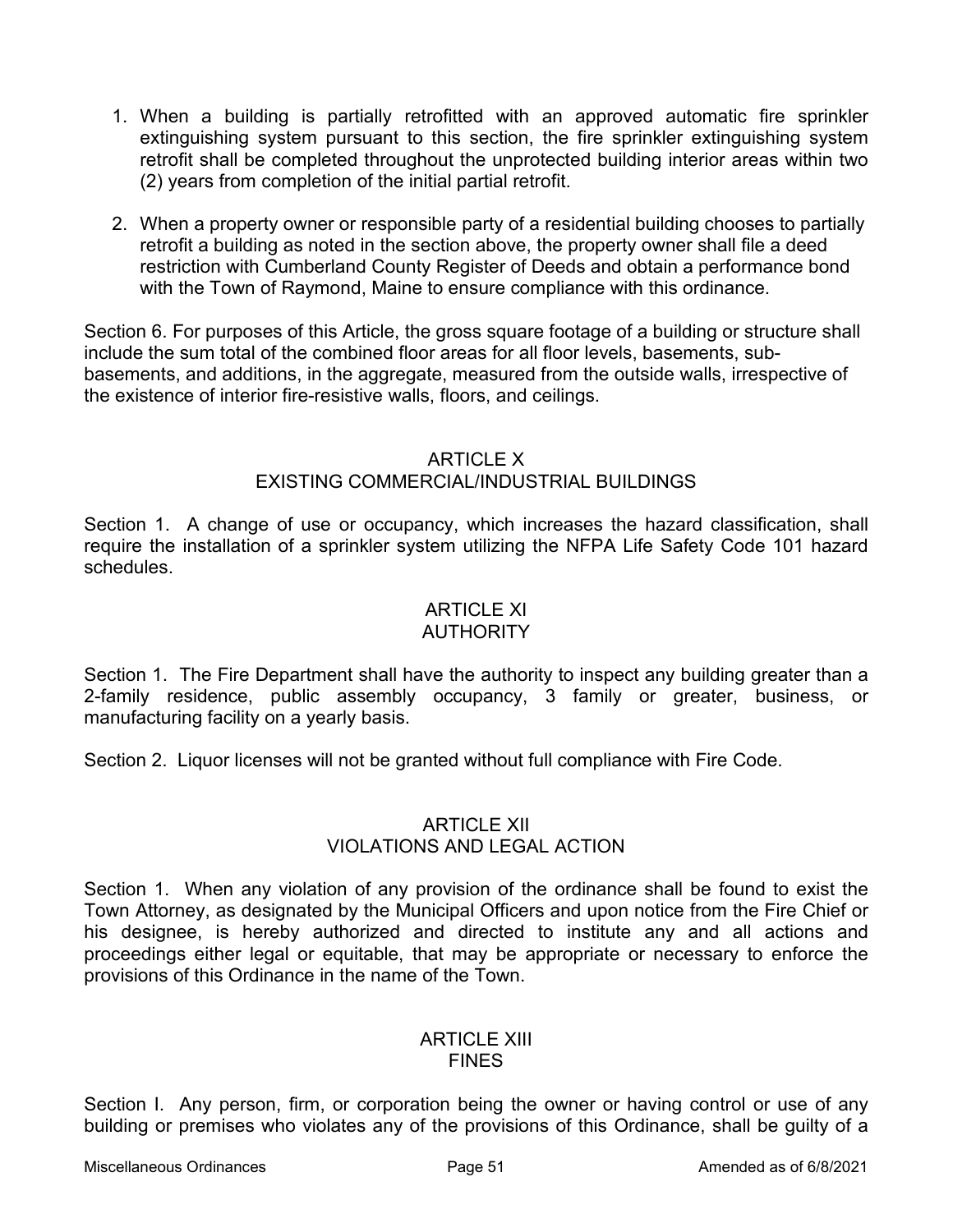civil offense and shall be fined not less than Twenty-Five Dollars (\$25.00) nor more than One Hundred Dollars (\$100.00) for each offense. Each day such violation is permitted to exist after notification shall constitute a separate offense.

# ARTICLE XIV

This Ordinance shall be effective upon its adoption at the Town Meeting at which it is voted on.

[The ordinances entitled Town of Raymond Municipal Fire/Rescue Ordinance and Sprinkler System Ordinance were combined and renamed Town of Raymond Fire Protection Ordinance by Town Meeting vote on March 17, 2001.]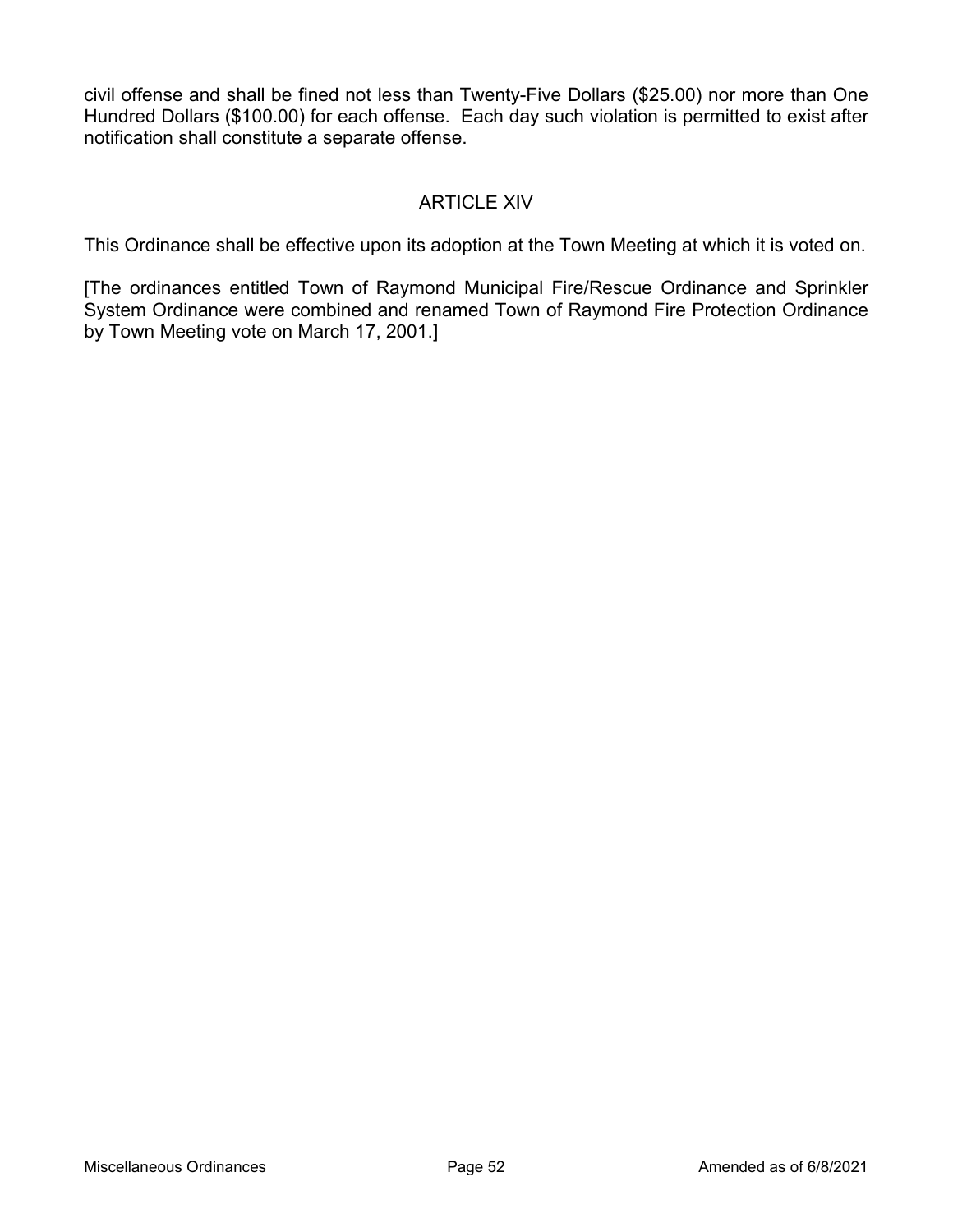# **FLOOD PLAIN MANAGEMENT ORDINANCE**

(Available under separate cover.)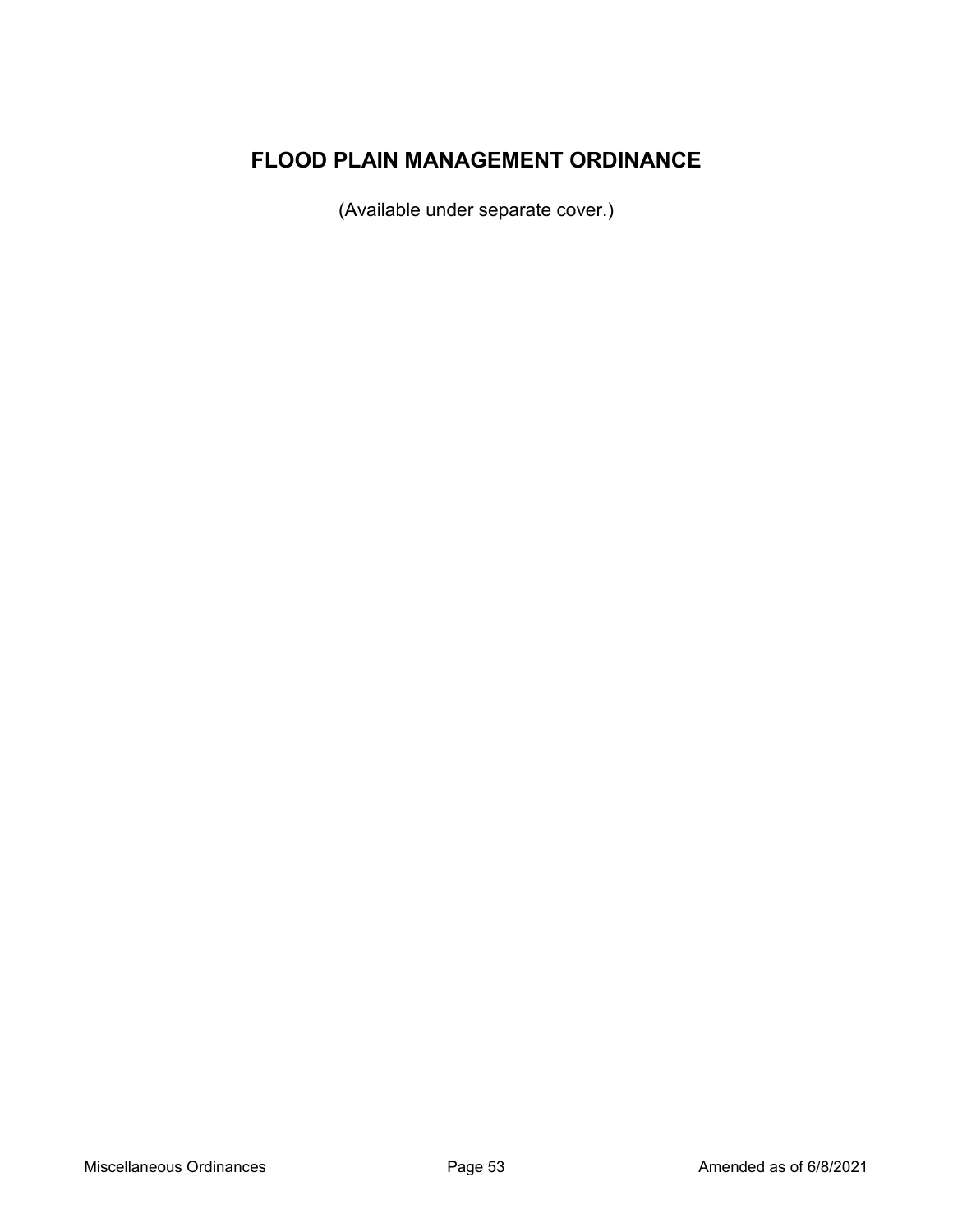Page intentionally left blank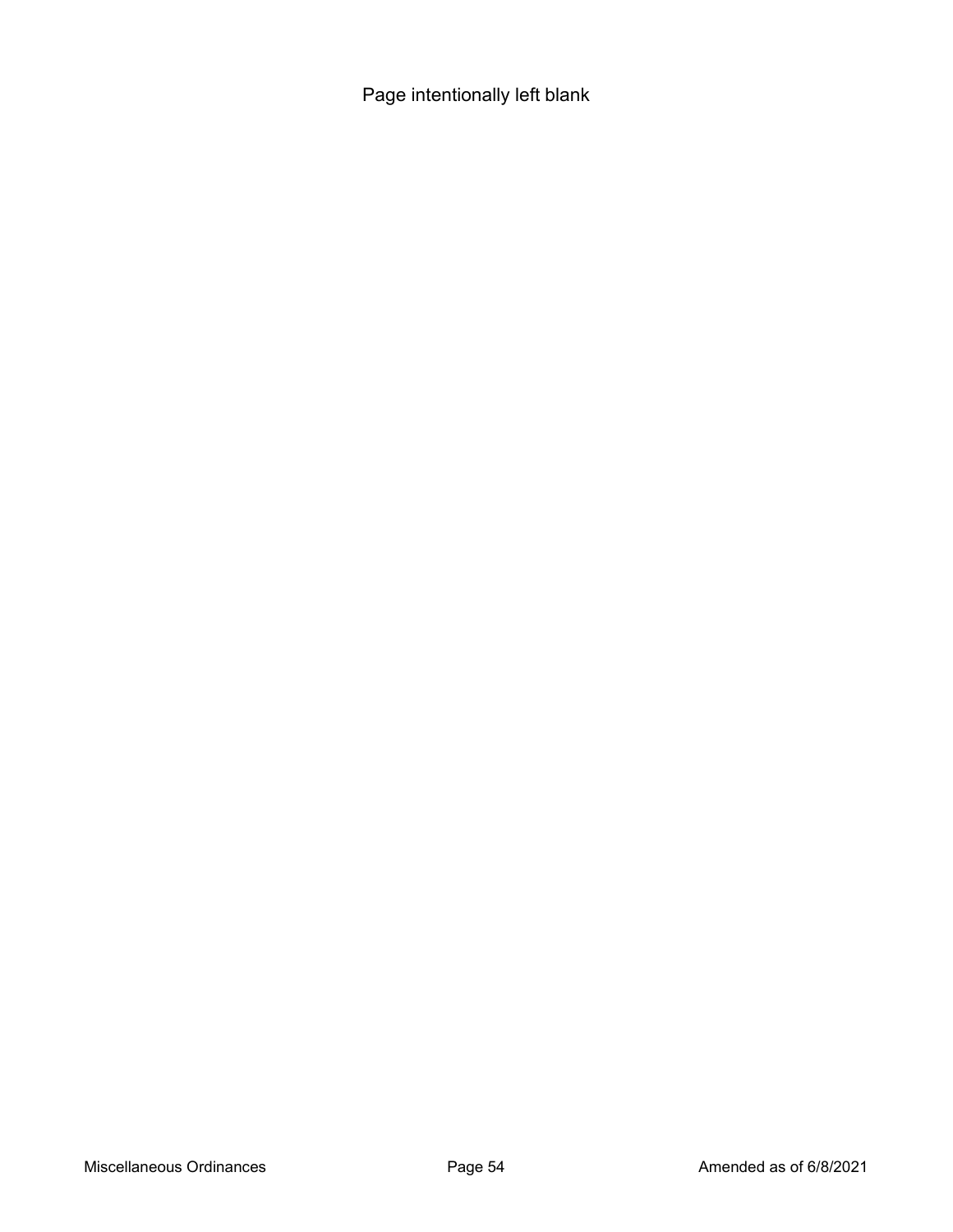# **LAND USE ORDINANCE**

(Available under separate cover.)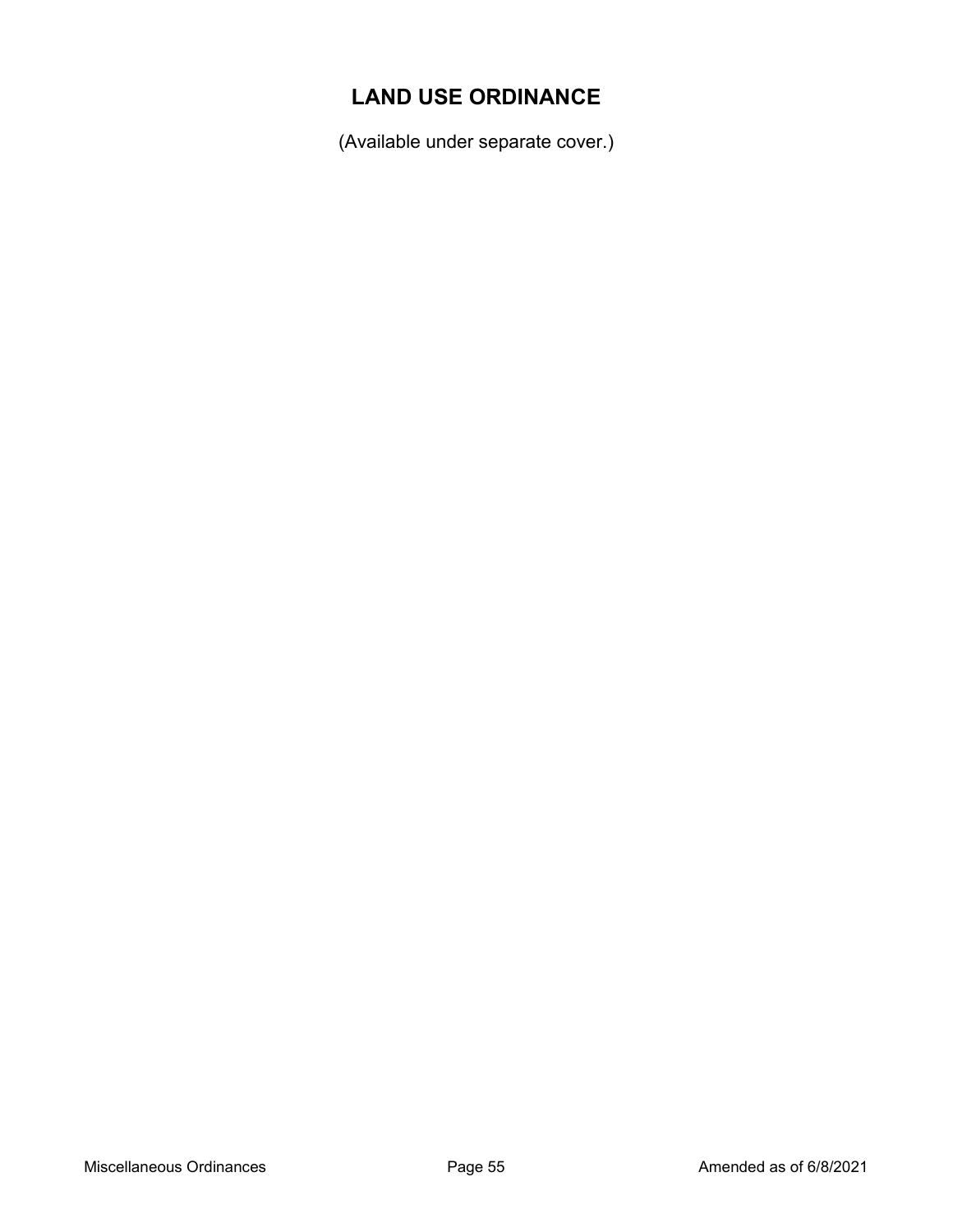Page intentionally left blank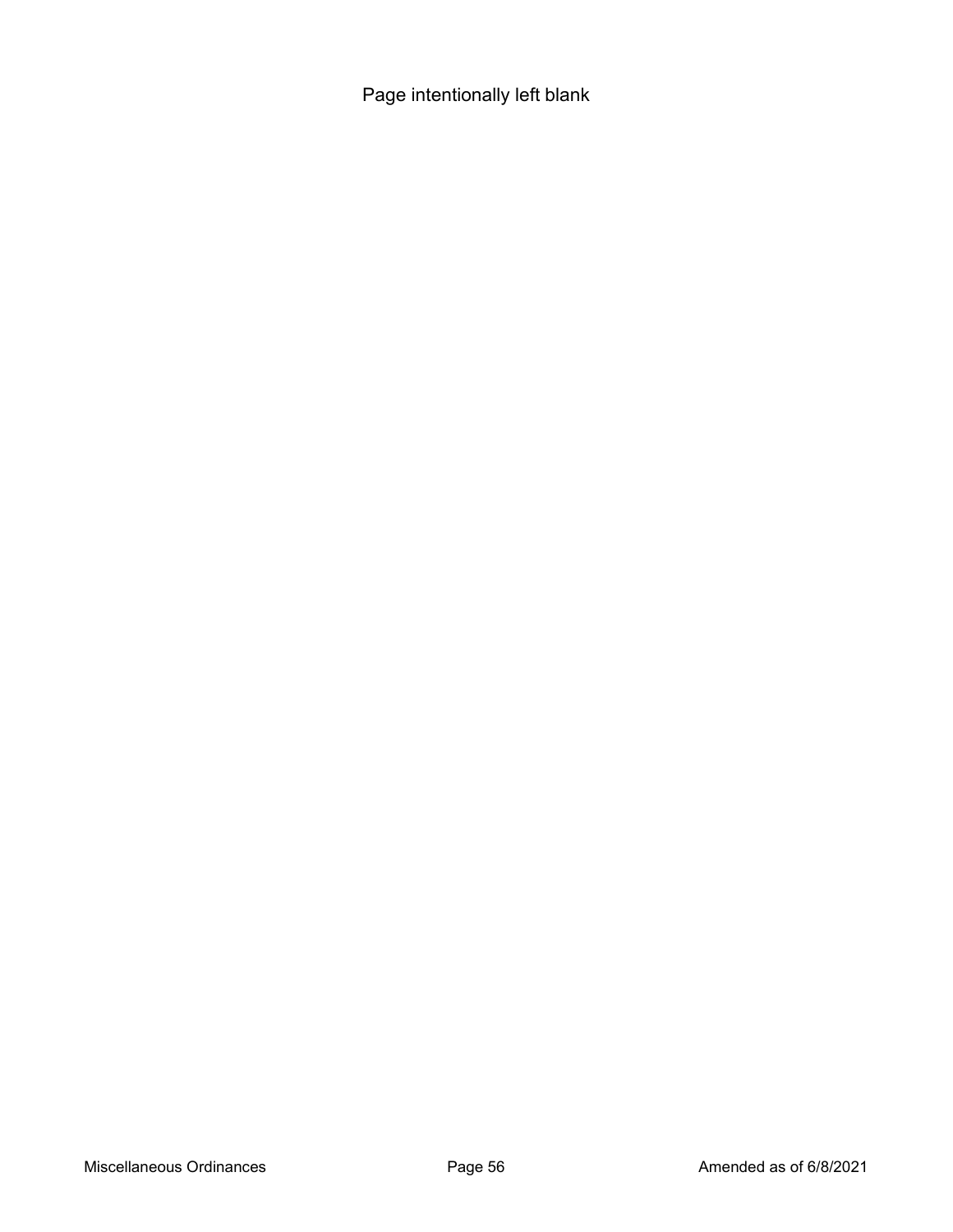# **MASSAGE ESTABLISHMENT ORDINANCE**

Adopted May 15, 1993 Amended June 5, 2018

# ARTICLE I GENERAL PROVISIONS

#### Section 1. Purpose.

The purpose of this Ordinance is to regulate the operation of massage establishments in order to promote the public health, safety and general welfare.

#### Section 2. Definitions.

For this purpose of this Ordinance, the following shall apply unless the context clearly implied otherwise:

Disqualifying Criminal Conviction: Any conviction for any criminal offense punishable by imprisonment for any period of time, whether or not the sentence was imposed or served, but not including any conviction which is shown to have been set aside on appeal or collaterally, or for which a pardon, certificate of rehabilitation, or the equivalent under the law of the sentencing jurisdiction has been granted, or which is not rationally related to the purpose of licensing massage establishments.

Massage: Massage therapy as defined in Section 14301(3) of Chapter 125 of Title 32 of the Maine Revised Statutes. (11/18/92).

Massage Establishment: Any business, including but not limited to sole proprietorship, in which the business operation consists of providing or making available massage in the Town of Raymond for consideration or with the expectation of receiving consideration or any gratuity, whether or not the business has a fixed place of business within the limits of the Town.

Massage Therapist: Any person who performs massage for consideration or gratuity or with the expectation of receiving consideration or any gratuity.

Patron: Any person who receives a massage.

Person: Any individual, partnership, corporation or other entity.

Recognized School: Any school or institution of learning which has for its purpose the teaching of the theory, method, profession and work of massage and is recognized or certified by the State of Maine or any other state. Schools offering a correspondence course not requiring actual attendance of class shall not be deemed a Recognized School.

### Section 3. Exemptions.

The following shall be exempt from this Ordinance, if duly licensed by and while practicing in accordance with the laws of this State: physicians and surgeons (medical doctors and doctors of osteopathy) physician's assistants, nurses, chiropractors, physical therapists, barbers,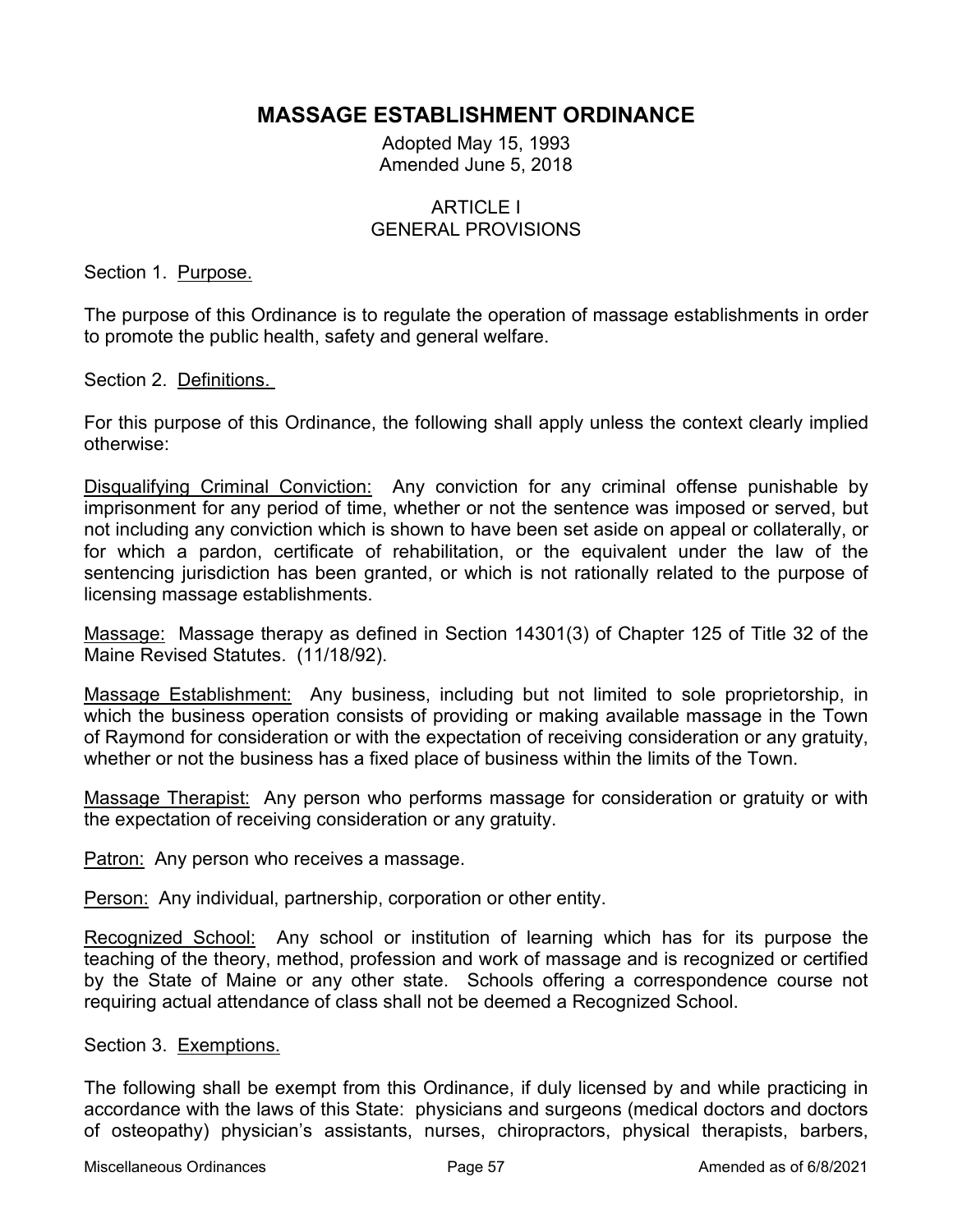cosmetologists, beauticians, and other health and hygiene professionals.

#### Section 4. Massage Tables.

All massages will be administered on a massage table, treatment table, or treatment mat.

#### Section 5. Maintenance and Cleaning.

Every person who conducts or operates a massage establishment shall keep the same at all times in a clean and sanitary condition. All instruments, supplies and devices of any kind, or parts thereof, that come into contact with the human body shall be kept clean by a modern and approved method of cleaning.

#### Section 6. Prohibited Activities.

- A. No massage therapist shall administer a massage to a patron whose genitals are exposed.
- B. No massage therapist shall administer or agree to administer a message to the genitals or anus of a patron.
- C. No massage therapist shall administer a massage unless he or she is fully clothed with non-transparent clothing of the type customarily worn by massage therapists while administering a massage.

#### Section 7. Closing Hours.

No massage establishments shall be kept open for massage purposes between the hours of 12 midnight and 6:00 a.m.

#### Section 8. Supervision.

At all times when open for business, a massage establishment shall have upon the premises a licensed massage therapist or person who possesses a combination massage establishment/massage therapist license who shall be available to supervise the operation of the establishment and assure that no violations of this Ordinance occur.

#### Section 9. List of Employees.

A massage establishment shall keep a written list of the names and current addresses of all employees, both on duty and off duty. Such list shall be shown to the Chief of Police, the Chief's authorized Deputy, and the Town Clerk or the Clerk's representative, upon request.

#### ARTICLE II **LICENSES**

Section 1. Required.

A. Massage Establishment License. No person shall operate a massage establishment without a valid massage establishment license. A separate license shall be required for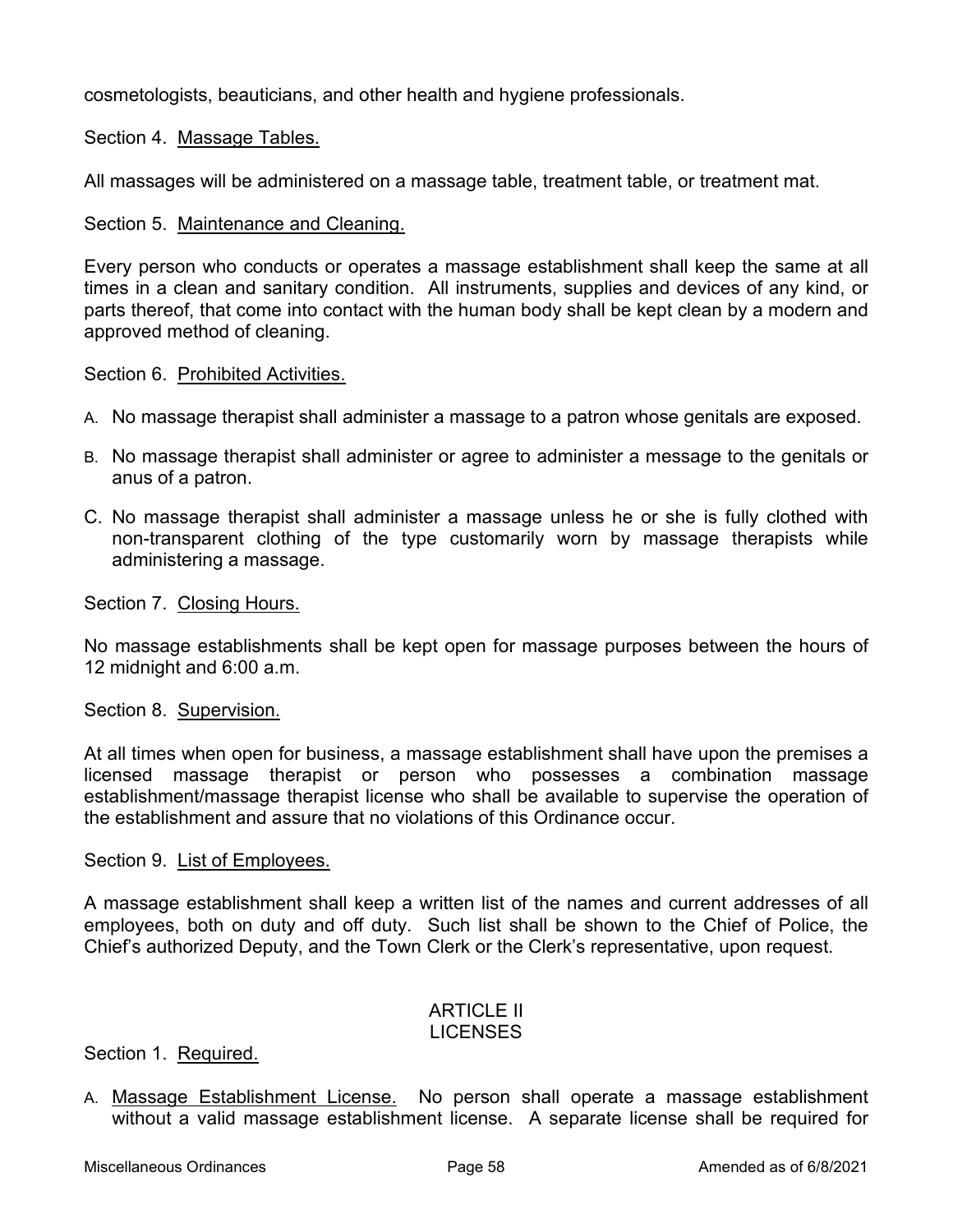each such establishment.

- *B.* Massage Therapist License. No person shall work as a massage therapist without a valid massage therapist license or a combined massage establishment/massage therapist license.
- *C.* Combined Massage Establishment/Massage Therapist License. A sole practitioner who employs no other massage therapist.
- *D.* Conditional Massage Therapist License. For the purpose of allowing an applicant a license pursuant to Article II.1.B or II.1.C who is otherwise qualified to obtain such a license, except for compliance with Article II.6, to comply with Article II.6, a conditional massage therapist license may be issued under the following conditions:
	- 1. All provisions of Article II shall apply to a licensee under this Section, except Section 6.
	- 2. Licensee under this section shall designate one massage therapist or combined massage establishment/massage therapist licensed by the Town of Raymond as the supervisor for licensee.
	- 3. Licensee under this section may designate no more than one licensed supervisor pursuant to Article II.1.D.2 unless said licensed supervisor shall voluntarily surrender his/her license.
	- 4. The designated licensed supervisor may supervise two (2) or fewer conditional massage therapists per license year.
	- 5. Licenses issued pursuant to this Subsection D may not be renewed.

Section 2. Licenses Displayed.

A valid massage establishment license must be displayed at all times in an open and conspicuous place in the massage establishment for which it was issued. A valid conditional massage therapist license, massage therapist license or combined massage establishment/massage therapist license must be readily available to be produced immediately if demanded of the licensee.

Section 3. Standards for Denial.

A license application under this Ordinance shall be denied to any of the following persons:

# A. Massage Establishment License.

- 1. a corporation not registered to do business in this state;
- 2. a corporation or any principal officer thereof or any person having an actual ownership interest or management authority therein has a disqualifying criminal conviction within the immediately preceding five (5) years; or
- 3. An applicant other than a corporation if such applicant or any person having an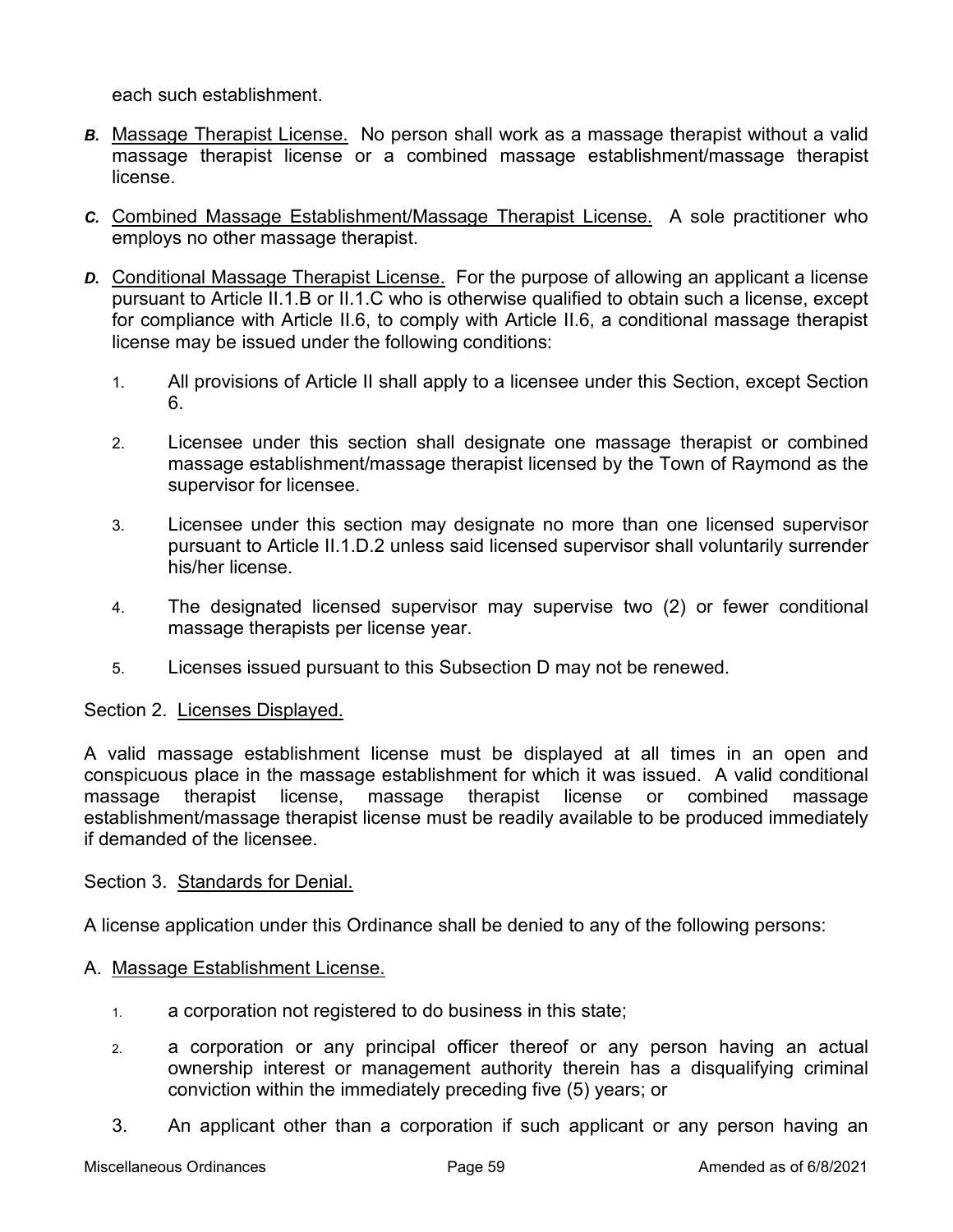actual ownership interest or management authority therein has a disqualifying criminal conviction, within the immediately preceding five (5) years.

- B. Massage Therapist, Combined Massage Establishment/Massage Therapist, or Conditional Massage Therapist.
	- d) to an applicant who has a disqualifying criminal conviction at any time during the five (5) years immediately preceding application; or
	- e) to an applicant who is not at least eighteen (18) years of age.

The clerk shall make and keep a written record of every decision to deny an application for any license hereunder.

- Section 4. Grounds for Suspension or Revocation.
- A. All Licenses. Any license may be suspended or revoked upon a determination that the licensee:
	- 1. failed to notify the clerk of any change in material facts set forth in the application for such license; or
	- 2. violated any provision of this Ordinance or the License Ordinance.
- B. Massage Establishment or Combined Establishment/Therapist License. In addition to the provisions of subsection (a), either a massage establishment license or combined massage establishment/massage therapist license may be suspended or revoked upon a determination that the licensee:
	- 1. permitted any person to perform massage without a valid license to do so;
	- 2. permitted or allowed an employee, massage therapist or conditional massage therapist to violate any provision of this Ordinance on the premises of the establishment or in the course of conduct of the business of the establishment; or
	- 3. knowingly permitted any violation of Title 17-A M.R.S.A. sections 851 through 855. Such knowledge shall be presumed if there have been two (2) or more convictions for any such offense within any one-year period. The applicant or licensee may rebut said presumption by showing that (i) due diligence was exercised to prevent the recurrence of any such offense and (ii) despite such diligence; he or she did not know and could not reasonably have known of any subsequent offense.

Section 5. Application for Massage Establishment, Combined Massage Establishment/ Massage Therapist and Massage Therapist Licenses.

Any person desiring a license pursuant to this Ordinance shall file a written, signed application with the Town Clerk on a form to be furnished by the Clerk. An application for a combined massage establishment/massage therapist license, a massage therapist license or a conditional massage therapist license shall be accompanied by two (2) front face photographs of the applicant taken within thirty (30) days of the application, of such sizes as the Clerk may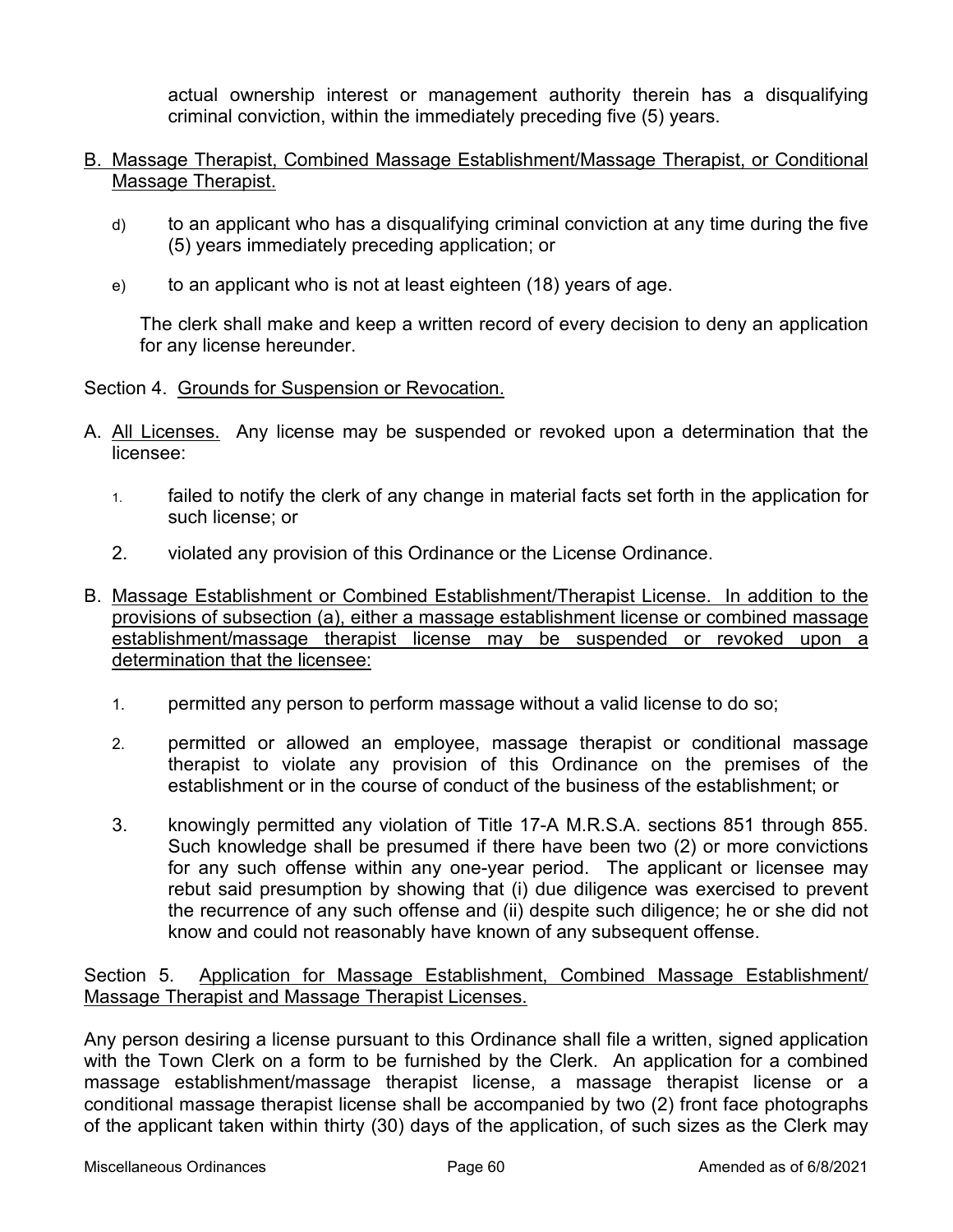specify.

Section 6. Basic Proficiency.

Each applicant for a massage therapist license or combined massage establishment/massage therapist license shall show proof of basic proficiency in the field of massage therapy which may be satisfied by:

- A. Evidence of completion of a formal training course in massage therapy given by a recognized school;
- B. Evidence of one hundred (100) hours of on-the-job training in massage performed in the presence of a person holding a valid massage therapist license or a combined massage establishment/massage therapist license issued by the Town of Raymond;
- C. Evidence of continuous practice as a massage therapist for at least one (1) year, accompanied by the written recommendation of at least five (5) persons holding a valid massage therapy license or a combined massage establishment/massage license issued by the Town of Raymond, which shall state that said person has personally received a massage from the applicant that was administered in a skilled and professional manner; or
- D. Evidence of successful completion of a certifying exam given by another municipality or state, or the certifying exam given by American Massage Therapy Association.

### Section 7. Obtaining License by Fraud.

- A. No person shall make any false, untruthful or fraudulent statement, either written or oral, or in any way conceal any material fact, or give or use any fictitious name in order to secure or aid in securing a license required by this Ordinance. All names, including but not limited to maiden name, every use by the applicant must be noted on the application.
- B. Any license so secured shall be void.

Section 8. Use of License.

No person shall make use of, in any manner, to his or her own or another's benefit, any license which has not been duly issued to him or her in accordance with this Ordinance.

#### Section 9. Compliance of Existing Therapists and Massage Establishments.

A. Any person presently operating as a massage therapist and/or operating a massage establishment in Raymond as defined herein on the effective date of this Ordinance shall comply with the terms of this Ordinance by obtaining a license hereunder within three (3) months of the effective date of this Ordinance.

#### Section 10. Severability.

In the event that any section or any portion of this Ordinance shall be declared by any competent court to be invalid for any reason, such declaration shall not be deemed to affect the validity of any other section, subsection or portion of this Ordinance.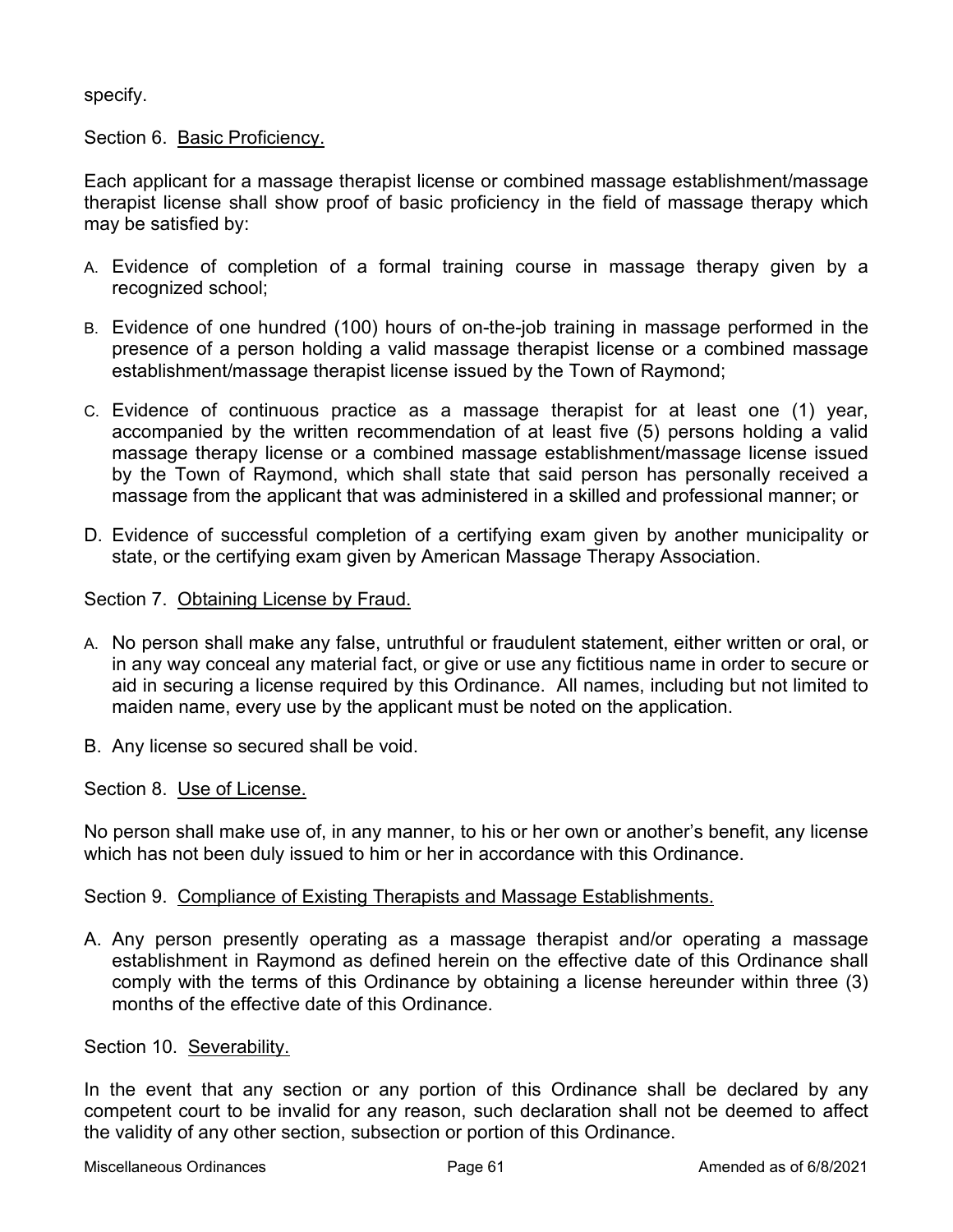## Section 11. Penalty.

The violation of any provision of this Ordinance shall be punished by a fine of not less than two hundred fifty dollars (\$250.00) nor more than five hundred dollars (\$500.00) for each offense. Each act of violation and every day upon which any such violation shall occur shall constitute a separate offense. In addition to such penalty, the Town may enjoin or abate any violation of this Ordinance by appropriate action.

#### Section 12. Term of License.

Licenses issued pursuant to this Ordinance shall be for a term of no more than one year and shall expire annually on December 31st.

#### Section 13. Application Fees.

The fees for licenses pursuant to this Ordinance shall be as follows:

| Massage Establishment                            | \$50.00 |
|--------------------------------------------------|---------|
| Combined Massage Establishment/Massage Therapist | \$30.00 |
| Massage Therapist                                | \$25.00 |
| Conditional Massage Therapist                    | \$25.00 |

The foregoing fees are payable at the time of application and are non-refundable.

Section 14. Applicability to Pending Applications.

Notwithstanding anything to the contrary in 1 M.R.S.A. §302, the provisions of this Ordinance shall apply to any application or request to operate a massage establishment submitted to the Town of Raymond or to any of its officers or employees on or after May 15, 1993.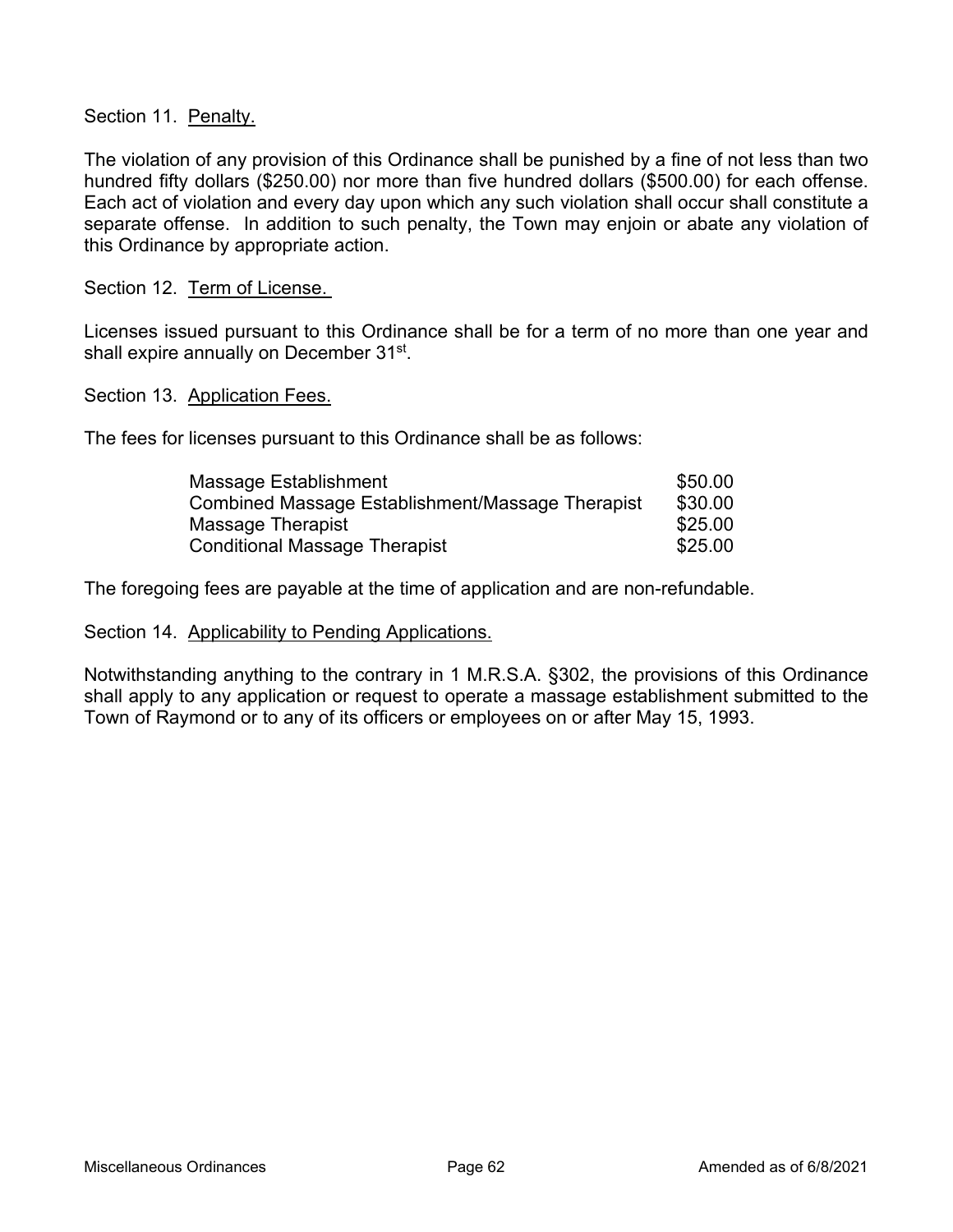# **PEDDLER'S ORDINANCE**

Adopted May 21, 1994 Amended June 4, 2013 Amended June 5, 2018 Amended July 14, 2020

Section I. Title:

This Ordinance shall be known as the Town of Raymond Peddler's Ordinance.

Section II. Authority:

This Ordinance is enacted pursuant to 30-A MRSA §3001.

Section III. Purpose:

The purpose of this Ordinance is to define, regulate and license peddlers; promote highway safety; preserve the character and aesthetics of the Town; to protect the property values; and to protect the health, safety, and welfare of individuals and the public.

Section IV. Definitions:

- A. The word "person" as used herein shall include the singular and the plural, and shall also mean and include any person, firm, or corporation, association, club, partnership or society, excepting bona fide charitable, service, religious, municipal and non-profit organizations or agencies.
- B. The word "peddler" as used herein shall include any person selling or offering for sale, tangible commodities, including food, beverages and non-food goods, wares and merchandise. The word "peddler" shall include the words "hawker", "huckster", "street vendor", "mobile unit venders" and "itinerant vendors". The definition of the word "peddler" for this Ordinance does not include but is not limited to the following exceptions:
- C. A temporary yard sale occurring no more than four weekends in one calendar year, a fruit stand a minor or children's enterprise, the sale of camp firewood, and a car or boat for sale.
- D. The word "Town" shall mean the Town of Raymond, Maine.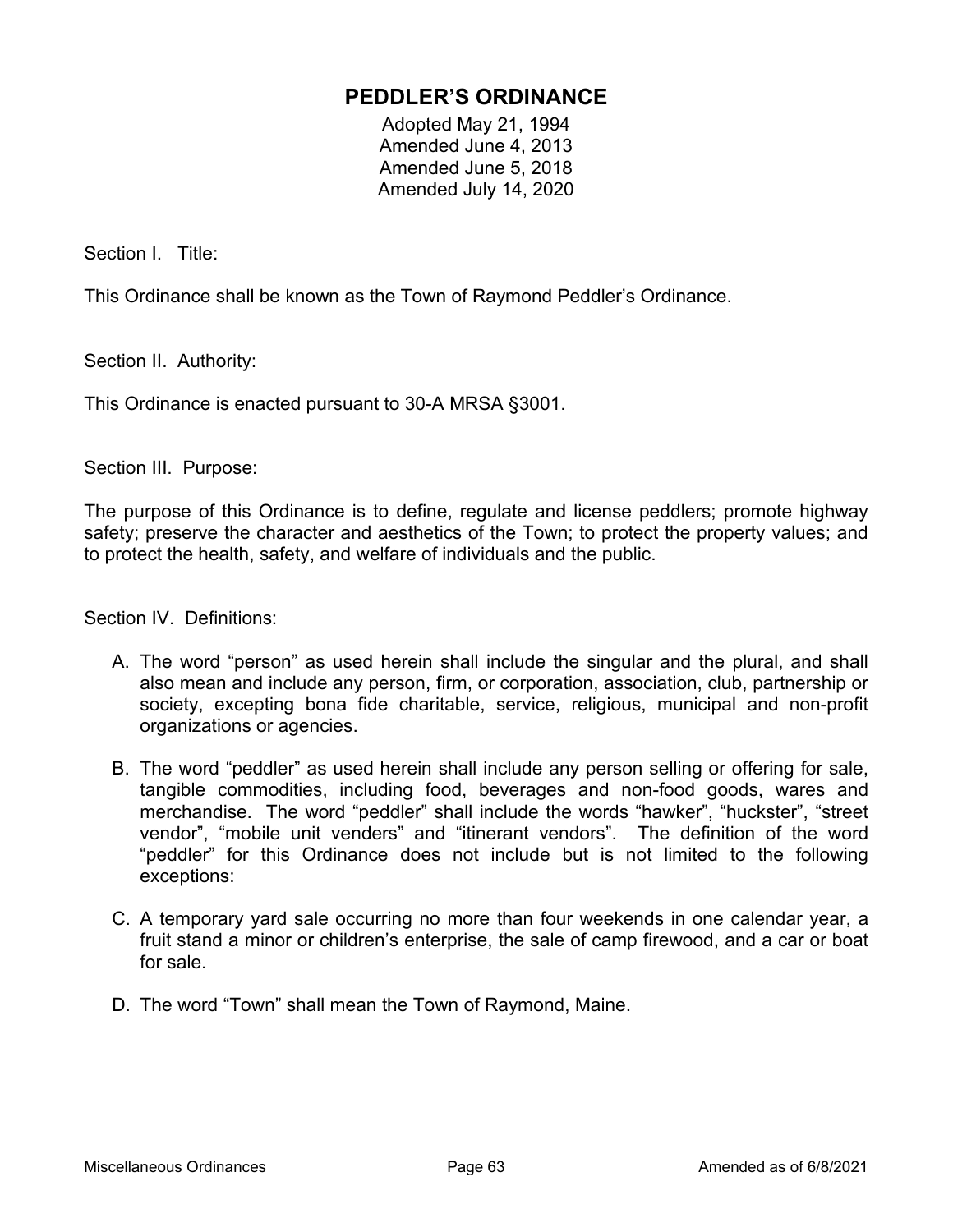## GENERAL PROVISIONS

Section V. License Required:

It shall be unlawful for any person to engage in the business of peddler as defined in Article II of this Ordinance within the corporate limits of the Town of Raymond without first obtaining a license therefor as provided herein.

Section VI. Application:

- A. Application Procedure for Peddler License on Private Property. Applicants for license under this ordinance must file with the Town Clerk a sworn application in writing on a form to be furnished by the Town Clerk, which shall give the following information:
	- 1. Name and description of the applicant;
	- 2. Address (legal and local);
	- 3. A brief description of the nature of the business and the good to be sold;
	- 4. If employed, the name and address of the employer, together with appropriate written evidence of the applicant's employment status;
	- 5. Description of the location from which goods will be sold and a copy of lease agreement or other documentation providing the landowner authorization to utilized described property for the sale of goods;
	- 6. If a vehicle is to be used, a description of the same, verification of appropriate insurance, together with license number or other means of vehicle identification;
	- 7. A photograph of the applicant, taken within 60 days immediately prior to the date of the filing of the application, which picture shall be 2" by 2" showing the distinguishing manner;
	- 8. The names of at least two (2) reliable property owners of the Town who will certify as to the applicant's good character and business responsibility, or, in lieu of the names of references, any other available evidence as to the good character and business responsibility;
	- 9. A statement as to whether or not the applicant has been convicted of any crime, misdemeanor, or violation of any municipal ordinance, the nature of the offenses and the punishment or penalty assessed therefore;
	- 10.At the time of filing the application: a fee of \$250.00 dollars for Residents and \$500.00 dollars for Non-Residents shall be paid to the Town Clerk to cover the cost of investigation and administration of this Ordinance.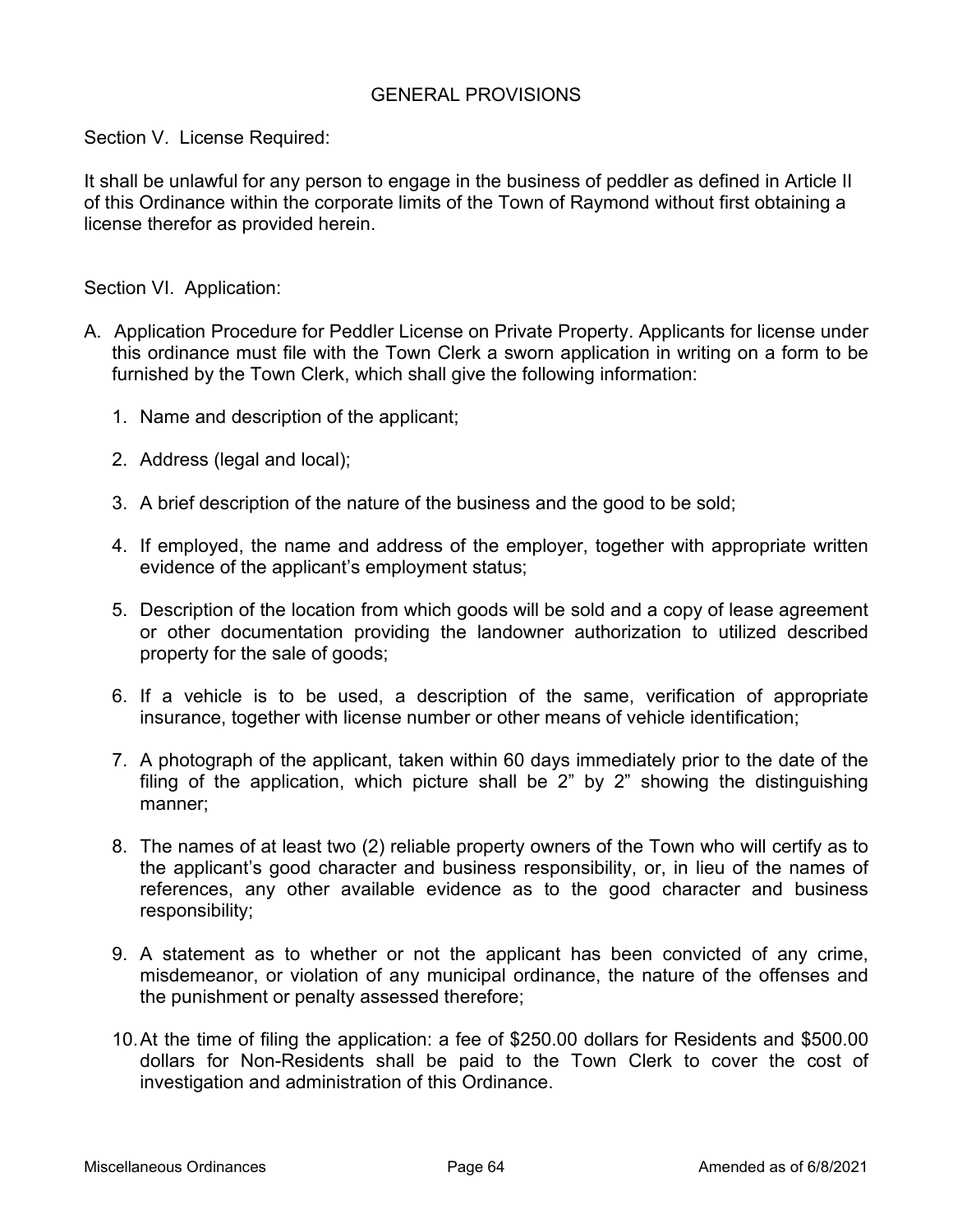- 11.A copy of any and all current and relevant business licenses including number and effective date.
- 12.A sketch, drawn to scale, and, if available, a photograph of the cart to be used in the operation of the business labeling all aspects including, but not limited to, materials, measurements, appurtenances, signs, awnings, umbrellas, fuel, refrigeration, off-cart items, and water supply. Specific measurements, designs and locations of the cart and all appurtenances, including all off-cart items, shall be submitted.
- B. The number of peddlers licenses for the sale of goods on private property issued at any one time will be limited to two (2);
- C. Size Restriction: No peddler's cart set up, including any cart, tables, serving counter, food storage, coolers or preparation areas or ancillary features shall occupy a space greater than 200 sq. ft. The Town may waive the size restriction if it finds that, due to the proposed location of activity, the size of the set up will not interfere with public safety or the use and enjoyment of public property.
- D. No peddler's license shall be issued for the sale of goods on private property located within sixty-five feet (65') of any fixed-based retail establishment offering the same substantially similar good, unless the owner of the fixed-base retail establishment is also the peddler's license applicant.
- E. Peddler's Licenses shall be limited to one per person;
- F. Licenses shall be issued by the Board of Selectmen. Applications must be submitted a minimum of 30 days prior to the regularly monthly scheduled Board of Selectmen meeting.
- G. Peddlers shall maintain in full force and effect at all times, a policy of comprehensive public liability insurance with limits of no less than \$400,000, naming the Town of Raymond as additional insured. A certificate of insurance must be provided before a peddler's license is issued.
- H. The Town may issue peddler's license for the sale of goods on Town-owned property through the solicitation of requests for proposals for certain locations on public property approved by the Board of Selectmen.
- I. Notwithstanding the limitation on the peddler's licenses set forth in section VI.B. Above, the Town may issue temporary peddler's licenses on public or private property for the sale of goods on particular dates at a particular time and location. Applicants for temporary licenses shall complete and submit the full written peddler's license form.

Section VII. Investigation and Issuance:

A. Upon receipt of a complete application by the Town Clerk, the original shall be referred to the Town Code Enforcement Officer (CEO), who shall investigate the applicant's business and moral character as deemed necessary for the protection of the public good and review the application to ensure that applicable State and local licensing is obtained as well as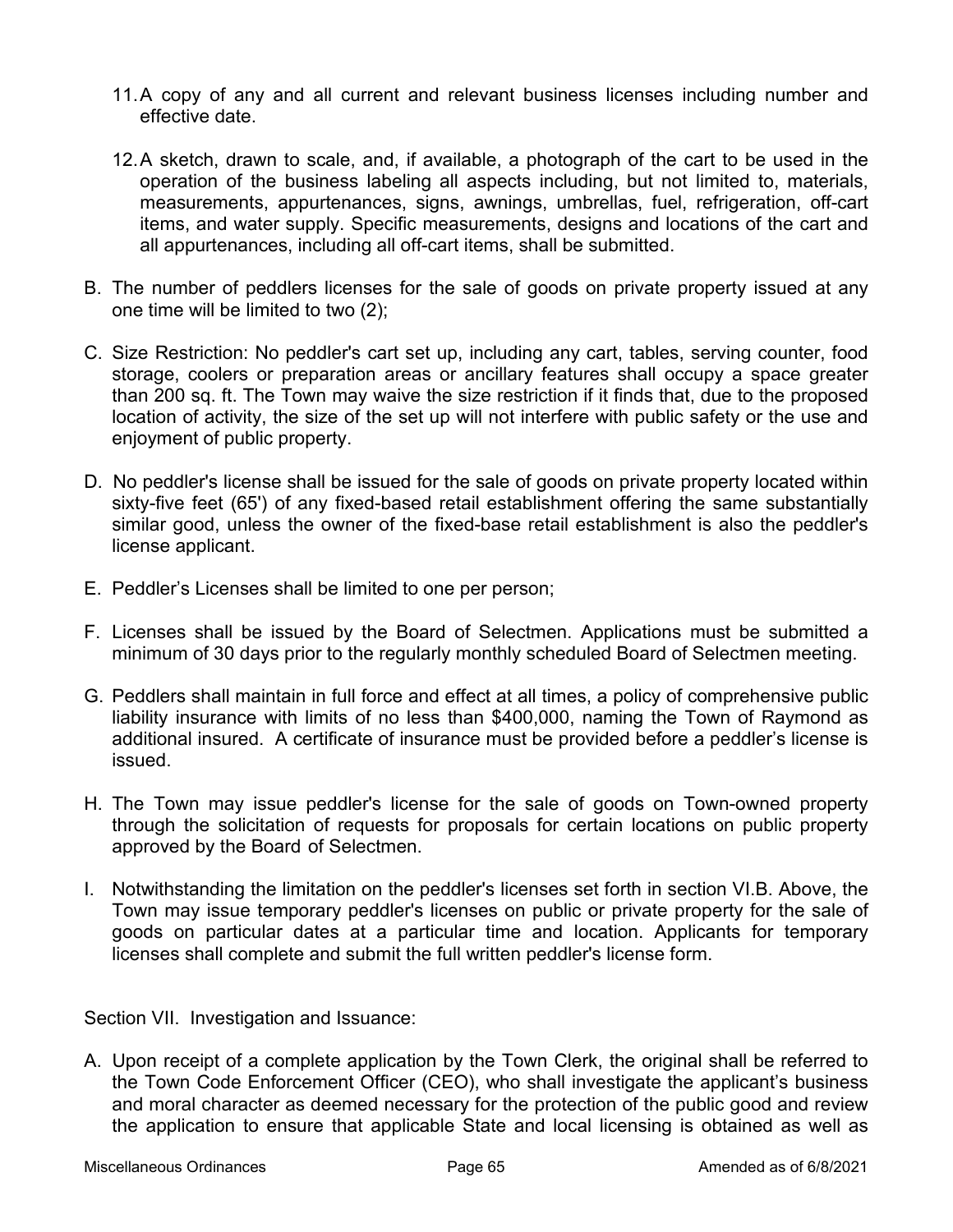review any potential zoning issues. The CEO will then issue a final written recommendation for the Town Manager to bring to the Board of Selectmen for a final vote.

- B. If the Board approves the issuance of a license, it may condition operations of the vending business to particular times or to a particular manner of operation or any combination of the foregoing.
- C. If the Board denies a license under this ordinance, it shall give notice of the grounds therefore to the applicant. The applicant may request that the Board reconsider its decision if the applicant alleges mistake or error or if additional facts should be brought to the attention of the Board to the extent available licenses remain.

Section VIII. Transfer:

No license issued under the provision of this Ordinance shall be used at any time by any person other than the one whom it was issued.

Section IX. Exhibition of Licenses:

Peddlers are required to exhibit their licenses at the request of any citizen.

Section X. Revocation of License:

- A. Licenses issued under the provisions of this Ordinance may be revoked by the Selectmen after notice and hearing, for any of the following causes:
	- 1. Fraud, misrepresentation, or false statement contained in the application for license;
	- 2. Fraud, misrepresentation, or false statement made in the course of carrying on his business as a peddler;
	- 3. Any violation of any State, Federal or local law, ordinance, rule or regulations;
	- 4. Conviction of any crime or misdemeanor involving moral turpitude;
	- 5. Conducting the business of peddling in an unlawful manner or in such a manner as to constitute a menace to the health, safety, or general welfare of the public.
- B. Notice of the hearing for revocation of a license shall be given in writing, setting forth specifically the grounds of complaint and the time and place of hearing. Such notice shall be mailed, postage prepaid, to the licensee at his last known address at least seven (7) days prior to the date set for hearing. Notice may also be served in hand.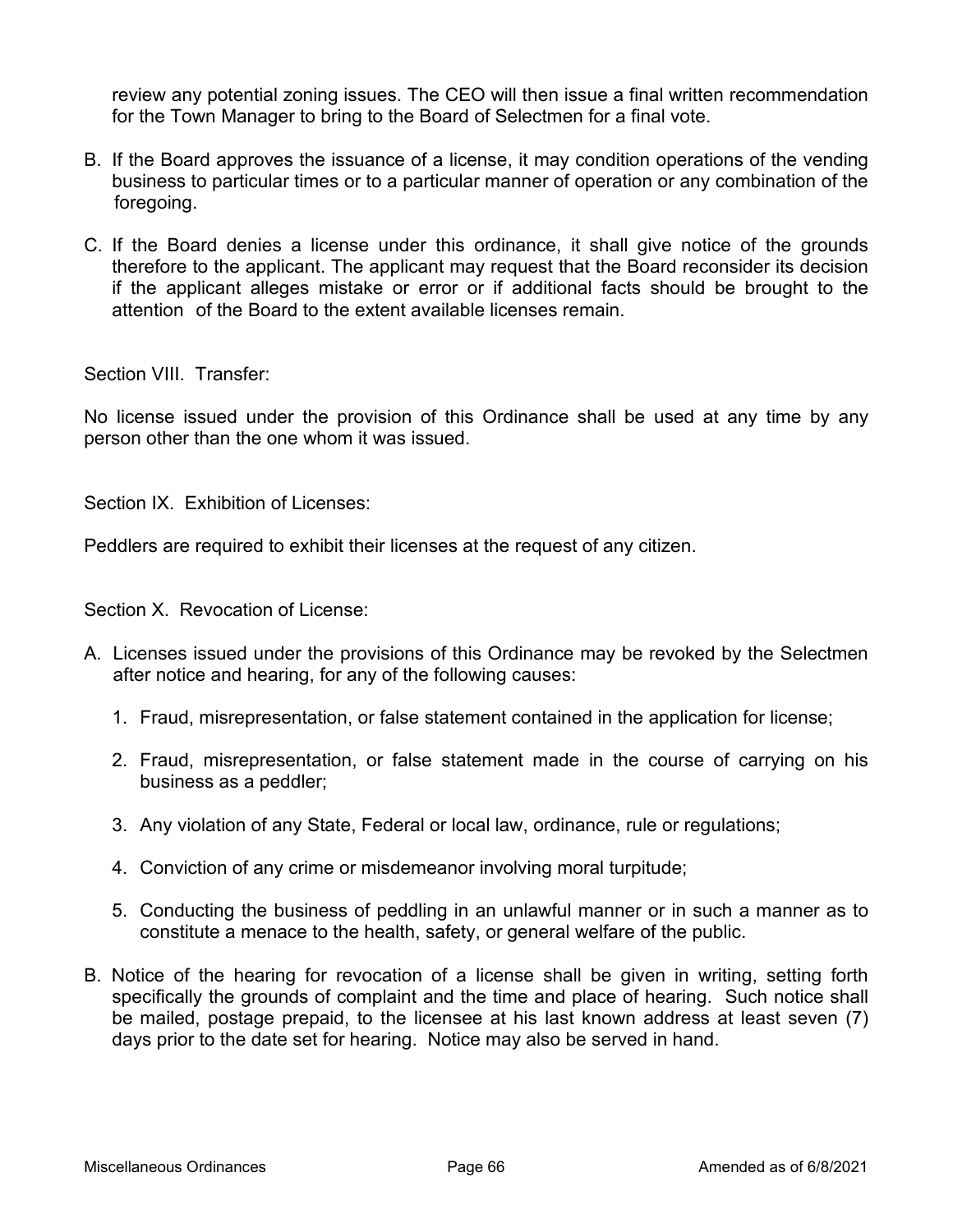Section XI. Expiration of License:

All licenses issued under the provisions of this Ordinance shall expire on their anniversary date.

Section XII. Enforcement and Penalty:

The Selectmen shall enforce the provisions of this Ordinance. A violation of any provision of this Ordinance shall be a civil violation, and a civil penalty not exceeding Two Thousand Five Hundred Dollars (\$2,500.00) shall be imposed, which shall accrue to the benefit of the Town of Raymond. Each day that a violation continues will be treated as a separate offense. The Selectmen may also seek injunctive relief, where appropriate.

Section XIII. Severability:

If any part or parts, section or subsection, sentence, clause or phrase of this Ordinance is for any reason declared to be unconstitutional or invalid, such shall not affect the validity of constitutionality of the remaining portions of this Ordinance or any rules or regulations promulgated hereunder.

Section XIV. Effective Date:

This Ordinance shall become effective upon passage by the legislative body of the Town of Raymond at a duly called Town Meeting.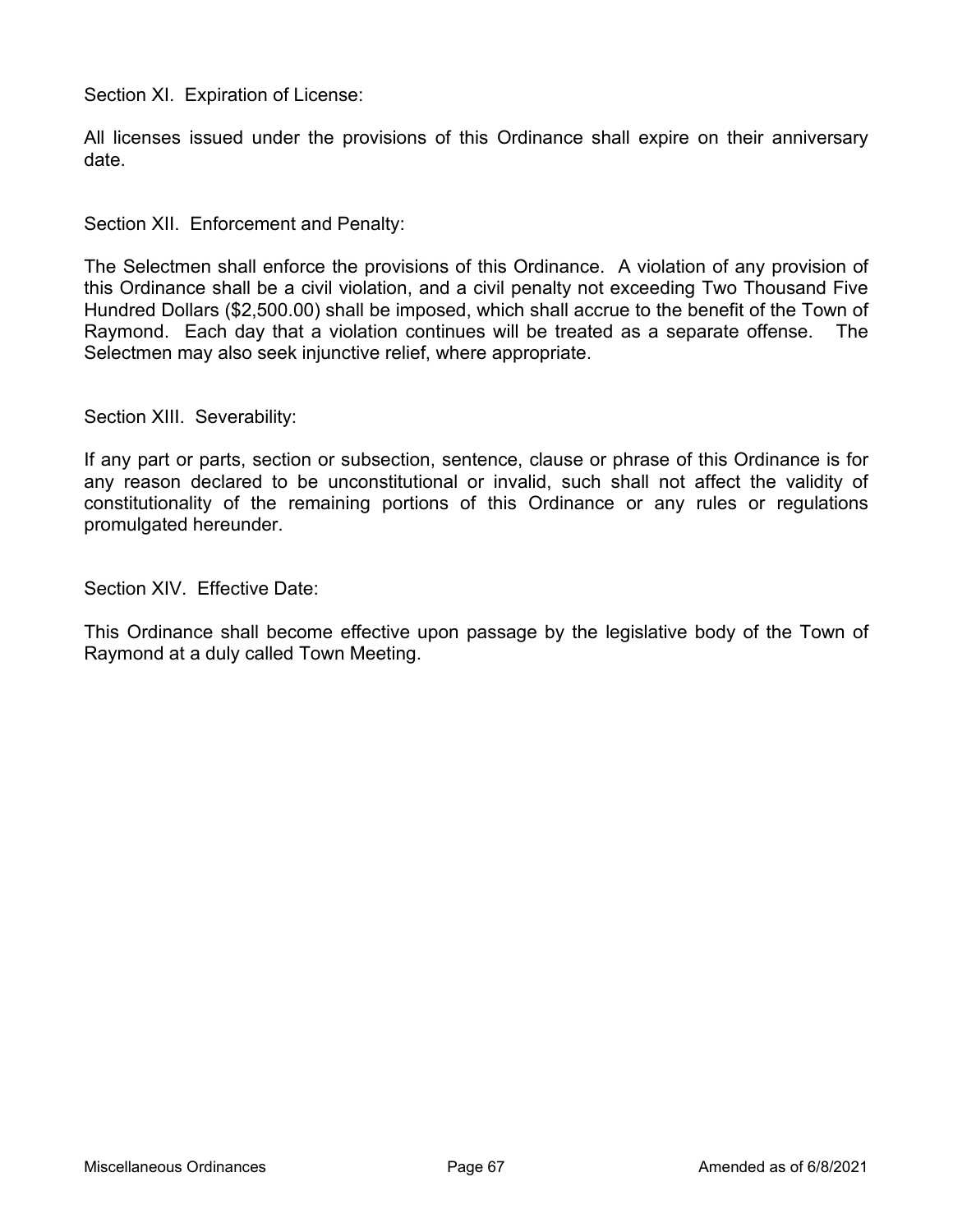Page intentionally left blank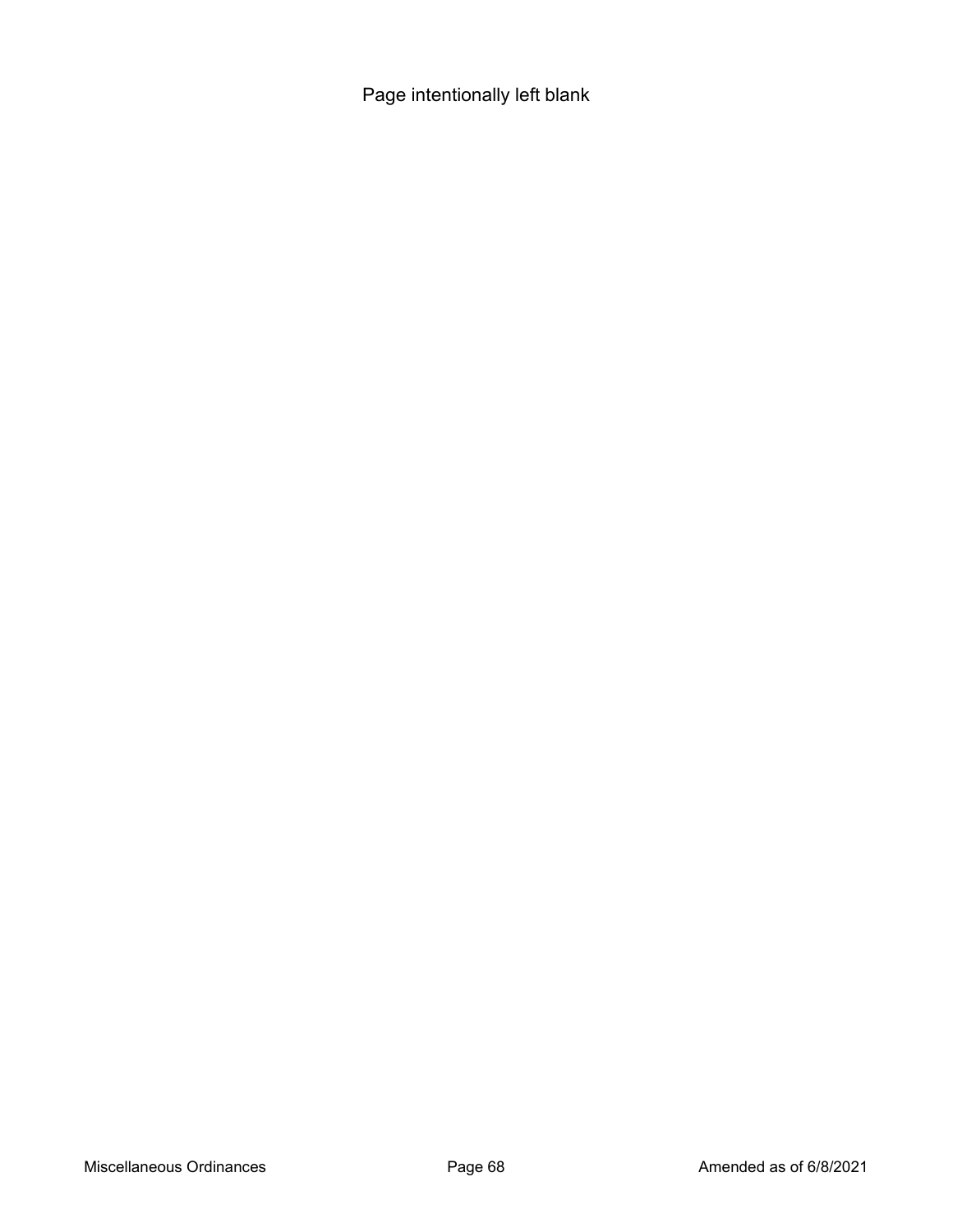# **PROPERTY ASSESSED CLEAN ENERGY (PACE) ORDINANCE**

Adopted June 5, 2012

# **PREAMBLE**

WHEREAS, the 124th Maine Legislature has enacted Public Law 2009, Chapter 591, An Act to Increase the Affordability of Clean Energy for Homeowners and Businesses," also known as "the Property Assessed Clean Energy Act" or "the PACE Act"; and

WHEREAS, that Act authorizes a municipality that has adopted a Property Assessed Clean Energy ("PACE") Ordinance to establish a PACE program so that owners of qualifying property can access financing for energy saving improvements to their properties located in the City/Town, financed by funds awarded to the Efficiency Maine Trust under the Federal Energy Efficiency and Conservation Block Grant (EECBG) Program and by other funds available for this purpose, and to enter into a contract with the Trust to administer functions of its PACE program; and

WHEREAS, the Town of Raymond wishes to establish a PACE program; and

NOW THEREFORE, the Town of Raymond hereby enacts the following Ordinance:

# **ARTICLE 1 – PURPOSE AND ENABLING LEGISLATION**

# **A. Purpose**

By and through this Ordinance, the Town of Raymond declares as its public purpose the establishment of a municipal program to enable its citizens to participate in a Property Assessed Clean Energy ("PACE") program so that owners of qualifying property can access financing for energy saving improvements to their properties located in the Town. The Town declares its purpose and the provisions of this Ordinance to be in conformity with federal

# **B. Enabling Legislation**

The Town enacts this Ordinance pursuant to Public Law 2009, Chapter 591 of the 124th Maine State Legislature -- "An Act To Increase the Affordability of Clean Energy for Homeowners and Businesses," also known as "the Property Assessed Clean Energy Act" or "the PACE Act" (codified at 35-A M.R.S.A. § 10151, *et seq*.).

# **ARTICLE 2 – TITLE AND DEFINITIONS**

# **A. Title**

This Chapter/Ordinance shall be known and may be cited as "the Town of Raymond Property Assessed Clean Energy (PACE) Ordinance" (the "Ordinance")."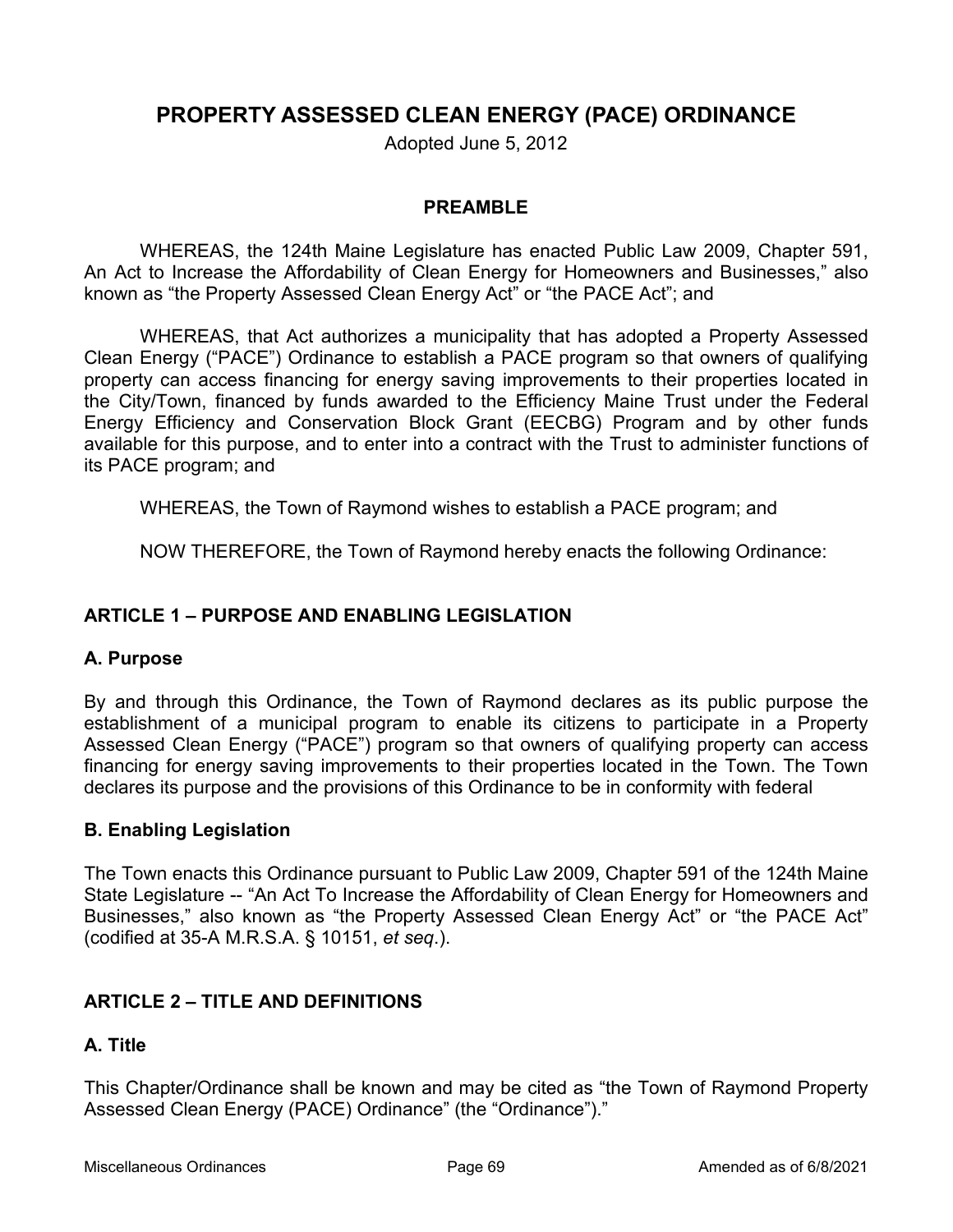# **B. Definitions**

Except as specifically defined below, words and phrases used in this Chapter/Ordinance shall have their customary meanings; as used in this Chapter/Ordinance, the following words and phrases shall have the meanings indicated:

1. **Energy saving improvement**. "Energy saving improvement" means an improvement to qualifying property that is new and permanently affixed to qualifying property and that:

a. Will result in increased energy efficiency and substantially reduced energy use and:

- 1) Meets or exceeds applicable United States Environmental Protection Agency and United States Department of Energy Energy Star program or similar energy efficiency standards established or approved by the Trust; or
- 2) Involves air sealing, insulating, and other energy efficiency improvements of residential, commercial or industrial property in a manner approved by the Trust; or
- b. Involves a renewable energy installation or an electric thermal storage system that meets or exceeds standards established or approved by the trust.
- 2. **Municipality**. "Municipality" shall mean the Town of Raymond.
- 3. **PACE agreement**. "Pace agreement" means an agreement between the owner of qualifying property and the Trust that authorizes the creation of a PACE mortgage on qualifying property and that is approved in writing by all owners of the qualifying property at the time of the agreement, other than mortgage holders.
- 4. **PACE assessment**. "PACE assessment" means an assessment made against qualifying property to repay a PACE loan.
- 5. **PACE district**. "Pace district" means the area within which the Municipality establishes a PACE program hereunder, which is all that area within the Municipality's boundaries.
- 6. **PACE loan**. "PACE loan" means a loan, secured by a PACE mortgage, made to the owner(s) of a qualifying property pursuant to a PACE program to fund energy saving improvements.
- 7. **PACE mortgage**. "PACE mortgage" means a mortgage securing a loan made pursuant to a PACE program to fund energy saving improvements on qualifying property.
- 8. **PACE program**. "PACE program" means a program established under State statute by the Trust or a municipality under which property owners can finance energy savings improvements on qualifying property.
- 9. **Qualifying property**. "Qualifying property" means real property located in the PACE district of the Municipality.
- 10. **Renewable energy installation**. "Renewable energy installation" means a fixture, product, system, device or interacting group of devices installed behind the meter at a qualifying property, or on contiguous property under common ownership, that produces energy or heat from renewable sources, including, but not limited to, photovoltaic systems, solar thermal systems, biomass systems, landfill gas to energy systems, geothermal systems, wind systems, wood pellet systems and any other systems eligible for funding under federal Qualified Energy Conservation Bonds or federal Clean Renewable Energy Bonds.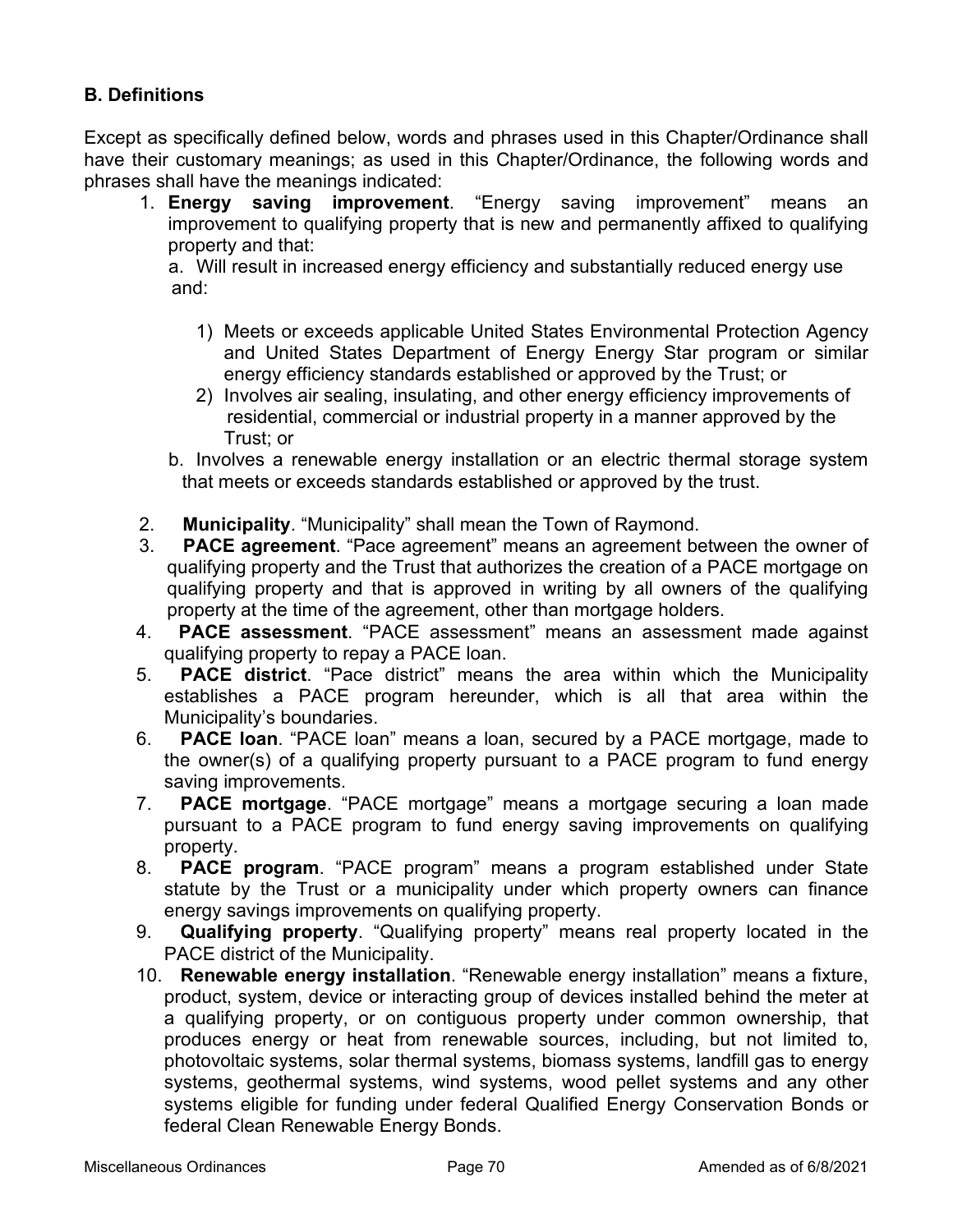11. **Trust**. "Trust" means the Efficiency Maine Trust established in 35-A M.R.S.A. §10103 and/or its agent(s), if any.

# **ARTICLE 3 – PACE PROGRAM**

# **A. Establishment; funding.**

The Municipality hereby establishes a PACE program allowing owners of qualifying property located in the PACE district who so choose to access financing for energy saving improvements to their property through PACE loans administered by the Trust or its agent. PACE loan funds are available from the Trust in municipalities that 1) adopt a PACE Ordinance, 2) adopt and implement a local public outreach and education plan, 3) enter into a PACE administration contract with the Trust to establish the terms and conditions of the Trust's administration of the municipality's PACE program, and 4) agree to assist and cooperate with the Trust in its administration of the municipality's PACE program.

# **B. Amendment to PACE program.**

In addition, the Municipality may from time to time amend this Ordinance to use any other funding sources made available to it or appropriated by it for the express purpose of its PACE program, and the Municipality shall be responsible for administration of loans made from those other funding sources.

# **ARTICLE 4 – CONFORMITY WITH THE REQUIREMENTS OF THE TRUST**

# **A. Standards adopted; Rules promulgated; model documents.**

If the Trust adopts standards, promulgates rules, or establishes model documents subsequent to the Municipality's adoption of this Ordinance and those standards, rules or model documents substantially conflict with this Ordinance, the Municipality shall take necessary steps to conform this Ordinance and its PACE program to those standards, rules, or model documents.

# **ARTICLE 5 – PROGRAM ADMINISTRATION; MUNICIPAL LIABILITY**

# **A. Program Administration**

- 1. PACE Administration Contract. Pursuant to 35-A M.R.S.A. §10154(2)(A)(2) and (B), the Municipality will enter into a PACE administration contract with the Trust to administer the functions of the PACE program for the Municipality. The PACE administration contract with the Trust will establish the administration of the PACE program including, without limitation, that:
	- a) a. the Trust will enter into PACE agreements with owners of qualifying property in the Municipality's PACE district;
	- b) the Trust, or its agent, will create and record a Notice of the PACE agreement in the appropriate County Registry of Deeds to create a PACE mortgage;
	- c) the Trust, or its agent, will disburse the PACE loan to the property owner;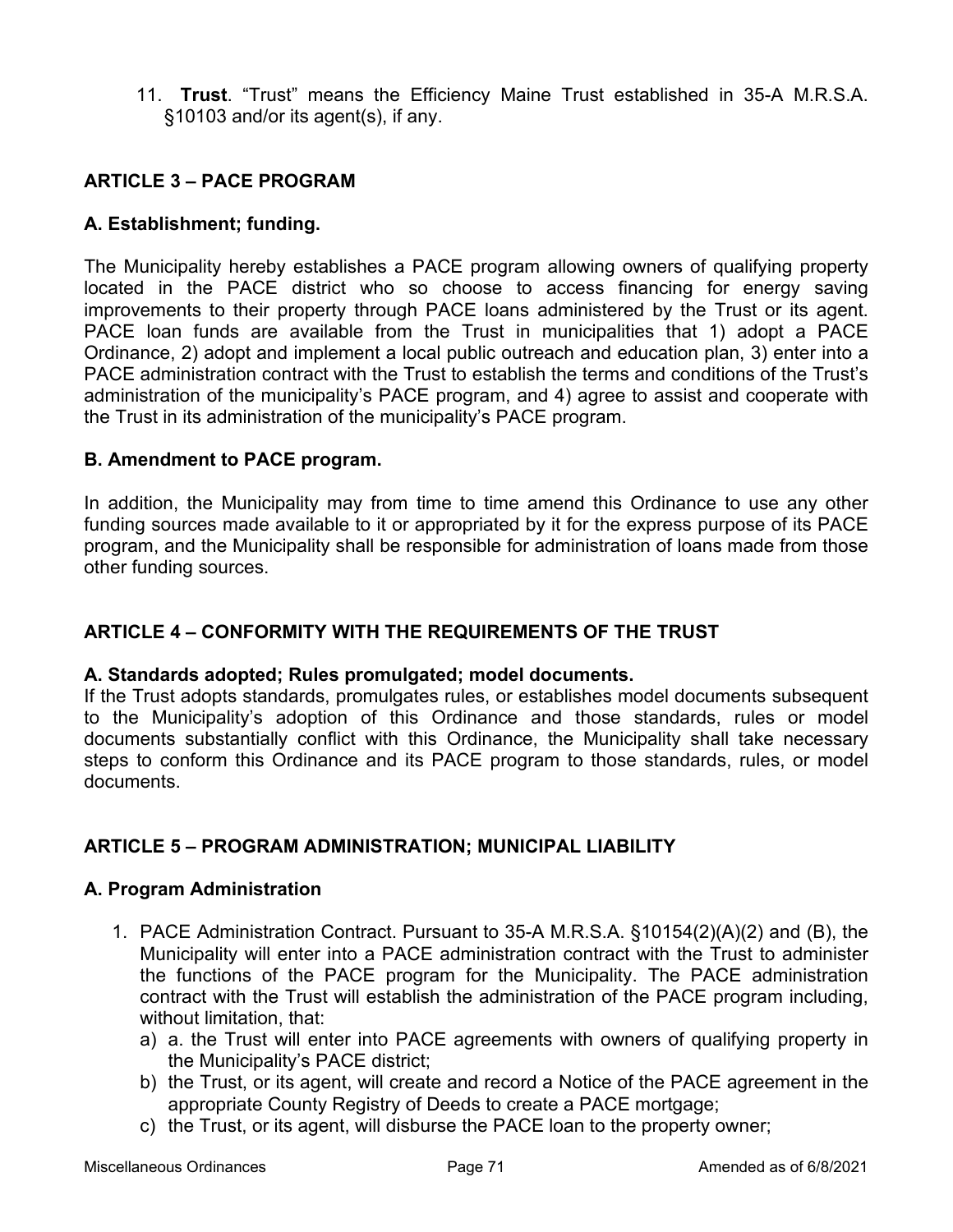- d) the Trust, or its agent, will send PACE assessment statements with payment deadlines to the property owner;
- e) the Trust, or its agent, will be responsible for collection of the PACE assessments;
- f) the Trust, or its agent, will record any lien, if needed, due to nonpayment of the assessment;
- g) the Trust or its agent on behalf of the Municipality, promptly shall record the discharges of PACE mortgages upon full payment of the PACE loan.
- 2. Adoption of Education and Outreach Program. In conjunction with adopting this Ordinance, the Municipality shall adopt and implement an education and outreach program so that citizens of the Municipality are made aware of home energy saving opportunities, including the opportunity to finance energy saving improvements with a PACE loan.
- 3. Assistance and Cooperation. The Municipality will assist and cooperate with the Trust in its administration of the Municipality's PACE program.
- **4.** Assessments Not a Tax. PACE assessments do not constitute a tax but may be assessed and collected by the Trust in any manner determined by the Trust and consistent with applicable law.

# **B. Liability of Municipal Officials; Liability of Municipality**

- 1. Notwithstanding any other provision of law to the contrary, municipal officers and municipal officials, including, without limitation, tax assessors and tax collectors, are not personally liable to the Trust or to any other person for claims, of whatever kind or nature, under or related to a PACE program, including, without limitation, claims for or related to uncollected PACE assessments.
- **2.** Other than the fulfillment of its obligations specified in a PACE administration contract with the Trust entered into under Article V,  $\frac{1}{2}(A)$  above, a municipality has no liability to a property owner for or related to energy savings improvements financed under a PACE program.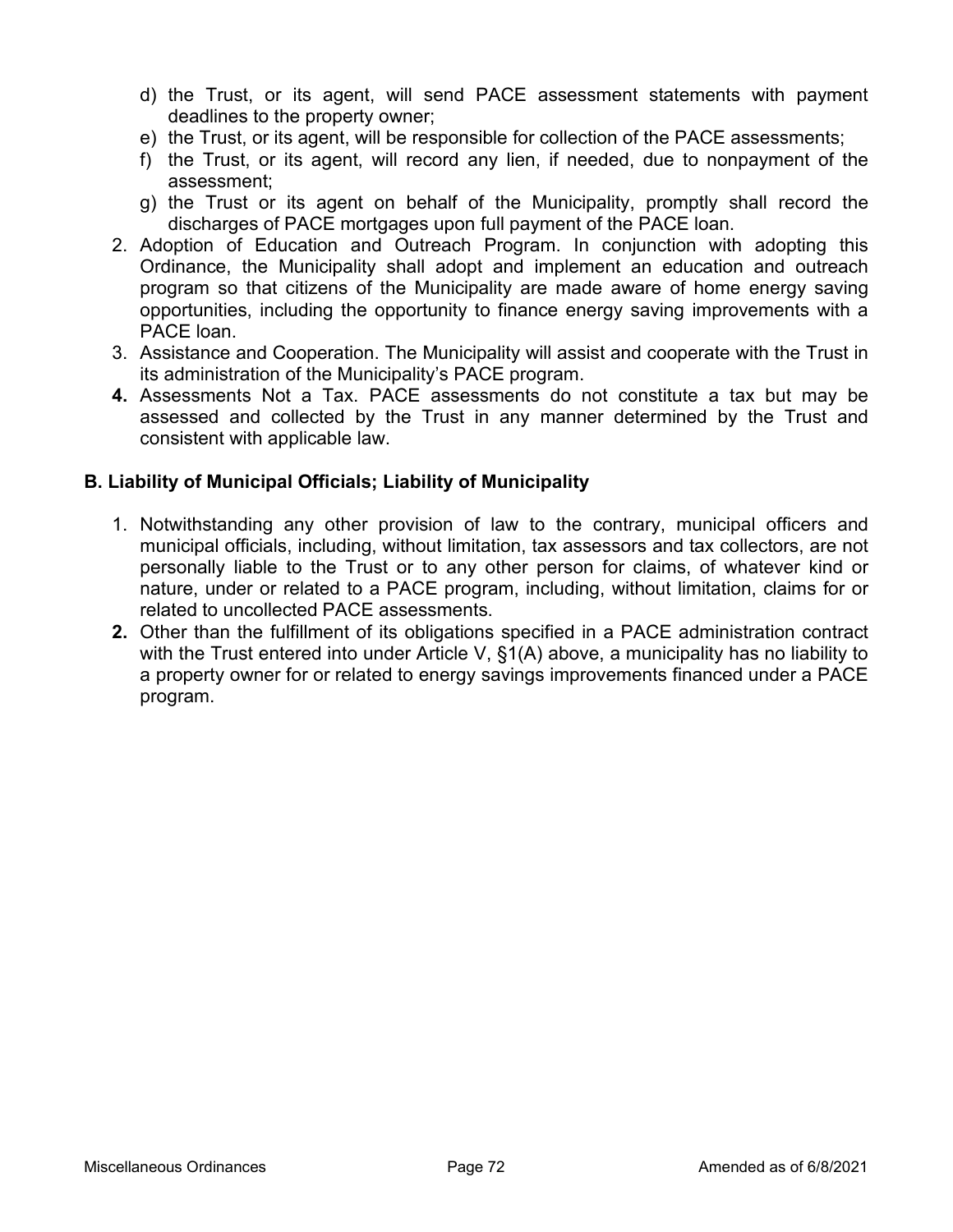# **Raymond Beach Ordinance**

Adopted June 5, 2018

## **HISTORY**

- March 14, 1970, Town Meeting Article 51, the Town of Raymond voted to accept the use of "Jones Beach".
- May 19, 1984, Town Meeting Article 23, the Town of Raymond voted to adopt rules for use of "Jones Beach" and Crescent Beach. Also, in Article 24, the Town voted on parking restrictions.
- March 18, 2000, Town Meeting Articles 11 and 12, the Town of Raymond voted to execute a long-term agreement and a license agreement with Maine Department of Transportation and Maine Department of Inland Fisheries for the "Jordan Bay boat launch and beach area" which includes the responsibility for ongoing management and operation of the facility.
- June 6, 2000, the Board of Selectmen voted to change the name of the beach facility to "Raymond Beach."
- August 2000, the parking area and boat launch opened, but the beach was not opened until the Summer of 2001.
- 2002, Lighting was added to the parking lot.

#### **OWNERSHIP & MANAGEMENT**

- Maine Department of Inland Fisheries Owner
- Town of Raymond Ongoing management and operation of the facility

### **RULES**

- The Town Manager shall be responsible for setting the rules for the use of the facility.
- The rules shall be posted at Raymond Beach.

# **PARKING**

• Restrict parking within ten feet (10') of paved roadway and declare an area two hundred feet (200') along Route 302 on both sides of the road which is to be closed to parking and marked with signage.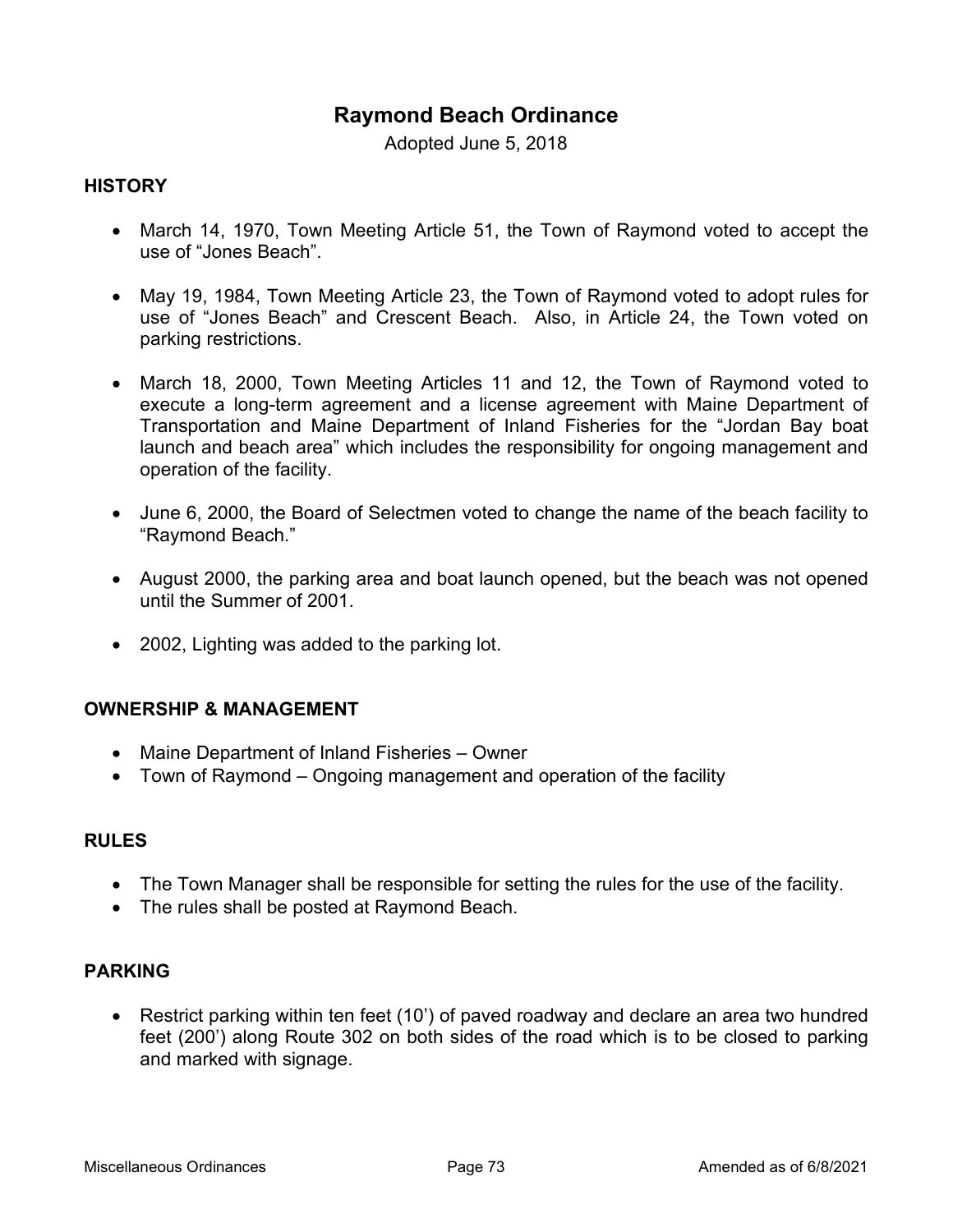Page intentionally left blank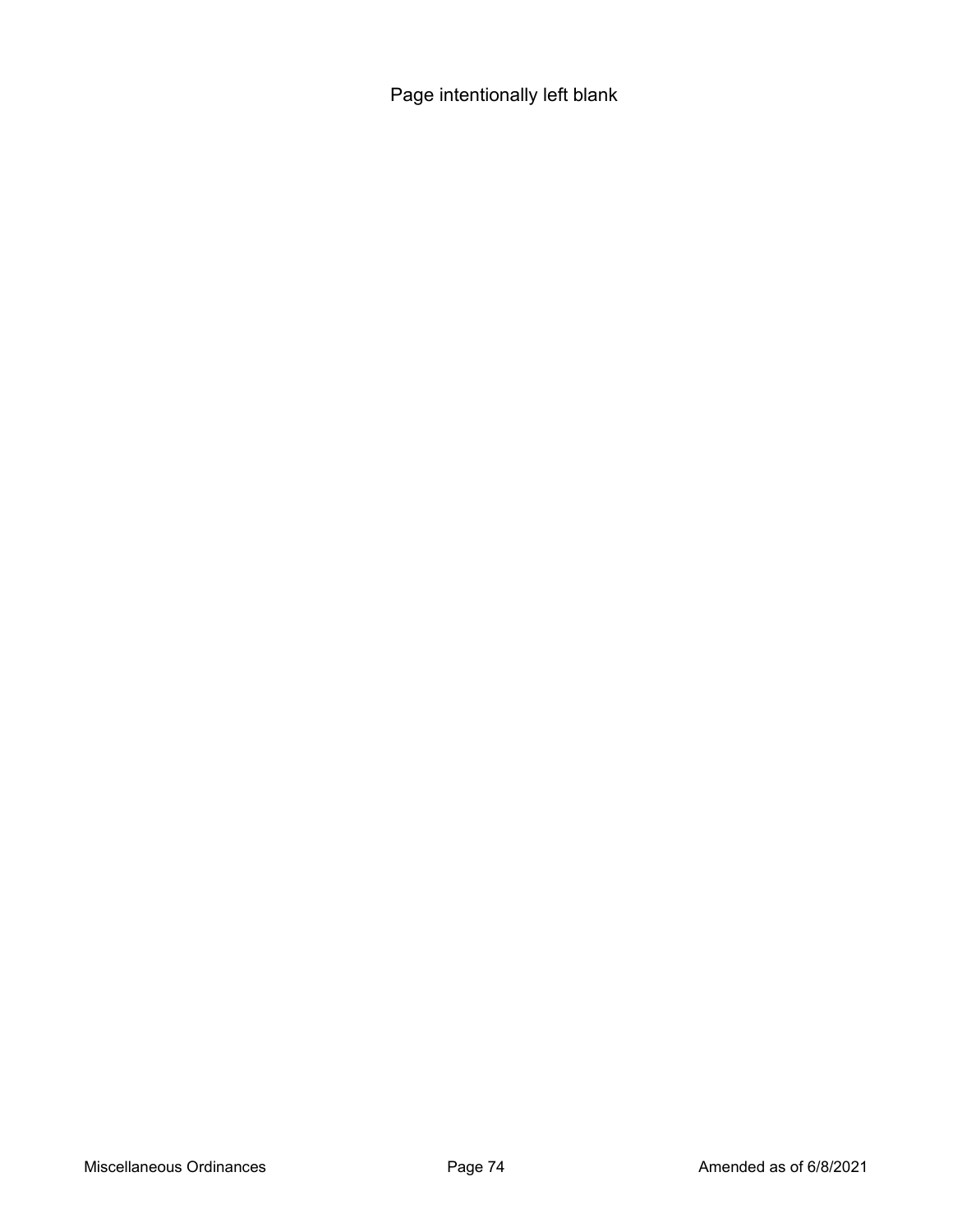# **REGULATING PERSONS AND ESTABLISHMENTS PROVIDING SERVICES SIMILAR TO MASSAGE THERAPY**

Amended June 5, 2018

#### ARTICLE I. GENERAL PROVISIONS

#### Section 1. Purpose.

The purpose of this Ordinance is to regulate services which appear similar to massage therapy as defined in and regulated by Chapter 125 of Title 32 of the Maine Revised Statutes but which are not regulated under that Chapter (hereinafter "para-massage.")

#### Section 2. Definitions.

For the purpose of this Ordinance, the following definitions shall apply unless the context clearly implies otherwise.

Disqualifying Criminal Conviction – Any conviction for any criminal offense punishable by imprisonment for any period of time, whether or not the sentence was imposed or served, but not including any conviction which is shown to have been set aside on appeal or collaterally, or for which a pardon, certificate of rehabilitation, or the equivalent under the law of the sentencing jurisdiction has been granted, or which is not rationally related to the purpose of licensing para-massage establishments.

Massage Therapy – The professional practice of massage therapy as defined in 32 M.R.S.A. §14301(4).

Para-Massage – Any method of rubbing, kneading, tapping, vibration, compression, percussion, application of friction or manipulation of the external parts of the human body with the hands or other parts of the body or with the aid of any instrument or device, and which is not massage therapy.

Para – Massage Establishment – Any business, including but not limited to sole proprietorship, in which the business operation consists of providing or making available para-massage for consideration or with the expectation of receiving consideration or any gratuity, whether or not the business has a fixed place of business within the limits of the Town.

Para-Massager – Any person who performs a para-massage for consideration or gratuity or with the expectation of receiving consideration or any gratuity.

Patron – Any person who receives a para-massage.

Person – Any individual, partnership, corporation or other entity.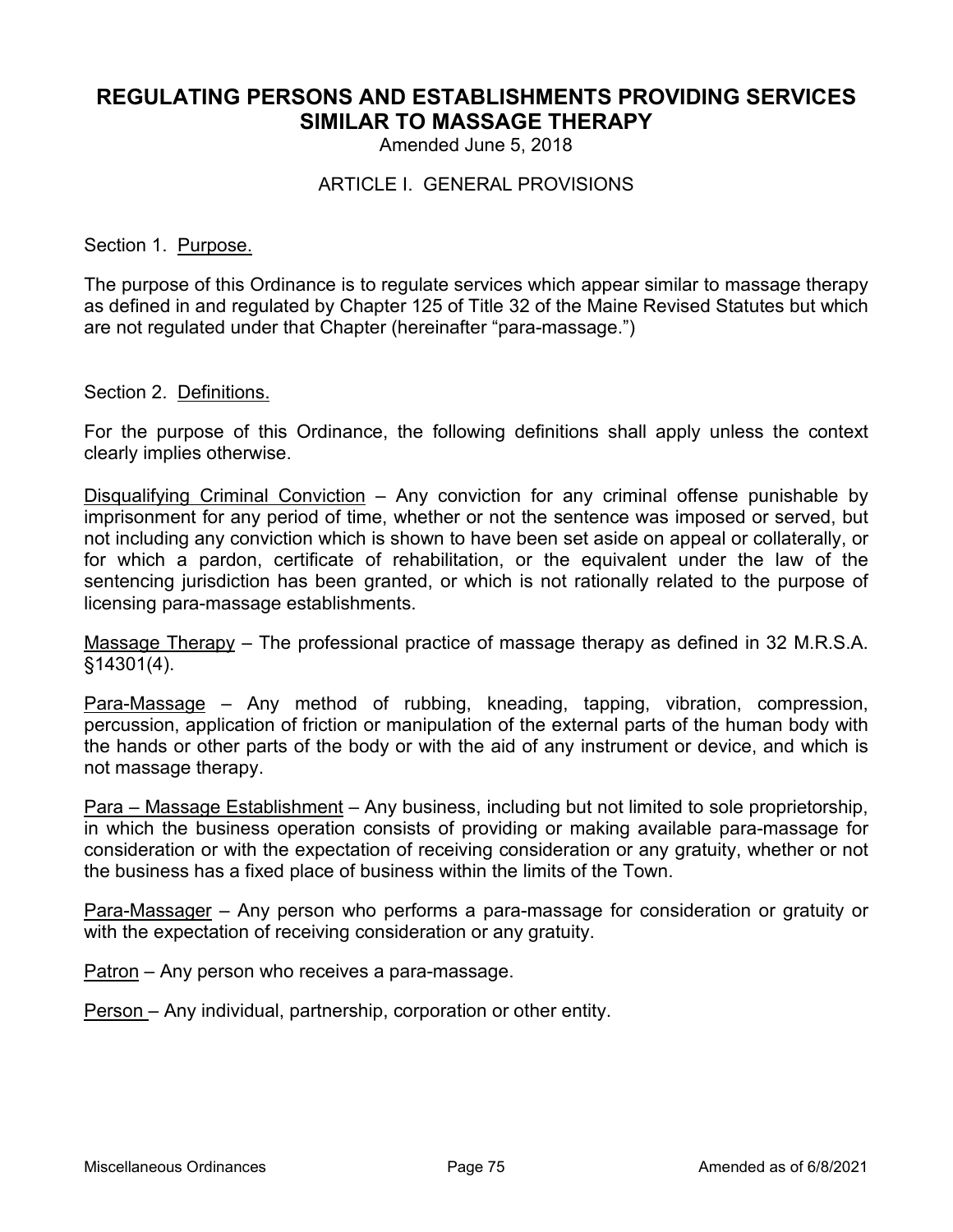#### Section 3. Exemptions.

The following shall be exempt from this Ordinance while duly licensed or registered under and practicing in accordance with the laws of this State: massage therapists as defined in 32 M.R.S.A. §14301(3), physicians, physicians' assistants, surgeons, osteopaths, nurses, chiropractors, physical therapists, barbers, cosmetologists, beauticians and other health and hygiene professionals.

Section 4. All para-massages shall be administered on a massage table, treatment table or treatment mat.

### Section 5. Maintenance and Cleaning.

Every person who conducts or operates a para-massage establishment shall keep the same at all times in a clean and sanitary condition. All instruments, supplies and devices of any kind, or parts thereof, that come into contact with the human body shall be kept clean by a modern and approved method of cleaning.

### Section 6. Prohibited Activities.

- A. No para-massager shall administer a para-massage to a patron whose genitals are exposed.
- B. No para-massager shall administer or agree to administer a para-massage to the genitals or anus of a patron.
- C. No para-massager shall administer a para-massage unless he/she is fully clothed with nontransparent clothing.

#### Section 7. Closing Hours.

No para-massage establishments shall be kept open between the hours of 12 midnight and 6:00 a.m.

#### Section 8. Supervision.

At all times when open for business, a para-massage establishment shall have upon the premises a licensed para-massager or person who possesses a combination para-massage establishment/para-massager license who shall be available to supervise the operation of the establishment and assure that no violations of this Ordinance occur.

#### Section 9. List of Employees

A para-massage establishment shall keep a written list of the names and current addresses of all employees, both on and off duty. Such list shall be shown to the Chief of Police, the Town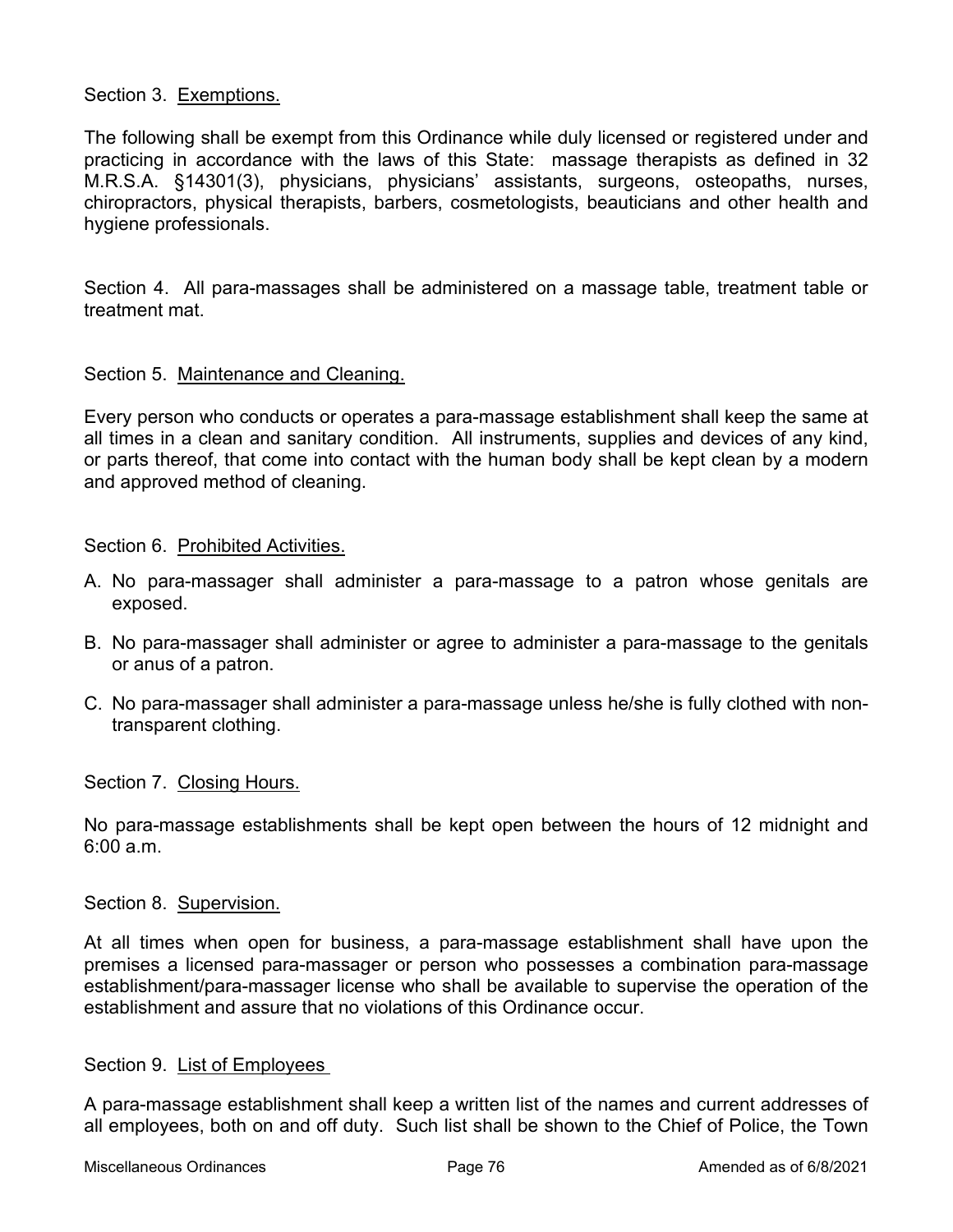Clerk or the Clerk's representative upon request.

# ARTICLE II. LICENSES

#### Section 1. License Required.

- A. Establishment License No person shall operate a para-massage establishment without first having obtained a valid para-massage establishment license issued by the Raymond Board of Selectmen. A separate license shall be required for each such para-massage establishment.
- B. Para-Massager License No person shall work as a para-massager without a valid paramassager license or a combined para-massage establishment/para-massager license issued by the Raymond Board of Selectmen.
- C. Combined Establishment/Para-Massage License A sole practitioner who employs no para-massager other than himself/herself may apply for a combined para-massage establishment/para-massager license.

Section 2. Licenses Displayed.

A valid para-massage establishment license shall be displayed at all times in the paramassage establishment for which it was issued. A valid para-massage license or a combined para-massage establishment/para-massager license must be readily available to be produced immediately if demanded of the licensee.

Section 3. Standards for Denial.

A. Para-Massage Establishment License.

The Board of Selectmen may deny a license for a para-massage establishment if it finds that:

- 1. The applicant does not have a legal right to occupy the premises for which the license is sought;
- 2. The premises, business or activity are not in compliance with other local ordinances;
- 3. The applicant is a corporation that is not registered to do business in the State;
- 4. Any principal officer of the corporation or any person having an actual ownership interest or management authority therein, or the applicant, if other than a corporation, has a disqualifying criminal conviction within the immediately preceding five (5) years.
- B. Para-Massager, Combined Para-Massage Establishment/Para-Massager.

The Board of Selectmen may deny a license for a para-massager or combined paramassage establishment/para-massager for the following reasons:

1. The applicant had a disqualifying criminal conviction at any time during the five (5) years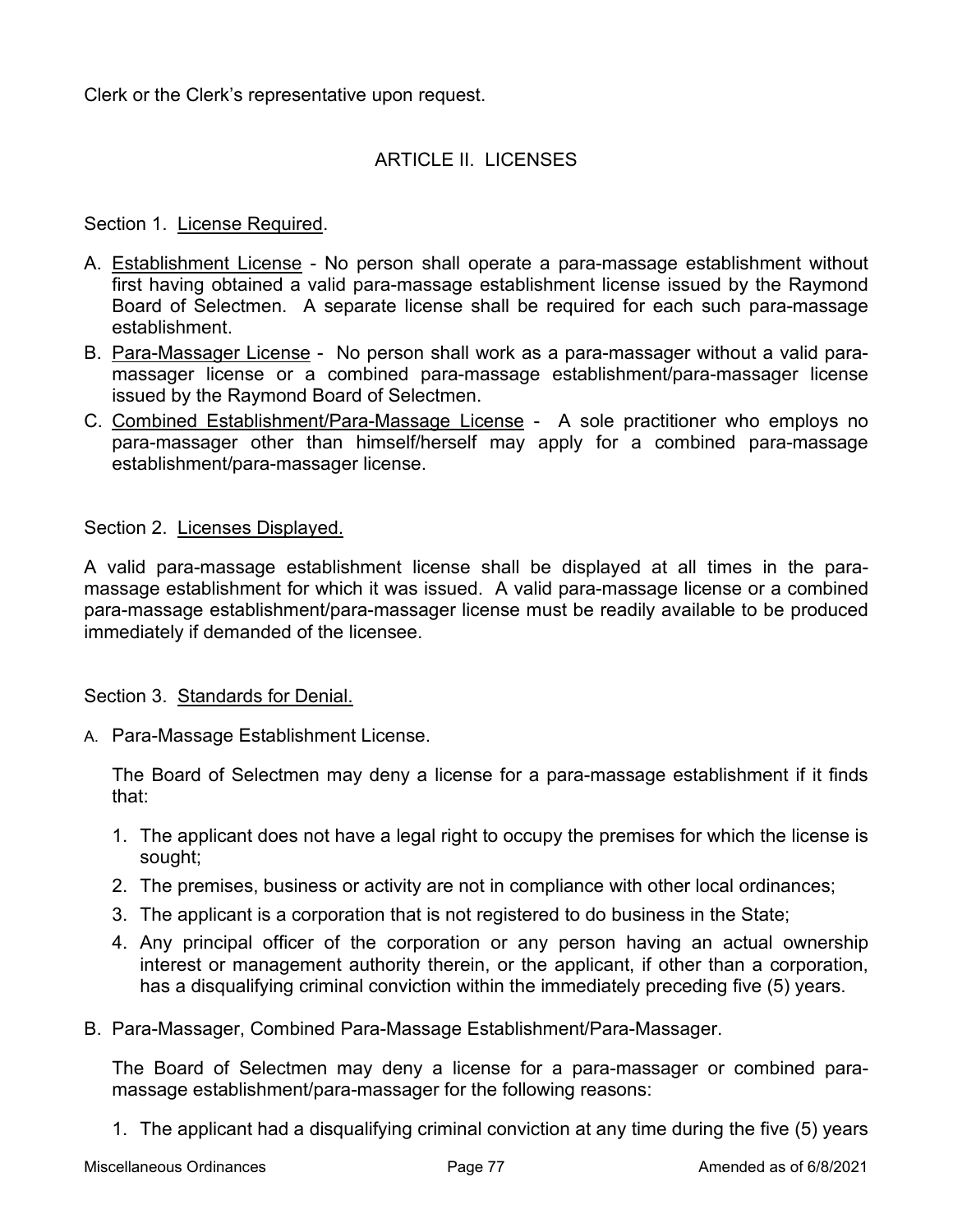immediately preceding application; or

2. The applicant who is not at least eighteen (18) years of age.

The Board of Selectmen shall make and the Town Clerk shall keep a written record of each decision to deny an application for any license under this Ordinance.

### Section 4. Grounds for Suspension or Revocation.

- A. All Licenses. In addition to the grounds for denial as set forth in Article II, Section 3, A & B, any license may be suspended or revoked upon a determination that the licensee:
	- 1. Failed to notify the Clerk of any change in material facts set forth in the application for such license; or
	- 2. Violated any provision of this Ordinance or of any other Ordinance of the Town of Raymond.
- B. Para-Massage Establishment or Combined Para-Massage Establishment/Para-Massager License.

In addition to the provisions of Article II Subsection 4, a para-massage establishment license or combined para-massage establishment/para-massager license may be suspended or revoked upon a determination that the licensee:

- 1. Permitted any person to perform para-massage without a valid license to do so;
- 2. Permitted or allowed an employee or para-massager to violate any provision of this Ordinance on the premises of the para-massage establishment or in the course of conduct of the business of the para-massage establishment; or
- 3. Knowingly permitted any violation of Title 17-A M.R.S.A. Sections 851 through 855. Such knowledge shall be presumed if there have been two (2) or more convictions for any such offense within any one-year period. The applicant or licensee may rebut said presumption by showing that (i) due diligence was exercised to prevent the recurrence of any such offense and (ii) despite such diligence, he or she did not know and could not reasonably have known of any subsequent offense.

# Section 5. Application for Para-Massage Establishment, Combined Para-Massage Establishment/Para-Massage Therapist, and Para-Massage Therapist Licenses.

Any person desiring a license pursuant to this Ordinance shall file a written, signed application with the Town Clerk on a form to be furnished by the Clerk. An application for a combined para-massage establishment/para-massage therapist license or for a para-massage therapist's license shall be accompanied by two (2) front face photographs of the applicant taken within thirty (30) days of the application, of such size as the Clerk may specify.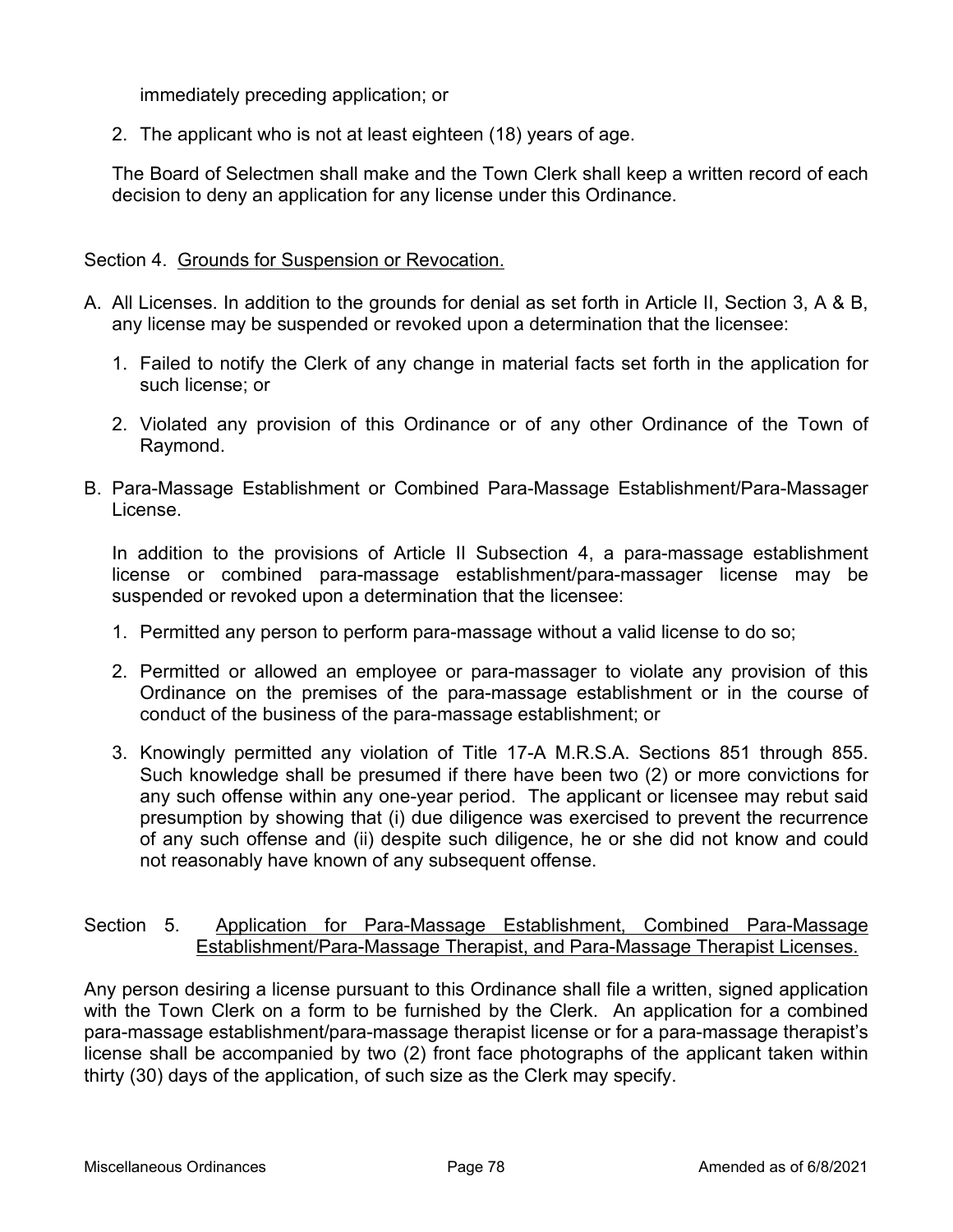#### Section 6. Obtaining License by Fraud.

- A. No person shall make any false, untruthful or fraudulent statement, either written or oral, or in any way conceal any material fact, or give or use any fictitious name in order to secure or aid in securing a license required by this Ordinance. All names, including but not limited to maiden name, every use by the applicant must be noted on the application.
- B. Any license secured by fraud, deceit or concealment shall be deemed to be null and void.

#### Section 7. Use of License.

No person shall make use of, in any manner, to his or her own or another's benefit, any license which has not been duly issued to him or her in accordance with this Ordinance.

#### Section 8. Existing Therapists and Massage Establishments.

A. Any person presently operating as a para-massage therapist and/or operating a paramassage establishment in Raymond on the effective date of this Ordinance shall comply with the terms of this Ordinance by obtaining a license within sixty (60) days of the effective date.

#### Section 9. Severability.

In the event that any section, sub-section, or any portion of this Ordinance shall be declared by any competent court to be invalid for any reason, such declaration shall not be deemed to affect the validity of any other section, subsection or portion of this Ordinance.

#### Section 10. Penalty.

The violation of any provision of this Ordinance shall be a civil violation punished by a fine of not less than Two Hundred Fifty Dollars (\$250.00) nor more than Five Hundred Dollars (\$500.00) for each offense. Each act of violation and every day upon which any such violation shall occur shall constitute a separate offense. In addition to such penalty, the Town may enjoin or abate any violation of this Ordinance by appropriate action.

#### Section 11. Term of License.

Licenses issued pursuant to this Ordinance shall be for a term of no more than one year and shall expire annually on December 31<sup>st</sup>.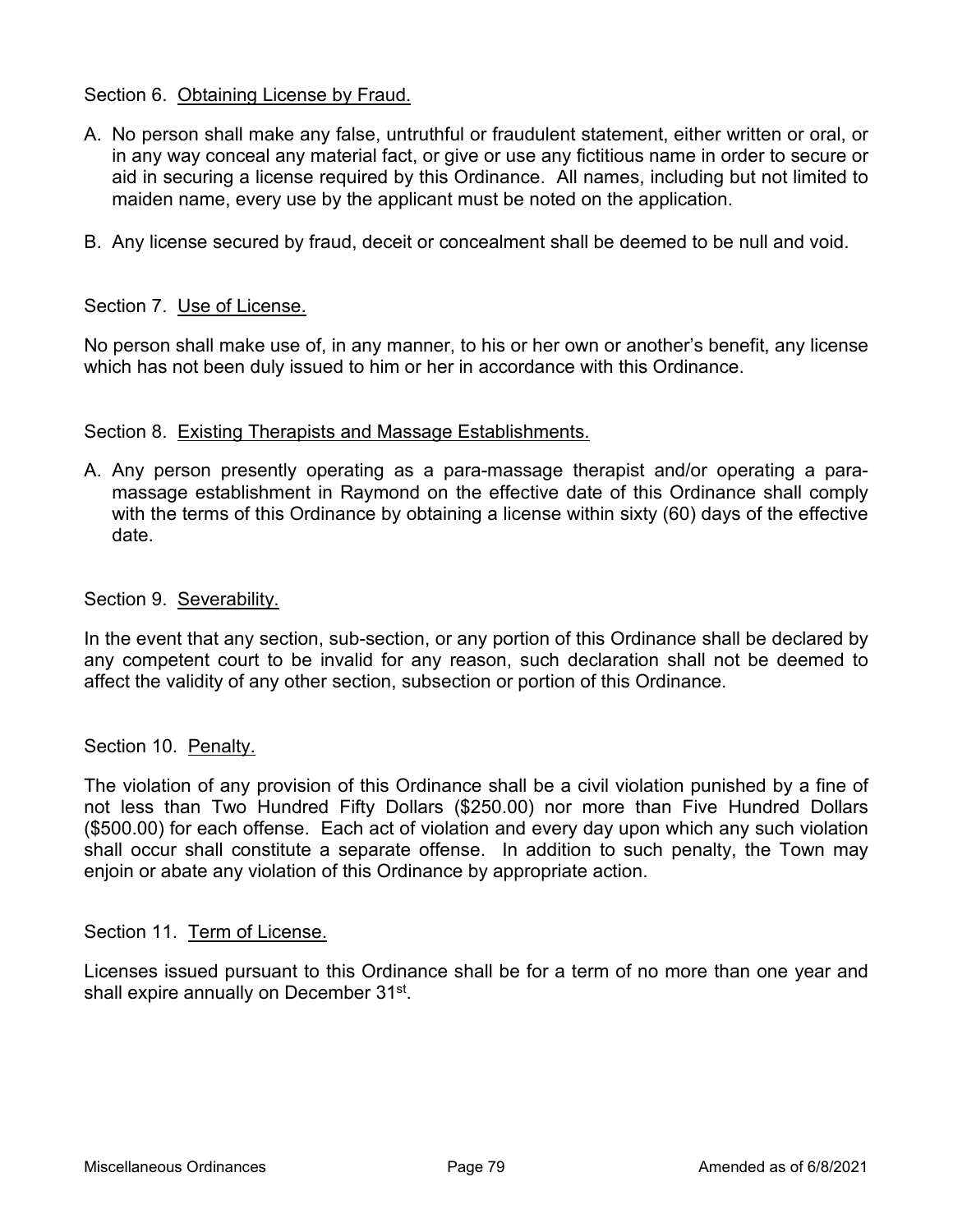# Section 12. Application Fees.

The following fees shall be established for the licenses issued under this Ordinance:

| Para-Massage Establishment License                        | \$50.00 |
|-----------------------------------------------------------|---------|
| Para-Massager License                                     | \$25.00 |
| Combined Para-Massage Establishment/Para-Massager License | \$30.00 |

The foregoing fees are payable at the time of application and are non-refundable.

# Section 13. Applicability to Pending Applications.

Notwithstanding anything to the contrary in 1 M.R.S.A. §302, the provisions of this Ordinance shall apply to any application or request to operate a para-massage establishment previously submitted to the Town of Raymond or to any of its officers or employees.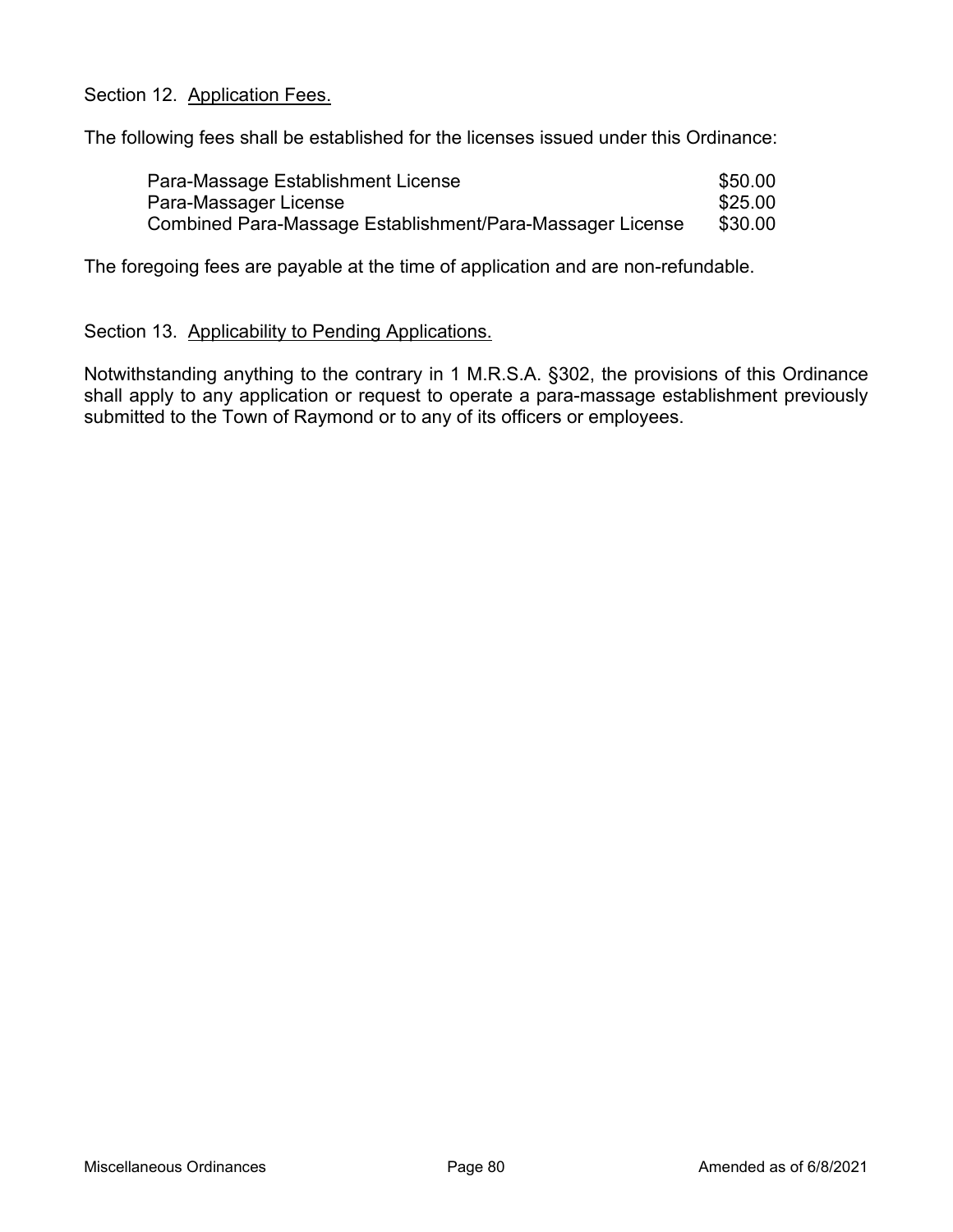# **RESTRICTING VEHICLE WEIGHT ON POSTED WAYS**

Adopted May 20, 1997

#### Section 1. Purpose and Authority

The purpose of this Ordinance is to prevent damage to Town ways and bridges in the Town of Raymond which may be caused by vehicles of excessive weight, to lessen safety hazards and the risk of injury to the traveling public, to extend the life expectancy of Town ways and bridges, and to reduce the public expense of their maintenance and repair.

This Ordinance is adopted pursuant to 30-A M.R.S.A. 3009 and 29-A M.R.S.A. 2395 and 2388.

#### Section 2. Definitions

The definitions contained in Title 29-A M.R.S.A. shall govern the construction of words contained in this Ordinance. Any words not defined therein shall be given their common and ordinary meaning.

#### Section 3. Restrictions and Notices

The municipal officers may, either permanently or seasonally, impose such restrictions on the gross registered weight of vehicles as may, in their judgment, be necessary to protect the traveling public and prevent abuse of the highways, and designate the Town ways and bridges to which the restrictions shall apply.

Whenever notice has been posted as provided herein, no person may thereafter operate any vehicle with a gross registered weight in excess of the restriction during any applicable time period on any way or bridge so posed unless otherwise exempt as provided herein.

The notice shall contain, at a minimum, the following information: the name of the way or bridge, the gross registered weight limit, the time period during which the restriction applies, the date on which the notice was posted, and the signatures of the road commissioner or municipal officers.

The notice shall be conspicuously posted at each end of the restricted portion of the way or bridge in a location clearly visible from the travelway. Whenever a restriction expires or is lifted, the notices shall be removed wherever posted. Whenever a restriction is revised or extended, existing notices shall be removed and replaced with new notices.

No person may remove, obscure or otherwise tamper with any notice so posted except as provided herein.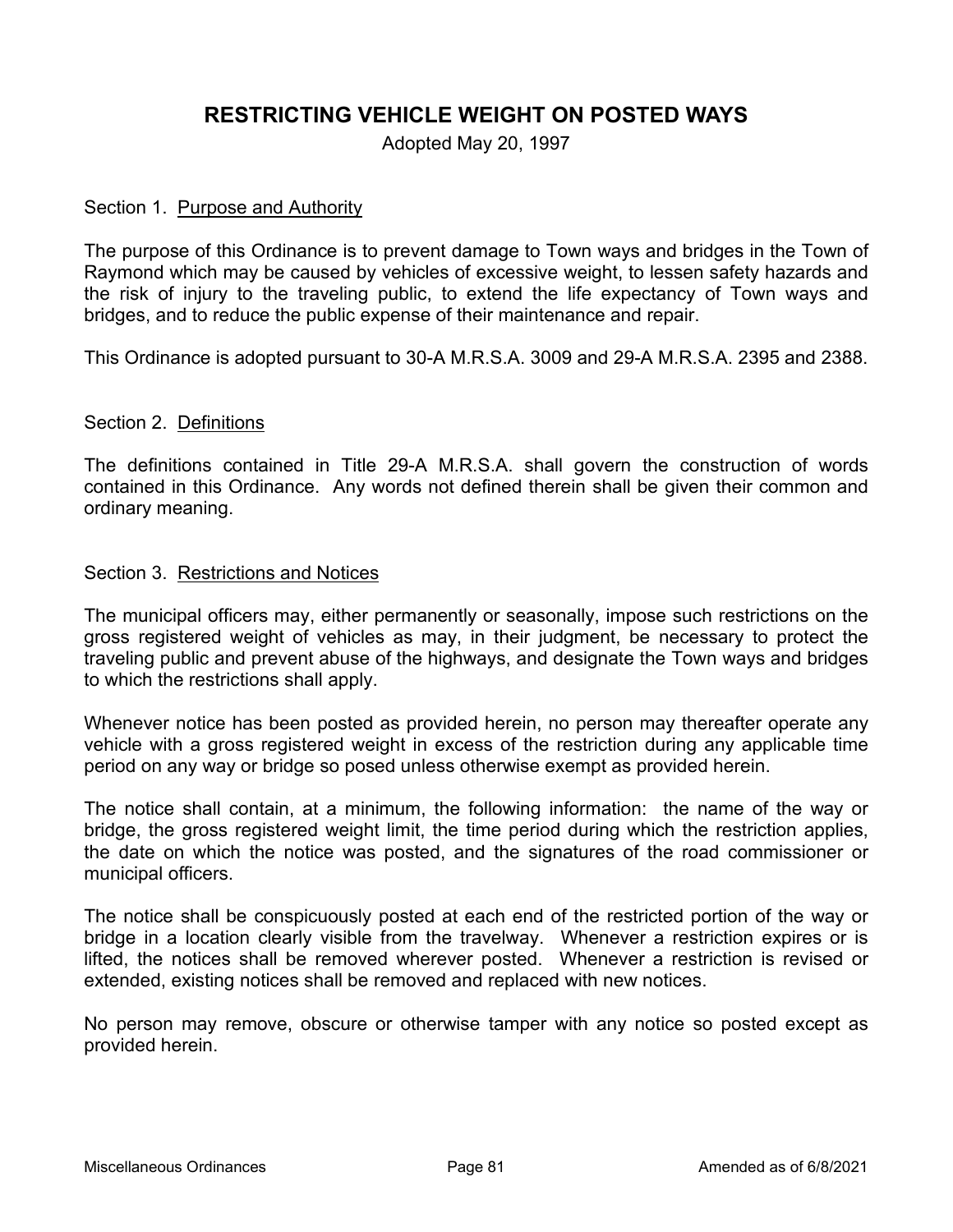### Section 4. Exemptions

The following vehicles are exempt from this Ordinance:

- A. Any two-axle vehicle while delivering home heating fuel;
- B. Any vehicle while engaged in highway maintenance or repair under the direction of the State or Town;
- C. Any emergency vehicle (such as fire fighting apparatus or ambulances) while responding to an emergency;
- D. Any school transportation vehicle while transporting students;
- E. Any public utility vehicle while providing emergency service or repairs; and
- F. Any vehicle whose owner or operator holds a valid permit from the municipal officers as provided herein.

#### Section 5. Permits

The owner or operator of any vehicle not otherwise exempt as provided herein may apply in writing to the road commissioner or municipal officers for a permit to operate on a posted way or bridge notwithstanding the restriction. The municipal officers may issue a permit only upon all of the following findings:

- A. No other route is reasonably available to the applicant;
- B. It is a matter of economic necessity and not mere convenience that the Applicant use the way or bridge; and
- C. The applicant has tendered cash, a bond or other suitable security running to the Town in an amount sufficient, in their judgement, to repair any damage to the way or bridge which may reasonably result from the applicant's use of same.

Even if the municipal officers make the foregoing findings, they need not issue a permit if they determine the applicant's use of the way or bridge could reasonably be expected to create or aggravate a safety hazard or cause substantial damage. They may also limit the number of permits issued or outstanding as may, in their judgment, be necessary to preserve and protect the highways.

In determining whether to issue a permit, the municipal officers shall consider the following factors:

- A. The gross registered weight of the vehicle;
- B. The current and anticipate condition of the way or bridge;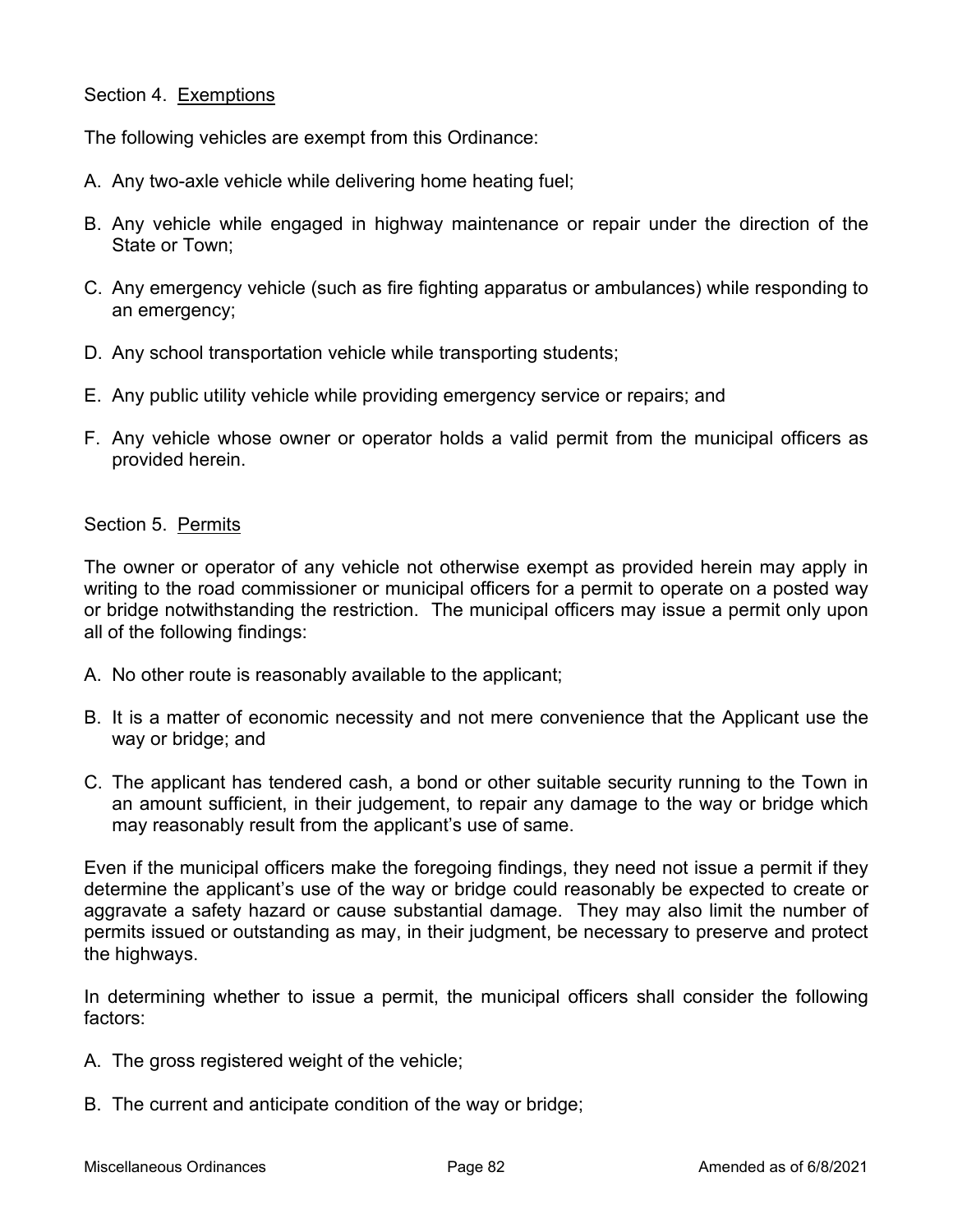- C. The number or frequency of vehicle trips proposed;
- D. The cost and availability of materials and equipment for repairs;
- E. The extent of use by other exempt vehicles; and
- F. Such other circumstances as may, in their judgment, may be relevant.

The municipal officers may issue permits subject to reasonable conditions, including by not limited to restrictions on the actual load weight and the number of frequency of vehicle trips, which shall be clearly noted on the permit.

#### Section 6. Administration and Enforcement

This Ordinance shall be administered and may be enforced by the municipal officers or their duly authorized designee (such as road commissioner, code enforcement officer or law enforcement officer).

### Section 7. Penalties

Any violation of this Ordinance shall be a civil infraction subject to a fine of not less than Two Hundred Fifty Dollars (\$250.00) nor more than One Thousand Dollars (\$1,000.00). Each violation shall be deemed a separate offense. In addition to any fine, the Town may seek restitution for the cost of repairs to any damaged way or bridge and reasonable attorney fees and costs.

Prosecution shall be in the name of the Town and shall be brought in the Maine District Court.

#### Section 8. Amendments

This Ordinance may be amended by the municipal officers at any properly noticed meeting.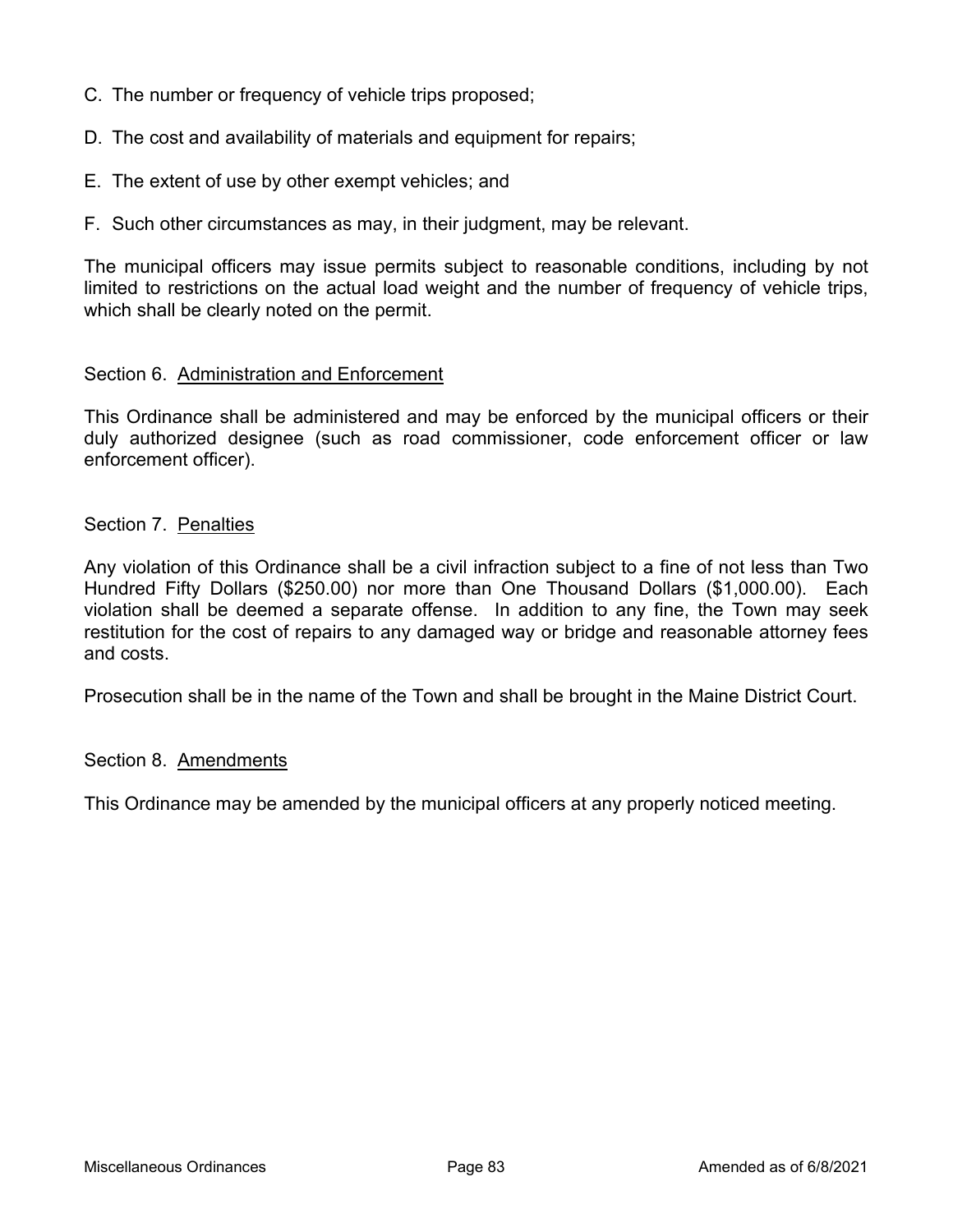Page intentionally left blank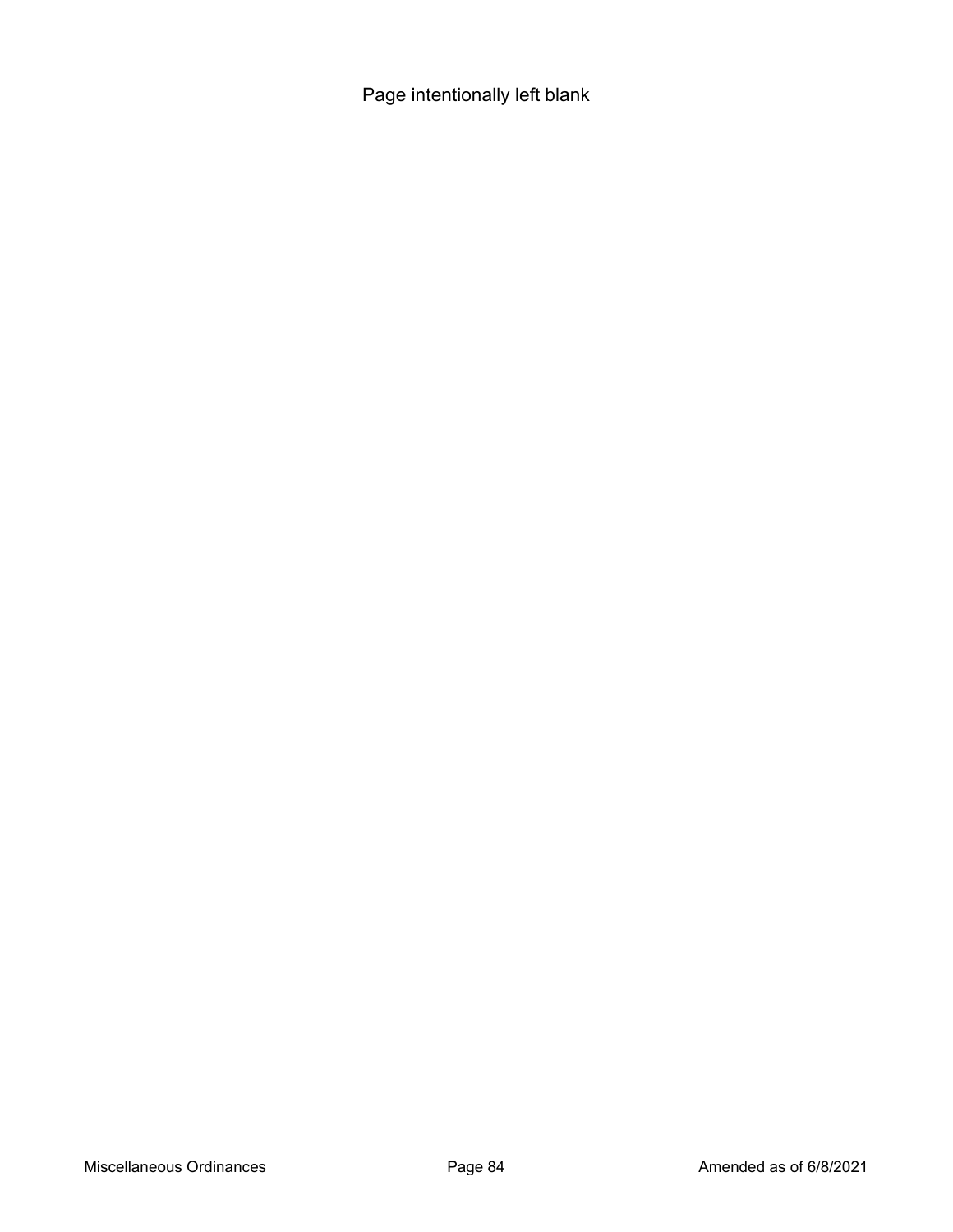# **SHORELAND ZONING PROVISIONS**

(Available under separate cover.)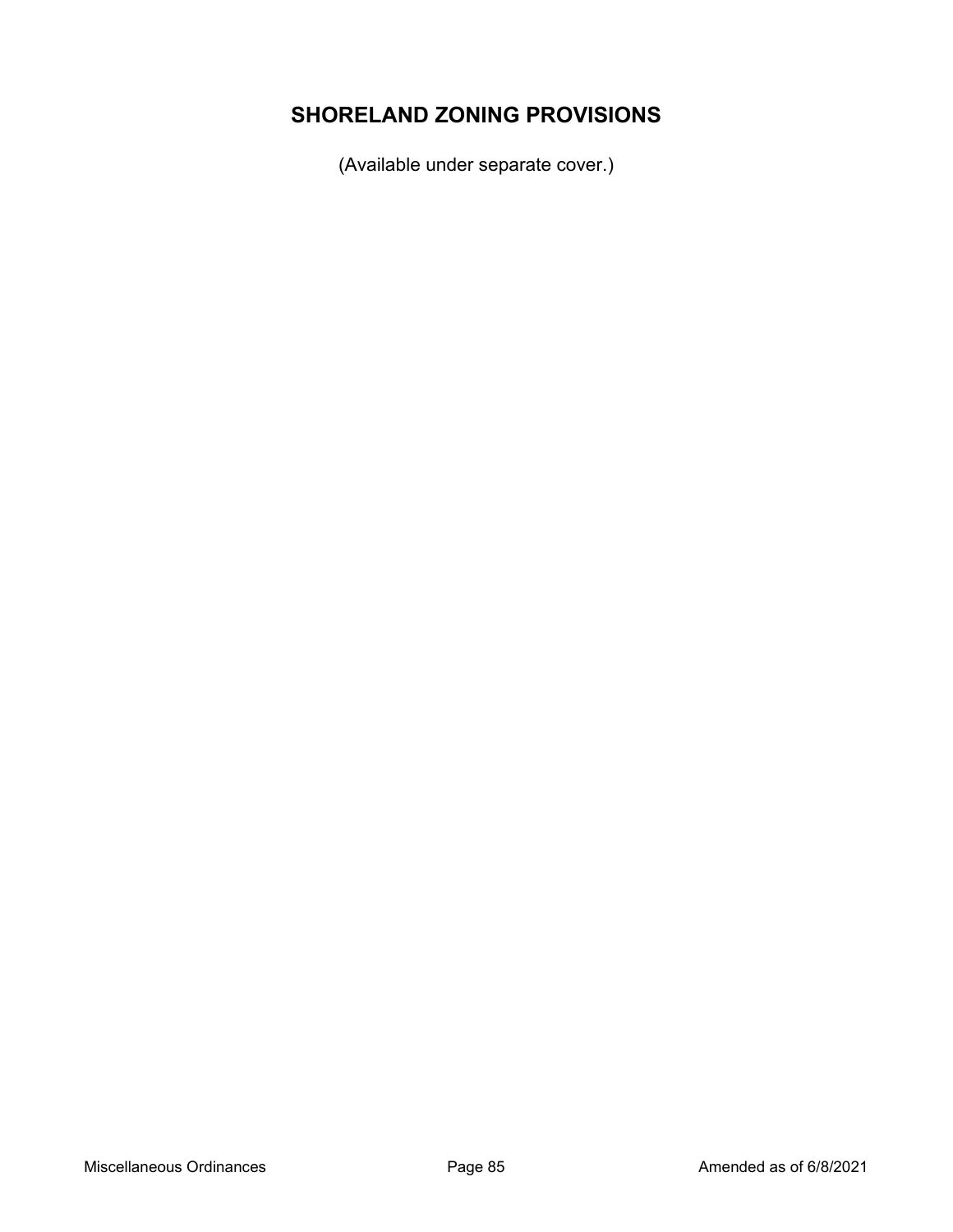Page intentionally left blank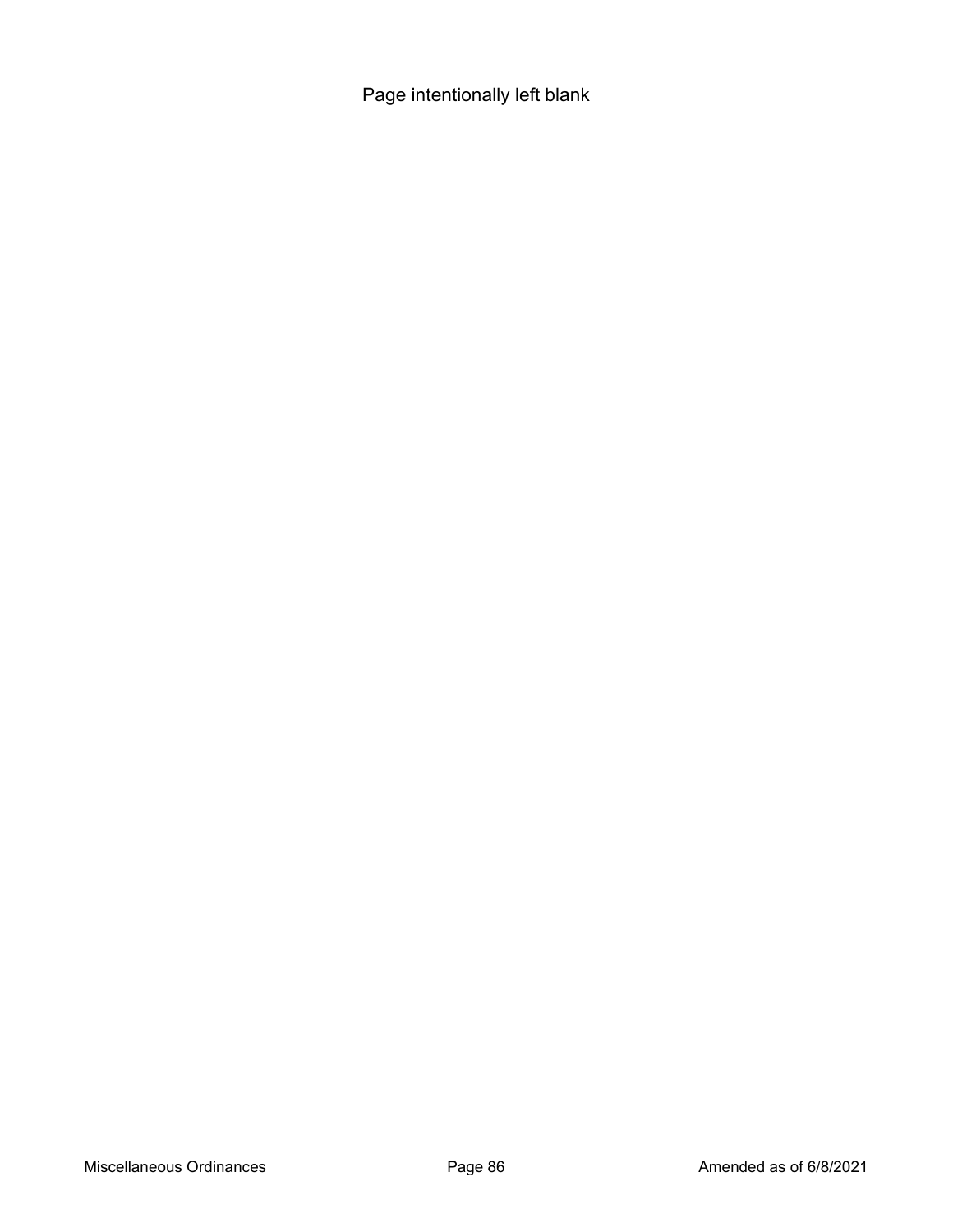# **SPECIAL AMUSEMENT ORDINANCE**

May 15, 1993 Amended June 5, 2018

# ARTICLE I

# TITLE, PURPOSE & DEFINITIONS

Section 1.1 Title.

This Ordinance shall be known and may be cited as Town of Raymond, Maine, Special Amusement Ordinance.

Section 1.2 Purpose.

The purpose of this Ordinance is to control the issuance of special permits for music, dancing, or entertainment in facilities licensed by the State of Maine to sell liquor as required by 28-A M.R.S.A. §1054.

Section 1.3 Definitions.

Entertainment. For the purposes of this Ordinance, entertainment shall include any amusement, performance, exhibition, or diversion, for the patrons or customers of the licensed premises whether provided by professional entertainers or by full-time or part-time employees of the licensed premises whose incidental duties include activities with an entertainment value.

Licensee. For the purposes of this Ordinance, licensee shall include the holder of a license issued under the Alcoholic Beverages Statutes of the State of Maine, or any person, individual, partnership, firm association, corporation, or other legal entity, or any agent, or employee of any such licensee.

#### ARTICLE II

#### GENERAL

#### Section 2.1 Permit Required.

No licensee for the sale of liquor to be consumed on his licensed premises shall permit, on his licensed premises, any music, except, radio or other mechanical device, any dancing or entertainment of any sort unless the licensee shall have first obtained form from the municipality in which the licensed premises are situated a special amusement permit signed by at least a majority of the municipal officers.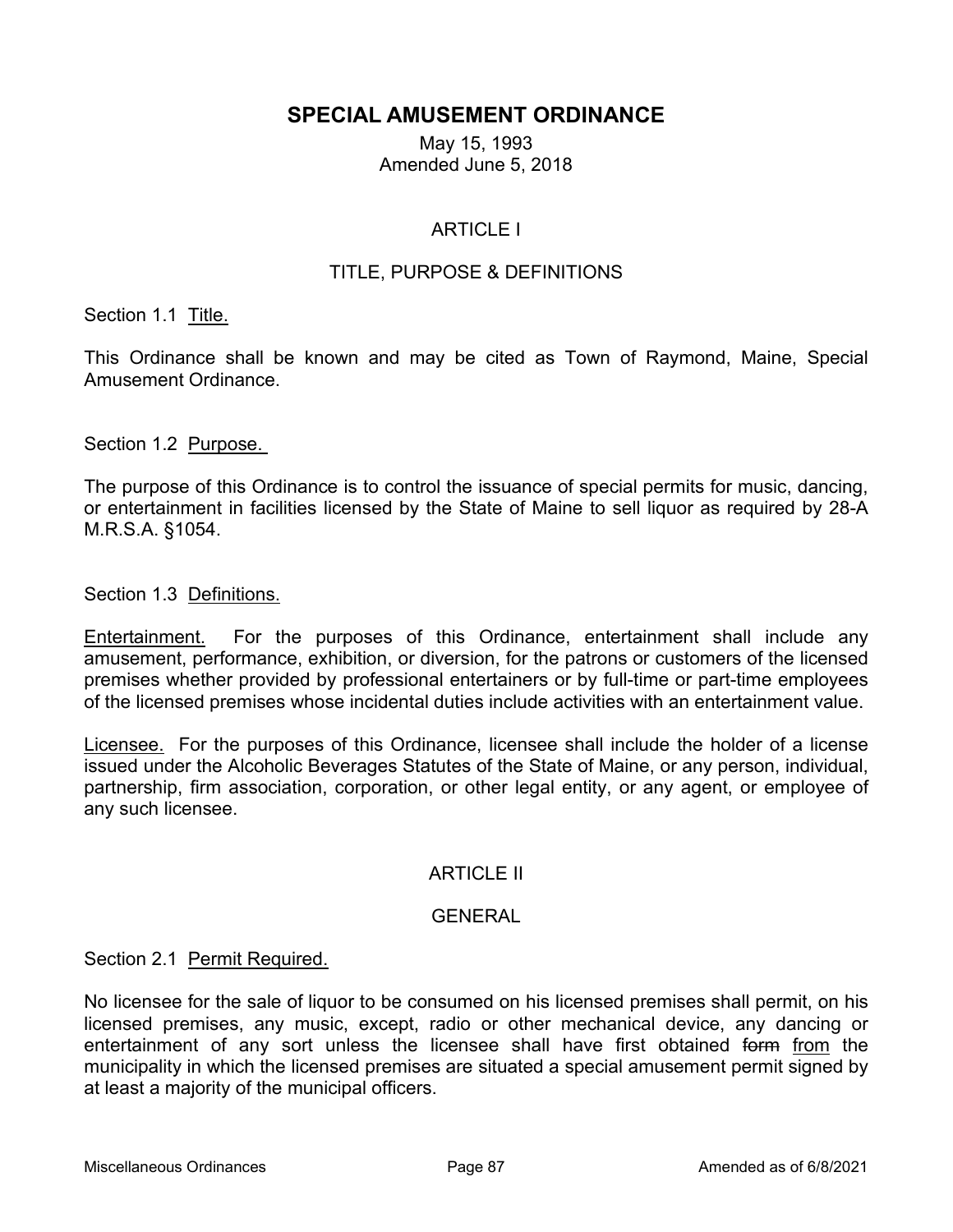Applications for all Special Amusement Permits shall be made in writing to the municipal officers and shall state the name of the applicant; his residence; his address; the name of the business to be conducted; his business address; the nature of his business; the location to be used; whether the applicant has ever had a license to conduct the business therein described either denied or revoked and, if so, the applicant shall describe those circumstances specifically; whether the applicant, including all partners or corporate officers, has ever been convicted of a felony and, if so, the applicant shall describe specifically those circumstances; and any additional information as may be needed by the municipal officers in the issuing of the permit, including but not limited to a copy of the applicant's current liquor license.

No permit shall be issued under this Ordinance, if the premises and building to be used for the purposes do not fully comply with all ordinances, articles, bylaws, rules and regulations, of the municipality, and state law.

The fee for a Special Amusement Permit shall be ten dollars (\$10.00).

The municipal officers shall, prior to granting a permit and after reasonable notice to the municipality and the applicant, hold a public hearing within fifteen (15) days, or such other number of days as the legislature may specify, from the date the request was received, at which the testimony of the applicant and that of any interested members of the public shall be taken.

The municipal officers shall, grant a permit unless they find that issuance of the permit will be detrimental to the public health, safety or welfare, or would violate municipal ordinances, articles, bylaws, rules and regulations, or state law.

A permit shall be valid only for the license year of the applicant's existing liquor license.

#### Section 2.2. Inspections.

Whenever inspections of the premises used for or in connection with the operation of the licensed business which has obtained a Special Amusement Permit are provided for or required by municipal ordinance, articles, bylaws, rules and regulations, or state law, or are reasonably necessary to secure compliance with any of the above, it shall be the duty of the licensee, his employee, or the person in charge of the premises to be inspected, to admit any officer, official, or employee of the municipality authorized to make the inspection at any reasonable time that admission is requested.

The inspection shall be commenced by the service on the licensee of a written demand for inspection, which shall specify the date and time inspection is sought. The written demand shall be delivered to the licensee, his employee, or the person in charge of the premises to be inspected.

In addition to any other penalty which may be provided, the municipal officers may revoke, after notice and hearing, the Special Amusement Permit of any licensee in the municipality who refuses to permit any such officer, official, or employee, to make an inspection, or who interferes with such officer, official, or employee, while in the performance of their duty.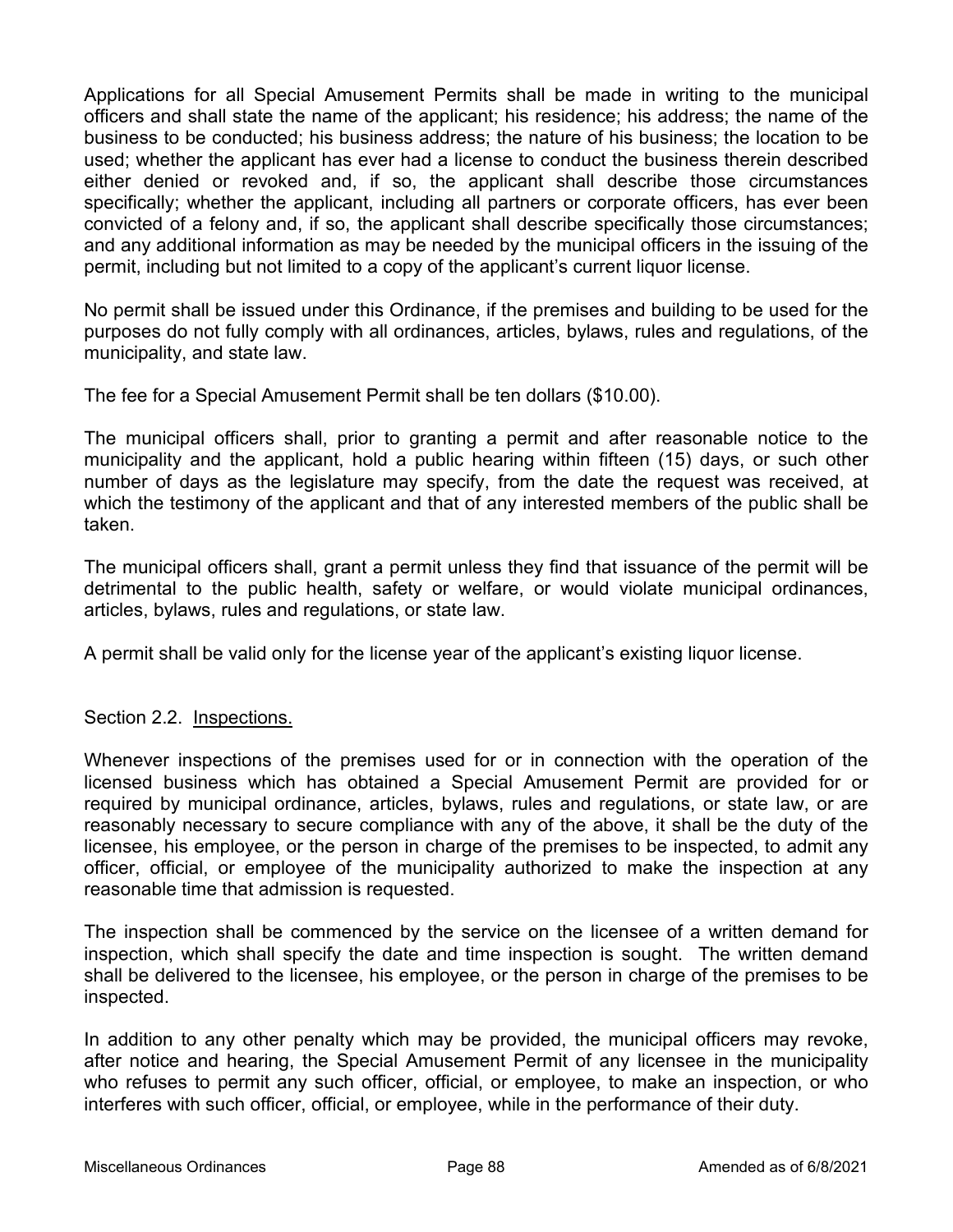The municipal officers may, after notice and hearing, suspend, or revoke, any Special Amusement Permit which has been issued under this Ordinance on the grounds that the music, dancing, or entertainment, so permitted, or activities related thereto, constitute a detriment to the public health, safety, or welfare, or violate any municipal ordinances, articles, bylaws, rules and regulations, or state laws.

### Section 2.3 Rules and Regulations.

The municipal officers are hereby authorized, after public notice and hearing, to establish written rules and regulations governing the issuance, suspension, and revocation, of Special Amusement Permits, the classes of permits, the music, dancing, or entertainment permitted under each class, and other limitations on these activities required to protect the public health, safety, and welfare. These rules and regulations may specifically determine the location and size of permitted premises, the facilities that may be required for the permitted activities on those premises, and the house during which the permitted activities are permitted.

- A. Any licensee requesting a Special Amusement Permit from the municipal officers shall be notified in writing of their decision no later than fifteen (15) days, or such other number of days as the legislature may specify, from the date his request was received. In the event that a licensee is denied a permit, the licensee shall be provided with the reasons for the denial in writing. The licensee may not reapply for a permit within thirty (30) days or such other number of days as the legislature may specify, after an application for a permit which has been denied.
- B. Any licensee who has requested a permit and has been denied, or whose permit has been revoked or suspended, may, within thirty (30) days of the denial, suspension, or revocation, appeal the decision to the Board of Appeals as defined in and pursuant to 30 A M.R.S.A. §2691. The Board of Appeals may grant to reinstate the permit if it finds that the permitted activities would not constitute a determent to the public health, safety, or welfare, or that the denial, revocation, or suspension, was arbitrary or capricious, or that the denial, revocation, or suspension, was not based on a violation of any municipal ordinance, article, bylaw, rule or regulation, or state law.

#### Section 2.4 Admission.

A licensed hotel, Class A restaurant, Class A tavern, or restaurant malt liquor licensee, who has been issued a Special Amusement Permit may charge admission in designated areas approved by the municipal Special Amusement Permit.

#### Section 2.5 Live Entertainment Regulation

The purpose of this section is to regulate nudity as a form of live entertainment in those establishments at which alcoholic beverages are served or consumed, and which are licensees under this Ordinance.

No licensee shall permit entertainment on the licensed premises whether provided by professional entertainer(s), employees of the licensed premises, or any other person, when the entertainment involves: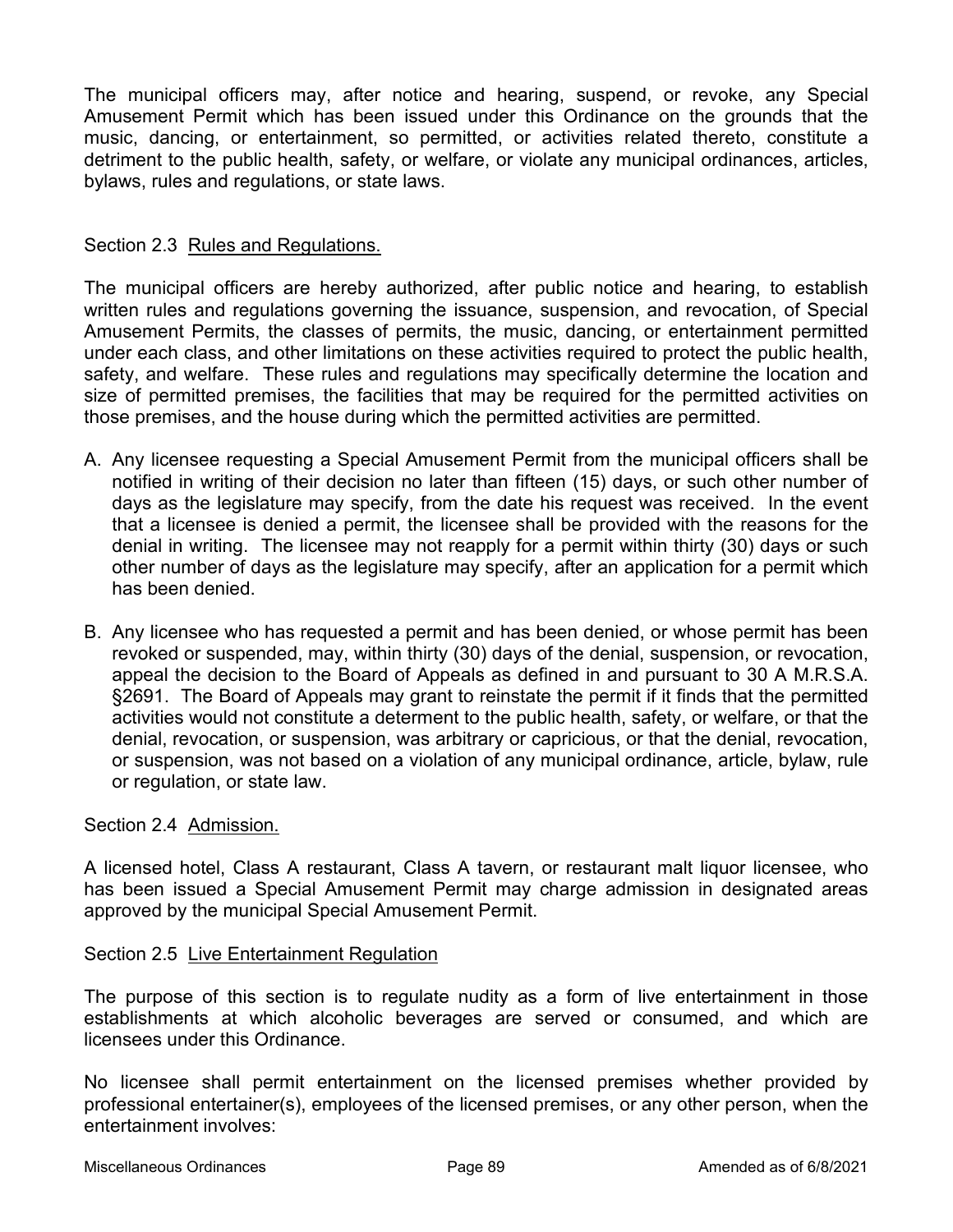- A. The performance of acts, or simulated acts, of sexual intercourse, masturbation, sodomy, bestiality, oral copulation, flagellation, or any sexual acts which are prohibited by law;
- B. The actual or simulated touching, caressing, or fondling on the breasts, buttocks, anus, or genitals.
- C. The actual or simulated displaying of the genitals, pubic hair, buttocks, anus or any portion of the female breasts at or below the areola area thereof.
- D. The permitting of any licensee of any person to remain in or upon the licensed premises who exposes to any public view any portion of his or her genitals or anus or female breasts below the areola area thereof.

For the purpose of this section, display or displaying and expose or exposing shall mean unclothed or un-costumed or not by a fully opaque cloth or textile material or to employ any device or covering which is intended to give the appearance of or to simulate the genitals, pubic hair, buttocks, anus or the portions of the female breasts at or below the areola area thereof.

# ARTICLE III

# PENALTY, SEVERABILITY & EFFECTIVE DATE

# Section 3.1 Penalty.

Whoever violates any of the provision of this Ordinance shall be punished by a fine of not more than Five Hundred Dollars (\$500.00) for each offense. Each day that a violation occurred shall be considered a separate offense.

# Section 3.2 Severability.

The invalidity of any provision of this Ordinance shall not invalidate any other provision.

Section 3.3 Effective Date.

The effective date of this Ordinance shall be when enacted.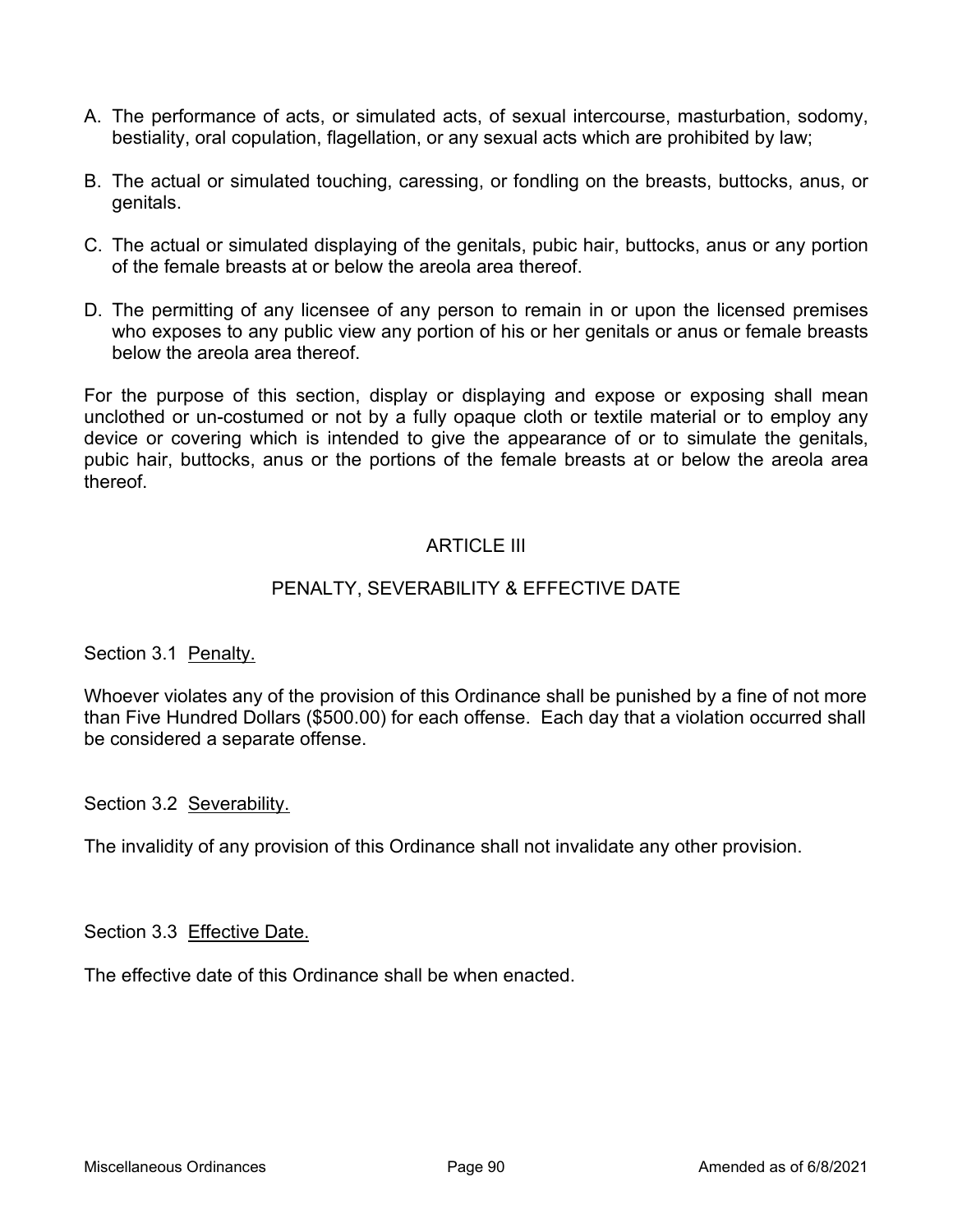# **STREET ORDINANCE**

(Available under separate cover.)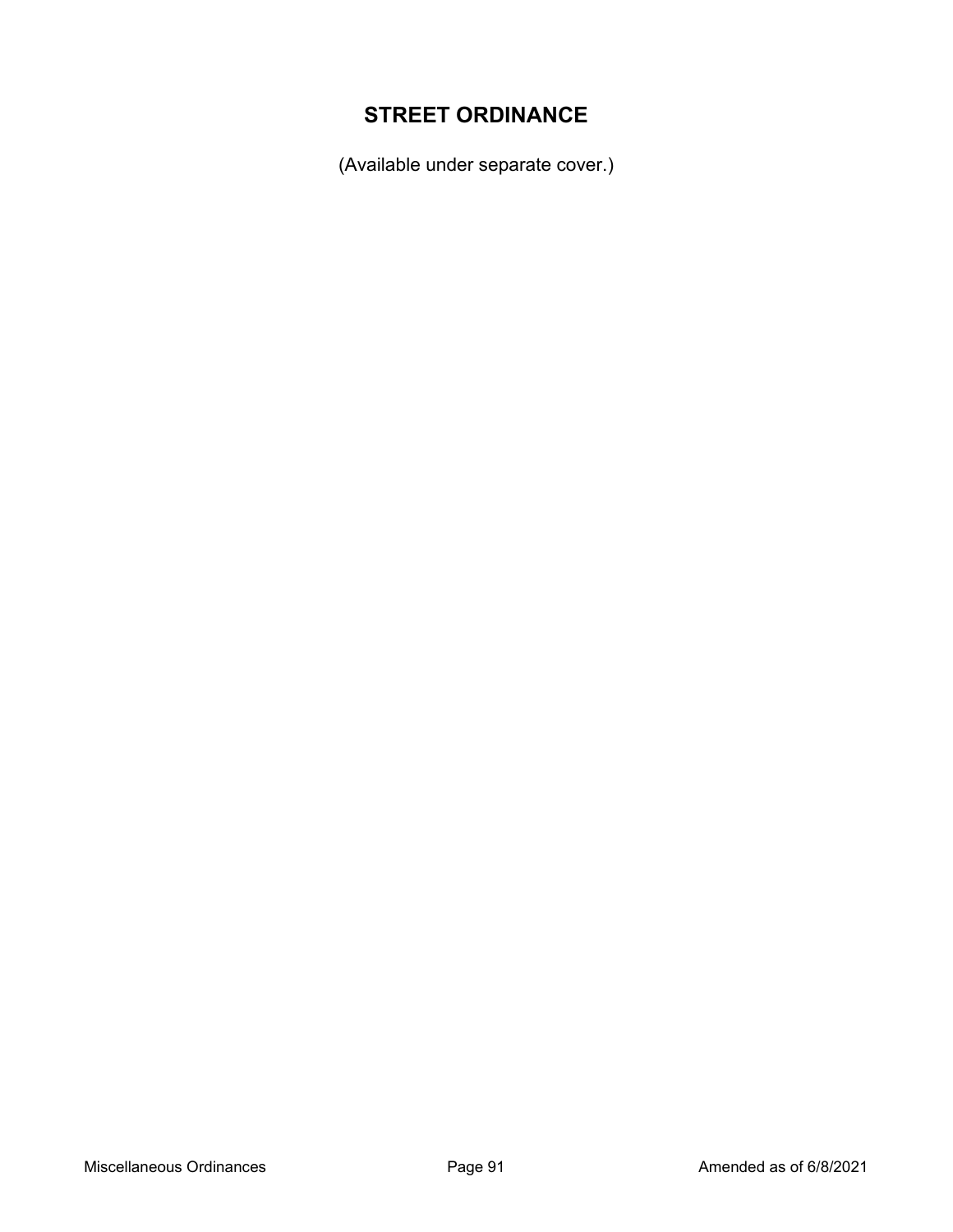Page intentionally left blank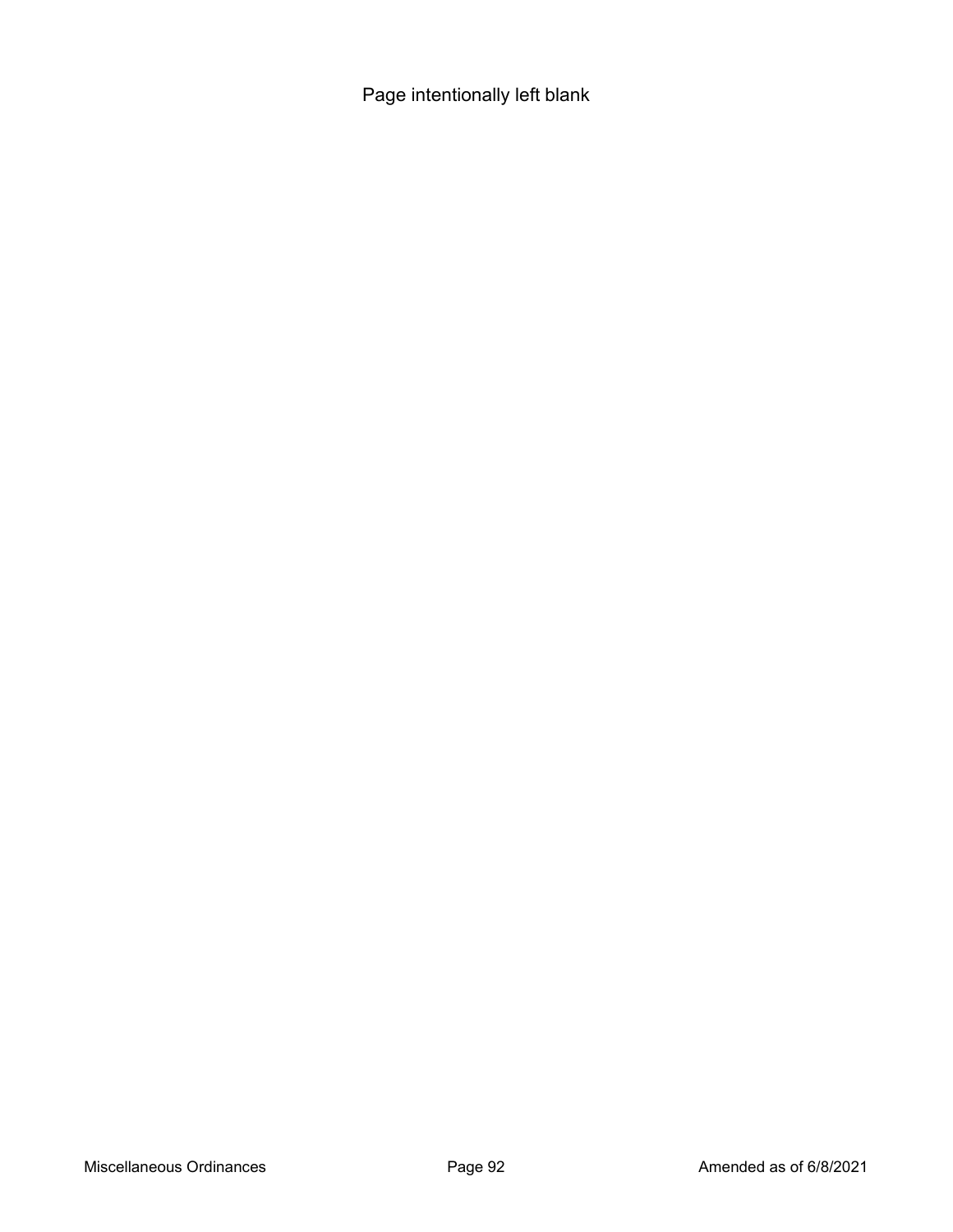# **SUBDIVISION ORDINANCE**

(Available under separate cover.)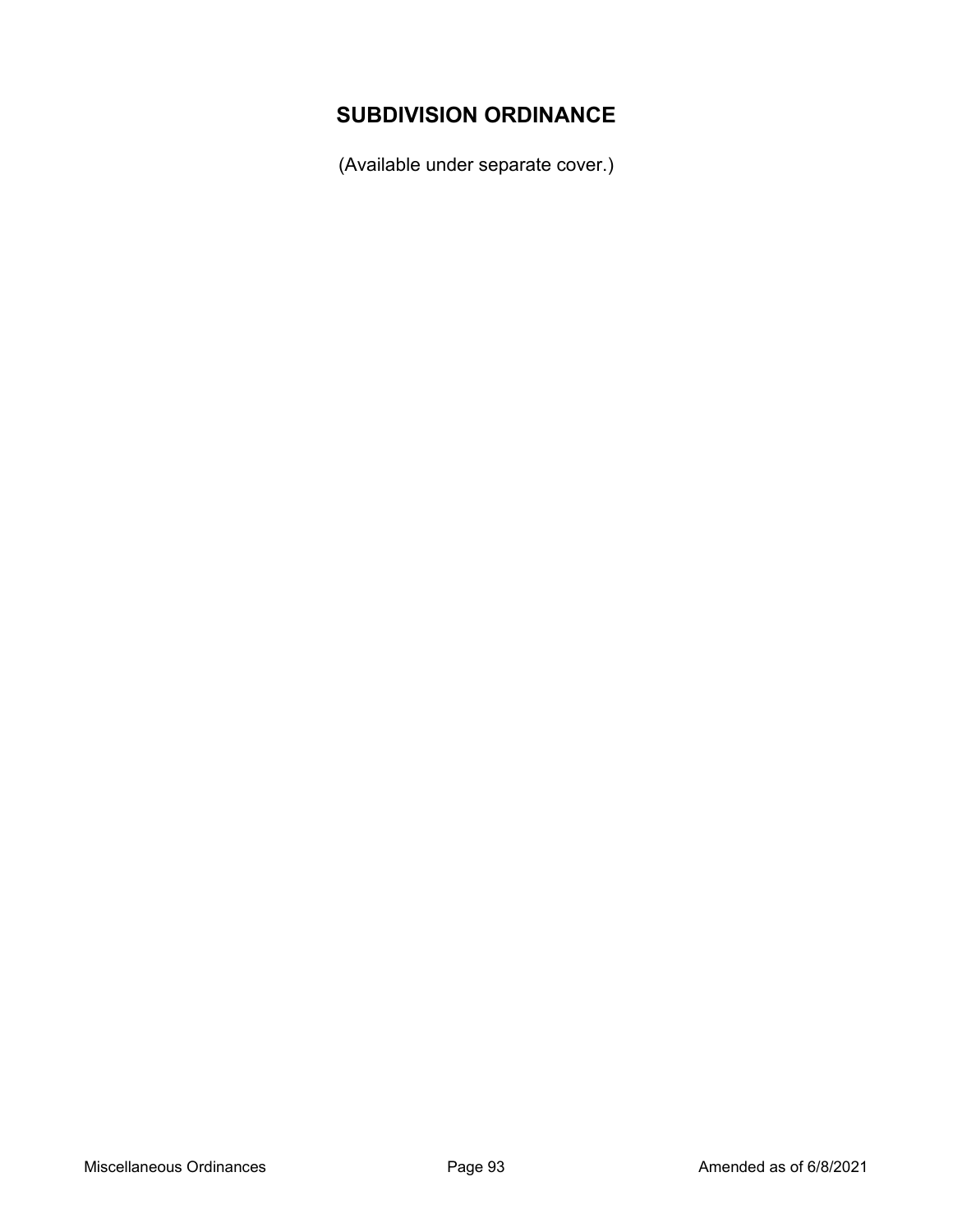Page intentionally left blank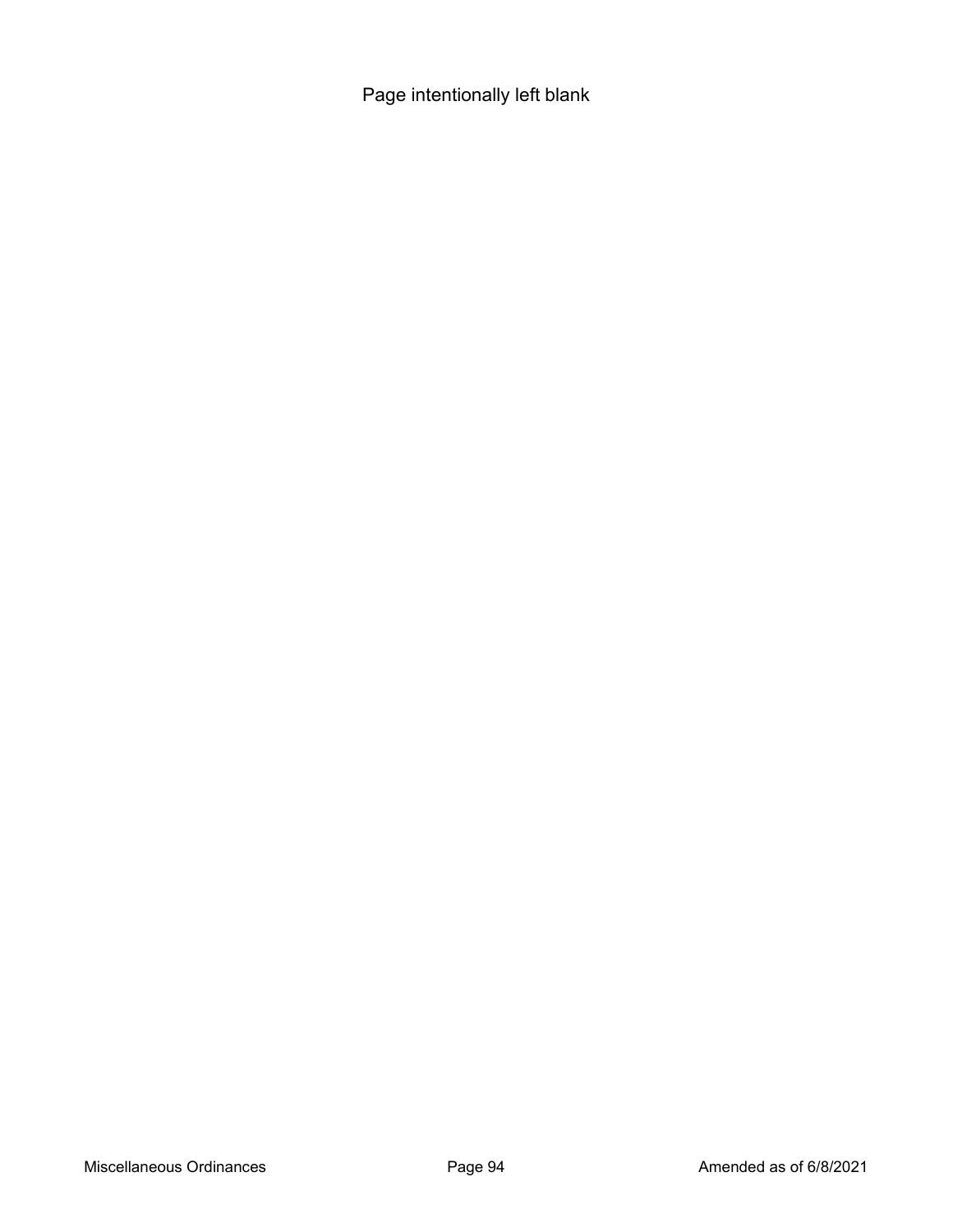**SUBSURFACE WASTE DISPOSAL SYSTEM ORDINANCE**

May 20, 1995

Section 1 Title:

This Ordinance shall be known as the Town of Raymond Subsurface Waste Disposal Ordinance.

Section 2. Authority:

This Ordinance is enacted pursuant to Title 22 §42, and Title 30A §§3001,3428, and 4201- 4223.

Section 3. Purpose:

The purpose of the Ordinance is to protect and ultimately enhance the water quality in the Town of Raymond and to protect all inhabitants of the Town from the deleterious effects of diminished water quality.

Section 4. Applicability:

This Ordinance shall apply to all subsurface waste disposal systems within the Shoreland Zone as defined by State law and Town of Raymond Ordinances.

Section 5. Malfunctioning Septic Systems Within the Shoreland Zone:

No person, corporation, partnership or association, shall permit a malfunctioning subsurface waste disposal system as defined by Title 30A, Section 4201(5) to exist within the Shoreland Zone. At least once every five (5) years the local plumbing inspector may perform, or cause to be performed, a dye test on all septic systems within 250 feet of the high water mark of a lake or great pond. Malfunctioning subsurface waste disposal systems as evidenced by dye leaching or seeping into lake, rivers, streams, waterways, and wetland, or otherwise, shall be corrected by the owner as provided for in Title 30A §3428, and may be corrected by the municipal officers or their agents as provided in Title 30A §3428.

Section 6. Right of Access:

Any person, corporation, partnership or association owning a subsurface waste disposal system shall allow the plumbing inspector to enter property and buildings during reasonable hours. If the owner of a septic system violates this provision, the local plumbing inspector shall not enter the property or building, but shall obtain an administrative inspection warrant under Rule 80(E) of the Maine Rules of Civil Procedure.

Section 7. Collection of Expenses:

If the municipal officers incur expenses correcting a malfunctioning subsurface waste disposal system, and if they determine the owner does not have the financial capability to pay those expenses in a lump sum, they may negotiate payment over time pursuant to Title 30A §3444.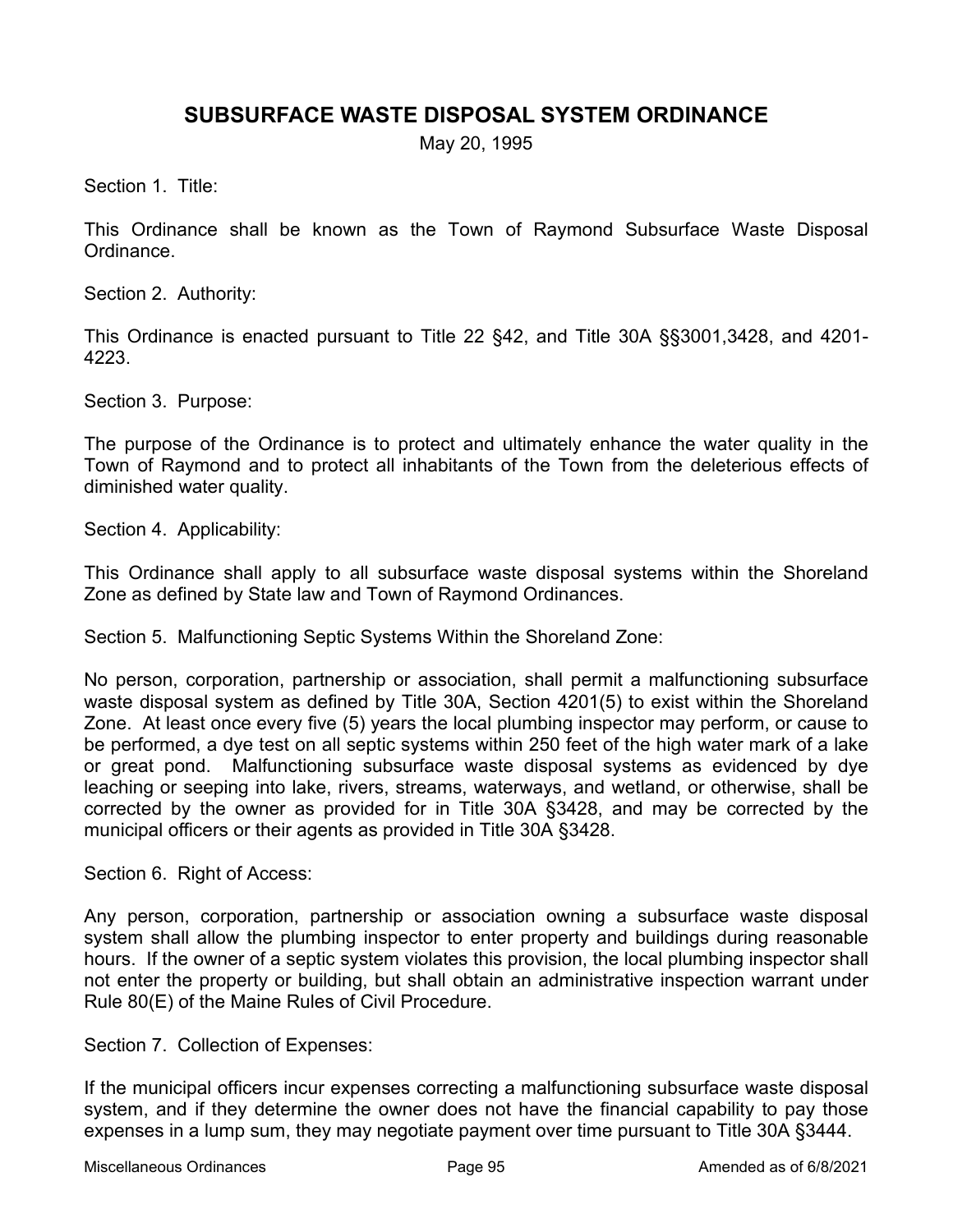Section 8. Violations:

Any person, corporation, partnership or association maintaining a malfunctioning subsurface waste disposal system ten (10) days after receiving an order to remedy the malfunctioning subsurface waste disposal system or who otherwise does not follow the provisions of this Ordinance, shall be deemed to have violated this Ordinance.

Section 9. Enforcement of Penalty:

The Selectmen shall enforce the provisions of this Ordinance. A violation of any provision of this Ordinance shall be a civil violation and a civil penalty not exceeding Two Thousand Five Hundred Dollars (\$2,500.00) shall be imposed, which shall accrue to the benefit of the Town of Raymond. Each day that a violation continues will be treated as a separate offense. The Selectmen may also seek injunctive relief where appropriate.

Section 10. Severability:

If any part or parts, section or subsection, sentence, clause or phrase of this Ordinance is for any reason declared to be unconstitutional or invalid, such shall not affect the validity or constitutionality of the remaining portions of this Ordinance or any rules or regulations promulgated hereunder.

Section 11. Effective Date: This Ordinance shall become effective upon passage by the legislative body of the Town of Raymond at a duly called Town Meeting.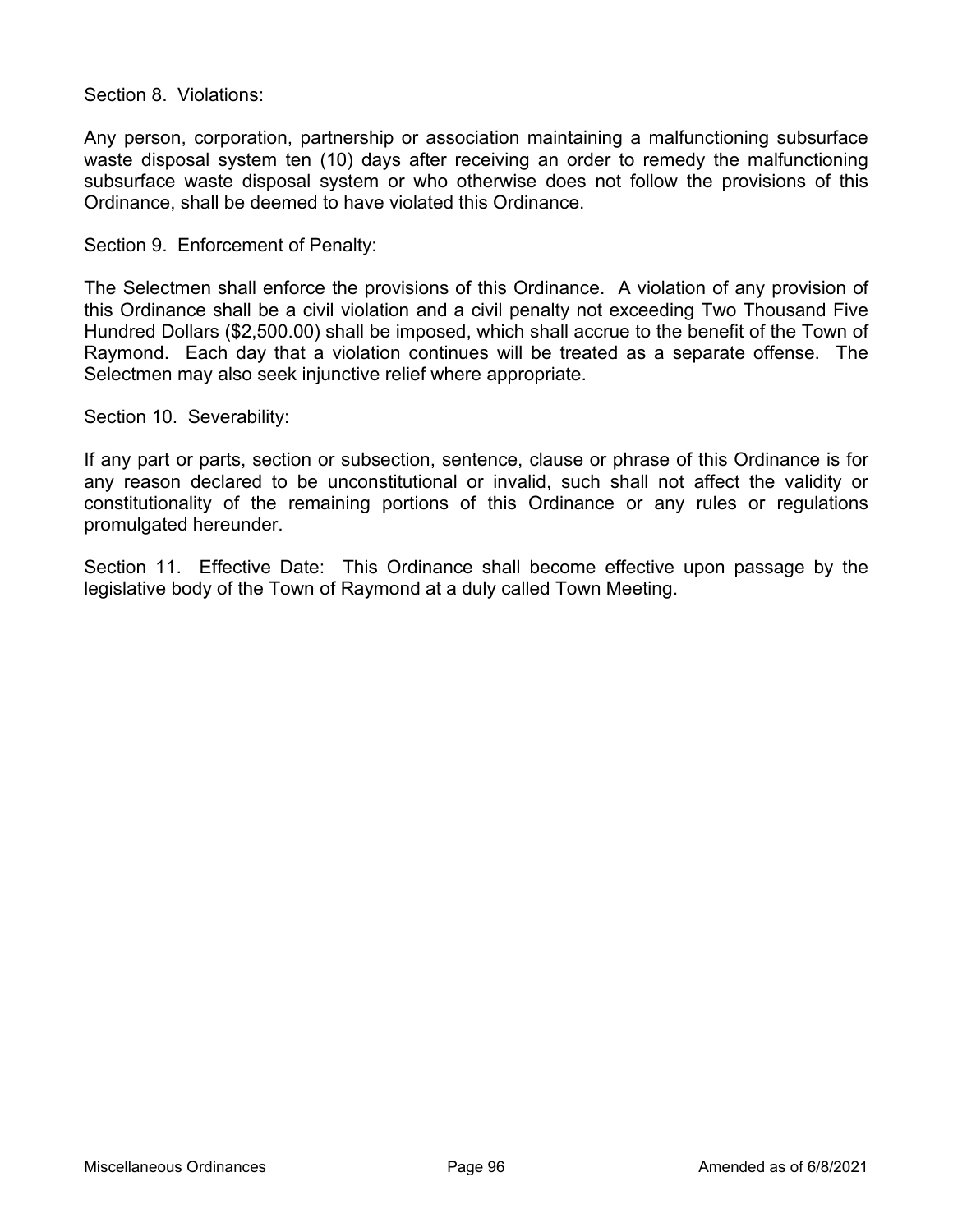# **TOWN BOARDS, COMMITTEES, & COMMISSIONS MEMBERSHIP**

Adopted March 1980 Amended March 1982 Amended June 5, 2018 Amended November 13, 2018

**Purpose.** This Ordinance shall govern the membership of the boards, committees and commissions of the Town of Raymond specified herein.

**Elected Officials.** No person shall hold more than one elective office of the Town, i.e. as a member of the Board of Selectmen, the RSU #14 Board of Directors or the Budget and Finance Committee. No person holding one such elective office shall be a voting or associate member of the Zoning Board of Appeals or the Planning Board of the Town of Raymond. However, a person holding an elective office may serve as a non-voting, ex-officio member of any body as otherwise specifically provided by ordinance and may serve as the moderator at any Town Meeting.

**Conflict of Interest.** All members will abide by the rules for Conflict of Interest pursuant to 30- A MRSA §2605.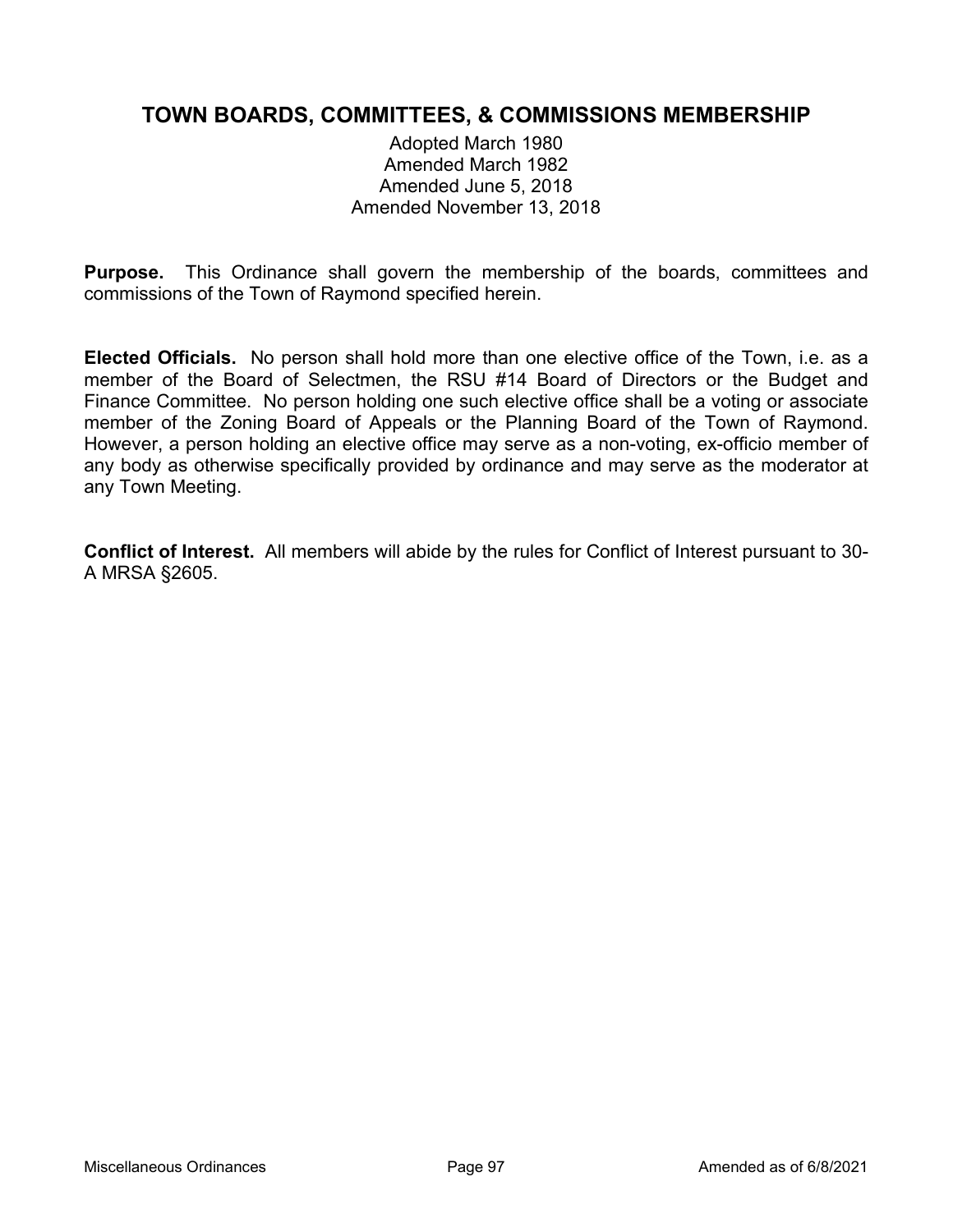Page intentionally left blank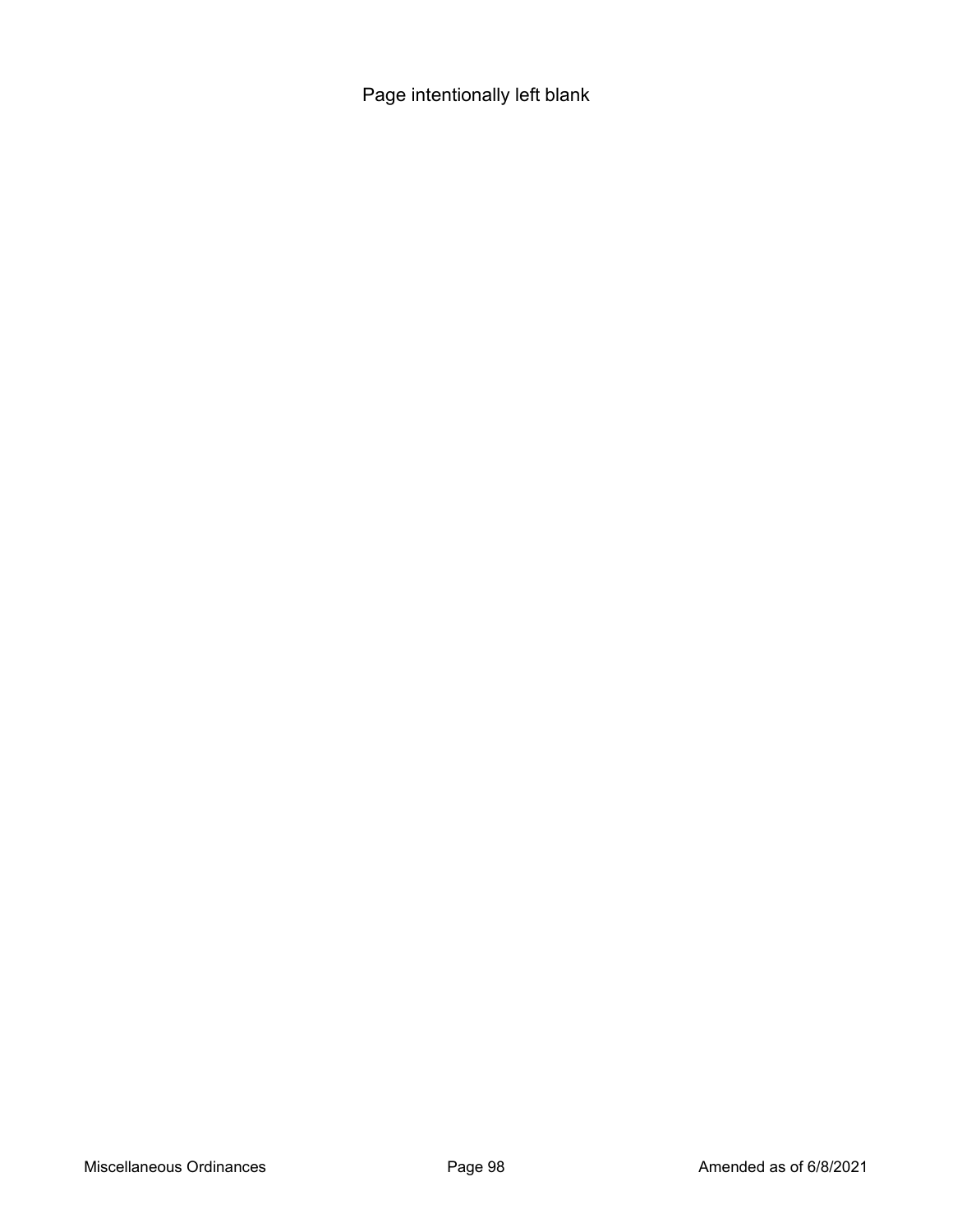# **TOWN MANAGER**

Adopted January, 1985

Abolish the position of Administrative Selectman and adopt the "Town Manager Plan" form of government for the Town of Raymond, as set forth in subchapter II-A of Title 30, M.R.S.A., being sections 2311-2320 thereof, excepting only that appointments by the Town Manager to the offices of Fire Chief, Road Commissioner, Code Enforcement Officer, Building Inspector and Plumbing Inspector shall be subject to confirmation by the Board of Selectmen.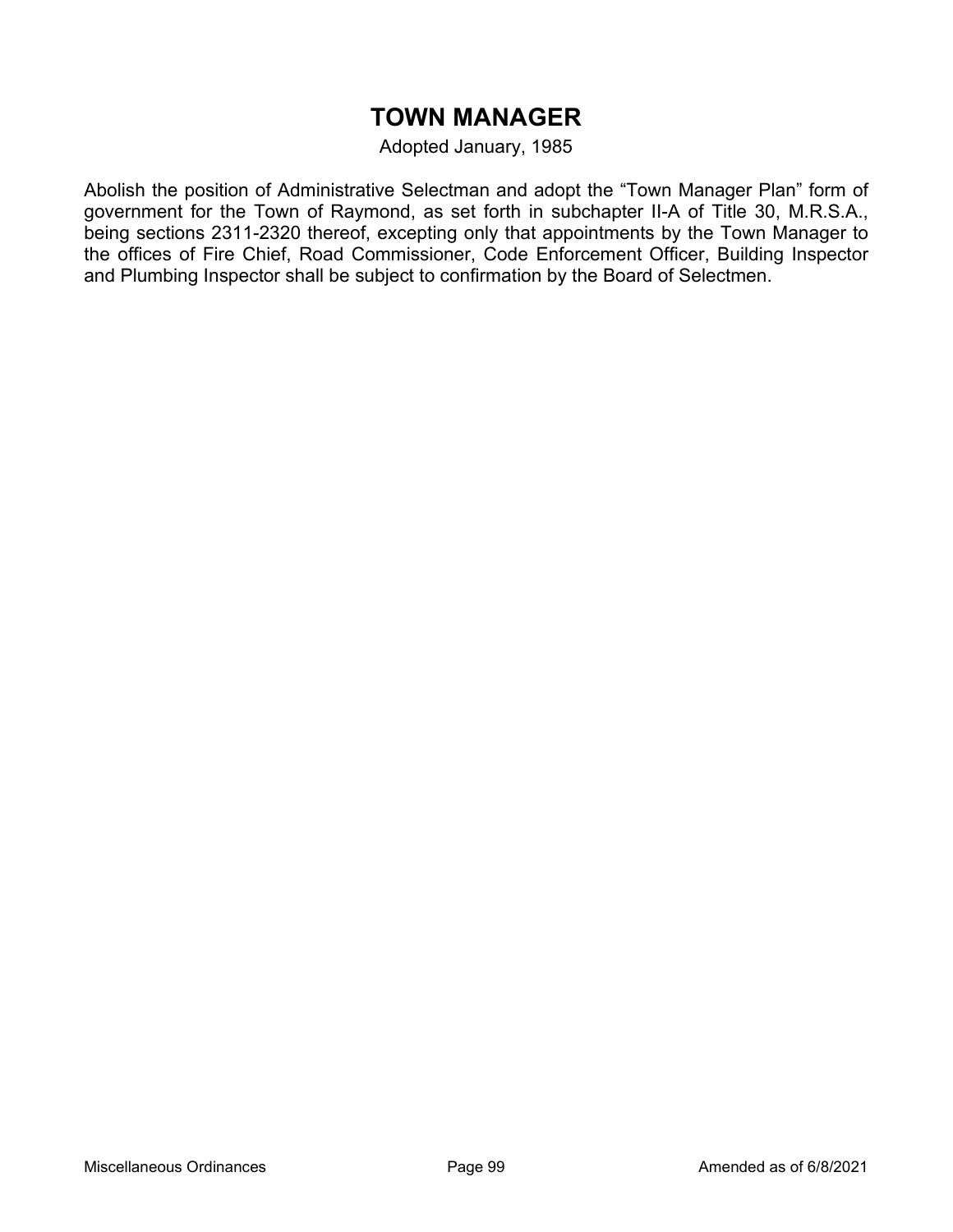Page intentionally left blank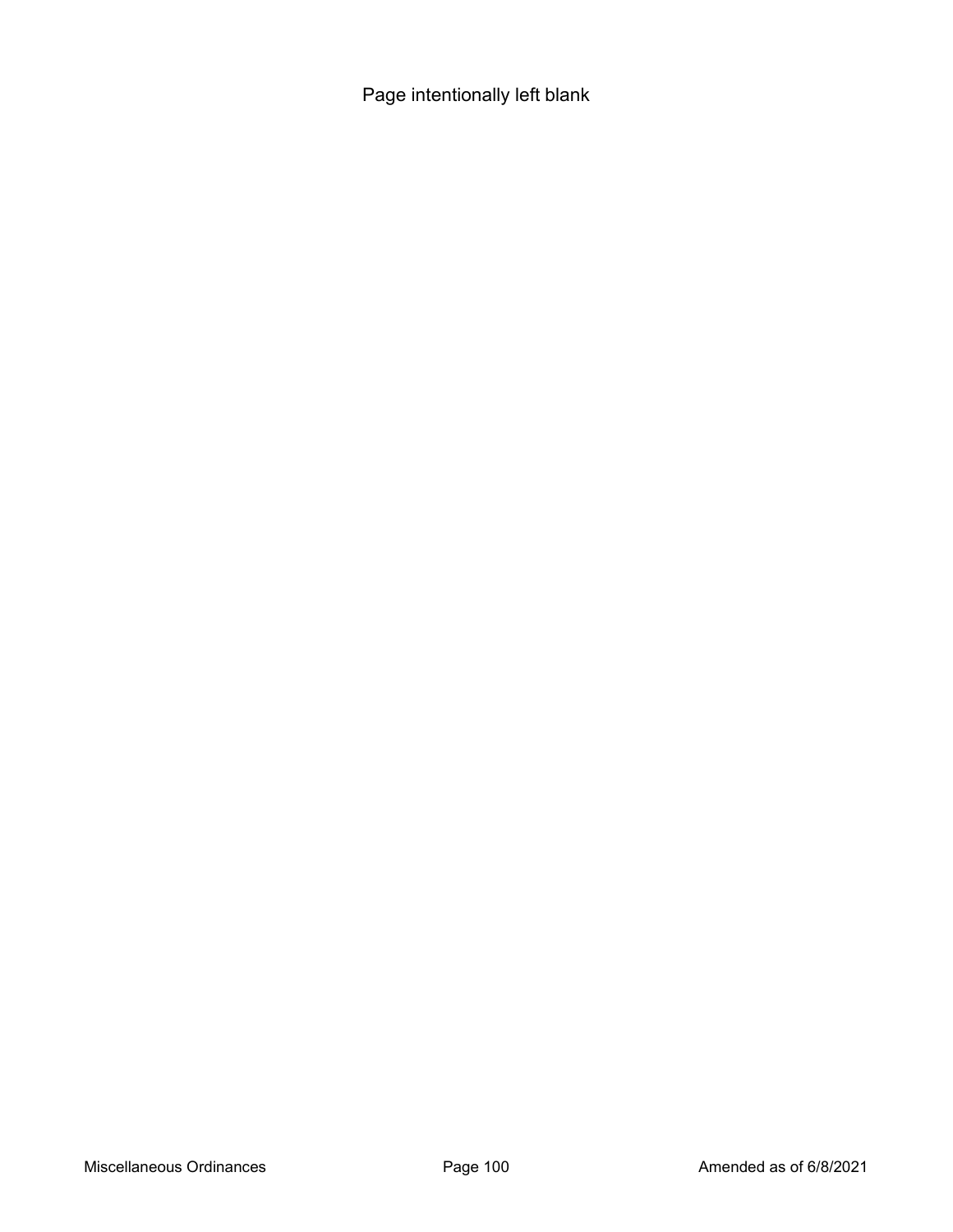# **TRAFFIC ORDINANCE**

Adopted 1998 Amended May 2, 2000

- **Art. I. In General, §§ 1-10**
- **Art. II. Traffic-Control Devices, §§ 11-12**
- **Art. III. Specific Street Regulations, §§ 13-14**
- **Art. IV. Stopping, Standing, Parking, §§ 15-19**
- **Art. V. Pedestrians, § 20**
- **Art. VI. Vehicle Weight Restrictions, §§ 21-25**

# **ARTICLE I. IN GENERAL**

### **Sec. 1. Purpose and Authority**

The purpose of this Ordinance is to regulate traffic in Raymond. It is enacted pursuant to 30-A M.R.S.A. § 3009.

#### **Sec. 2. Definitions.**

The following words, terms and phrases, when used in this ordinance, shall have the meanings ascribed to them in this section, except where the context clearly indicates a different meaning. Undefined words shall be given their common and ordinary meaning.

*All-day parking* shall mean the occupancy of a parking stall by a vehicle between the hours of 8:00 a.m. and 5:00 p.m.

*Emergency vehicle* shall mean vehicles of the fire department, police department, ambulance and other vehicles of municipal departments or public service corporations which are designated by the commissioner of public safety as emergency vehicles.

*Motorcycle* shall mean an open vehicle with one (1) front wheel and one (1) or two (2) rear wheels.

*Motor vehicle* shall mean any vehicle which is self-propelled.

*Law enforcement officer* includes any member of the Cumberland County Sheriff's Department or the Maine State Police.

*Restricted parking areas* shall mean those areas in which no parking or limited parking is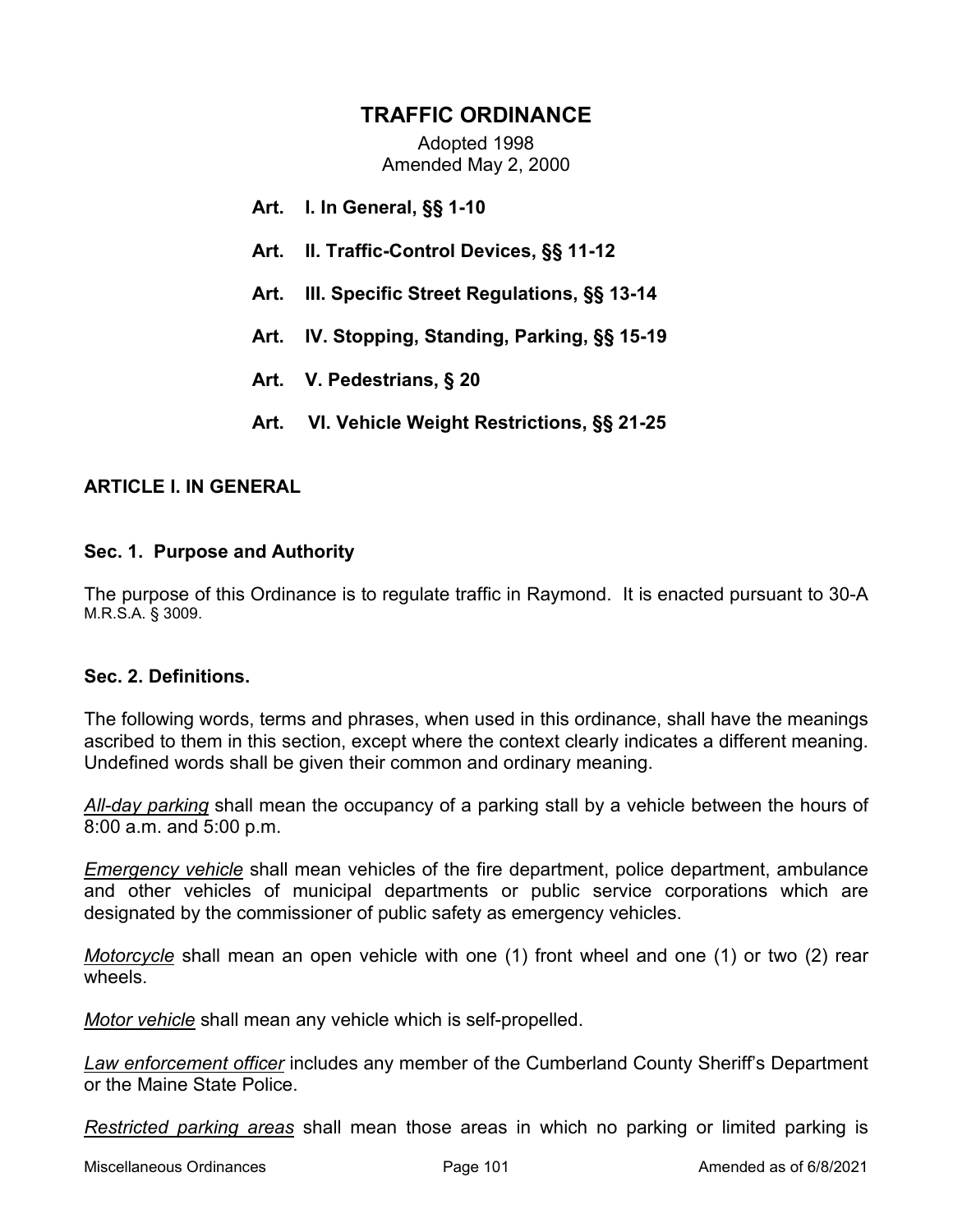allowed.

*Vehicle* shall mean any device in or on which a person or thing may be conveyed from one (1) place to another along a way.

# **Sec. 3. Enforcement.**

Authorized law enforcement officers shall enforce this ordinance and shall regulate the flow of traffic on all public ways. When necessary to meet an emergency situation in the interest of the health, safety or general welfare of the residents of the town, a law enforcement officer may temporarily suspend any provision of this ordinance. He or she may restrict and divert vehicular and pedestrian traffic, and he or she may restrict or regulate parking.

# **Sec. 4. Obedience to law enforcement officers.**

All persons shall comply with any order of a law enforcement officer authorized by this ordinance.

# **Sec. 5. Obedience to ordinance.**

The operator of any vehicle shall obey this ordinance unless otherwise directed by a law enforcement officer.

# **Sec. 6. Push carts and animals subject to regulations.**

Any person propelling a push cart, riding an animal, or driving an animal-drawn vehicle on a public way is subject to the provisions of this ordinance which are applicable to the driver of any vehicle, except those which by their nature cannot apply.

# **Sec. 7. Public vehicles subject to regulations.**

This ordinance also applies to all public vehicles and their drivers.

# **Sec. 8. Authority to remove vehicles.**

When a vehicle is left unattended or disabled on a public way in such a manner as to obstruct traffic, and the owner or operator fails to remove it immediately, a law enforcement officer may order it removed to the nearest garage or other safe place at the expense of the owner.

# **Sec. 9. Parking penalty.**

A person who parks a motor vehicle in violation of Article IV, Section 15 will be subject to a civil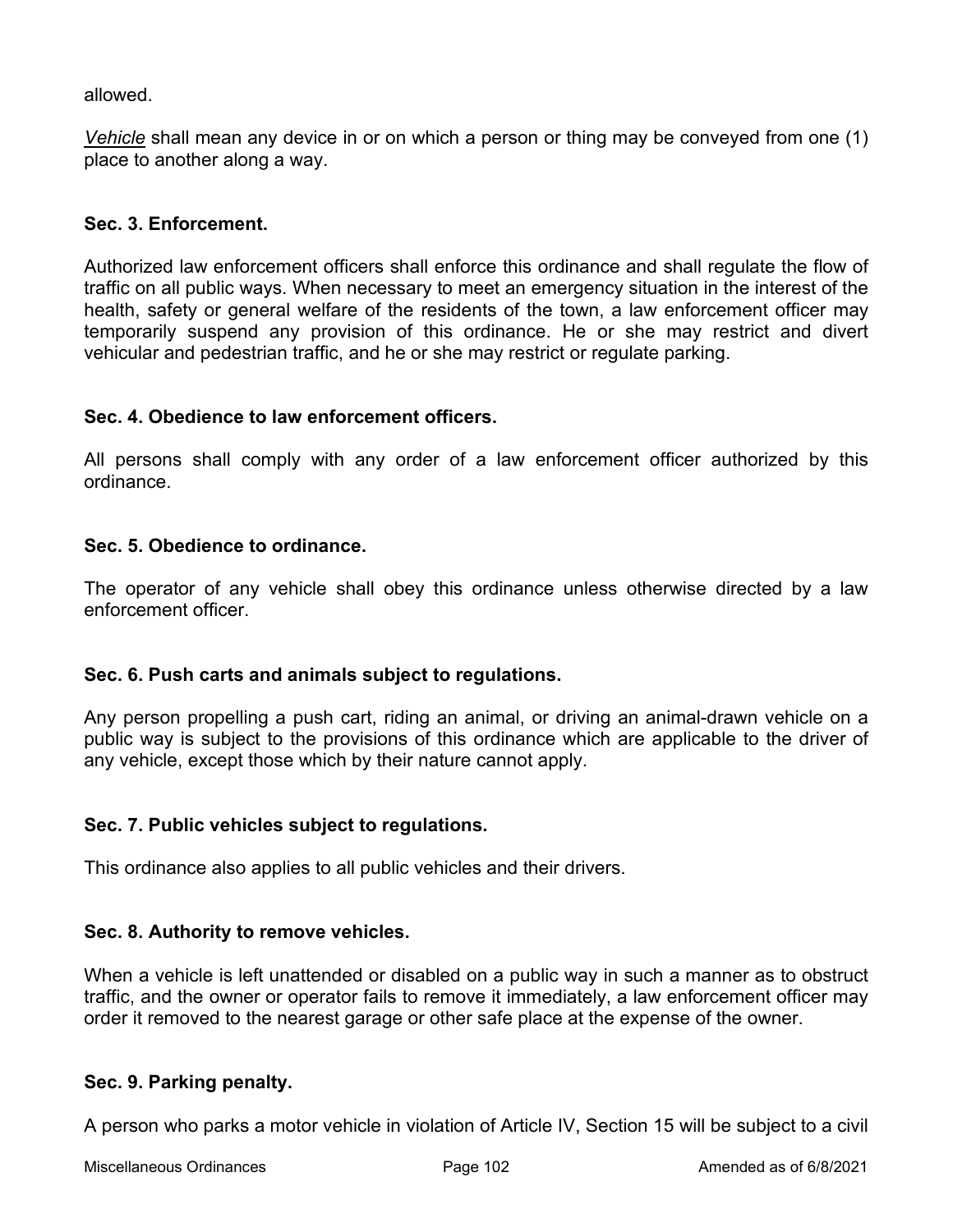forfeiture of one hundred dollars (\$100.00), plus attorneys' fees and costs.

Any person who parks a motor vehicle in violation of Article IV Section 18 will be subject to a civil forfeiture as set forth in Title 30A M.R.S.A., Section 3009, Subsection 1, paragraph D, plus attorneys' fees and costs.

Any person may waive court action by paying the civil forfeiture pursuant to the paragraph below. Except for violation of Article IV, Section 18 and not forgiving towing charges under Section 19, the civil forfeiture amount shall be twenty dollars (\$20.00).

Payments for all violations must be made at the Town Office. The treasurer shall give the violator a receipt for each payment and shall send a copy of it to the Town Treasurer. If payment is not made at the Town Office within seven (7) days after the notice of violation, the penalty provided by Article I, section 10 shall be imposed.

### **Sec. 10. General penalty.**

Except where specifically indicated, a person who violates this ordinance shall be punished by a civil forfeiture of not more than one hundred dollars (\$100.00), plus attorneys' fees and costs.

# **ARTICLE II. TRAFFIC-CONTROL DEVICES**

#### **Sec. 11. Installation and maintenance of traffic signs.**

The public works department shall place and maintain all traffic signs authorized by the municipal officers and this ordinance.

#### **Sec. 12. Official traffic signs required.**

Any provision of this ordinance for which signs are required may not be enforced if at the time and place of the alleged violation an official traffic sign is not properly positioned and sufficiently legible to be seen and read by an ordinarily observant person, or the person on whom the ordinance is to be enforced know of the existence of this sign.

# **ARTICLE III. SPECIFIC STREET REGULATIONS**

#### **Sec. 13. Designation of crosswalks.**

Crosswalks are established at the approximate locations as designated by the Municipal officers and are on file in the Town Clerk's Office.

#### **Sec. 14. Crosswalk signs.**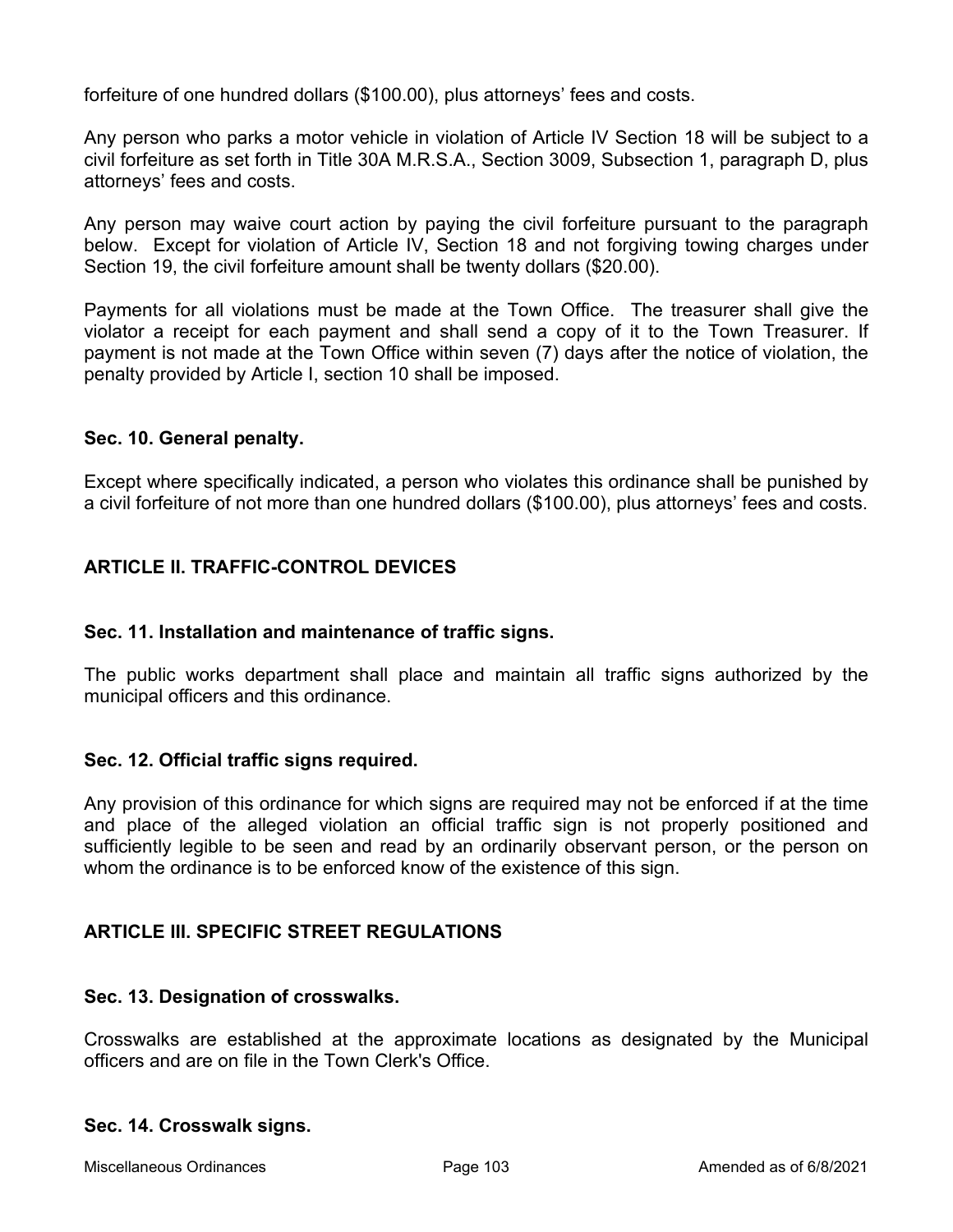Crosswalk signs must be placed on all designated crosswalks.

# **ARTICLE IV. STOPPING, STANDING, PARKING**

# **Sec. 15. Rules governing stopping and parking.**

The following rules govern the stopping and parking of vehicles:

- (1) *Prohibited in certain places.* Except in compliance with a statute or with this ordinance, a person shall not stop or park a vehicle on any public way in any of the following places:
	- a. On a sidewalk.
	- b. In front of a public or private driveway.
	- c. Within an intersection.
	- d. Within seven (7) feet of a fire hydrant, except as otherwise designated by a law enforcement officer.
	- e. On a crosswalk.
	- f. Alongside or opposite any excavation or obstruction when stopping or parking would obstruct traffic.
	- g. On the roadway side of any vehicle stopped or parked at the edge or curb of a public way.
	- h. On any bridge or other elevated structure.
	- i. At any place where official signs or yellow curbing indicates a restricted, no-stopping or no-parking area.
	- j. Within twenty (20) feet of a marked crosswalk.
	- k. Within twenty (20) feet of the near corner of the curbs at an intersection unless otherwise designated.
- (2) *Not to obstruct traffic.* A person shall not park any vehicle on a public way so as to leave available less than ten (10) feet of the width of the roadway for free movement of vehicular traffic.
- (3) *Oversize vehicles.* A driver of a vehicle having an overall length of twenty (20) feet or more shall not stop or park diagonally on any public way, but may park parallel with the curb, where parallel parking is permitted, for not more than thirty (30) minutes.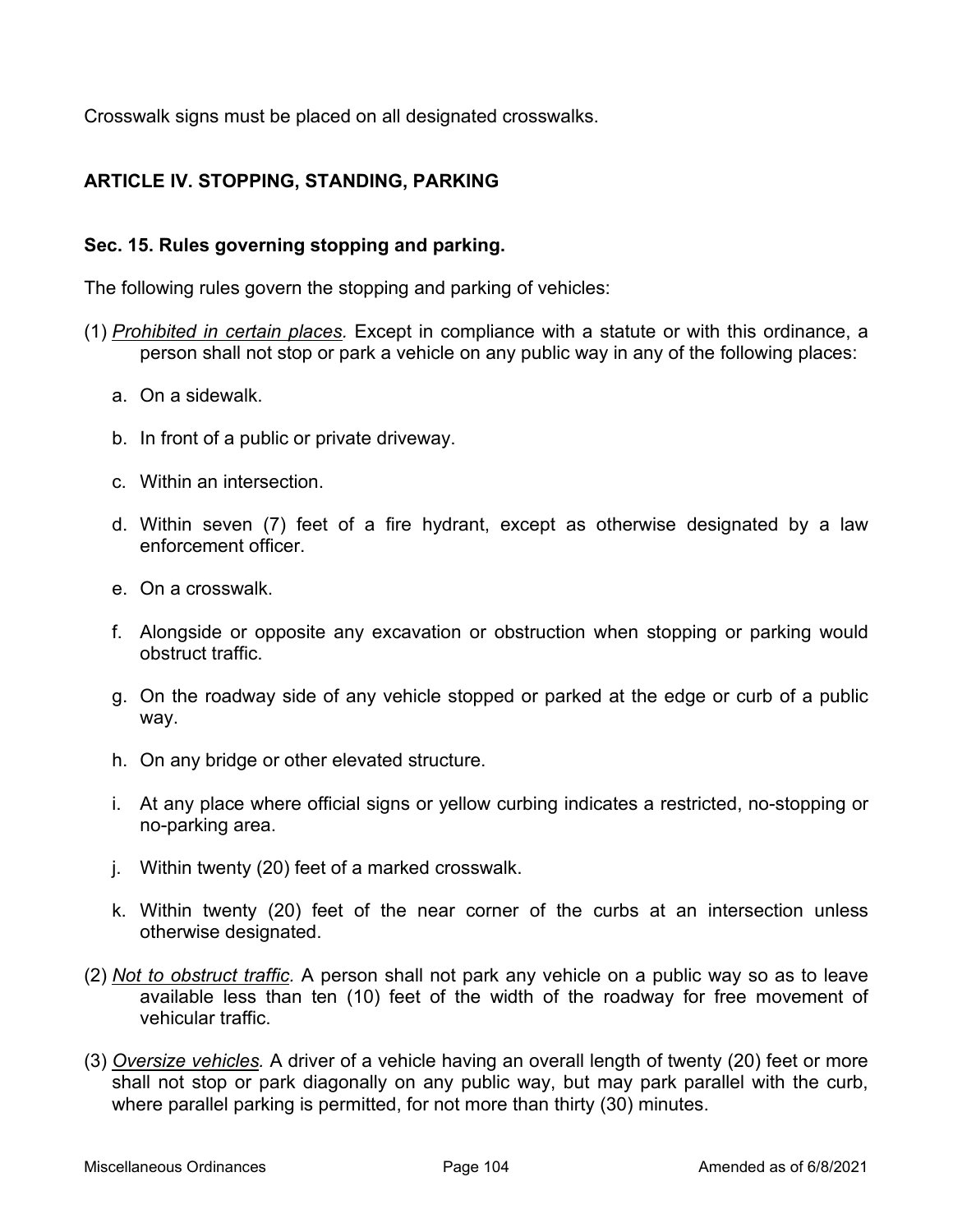- (4) *Parking for certain purposes prohibited.* A person shall not park a vehicle on any public way for the principal purpose of washing, lubricating or displaying it for sale, or repairing it, except for changing tires or making other emergency repairs.
- (5) *Owner liable.* A person shall not allow any vehicle registered in his name to be parked on any public way in violation of this ordinance.
- (6) *Temporary parking restrictions.* When a law enforcement officer believes circumstances require it, he or she may temporarily prohibit the parking of vehicles at the entrance to any place of public assembly, or any other place, and install signs so indicating. This restriction remains effective until the need for it no longer exists. A person shall not park a vehicle in an area in which parking is temporarily prohibited.
- (7) *Interfering with snow removal.* A person shall not park a vehicle at any time on any public way so as to interfere with the snow plowing or removal of snow from it by the town. A law enforcement officer may cause to be removed any such vehicle and place it in a suitable parking space, at the expense of the owner. For the purpose of facilitating snow removal, the road commissioner may place temporary signs along any public way from which the snow is about to be removed, indicating that parking a vehicle is prohibited. A person shall not park a vehicle within the area indicated by the signs.
- (8) *Interfering with parking ban.* A person shall not park a vehicle at any time on any public way in violation of a winter parking ban promulgated by the road commissioner.

A winter parking ban shall be declared and reduced to writing at least six hours prior to its starting time. It shall also be communicated to representatives of the communications media at least six hours prior to its starting time.

- (9) *Abandoned Vehicle.* For the purposes of this section, a vehicle parked or stopped on any public way, private way, or which a law enforcement officer has determined has not been moved within a seven (7) day period, may be ordered removed by a law enforcement officer, and placed in a suitable location at the expense of the owner, after reasonable attempts have been made by the law enforcement officer to contact the owner or operator.
- (10) *Obstructing Certain Ways.* A person shall not park a vehicle on any public way, private way, alley, fire lane, bridge, private drive or private road, in such a way as to obstruct any other public way, private way, alley, fire lane, bridge, private drive or private road, unless in the case of a private drive or private road the person has permission of the owner of the private drive or private road. A law enforcement officer, at the vehicle owner's expense, may order the immediate removal of said vehicle.

# **Sec. 16. No Parking areas .**

The following areas are designated as no parking areas:

The portion of Route 302 between the intersection of Route 302 and the east end of Maine Street and the intersection of Route 302 and the west end of Main Street including the traveled way, paved shoulders and gravel shoulders.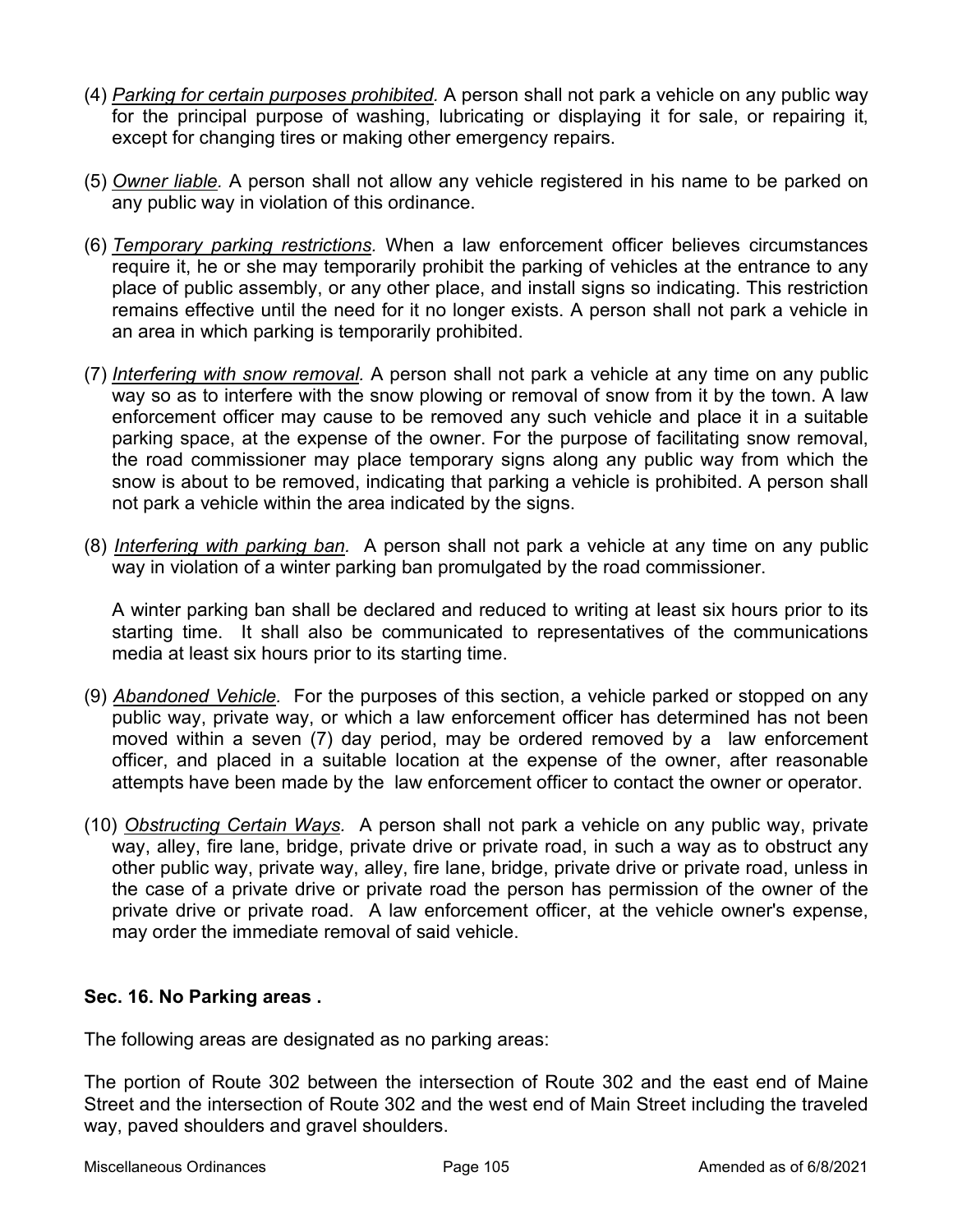## **Sec. 17. No-parking signs.**

No-parking signs must be placed in no-parking areas in such a manner as to be seen and understood by an ordinarily observant person. In the case of a missing sign, enforcement may take place against a person who knew of the existence of the sign.

# **Sec. 18. Handicapped parking.**

A person shall not park a vehicle in a parking stall on a public way or a town-owned public parking lot specifically designated by the municipal officers to be used for "Handicapped Parking Only," unless the vehicle is equipped with a special designating plate or placard issued by the secretary of state under the provisions of Title 29A M.R.S.A., Section 521.

### **Sec. 19. Parking Violations - Towing.**

- (1) *Purpose.* The purpose of these sections is to improve the enforcement of the Raymond parking ordinances and to discourage habitual violators.
- (2) *Definitions.* The following words and terms as used in these sections shall have the meanings ascribed thereto, unless the context otherwise indicates:
	- A. *TOWING LIST* means a list maintained by a law enforcement agency containing the names of those wreckers approved by the Town to respond to requests for the towing of vehicles made by a law enforcement officer.
	- B. *WRECKER* means a person engaged in the business of, or offering the services of, a vehicle wrecker or towing service, whereby motor vehicles are or may be towed or otherwise moved from one place to another by the use of a motor vehicle adapted to and designated for that purpose.
	- C. *WAIVER CHARGES OR CHARGES* means the fees a violator may pay to waive court action plus all expenses the Town of Raymond incurs specifically enumerated in this ordinance or State law to collect fees or fines, including but not limited to certified mail fees.
- (3) *Towing.* A law enforcement officer is authorized, subject to the requirements of these Sections, to remove by use of a wrecker, and impound any vehicle found in a handicapped parking area, and is authorized to take whatever action is reasonably necessary to carry out the provisions of these sections.
- (4) *Procedure for Towing and Impoundment*. A law enforcement officer ordering towing and impoundment of a vehicle under these sections shall, at the time of such towing and impounding, or within a reasonable time thereafter, notify the dispatcher of the storage location of the vehicle. Such information shall be recorded by the dispatcher for use by the law enforcement officer and the Town. The Town shall notify the owner or operator by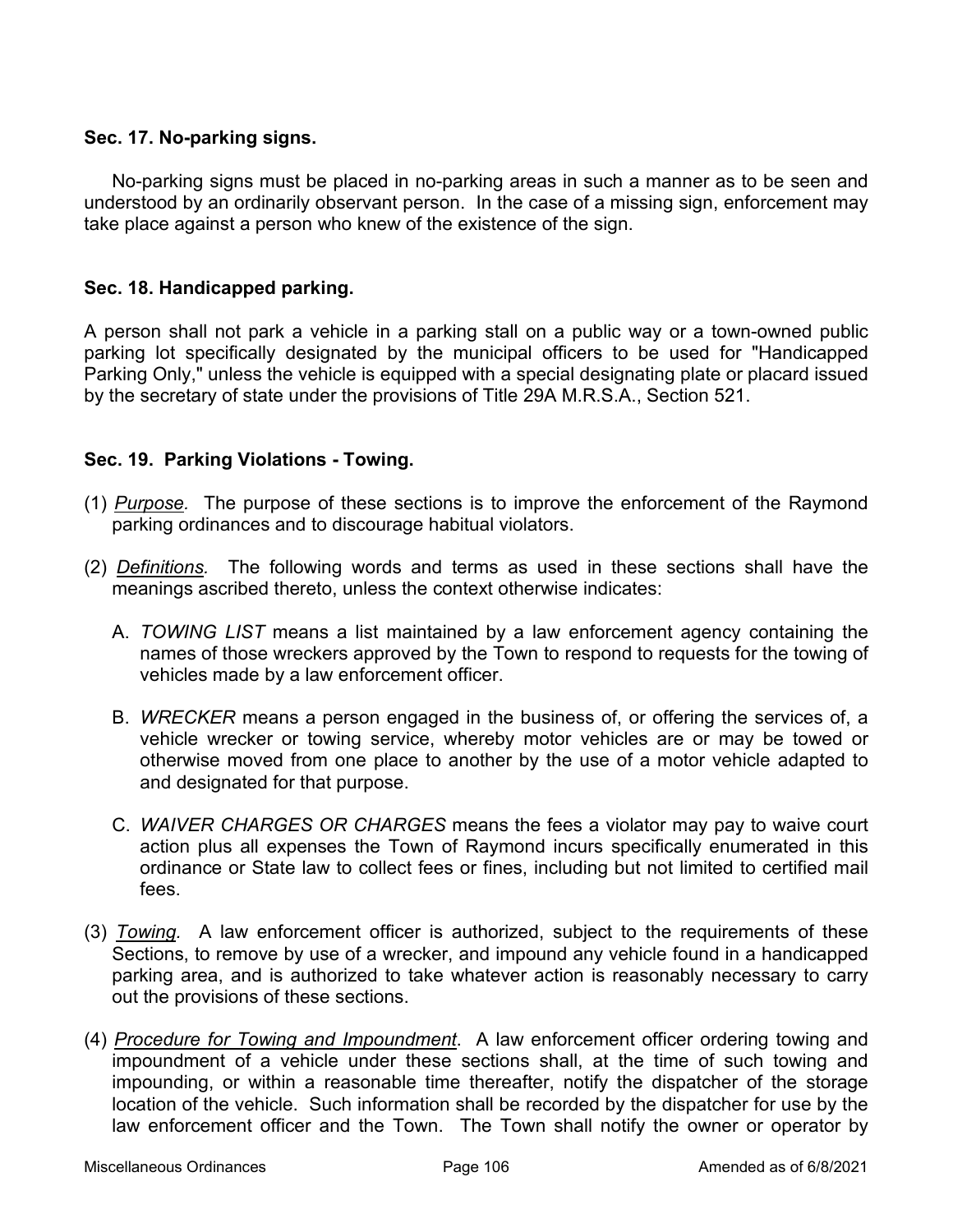certified mail, return receipt requested, of the towing and impoundment of the vehicle within five (5) business days of the towing and impoundment thereof, the storage location of such vehicle, and the requirements of release as set forth in subsection 5. This section shall not apply where an impounded vehicle has been released within the five (5) day period.

- (5) *Release of Vehicles.* The vehicle shall not be released until:
	- A. The individual requesting the release presents satisfactory evidence of his/her right to possession and signs a receipt therefore; and,
	- B. The Town certifies that all civil forfeitures or waiver fees described in this ordinance, including the fees for towing and impoundment have been paid; or,
	- C. Upon the certification by the Town that the owner or operator is unable to pay accumulated civil forfeitures or waiver charges by reason of poverty, having provided satisfactory proof of such status, and that such owner or operator has accepted a summons initiating a court proceeding to determine his/her liability for the alleged violations.
- (6) *Towing Conditions.* Once a law enforcement officer has ordered towing, one (1) of three (3) following possibilities exist:
	- A. If the towing truck is en route to the scene but has not yet arrived, and the owner or operator has arrived, or if they arrive approximately the same time, then the owner or operator must pay the wrecker, on arrival, in the amount of one-half  $(\frac{1}{2})$  of the towing charge and must pay to the wrecker, to be turned over to the Town, all civil forfeitures or waiver charges to effect the on-the-scene release of the vehicle.
	- B. If the wrecker has secured the vehicle before the owner or operator arrives, the owner or operator must pay the wrecker, on arrival, all the towing charges and must pay the wrecker, to be turned over to the Town, all civil forfeitures or waiver charges to effect the on-the-scene release of the vehicle.
	- C. If the vehicle is actually towed away for impoundment, the vehicle owner or operator must pay the wrecker all towing and storage charges and must pay the wrecker, to be turned over to the Town, all civil forfeitures and waiver charges, in order to gain release of the vehicle
- (7) *Interference with Enforcement.* It shall be a violation of these sections for any person to obstruct or attempt to prevent the removal of a vehicle as provided in these sections. The penalty for such violation shall not be less than fifty (\$50) dollars nor more than onethousand (\$1,000) dollars.
- (8) *Hearings.* The owner or operator of a towed and impounded vehicle may request a hearing on the applicability of these sections to the towing and impoundment. Such hearing shall be scheduled at the earliest possible date and be conducted by the Municipal officers.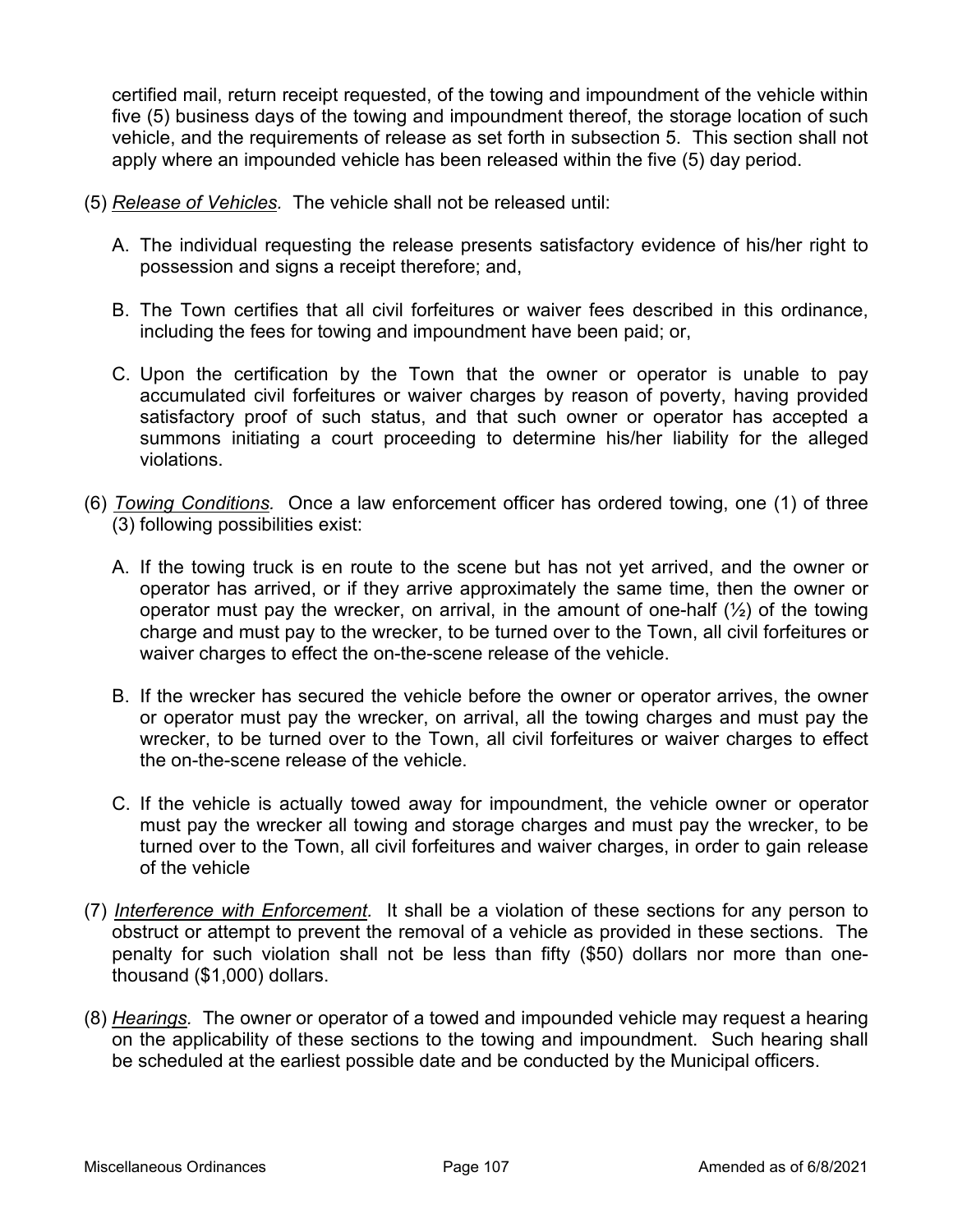# **ARTICLE V. PEDESTRIANS**

### **Sec. 20. Right-of-way at crosswalks.**

Where traffic-control signals are not in place or in operation, the operator of a vehicle shall yield the right-of-way to a pedestrian crossing a public way within any marked crosswalk or at any intersection protected by a stop sign. When any vehicle is stopped at a crosswalk or intersection to permit a pedestrian to cross, the driver of any other vehicle approaching from the rear shall not overtake and pass the stopped vehicle.

# **ARTICLE VI. VEHICLE WEIGHT RESTRICTIONS**

### **Sec. 21. Purpose and Authority.**

The purpose of this ordinance is to prevent damage to town ways and bridges in the Town of Raymond which may be caused by vehicles of excessive weight, to lessen safety hazards and the risk of injury to the traveling public, to extend the life expectancy of town ways and bridges, and to reduce the public expense of their maintenance and repair.

This portion of the ordinance is adopted pursuant to 30-A M.R.S.A. 3009 and 29-A M.R.S.A. 2395 and 2388.

#### **Sec. 22. Definitions.**

The definitions contained in Title 29-A M.R.S.A. shall govern the construction of words contained in this Article. Any words not defined therein shall be given their common and ordinary meaning.

# **Sec. 23. Restrictions and Notices.**

The municipal officers may, either permanently or seasonally, impose such restrictions on the gross registered weight of vehicles as may, in their judgment, be necessary to protect the traveling public and prevent abuse of the highways, and designate the town ways and bridges to which restrictions shall apply.

Whenever notice has been posted as provided herein, no person may thereafter operate any vehicle with a gross registered weight in excess of the restriction during any applicable time period on any way or bridge so posted unless otherwise exempt as provided herein.

The notice shall contain, at a minimum, the following information: the name of the way or bridge, the gross registered weight limit, the time period during which the restriction applies, the date on which the notice was posted, and the signatures of the road commissioner or municipal officers.

The notice shall be conspicuously posted at each end of the restricted portion of the way or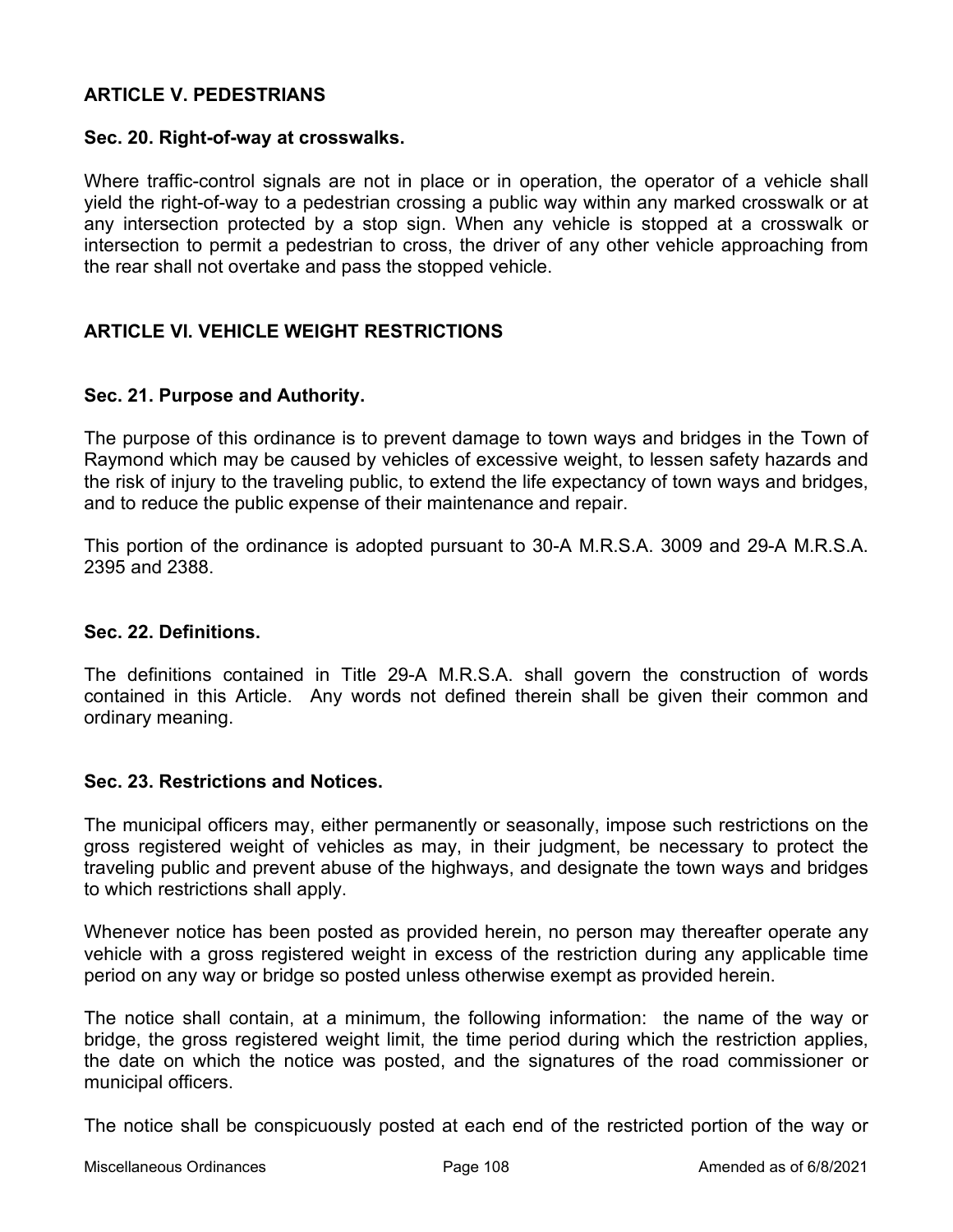bridge in a location clearly visible from the travelway. Whenever a restriction expires or is lifted, the notices shall be removed wherever posted. Whenever a restriction is revised or extended, existing notices shall be removed and replaced with new notices.

No person may remove, obscure or otherwise tamper with any notice so posted except as provided herein.

## **Sec. 24. Exemptions.**

The following vehicles are exempt from this ordinance:

- (a) any two-axle vehicle while delivering home heating fuel;
- (b) any vehicle while engaged in highway maintenance or repair under the direction of the State or Town;
- (c) any emergency vehicle (such as firefighting apparatus or ambulances) while responding to an emergency;
- (d) any school transportation vehicle while transporting students;
- (e) any public utility vehicle while providing emergency service or repairs; and
- (f) any vehicle whose owner or operator holds a valid permit from the municipal officers as provided herein.
- (g) any vehicle engaged in solid waste pick-up or recycling.

## **Sec. 25. Permits.**

The owner or operator of any vehicle not otherwise exempt as provided herein may apply in writing to the municipal officers for a permit to operate on a posted way or bridge notwithstanding the restriction. The municipal officers may issue a permit only upon all of the following findings:

- (a) no other route is reasonably available to the applicant;
- (b) it is a matter of economic necessity and not mere convenience that the applicant use the way or bridge;
- (c) the applicant has tendered cash, a bond or other suitable security running to the Town in an amount sufficient, in their judgment, to repair any damage to the way or bridge which may reasonably result from the applicant's use of same; and
- (d) the applicant's use cannot reasonably be expected to create or aggravate a safety hazard or cause substantial damage. In making this finding, the municipal officers shall consider the cumulative effects of the permits issued to the date of the application.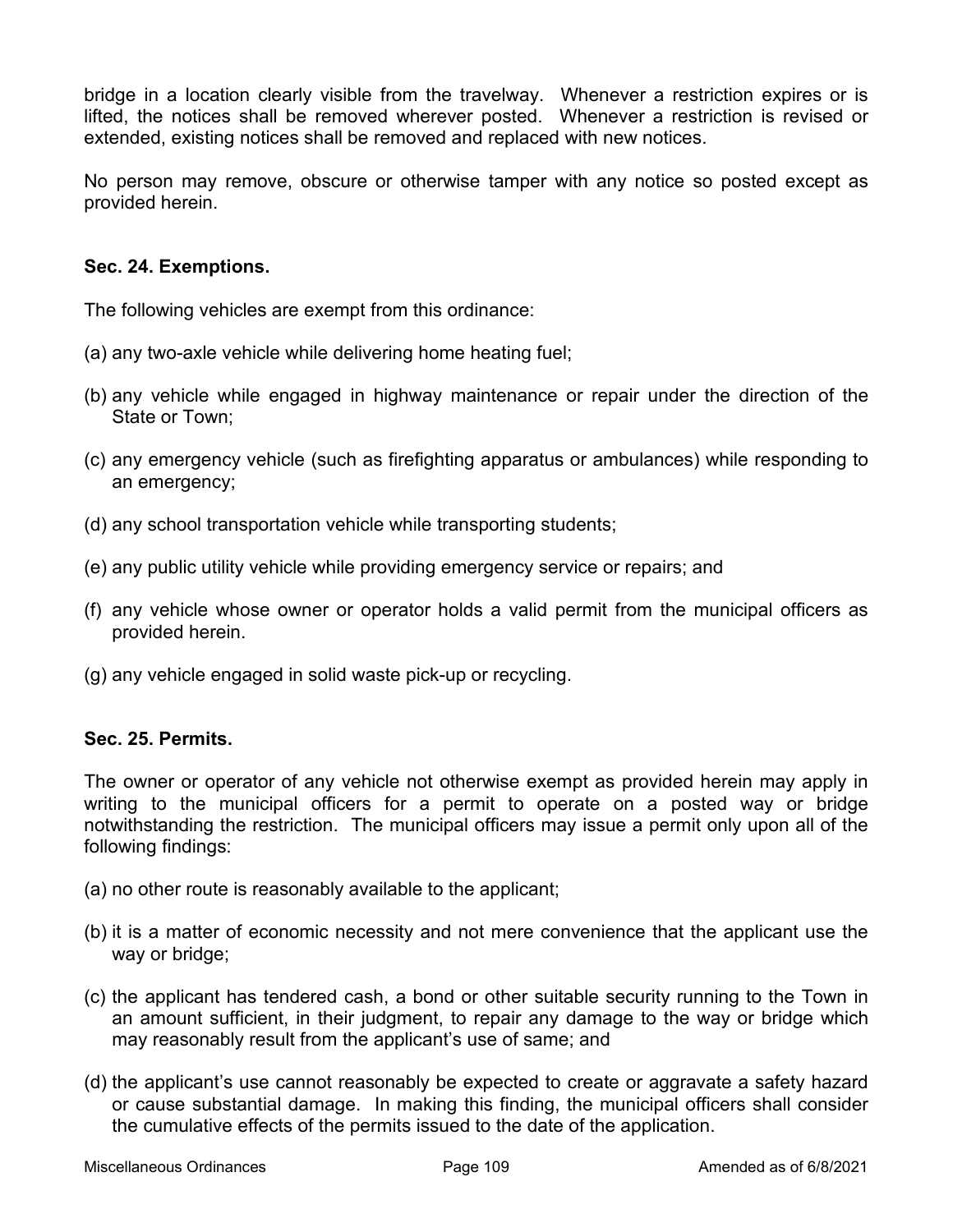Page intentionally left blank